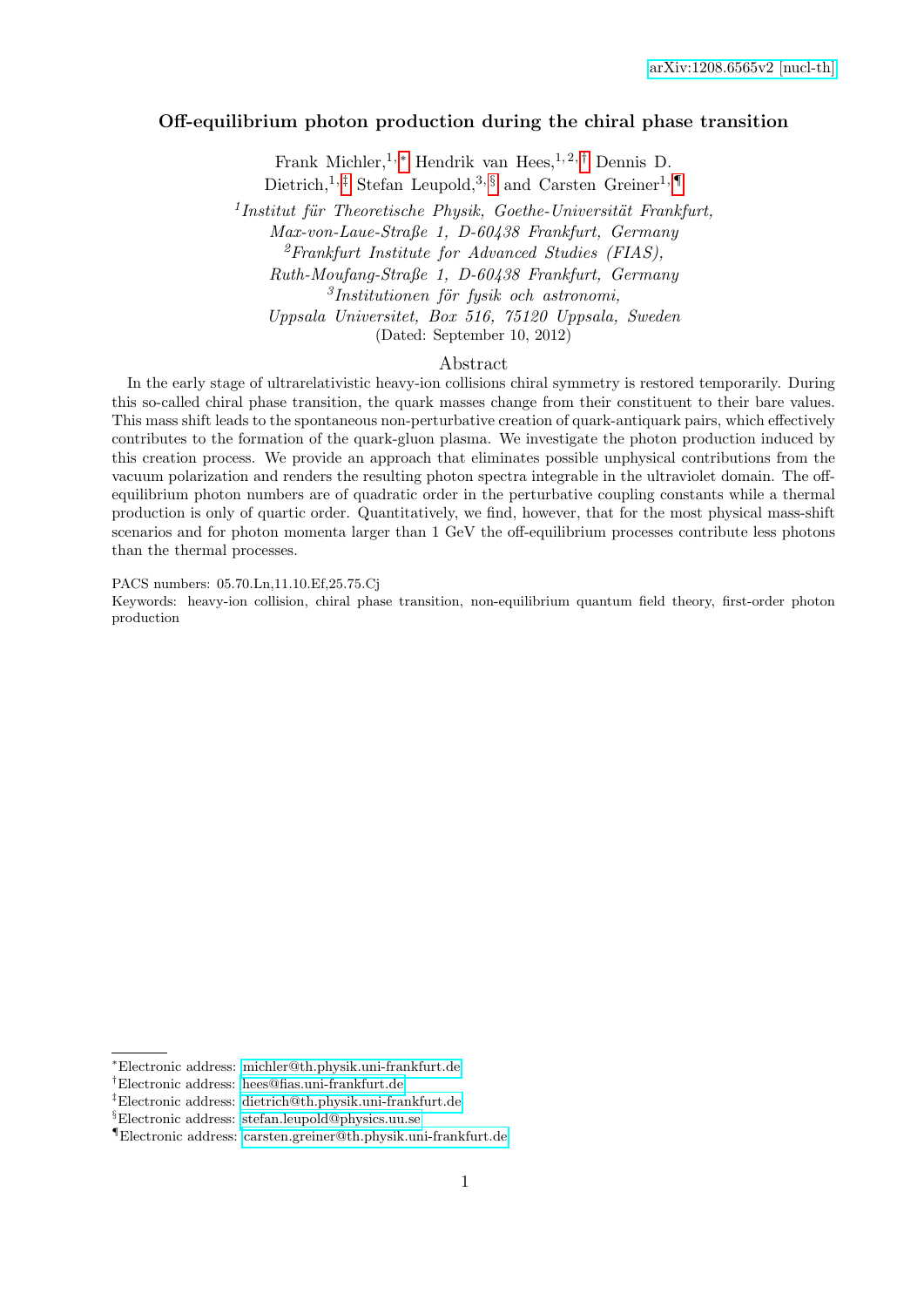## I. INTRODUCTION

Ultrarelativistic heavy-ion collision experiments allow for studying strongly interacting matter under extreme conditions. Such experiments are currently performed at the Relativistic Heavy Ion Collider (RHIC) at the Brookhaven National Laboratory (BNL) and at the Large Hadron Collider (LHC) at the European Organization for Nuclear Research (CERN). Furthermore, they will be carried out at the future Facility for Antiproton and Ion Research (FAIR) at the Helmholtz Center for Heavy Ion Research (GSI) and at the future Nuclotron-based Ion Collider Facility (NICA) at the Joint Institute for Nuclear Research (JINR). One main objective of these experiments is the creation and exploration of the so-called quark-gluon plasma (QGP), a state of matter of deconfined quarks and gluons. The two basic features of the strong interaction, namely confinement [\[1\]](#page-67-0) and asymptotic freedom [\[2,](#page-67-1) [3\]](#page-67-2) predict that this state is created at high densities and temperatures [\[4–](#page-67-3)[8\]](#page-67-4), which occur during ultrarelativistic heavy-ion collisions.

The lifetime of the QGP created during a heavy-ion collision is expected to be of the order of up to  $5 - 10$  fm/c [\[6\]](#page-67-5). After that it transforms into a gas of hadrons. Thus, experiments cannot access the QGP directly, which makes the determination of the properties of this state difficult. Therefore, it is important to find theoretical signatures that provide a distinction between a hadron gas and a QGP. Furthermore, one has to identify experimental observables from which one can draw conclusions on theses theoretical signatures [\[6–](#page-67-5)[8\]](#page-67-4). One important category of these observables are direct photons as electromagnetic probes. As they only interact electromagnetically, their mean free path is much larger than the spatial extension of the QGP. Therefore, they leave the QGP almost undisturbed once they have been produced and thus provide direct insight into the early stage of the collision.

One important aspect in this context is that the quark-gluon plasma, as it occurs in a heavy-ion collision, is not a static medium. It first thermalizes over a finite timescale, then expands and cools down before it hadronizes finally. This non-equilibrium dynamics has always been a major motivation for investigations in non-equilibrium quantum field theory  $[9-20]$  $[9-20]$ . Besides the role of possible memory effects during the time evolution [\[21–](#page-68-1)[29\]](#page-68-2), it is of particular interest how the finite lifetime of the quark-gluon plasma itself affects the resulting photon spectra.

The first investigations on this topic were done by Boyanovski et al. [\[30,](#page-68-3) [31\]](#page-68-4). The authors first specified the density matrix at some initial time,  $t_0$ , for a thermalized quark-gluon plasma not containing any photon, i.e.,

<span id="page-1-0"></span>
$$
\hat{\rho}(t_0) = \frac{e^{-\beta \hat{H}_{\text{QCD}}}}{\text{Tr} \, e^{-\beta \hat{H}_{\text{QCD}}}} \,, \tag{1}
$$

with  $\beta = 1/T$ . Afterwards, the authors propagated the system from the initial time,  $t_0$ , to a later time, t, under the influence of the electromagnetic interaction and determined the photon number at this point of time. One main result was the prediction of contributions of first-order QED processes, which are forbidden kinematically in thermal equilibrium. Furthermore, the photon spectra resulting from these processes flattened into a power law decay for photon energies  $\omega_{\vec{k}} >$ 1.5 GeV  $(\omega_{\vec{k}} = |\vec{k}|)$  with  $\vec{k}$  denoting the three-momentum of the photon) and thus dominated over higher equilibrium contributions such as gluon Compton scattering and quark pair annihilation with associated gluon production in that domain.

On the other hand, the investigations in [\[30,](#page-68-3) [31\]](#page-68-4) were also accompanied by the problem that the photon spectra decayed too slowly for being integrable in the ultraviolet (UV) domain. In this domain, these spectra behaved as  $1/\omega_{\vec{k}}^3$ , which means that the total number density and the total energy density of the emitted photons were logarithmically and linearly divergent, respectively. Furthermore, the authors did not include the process where a quark-antiquark pair together with a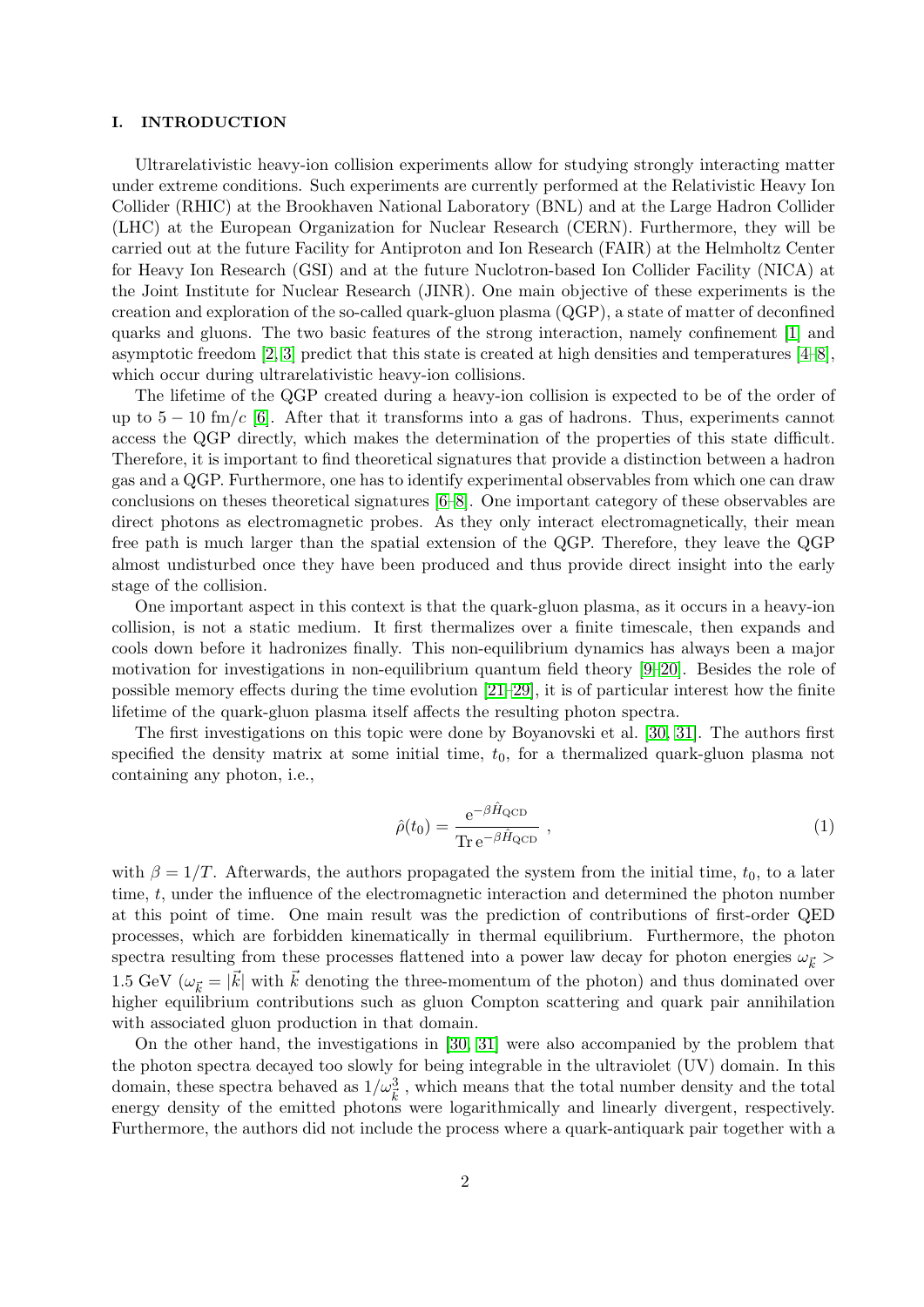photon is spontaneously created out of the vacuum. Such a process is conceivable, as the temporal change of the background can provide energy for particle creation.

An inclusion of this process in a subsequent work [\[32\]](#page-68-5) revealed the even more serious problem that the contribution from the vacuum polarization, which is included in this process, is divergent for any given photon energy,  $\omega_{\vec{k}}$ . The authors argued that this contribution is unphysical and can be eliminated (renormalized) by rescaling the photon field operators with the vacuum wavefunction enormalization,  $\sqrt{Z}$ , but they did not provide a detailed calculation from which this could be<br>renormalization,  $\sqrt{Z}$ , but they did not provide a detailed calculation from which this could be inferred. Furthermore, one still encounters the problem with the UV behavior of the remaining contributions.

Later on, the topic was also picked up by Fraga et al. [\[33,](#page-68-6) [34\]](#page-68-7) where the ansatz used in [\[30–](#page-68-3)[32\]](#page-68-5) was considered as doubtful, as it came along with the mentioned problems. In particular, the concerns raised in [\[33,](#page-68-6) [34\]](#page-68-7) were the following:

- In [\[30–](#page-68-3)[32\]](#page-68-5) the time at which the photons are observed has been kept finite. Either this corresponds to measuring photons that are not free asymptotic states or it corresponds to suddenly turning off the electromagnetic interaction at this point in time. Both cases are questionable.
- A system of quarks and gluons, which undergoes electromagnetic interactions, necessarily contains photons. Hence, taking an initial state without any photons and without the Hamiltonian for electromagnetism corresponds to switching on the electromagnetic interaction at the initial time, which is questionable as well. It was shown in [\[35\]](#page-68-8) that the ansatz used in [\[30](#page-68-3)[–32\]](#page-68-5) is indeed equivalent to such a scenario.
- The divergent contribution from the vacuum polarization is unphysical and thus needs to be renormalized. Nevertheless, the renormalization procedure presented in [\[32\]](#page-68-5) is not coherent since no derivation of the photon yield with rescaled field operators has been presented in [\[32\]](#page-68-5).

The authors of [\[33,](#page-68-6) [34\]](#page-68-7) did, however, not provide an alternative approach for how to handle the mentioned problems in a consistent manner. Solely in [\[35\]](#page-68-8) it was indicated that the question of finite-lifetime effects could be addressed within the 2PI (two-particle irreducible) approach even though the conservation of gauge invariance remains challenging. Later on Boyanovsky et al. insisted on their approach [\[36\]](#page-68-9) and objected to the arguments by [\[33,](#page-68-6) [34\]](#page-68-7) as follows.

- Non-equilibrium quantum field theory is an initial-value problem. This means that the density matrix of the considered system is first specified at some initial time and then propagated to a later time by the time-evolution operator. For that reason, the Hamiltonian is not modified by introducing a time-dependent artificial coupling as it would be the case for a 'switching on' and a later 'switching off' of the electromagnetic interaction.
- The quark-gluon plasma, as it occurs in a heavy-ion collision, has a lifetime of only a few  $\text{fm}/c$ . Therefore, taking the time to infinity is unphysical as this limit requires the inclusion of non-perturbative phase-transition effects on the photon production.
- The renormalization technique of [\[36\]](#page-68-9) provides a rescaling of the photon field operators such that the photon number operator actually counts asymptotic photon states with amplitude one.

This debate has actually been one of our motivations to study the mentioned problems. In the first attempt, we have modeled the finite lifetime of the (thermalized) quark-gluon plasma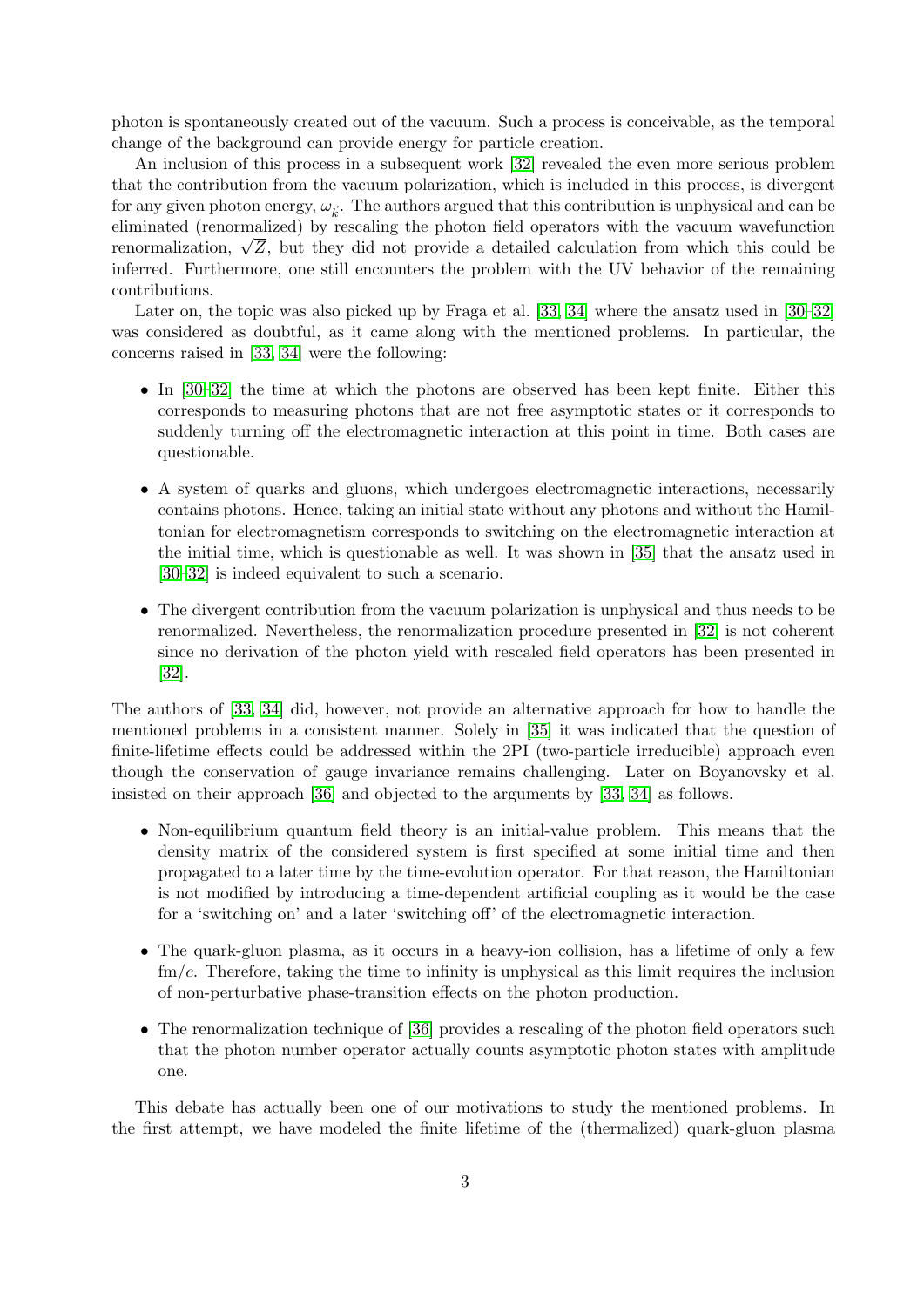during a heavy-ion collision by introducing time-dependent occupation numbers in the photon selfenergy [\[37\]](#page-68-10). This ansatz allowed us to renormalize the divergent contribution from the vacuum polarization consistently. Furthermore, if the occupation numbers are switched on and off again to mimic the time evolution of a quark-gluon plasma during a heavy-ion collision, it also renders the resulting photon spectra integrable in the ultraviolet domain if one takes into account that both the creation and the hadronization of the quark-gluon plasma take place over a finite interval of time. The photon spectra, however, remain non-integrable in the UV domain if they are considered at a point of time, t, where the plasma still exists. Thus, the problem with the UV behavior is not under control for the general case.

It is conceivable that these shortcomings result from a violation of the Ward-Takahashi identities within the model descriptions [\[30](#page-68-3)[–32,](#page-68-5) [37\]](#page-68-10) on photon production from an evolving QGP. Therefore, in the present work, we consider a conceptually different scenario, where the production of quark pairs and photons results from a change in the quark mass. In contrast to [\[37\]](#page-68-10), such a scenario has the crucial advantage that it allows for a first-principle description by introducing a Yukawalike source term in the QED Lagrangian. The source term couples the fermion field to a scalar, time-dependent background field,  $\phi(t)$ . Thereby, the fermions effectively achieve a time-dependent mass, which is compatible with the Ward-Takahashi identities.

During the chiral phase transition in the very early stage of a heavy-ion collision the quark mass drops from its constituent value,  $m_c$ , to its bare value,  $m_b$ . It has been shown in [\[38,](#page-68-11) [39\]](#page-68-12) that this change leads to the spontaneous and non-perturbative production of quark-antiquark pairs, which in turn contributes effectively to the creation of a quark-gluon plasma. We investigate the photon emission arising from this creation process. In this context, the emitted photons do not only serve as a signature for the finite thermalization time of the QGP itself but, in particular, also for the nature of the chiral phase transition. The quarks can obtain energy by the coupling to the time-dependent source field. Therefore, photons can be produced in first-order QED processes, which would be kinematically forbidden in a static thermal equilibrium. We restrict ourselves to these first-order QED processes but maintain the coupling to the source field up to all orders. Similar investigations have been performed in [\[40\]](#page-68-13) on electron-positron annihilation into a single photon in the presence of a strong laser field, with the pair creation induced by a time-dependent electromagnetic background field [\[41\]](#page-68-14).

In this context, there is a crucial difference to the approaches in [\[30–](#page-68-3)[32,](#page-68-5) [37\]](#page-68-10): There the photon numbers have been considered at finite times, t. In the present work we will show, however, that the photon numbers have to be extracted in the limit  $t \to \infty$ , i.e. for free asymptotic states, which are the only observable ones because they reach the detectors. For this purpose, we specify our initial state at  $t_0 \to -\infty$  and introduce an adiabatic switching of the electromagnetic interaction, i.e.,

$$
\hat{H}_{\text{EM}}(t) \to f_{\varepsilon}(t)\hat{H}_{\text{EM}}(t) , \quad \text{with} \quad f_{\varepsilon}(t) = e^{-\varepsilon|t|} \quad \text{and} \quad \varepsilon > 0 . \tag{2}
$$

The photon numbers are then considered in the limit  $t \to \infty$  and we let  $\varepsilon \to 0$  at the end of our calculation. Hence, we pursue an in/out description as suggested in [\[33,](#page-68-6) [34\]](#page-68-7). In this paper we shall demonstrate that this procedure eliminates possible unphysical contributions from the vacuum polarization and, furthermore, renders the resulting photon spectra integrable in the UV domain if it is taken into account that the mass change takes place over a finite time interval,  $\tau$ . In particular, we also show that keeping the exact sequence of limits, i.e., taking first  $t \to \infty$  and then  $\varepsilon \to 0$ , is indeed essential and that interchanging them leads to an inadequate definition of the photon number. In particular, we point out that it effectively comes along with a violation of the Ward-Takahashi identities. This again underlines the fact that a definition of physically meaningful photon numbers at finite time is problematic.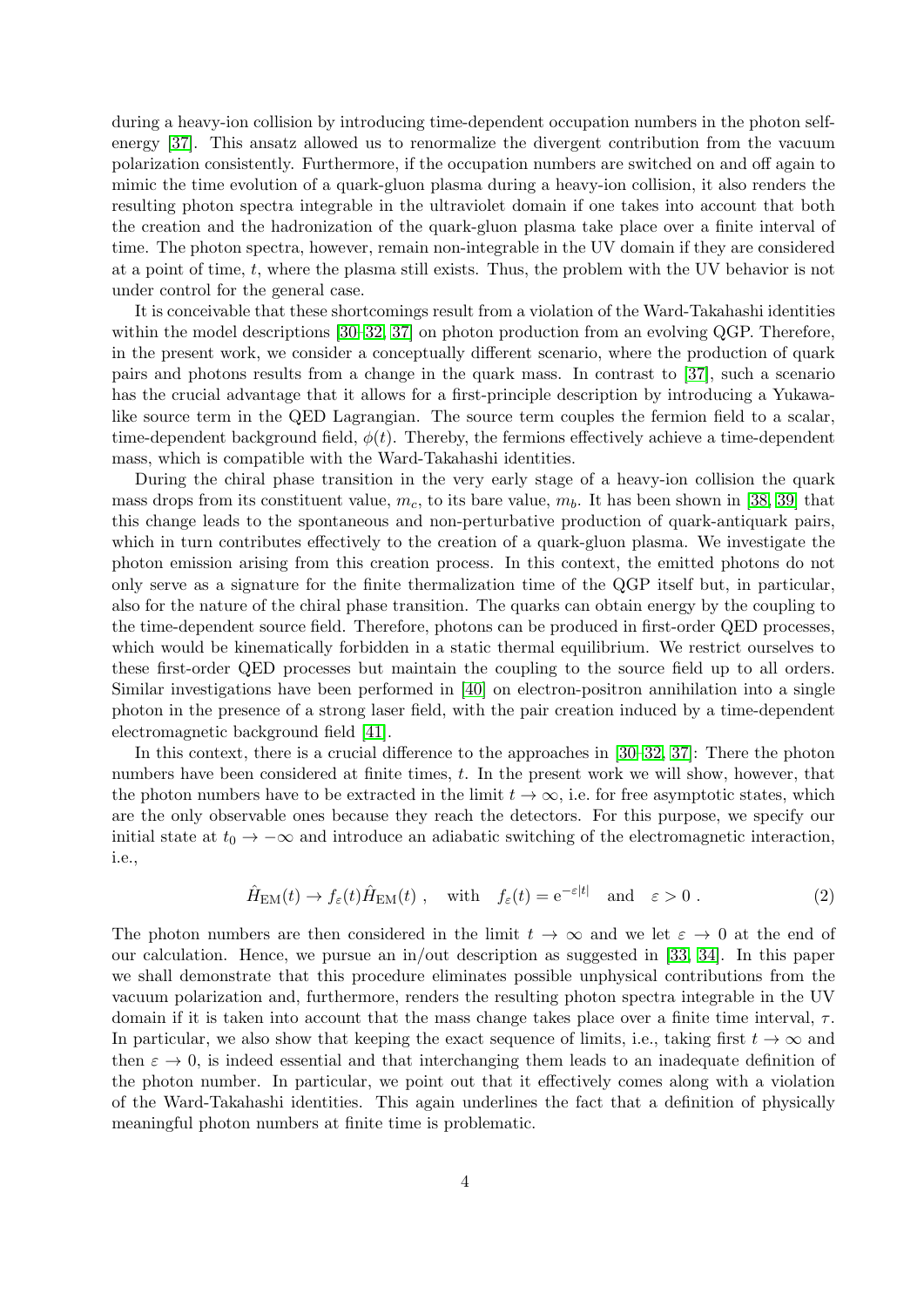This paper is structured as follows. In Sec. [II,](#page-4-0) we present our approach to photon production arising from the chiral mass shift. We calculate the photon yield up to first order in  $\alpha_e$  but maintain the coupling to the external background field up to all orders. For this purpose, we construct our interaction picture in such a way that it already incorporates the underlying interaction term of the external Yukawa field with the quarks in the unperturbed Hamiltonian of our system. The photon yield from first-order QED processes is then obtained by a standard perturbative calculation. We shall also prove explicitly that the coupling of the fermion field to the scalar background field does not violate the Ward-Takahashi identities.

Before we turn to our subsequent investigations concerning photon production, we provide in Sec. [III](#page-13-0) an insertion on pair production arising from the chiral mass shift. There we will basically generalize the results of [\[38,](#page-68-11) [39\]](#page-68-12) on the quark and antiquark occupation numbers from asymptotic to finite times. One crucial result is that at any finite time,  $t$ , the total energy density of the fermionic sector features a logarithmic divergence. This is even the case for a mass parametrization, which is arbitrarily often continuously differentiable. On the other hand, the truly observable fermion occupation number, i.e. the one at  $t \to +\infty$ , is not divergent. These features might indicate that the resulting spectrum of photons radiated by the produced quarks inherits a divergence, since for the photons one sums over the whole history. We will see that this is in general not the case for the observable photon spectrum.

In Sec. [IV,](#page-27-0) we present our numerical results on chiral photon production. There we compare again different mass parameterizations,  $m(t)$ . For the case of an instantaneous mass shift, the loop integral entering the photon self-energy features a linear divergence, caused by the scaling behavior of the quark-antiquark occupation numbers with respect to the fermion momentum,  $\vec{p}$ . When regulating this divergence by a numerical cutoff in the loop integral, the resulting photon spectra decay  $\propto 1/\omega_k^3$  in the ultraviolet domain and thus feature the same pathology as in [\[30,](#page-68-3) [31\]](#page-68-4). When we turn from an instantaneous mass shift to a mass shift over a *finite* time interval,  $\tau$ , which corresponds to a more realistic scenario, the mentioned divergence in the loop integral is cured and, furthermore, the resulting photon spectra become integrable in the ultraviolet domain. So the logarithmic divergence in the fermionic energy density at finite times does not manifest itself in form of a similar pathology in the the total energy density of the photonic sector.

In Sec. [V](#page-47-0) we close with a summary and an outlook to future investigations. Technical details are relegated to six appendices.

# <span id="page-4-0"></span>II. GAUGE-INVARIANT MODEL FOR CHIRAL PHOTON PRODUCTION

Our starting point is the Hamiltonian in the Schrödinger picture,  $\hat{H}_{S}(t)$ , governing the time evolution of the system

$$
\hat{H}_{\rm S}(t) = \hat{H}_0 + \hat{H}_g(t) + \hat{H}_{\rm EM} \tag{3a}
$$

$$
\hat{H}_0 = \int d^3x \,\hat{\bar{\psi}}_S(\vec{x}) \left( -i\vec{\gamma} \cdot \vec{\nabla} + m_c \right) \hat{\psi}_S(\vec{x}) + \frac{1}{2} \int d^3x \left( \hat{\vec{E}}_S^2(\vec{x}) + \hat{\vec{B}}_S^2(\vec{x}) \right) , \tag{3b}
$$

$$
\hat{H}_g(t) = g\phi(t) \int d^3x \ \hat{\bar{\psi}}_S(\vec{x}) \hat{\psi}_S(\vec{x}) , \qquad (3c)
$$

$$
\hat{H}_{\text{EM}} = \int d^3x \; \hat{j}_{\mu,\text{S}}(\vec{x}) \hat{A}^{\mu}_{\text{S}}(\vec{x}) \; . \tag{3d}
$$

Here  $\hat{H}_0$  contains the kinetic part for the fermions and the photons,  $\hat{H}_g(t)$  the coupling of the fermions to the external source field,  $\phi(t)$ , and  $\hat{H}_{EM}$  the electromagnetic interaction between the fermions and the photons. The current operator,  $\hat{j}_{\mu,S}(\vec{x})$ , is given by

<span id="page-4-1"></span>
$$
\hat{j}_{\mu,\mathrm{S}}(\vec{x}) = e\hat{\bar{\psi}}_{\mathrm{S}}(\vec{x})\gamma_{\mu}\hat{\psi}_{\mathrm{S}}(\vec{x})\tag{4}
$$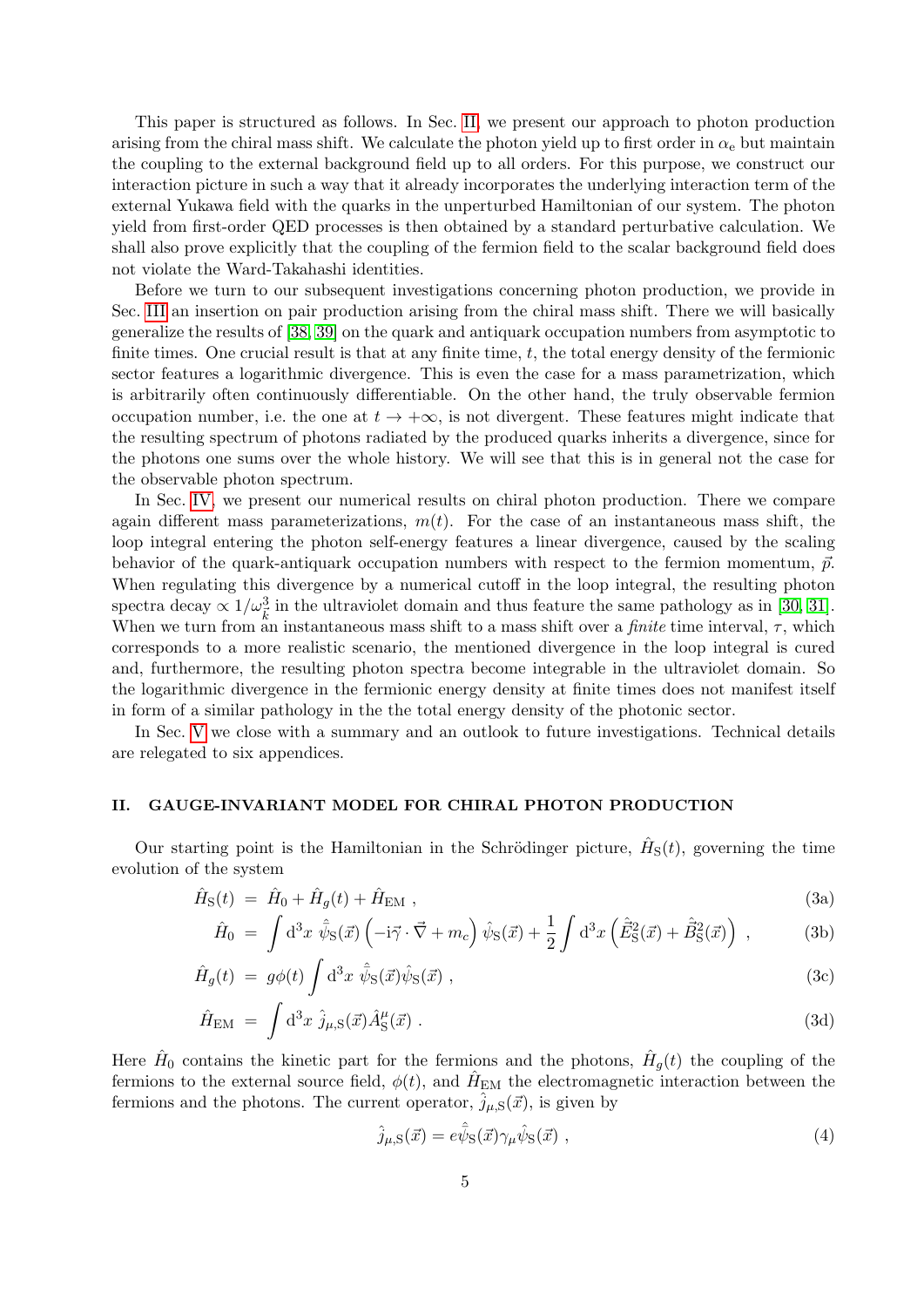with e and  $\gamma_{\mu}$  denoting the electromagnetic coupling and the Dirac matrices, respectively. The subscript 'S' indicates that the operators are taken in the Schrödinger picture. In this picture, the time evolution of the system is described by the density matrix,  $\hat{\rho}_S(t)$ , which reads

<span id="page-5-0"></span>
$$
\hat{\rho}_{\rm S}(t) = \sum_{n} p_n(t) |n\rangle \langle n| \qquad (5)
$$

Here  $\{|n\rangle\}$  can be any orthonormal and complete set of state vectors, i.e., it has the properties

$$
\sum_{n}|n\rangle\langle n|=\hat{I} \text{ and } \langle n|m\rangle=\delta_{nm} ,
$$

and  $p_n(t)$  denotes the probability that the system is found in the state  $|n\rangle$  at a given time, t. The density matrix [\(5\)](#page-5-0) obeys the equation of motion

$$
i\partial_t \hat{\rho}_S(t) = \left[\hat{H}_S(t), \hat{\rho}_S(t)\right] \ . \tag{6}
$$

This equation is formally solved by

$$
\hat{\rho}_{S}(t) = \hat{U}_{S}(t, t_{0})\hat{\rho}_{S}(t_{0})\hat{U}_{S}^{\dagger}(t, t_{0}), \qquad (7a)
$$

$$
\hat{U}_{\rm S}(t,t_0) = T \left\{ \exp \left[ -i \int_{t_0}^t dt' \hat{H}_{\rm S}(t') \right] \right\} \ . \tag{7b}
$$

Here  $t_0$  is the initial time and T denotes time ordering.  $\hat{U}_S(t,t_0)$  is the so-called time-evolution operator which solves the equation of motion

$$
i\partial_t \hat{U}_S(t, t_0) = \hat{H}_S(t)\hat{U}_S(t, t_0) . \tag{8}
$$

The expectation value of an observable characterized by the operator  $\hat{O}_{S}$  is given by

<span id="page-5-1"></span>
$$
\begin{aligned}\n\left\langle \hat{O}_{\rm S} \right\rangle &= \operatorname{Tr} \left\{ \hat{\rho}_{\rm S}(t) \hat{O}_{\rm S} \right\} \\
&= \operatorname{Tr} \left\{ \hat{U}_{\rm S}(t, t_0) \hat{\rho}_{\rm S}(t_0) \hat{U}_{\rm S}^\dagger(t, t_0) \hat{O}_{\rm S} \right\} \\
&= \operatorname{Tr} \left\{ \hat{\rho}_{\rm S}(t_0) \hat{U}_{\rm S}^\dagger(t, t_0) \hat{O}_{\rm S} \hat{U}_{\rm S}(t, t_0) \right\} \\
&= \operatorname{Tr} \left\{ \hat{\rho}_{\rm S}(t_0) \hat{O}_{\rm H}(t) \right\} .\n\end{aligned}
$$

In the last step, we have introduced the operator in the Heisenberg picture,

$$
\hat{O}_{\mathrm{H}}(t) = \hat{U}_{\mathrm{S}}^{\dagger}(t, t_0) \hat{O}_{\mathrm{S}} \hat{U}_{\mathrm{S}}(t, t_0) \tag{9}
$$

Since the scalar background field,  $\phi(t)$ , is assumed to be classical and only time-dependent, the fermions effectively obtain a time dependent mass,

<span id="page-5-2"></span>
$$
m(t) = m_c + g\phi(t) . \tag{10}
$$

As we shall demonstrate below (see Eq. [\(61\)](#page-12-0)) and again in greater detail in appendix [B,](#page-54-0) this is compatible with the Ward-Takahashi identities. It has been shown in [\[38,](#page-68-11) [39\]](#page-68-12) that the change of the quark mass from its constituent value,  $m_c$ , to its bare value,  $m_b$ , during the chiral phase transition in the very early stage of a heavy-ion collision leads to the spontaneous pair creation of quarks and antiquarks. We now investigate the photon emission arising from this creation process.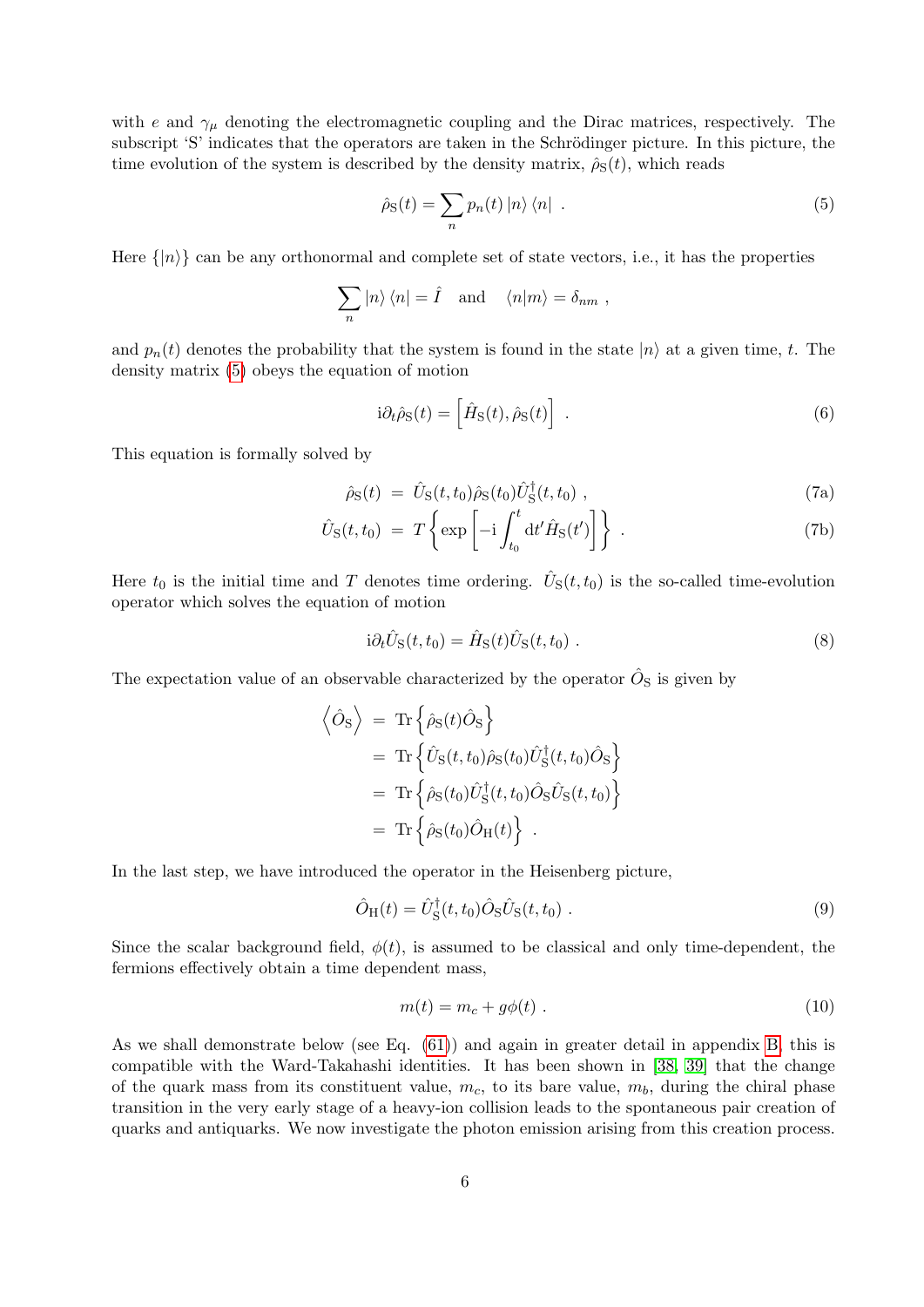We assume that our system does not contain any quarks, antiquarks, or photons initially. The initial density matrix,  $\hat{\rho}_{S}(t_0)$ , is hence given by

<span id="page-6-2"></span>
$$
\hat{\rho}_{\rm S}(t_0) = |0_{q\bar{q}}\rangle \langle 0_{q\bar{q}}| \otimes |0_{\gamma}\rangle \langle 0_{\gamma}| \tag{11}
$$

Here  $|0_{q\bar{q}}\rangle$  and  $|0_{\gamma}\rangle$  denote the vacuum states of the fermionic and the photonic sector, respectively. Since the fermion mass changes in time, it is important to point out that  $|0_{q\bar{q}}\rangle$  is defined with regard to the initial, constituent mass,  $m_c$ . The initial time,  $t_0$ , is chosen from the domain where the quark mass is still at this value, i.e.,  $t_0 \le t'_0$  with  $t'_0$  denoting the time at which the change of the quark mass begins. In the case of parameterizations,  $m(t)$ , for which the time derivative,  $\dot{m}(t)$ , has a non-compact support, it is sufficient to ensure that  $g\phi(t) \ll m_c$  for  $t \leq t_0$  $\frac{1}{0}$ .

As the electromagnetic coupling is small, we pursue a calculation at the first order in  $\alpha_e$  but keep all orders in g. For this purpose, we construct an interaction picture in a way that it incorporates  $\hat{H}_g(t)$ ,

<span id="page-6-0"></span>
$$
\hat{O}_J(t) = \hat{U}_0^{g,\dagger}(t,t_0)\hat{O}_S\hat{U}_0^g(t,t_0) , \qquad (12a)
$$

$$
\hat{U}_0^g(t, t_0) = T \left\{ \exp \left[ -i \int_{t_0}^t dt' \hat{H}_0^g(t') \right] \right\} , \qquad (12b)
$$

$$
\hat{H}_0^g(t) = \hat{H}_0 + \hat{H}_g(t) . \tag{12c}
$$

Here we have introduced the subscript 'J' in order to distinguish our interaction picture from the standard one in which only the kinetic part of the Hamiltonian  $\hat{H}_0^g(t)$  is included in the timeevolution operator. This standard interaction picture, denoted by 'I', will also come into play later. It can be shown that in our interaction picture the operators obey the analogous equations of motion as in the standard one

$$
i\partial_t \hat{O}_J(t) = \left[ \hat{O}_J(t), \hat{H}_{0,J}(t) \right], \qquad (13)
$$

where  $\hat{H}_{0,J}(t)$  is given by

$$
\hat{H}_{0,1}(t) = \hat{U}_0^{g,\dagger}(t,t_0) \hat{H}_0^g(t) \hat{U}_0^g(t,t_0) . \tag{14}
$$

Furthermore, we can construct an interaction-picture time-evolution operator,  $\hat{U}_{\text{J}}(t,t_0)$ , as

$$
\hat{U}_{\mathbf{J}}(t,t_0) = T \left\{ \exp \left[ -\mathrm{i} \int_{t_0}^t \mathrm{d}t' \hat{H}_{\mathbf{J}}(t') \right] \right\} , \qquad (15a)
$$

$$
\hat{H}_{\rm J}(t) = \hat{U}_0^{g,\dagger}(t,t_0) \hat{H}_{\rm EM} \hat{U}_0^g(t,t_0) \; . \tag{15b}
$$

In analogy to the standard case, it fulfills the equations of motion,

$$
i\partial_t \hat{U}_J(t,t_0) = \hat{U}_J(t,t_0) \hat{H}_J(t) , \qquad (16)
$$

as well as the identity,

$$
\hat{U}_{\rm S}(t,t_0) = \hat{U}_0^g(t,t_0)\hat{U}_J(t,t_0) \tag{17}
$$

Accordingly, the Heisenberg-picture operator representation [\(9\)](#page-5-1) is related to [\(12a\)](#page-6-0) by

$$
\hat{O}_{\rm H}(t) = \hat{U}_{\rm J}^{\dagger}(t, t_0) \hat{O}_{\rm J}(t) \hat{U}_{\rm J}(t, t_0) \tag{18}
$$

Moreover, [\(12a\)](#page-6-0) can be related to the standard interaction-picture representation as

<span id="page-6-1"></span>
$$
\hat{O}_J(t) = \hat{U}_I^{\dagger}(t, t_0) \hat{O}_I(t) \hat{U}_I(t, t_0) . \tag{19}
$$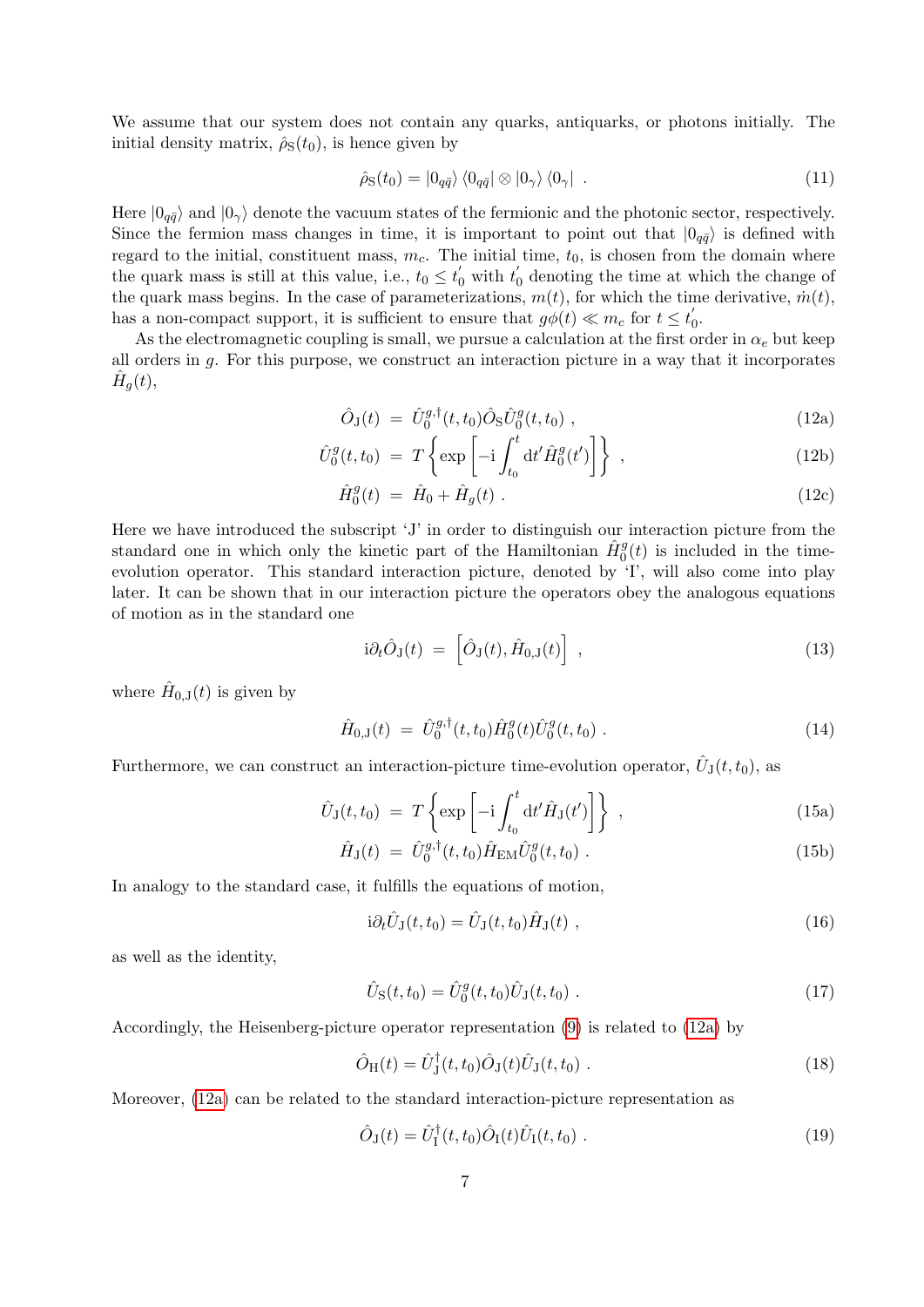Here we have introduced

$$
\hat{U}_{\rm I}(t,t_0) = T \left\{ \exp \left[ -i \int_{t_0}^t dt' \hat{H}_{\rm I}^g(t') \right] \right\} , \qquad (20a)
$$

$$
\hat{H}_{\rm I}^g(t) = g\phi(t) \int d^3x \,\hat{\bar{\psi}}_{\rm I}(x)\hat{\psi}_{\rm I}(x) , \qquad (20b)
$$

$$
\hat{O}_{\rm I}(t) = \hat{U}_0^{\dagger}(t, t_0) \hat{O}_{\rm S} \hat{U}_0(t, t_0) , \qquad (20c)
$$

$$
\hat{U}_0(t, t_0) = e^{-i\hat{H}_0(t - t_0)}, \qquad (20d)
$$

and taken into account that

$$
\hat{U}_0^g(t, t_0) = \hat{U}_0(t, t_0)\hat{U}_I(t, t_0) \tag{21}
$$

Before we can start with our calculations on photon production, we still have to determine the form of the fermion- and photon-field operators within the interaction-picture representation, 'J'. For this purpose, we take into account that in the standard interaction picture, 'I', the photon-field operator is given by

<span id="page-7-1"></span>
$$
\hat{A}_{\rm I}^{\mu}(x) = \sum_{\lambda} \int \frac{\mathrm{d}^3 k}{(2\pi)^3} \frac{1}{\sqrt{2\omega_{\vec{k}}}} \left[ \varepsilon^{\mu}(\vec{k}, \lambda) \hat{a}_{\rm I}(\vec{k}, \lambda, t) e^{i\vec{k}\cdot\vec{x}} + \varepsilon^{\mu,*}(\vec{k}, \lambda) \hat{a}_{\rm I}^{\dagger}(\vec{k}, \lambda, t) e^{-i\vec{k}\cdot\vec{x}} \right] , \tag{22a}
$$

$$
\hat{a}_{\rm I}(\vec{k},\lambda,t) = \hat{a}_{\rm S}(\vec{k},\lambda)e^{-i\omega_{\vec{k}}(t-t_0)},\qquad(22b)
$$

$$
\hat{a}_1^{\dagger}(\vec{k}, \lambda, t) = \hat{a}_S^{\dagger}(\vec{k}, \lambda) e^{i\omega_{\vec{k}}(t - t_0)} \tag{22c}
$$

Here  $\omega_{\vec{k}}$  is the free photon energy given by

<span id="page-7-5"></span><span id="page-7-3"></span>
$$
\omega_{\vec{k}} = |\vec{k}| \tag{23}
$$

The creation and annihilation operators,  $\hat{a}_{\rm s}^{\dagger}$  $\frac{1}{\text{S}}(\vec{k},\lambda)$  and  $\hat{a}_{\text{S}}(\vec{k},\lambda)$ , fulfill the commutation relation,

$$
\left[\hat{a}_{\rm S}(\vec{k},\lambda),\hat{a}_{\rm S}^{\dagger}(\vec{k}',\lambda')\right] = (2\pi)^3 \delta_{\lambda\lambda'}\delta^{(3)}\left(\vec{k}-\vec{k}'\right) \;, \tag{24}
$$

with all other commutators vanishing. Since  $\hat{U}_I(t,t_0)$  contains only fermion-field operators and hence commutes with both  $\hat{a}_{I}(\vec{k},\lambda,t)$  and  $\hat{A}_{I}^{\mu}(\vec{x},t)$ , it immediately follows from [\(19\)](#page-6-1) that

<span id="page-7-2"></span>
$$
\hat{a}_{\mathbf{J}}(\vec{k}, \lambda, t) = \hat{a}_{\mathbf{I}}(\vec{k}, \lambda, t) , \qquad (25a)
$$

$$
\hat{A}_{\mathrm{J}}^{\mu}(\vec{x},t) = \hat{A}_{\mathrm{I}}^{\mu}(\vec{x},t) \tag{25b}
$$

The fermion-field operator,  $\hat{\psi}_J(x)$ , obeys the equation of motion,

$$
\begin{split} \mathbf{i}\partial_{t}\hat{\psi}_{\mathbf{J}}(x) &= \left[\hat{\psi}_{\mathbf{J}}(x),\hat{H}_{0,\mathbf{J}}(t)\right] \\ &= \left[-\mathbf{i}\gamma_{0}\vec{\gamma}\cdot\vec{\nabla}+\gamma_{0}m(t)\right]\hat{\psi}_{\mathbf{J}}(x) \;, \end{split} \tag{26}
$$

with  $m(t)$  given by [\(10\)](#page-5-2). In a more compact form, this can be rewritten as

<span id="page-7-0"></span>
$$
\left[i\gamma^{\mu}\partial_{\mu} - m(t)\right]\hat{\psi}_{\mathcal{J}}(x) = 0 \tag{27}
$$

which is just the Dirac equation with a time-dependent, scalar mass. Since both momentum and spin are conserved, it is convenient to expand  $\hat{\psi}_J(x)$  in terms of positive and negative energy eigenfunctions with momentum,  $\vec{p}$ , and spin, s,

<span id="page-7-4"></span>
$$
\hat{\psi}_{\mathcal{J}}(x) = \sum_{s} \int \frac{\mathrm{d}^3 p}{(2\pi)^3} \left[ \hat{b}_{\vec{p},s} \psi_{\vec{p},s,\uparrow}(x) + \hat{d}_{-\vec{p},s}^{\dagger} \psi_{\vec{p},s,\downarrow}(x) \right] \ . \tag{28}
$$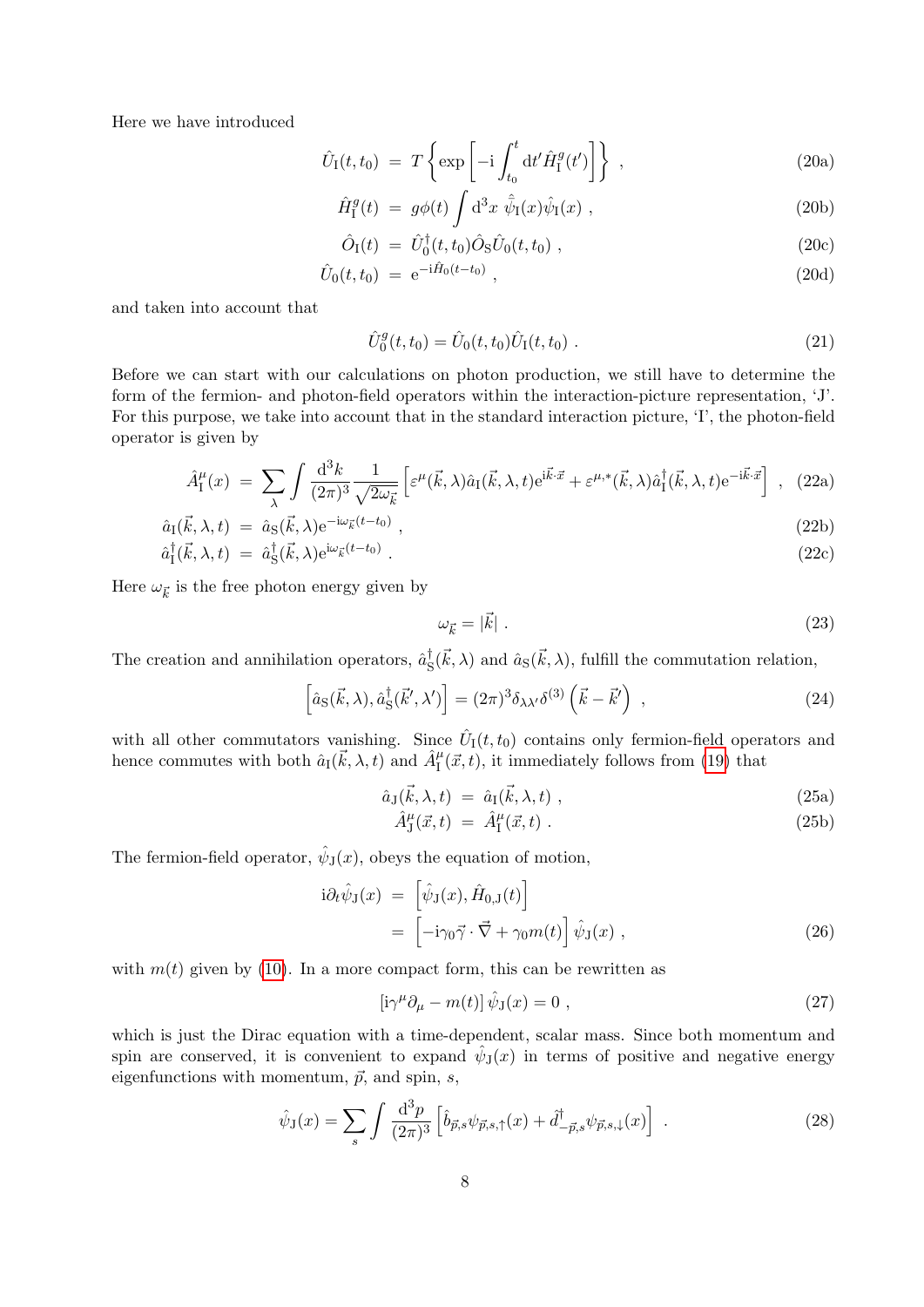<span id="page-8-2"></span>The creation and annihilation operators are constructed such that they obey the anticommutation relations

$$
\left\{\hat{b}^{\dagger}_{\vec{p},s},\hat{b}_{\vec{q},r}\right\} = (2\pi)^3 \delta_{rs} \delta^{(3)}(\vec{p}-\vec{q})\,,\tag{29a}
$$

$$
\left\{\hat{d}^{\dagger}_{\vec{p},s},\hat{d}_{\vec{q},r}\right\} = (2\pi)^3 \delta_{rs} \delta^{(3)}(\vec{p}-\vec{q})\,,\tag{29b}
$$

with all other anticommutators vanishing and that both  $\hat{b}_{\vec{p},s}$  and  $\hat{d}_{-\vec{p},s}$  annihilate the initial fermionic vacuum state,

$$
\hat{b}_{\vec{p},s} |0_{q\bar{q}}\rangle = \hat{d}_{-\vec{p},s} |0_{q\bar{q}}\rangle = 0 , \qquad (30a)
$$

$$
\langle 0_{q\bar{q}} | \hat{b}^{\dagger}_{\vec{p},s} = \langle 0_{q\bar{q}} | \hat{d}^{\dagger}_{-\vec{p},s} = 0 \; . \tag{30b}
$$

The positive- and negative-energy state wavefunctions  $\psi_{\vec{p},s,\uparrow\downarrow}(x)$  fulfill the Dirac equation [\(27\)](#page-7-0), i.e.,

<span id="page-8-0"></span>
$$
\left[i\gamma^{\mu}\partial_{\mu} - m(t)\right]\psi_{\vec{p},s,\uparrow\downarrow}(x) = 0\tag{31}
$$

with the initial conditions

$$
\psi_{\vec{p},s,\uparrow}(x) \to \psi_{\vec{p},s,\uparrow}^c(x) = u_c(\vec{p},s) e^{-i(E_{\vec{p}}^c t - \vec{p}\cdot\vec{x})} \quad \text{for } t \le t_0', \tag{32a}
$$

$$
\psi_{\vec{p},s,\downarrow}(x) \to \psi_{\vec{p},s,\downarrow}^c(x) = v_c(\vec{p},s) e^{i(E_{\vec{p}}^c t + \vec{p}\cdot\vec{x})} \qquad \text{for } t \le t_0' \; . \tag{32b}
$$

Choosing the Dirac representation for  $\gamma^{\mu}$ , i.e.,

$$
\gamma^0 = \begin{pmatrix} I & 0 \\ 0 & -I \end{pmatrix} , \ \gamma^i = \begin{pmatrix} 0 & \sigma^i \\ -\sigma^i & 0 \end{pmatrix} ,
$$

with  $\sigma^i$  denoting the Pauli matrices, the spinors  $u_c(\vec{p}, s)$  and  $v_c(\vec{p}, s)$  read

$$
u_c(\vec{p}, s) = \begin{pmatrix} \cos \varphi_{\vec{p}}^c \chi_s \\ \sin \varphi_{\vec{p}}^c \frac{\vec{\sigma} \cdot \vec{p}}{p} \chi_s \end{pmatrix} , \qquad (33a)
$$

<span id="page-8-3"></span>
$$
v_c(\vec{p}, s) = \begin{pmatrix} \sin \varphi_{\vec{p}}^c \chi_s \\ -\cos \varphi_{\vec{p}}^c \frac{\vec{\sigma} \cdot \vec{p}}{p} \chi_s \end{pmatrix} . \tag{33b}
$$

 $\cos \varphi_{\vec{p}}^c$  and  $\sin \varphi_{\vec{p}}^c$  are given by

$$
\cos \varphi_{\vec{p}}^c = \sqrt{\frac{E_{\vec{p}}^c + m_c}{2E_{\vec{p}}^c}} \,, \tag{34a}
$$

$$
\sin \varphi_{\vec{p}}^c = \sqrt{\frac{E_{\vec{p}}^c - m_c}{2E_{\vec{p}}^c}}.
$$
\n(34b)

 $E_{\vec{p}}^c$  is the onshell particle energy for given momentum,  $\vec{p}$ . The superscript 'c' denotes that it is defined with respect to the initial constituent-quark mass,  $m_c$ . The Weyl spinors,  $\chi_s$ , can be chosen as any orthonormal set of two-component vectors fulfilling the completeness relation

$$
\sum_s \chi_s \bar{\chi}_s = I \; .
$$

In order to solve [\(31\)](#page-8-0), we parametrize  $\psi_{\vec{p},s,\uparrow\downarrow}(x)$  by

<span id="page-8-1"></span>
$$
\psi_{\vec{p},s,\uparrow\downarrow}(x) = \begin{pmatrix} \alpha_{\vec{p},\uparrow\downarrow}(t)\chi_s \\ \beta_{\vec{p},\uparrow\downarrow}(t)\frac{\vec{\sigma}\cdot\vec{p}}{p}\chi_s \end{pmatrix} e^{i\vec{p}\cdot\vec{x}} , \qquad (35)
$$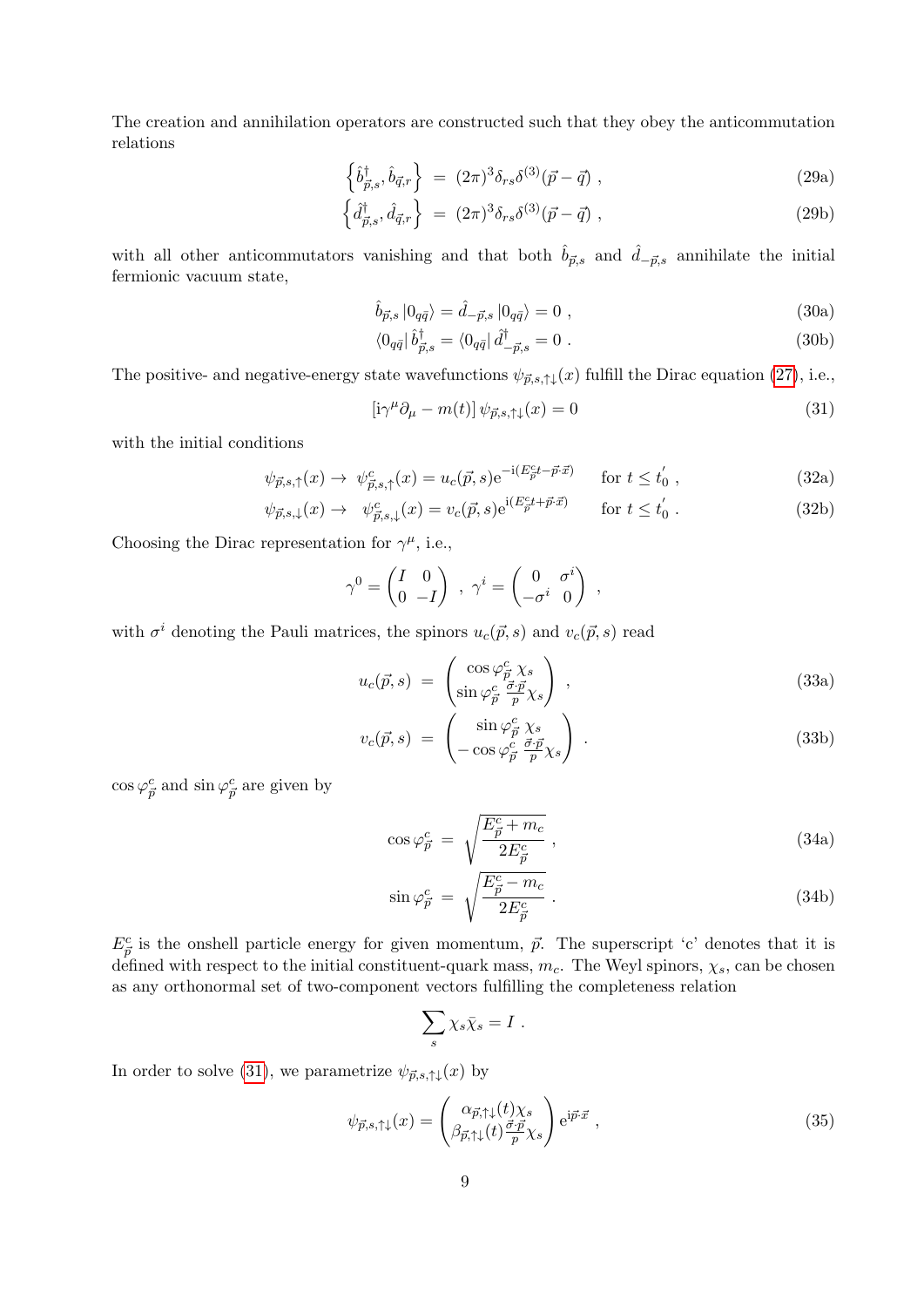which leads to the following equations of motion for  $\alpha_{\vec{p},\uparrow\downarrow}(t)$  and  $\beta_{\vec{p},\uparrow\downarrow}(t)$ 

<span id="page-9-6"></span>
$$
i\partial_t \alpha_{\vec{p},\uparrow\downarrow}(t) = p\beta_{\vec{p},\uparrow\downarrow}(t) + m(t)\alpha_{\vec{p},\uparrow\downarrow}(t) , \qquad (36a)
$$

<span id="page-9-5"></span>
$$
i\partial_t \beta_{\vec{p},\uparrow\downarrow}(t) = p\alpha_{\vec{p},\uparrow\downarrow}(t) - m(t)\beta_{\vec{p},\uparrow\downarrow}(t) . \qquad (36b)
$$

The initial conditions read

$$
\alpha_{\vec{p},\uparrow}(t) \to \cos \varphi_{\vec{p}}^c e^{-iE_{\vec{p}}^c t} \qquad \text{for } t \le t_0', \qquad (37a)
$$

$$
\alpha_{\vec{p}, \downarrow}(t) \to \quad \sin \varphi_{\vec{p}}^c \,\mathrm{e}^{+iE_{\vec{p}}^c t} \qquad \text{for } t \le t_0', \tag{37b}
$$

$$
\beta_{\vec{p},\uparrow}(t) \to \quad \sin \varphi_{\vec{p}}^c \,\, e^{-iE_{\vec{p}}^c t} \qquad \text{for } t \le t_0', \tag{37c}
$$

$$
\beta_{\vec{p}, \downarrow}(t) \to -\cos\varphi_{\vec{p}}^c e^{+iE_{\vec{p}}^c t} \quad \text{for } t \le t_0' \,. \tag{37d}
$$

It can be shown that the wavefunction parameters,  $\alpha_{\vec{p},\uparrow\downarrow}(t)$  and  $\beta_{\vec{p},\uparrow\downarrow}(t)$ , fulfill the normalization condition

<span id="page-9-1"></span><span id="page-9-0"></span>
$$
\left|\alpha_{\vec{p},\uparrow\downarrow}(t)\right|^2 + \left|\beta_{\vec{p},\uparrow\downarrow}(t)\right|^2 = 1\tag{38}
$$

as well as the relations

$$
\alpha_{\vec{p},\downarrow}(t) = \beta_{\vec{p},\uparrow}^*(t) , \qquad (39a)
$$

$$
\beta_{\vec{p}, \downarrow}(t) = -\alpha_{\vec{p}, \uparrow}^*(t) \tag{39b}
$$

Relations [\(38\)](#page-9-0) and [\(39\)](#page-9-1) essentially show that  $\psi_{\vec{p},s,\uparrow\downarrow}(x)$  indeed form an orthonormal basis for given momentum,  $\vec{p}$ , and spin, s, as they obviously imply

$$
\psi_{\vec{p},s,\uparrow}^{\dagger}(x)\psi_{\vec{p},s,\uparrow}(x) = \psi_{\vec{p},s,\downarrow}^{\dagger}(x)\psi_{\vec{p},s,\downarrow}(x) = 1 \tag{40a}
$$

$$
\psi_{\vec{p},s,\uparrow}^{\dagger}(x)\psi_{\vec{p},s,\downarrow}(x) = \psi_{\vec{p},s,\downarrow}^{\dagger}(x)\psi_{\vec{p},s,\uparrow}(x) = 0.
$$
\n(40b)

Now we turn to the description of photon emission induced by the chiral mass shift. Since the quark mass is time-dependent only and our system is initially given by the vacuum state [\(11\)](#page-6-2), it is spatially homogeneous. For such a system, the photon number at a given time,  $t$ , reads

$$
\frac{\mathrm{d}^6 n_\gamma(t)}{\mathrm{d}^3 x \mathrm{d}^3 k} = \frac{1}{(2\pi)^3 V} \sum_{\lambda=1} \left\langle \hat{n}_{\mathrm{H}}(\vec{k}, \lambda, t) \right\rangle \n= \frac{1}{(2\pi)^3 V} \sum_{\lambda=1} \left\langle \hat{a}_{\mathrm{H}}^\dagger(\vec{k}, \lambda, t) \hat{a}_{\mathrm{H}}(\vec{k}, \lambda, t) \right\rangle .
$$
\n(41)

<span id="page-9-2"></span>The sum runs over all physical (transverse) polarizations. Before we can continue with the eval-uation of [\(41\)](#page-9-2), we first have to clarify under which circumstances  $\hat{a}_{H}(\vec{k},\lambda,t)$  together with its Hermitian conjugate actually allows for an interpretation as a single-photon operator. For this purpose, we recall the plane-wave decomposition [\(22a\)](#page-7-1) which together with [\(25b\)](#page-7-2) implies

<span id="page-9-3"></span>
$$
\hat{A}^{\mu}_{\mathcal{H}}(x) = \hat{U}_{\mathcal{J}}^{\dagger}(t, t_0) \hat{A}^{\mu}_{\mathcal{J}}(x) \hat{U}_{\mathcal{J}}(t, t_0) \n= \sum_{\lambda} \int \frac{d^3k}{(2\pi)^3} \frac{1}{\sqrt{2\omega_{\vec{k}}}} \left[ \varepsilon^{\mu}(\vec{k}, \lambda) \hat{a}_{\mathcal{H}}(\vec{k}, \lambda, t) e^{i\vec{k}\cdot\vec{x}} + \varepsilon^{\mu,*}(\vec{k}, \lambda) \hat{a}_{\mathcal{H}}^{\dagger}(\vec{k}, \lambda, t) e^{-i\vec{k}\cdot\vec{x}} \right], \quad (42)
$$

and accordingly

<span id="page-9-4"></span>
$$
\hat{a}_{\rm H}(\vec{k},\lambda,t) = \hat{U}_{\rm J}^{\dagger}(t,t_0)\hat{a}_{\rm J}(\vec{k},\lambda,t)\hat{U}_{\rm J}(t,t_0) \tag{43}
$$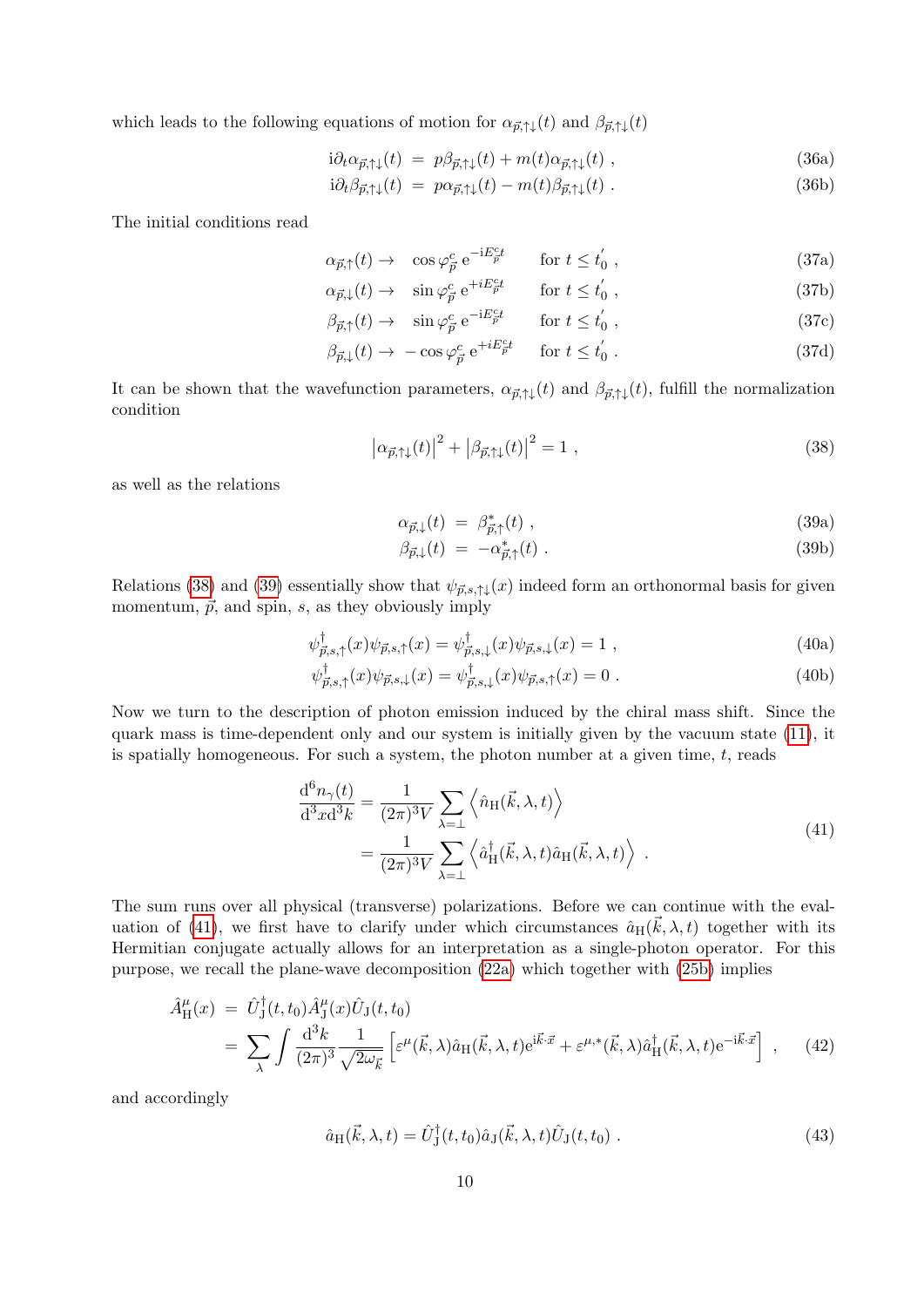The interpretation of  $\hat{a}_{\text{J}}(\vec{k},\lambda,t)$  from [\(25a\)](#page-7-2) as a single-photon operator is evident since [\(25b\)](#page-7-2) describes a free electromagnetic field. On the other hand, [\(42\)](#page-9-3) describes an interacting electromagnetic field. Hence, the same interpretation for [\(43\)](#page-9-4) is not justified in general. It is, however, possible in the limit  $t \to \pm \infty$  for free asymptotic fields. Such fields are obtained by introducing an adiabatic switching of the electromagnetic interaction,

<span id="page-10-4"></span>
$$
\hat{H}_{\text{EM}}(t) \to f_{\varepsilon}(t)\hat{H}_{\text{EM}}(t) , \quad \text{with} \quad f_{\varepsilon}(t) = e^{-\varepsilon|t|} \quad \text{and} \quad \varepsilon > 0 . \tag{44}
$$

According to the Gell-Mann and Low theorem [\[42\]](#page-68-15), such a switching can also be applied to construct the eigenstates of an interacting theory out of those for a non-interacting theory. Upon the introduction of  $f_{\varepsilon}(t)$ , the interaction-picture time- evolution operator turns into

$$
\hat{U}_{\mathcal{J}}(t,t_0) \to \hat{U}_{\mathcal{J}}^{\varepsilon}(t,t_0) = T \left\{ \exp \left[ -i \int_{t_0}^{t} dt' f_{\varepsilon}(t') \hat{H}_{\mathcal{J}}(t') \right] \right\} \ . \tag{45}
$$

In order obtain physically well defined results for the photon numbers, we hence have to specify our initial state at  $t_0 \to -\infty$  and consider eq. [\(42\)](#page-9-3) in the limit  $t \to \infty$  for free asymptotic states. Such an approach corresponds to an in/out description as suggested in [\[33,](#page-68-6) [34\]](#page-68-7). Since the introduction of  $f_{\varepsilon}(t)$  per se is an artificial procedure, we have to take  $\varepsilon \to 0$  at the end of our calculation. As a first step, we expand  $\hat{a}_{\text{H}}(\vec{k},\lambda,t)$  to first order in the electromagnetic coupling, e:

$$
\hat{a}_{\mathrm{H}}(\vec{k},\lambda,t) = \hat{U}_{\mathrm{J}}^{\varepsilon,\dagger}(t,-\infty)\hat{a}_{\mathrm{J}}(\vec{k},\lambda,t)\hat{U}_{\mathrm{J}}^{\varepsilon}(t,-\infty) \n\approx \hat{a}_{\mathrm{J}}(\vec{k},\lambda,t) + i\int_{-\infty}^{t} dt' f_{\varepsilon}(t') \left[\hat{H}_{\mathrm{J}}(t'),\hat{a}_{\mathrm{J}}(\vec{k},\lambda,t)\right] \n= \hat{a}_{\mathrm{I}}(\vec{k},\lambda,t) - i\frac{\varepsilon^{\mu}(\vec{k},\lambda)}{\sqrt{2\omega_{\vec{k}}}} \int_{-\infty}^{t} dt' \int d^{3}x f_{\varepsilon}(t')\hat{j}_{\mu,\mathrm{J}}(\vec{x},t') e^{i\left[\omega_{\vec{k}}t'-\vec{k}\cdot\vec{x}\right]},
$$
\n(46)

<span id="page-10-0"></span>where we have made use of relations [\(25\)](#page-7-3) and  $[\hat{a}_{I}(\vec{k},\lambda,t), \hat{j}_{\mu,J}(\vec{x},t')] = 0$ . Upon insertion of [\(46\)](#page-10-0) into [\(41\)](#page-9-2), we obtain for the photon yield

<span id="page-10-2"></span>
$$
2\omega_{\vec{k}} \frac{\mathrm{d}^6 n_{\gamma}^{\varepsilon}(t)}{\mathrm{d}^3 x \mathrm{d}^3 k} = \frac{\gamma^{\mu\nu}(k)}{(2\pi)^3 V} \int \frac{\mathrm{d}^4 x_1}{\mathrm{d}^4 x_1} \int \frac{\mathrm{d}^4 x_2}{\mathrm{d}^4 x_2} \, \mathrm{i} \Pi_{\nu\mu}^{\leq}(x_1, x_2) \mathrm{e}^{\mathrm{i}k(x_1 - x_2)} \;, \tag{47}
$$

with the underline denoting that

$$
\int \underline{\mathrm{d}^4 x} = \int \mathrm{d}^3 x \int_{-\infty}^t \mathrm{d}t f_\varepsilon(t) .
$$

We have introduced the photon polarization tensor

<span id="page-10-3"></span>
$$
\gamma^{\mu\nu}(k) = \sum_{\lambda=\perp} \varepsilon^{\mu,*}(\vec{k}, \lambda) \varepsilon^{\nu}(\vec{k}, \lambda) = \begin{cases} -\eta^{\mu\nu} - \frac{k^{\mu}k^{\nu}}{\vec{k}^{2}} & \text{for } \mu, \nu \in \{1, 2, 3\} \\ 0 & \text{otherwise} \end{cases},
$$
(48)

with  $\eta^{\mu\nu} = \text{diag} \{1, -1, -1, -1\}$  as well as the current-current correlator

$$
i\Pi_{\nu\mu}^{<}(x_1, x_2) = \left\langle \hat{j}^{\dagger}_{\mu, \mathbf{J}}(x_2) \hat{j}_{\nu, \mathbf{J}}(x_1) \right\rangle , \qquad (49)
$$

which describes the photon self-energy to first order in  $\alpha_e$ . The average is taken with respect to the initial density matrix,  $\hat{\rho}(t_0 \to -\infty)$ , which is simply given by the vacuum expression [\(11\)](#page-6-2). Hence, we have

<span id="page-10-1"></span>
$$
i\Pi_{\nu\mu}^{<}(x_1, x_2) = \langle 0_{q\bar{q}} | \hat{j}^{\dagger}_{\mu, J}(x_2) \hat{j}_{\nu, J}(x_1) | 0_{q\bar{q}} \rangle . \tag{50}
$$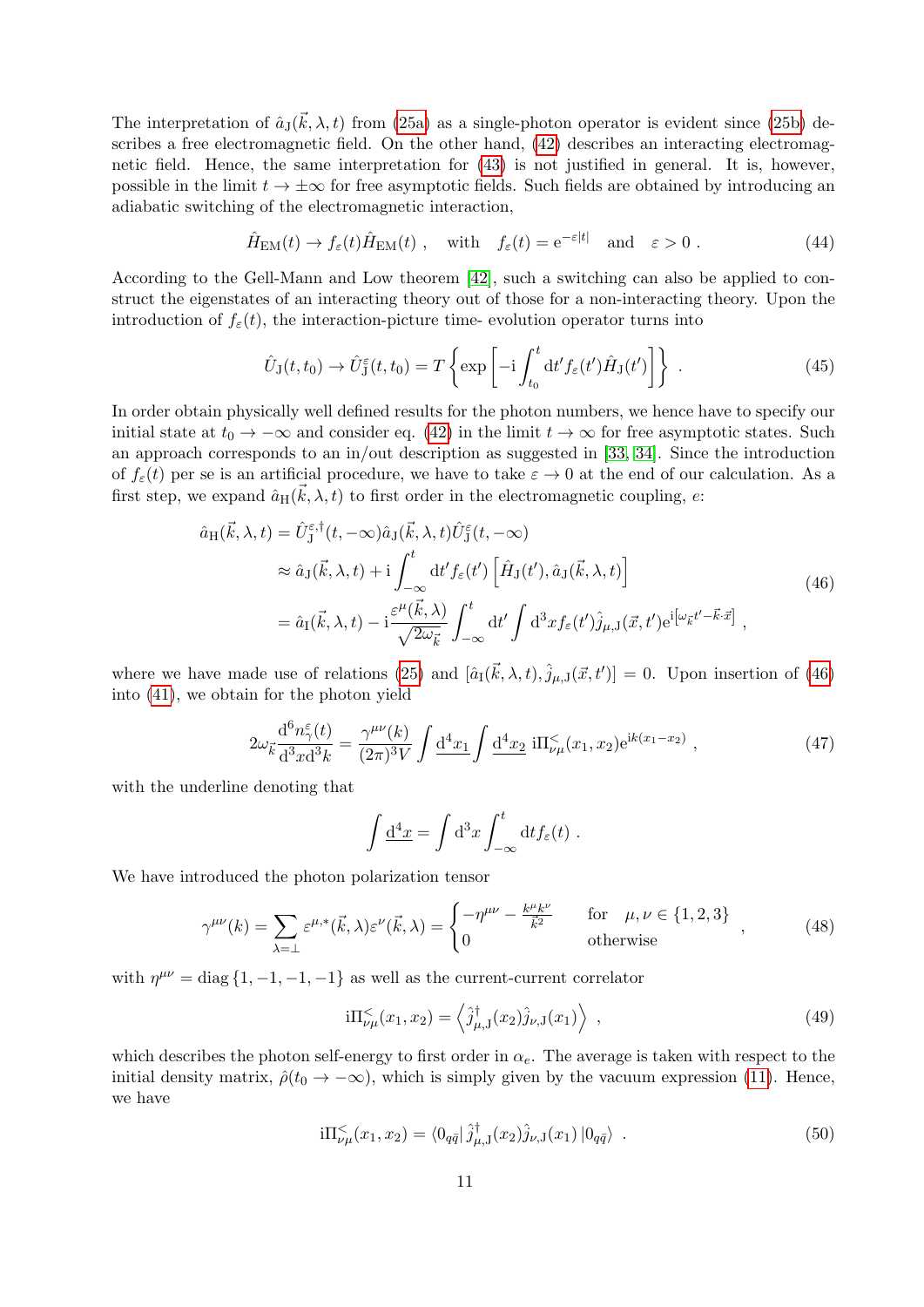In the interaction picture representation, 'J', the current operator [\(4\)](#page-4-1) reads

<span id="page-11-0"></span>
$$
\hat{j}_{\mu,\mathbf{J}}(x) = e\hat{\bar{\psi}}_{\mathbf{J}}(x)\gamma_{\mu}\hat{\psi}_{\mathbf{J}}(x) \tag{51}
$$

Upon insertion of [\(51\)](#page-11-0) into [\(50\)](#page-10-1) and performing a Wick decomposition, we obtain

<span id="page-11-2"></span>
$$
i\Pi_{\nu\mu}^{<}(x_1, x_2) = e^2 \text{Tr} \left\{ \gamma_{\mu} S_F^{<}(x_1, x_2) \gamma_{\nu} S_F^{>}(x_2, x_1) \right\} \ . \tag{52}
$$

This expression corresponds to the one-loop approximation, which is depicted in Fig. [1.](#page-11-1) The



<span id="page-11-1"></span>FIG. 1: The photon self-energy,  $i\Pi_{\mu\nu}^{\le}(x_1, x_2)$ , is given by the one-loop approximation with fermion propagators dressed by the background field,  $\phi(t)$ .

propagators entering expression [\(52\)](#page-11-2) are given by

<span id="page-11-6"></span><span id="page-11-4"></span>
$$
S_F^>(x_1, x_2) = -i \left\langle \hat{\psi}_J(x_1) \hat{\bar{\psi}}_J(x_2) \right\rangle
$$
  
= 
$$
-i \sum_s \int \frac{d^3 p}{(2\pi)^3} \psi_{\vec{p},s,\uparrow}(x_1) \otimes \bar{\psi}_{\vec{p},s,\uparrow}(x_2) ,
$$
 (53a)

$$
S_F^{\leq}(x_1, x_2) = \mathbf{i} \left\langle \hat{\psi}_\mathbf{J}(x_2) \hat{\psi}_\mathbf{J}(x_1) \right\rangle
$$
  
= 
$$
\mathbf{i} \sum_s \int \frac{\mathrm{d}^3 p}{(2\pi)^3} \psi_{\vec{p},s,\downarrow}(x_1) \otimes \bar{\psi}_{\vec{p},s,\downarrow}(x_2) .
$$
 (53b)

Since the spatial dependence of  $\psi_{\vec{p},s,\uparrow\downarrow}(x)$  is included entirely in the factor  $e^{i\vec{p}\cdot\vec{x}}$ , it is convenient to formally separate it off via

<span id="page-11-3"></span>
$$
\psi_{\vec{p},s,\uparrow\downarrow}(x) = \psi'_{\vec{p},s,\uparrow\downarrow}(t) e^{i\vec{p}\cdot\vec{x}} \ . \tag{54}
$$

Then  $\psi_{\vec{p},s,\uparrow\downarrow}(t)$  fulfills

$$
\left[i\gamma^{0}\partial_{t} + \gamma^{i}p_{i} - m(t)\right]\psi_{\vec{p},s,\uparrow\downarrow}^{\prime}(t) = 0.
$$
\n(55)

With the help of [\(54\)](#page-11-3), we can rewrite [\(53\)](#page-11-4) as

$$
S_F^>(x_1, x_2) = \int \frac{\mathrm{d}^3 p}{(2\pi)^3} S_F^>(\vec{p}, t_1, t_2) e^{i\vec{p}\cdot(\vec{x}_1 - \vec{x}_2)}, \qquad (56a)
$$

$$
S_F^{\leq}(x_1, x_2) = \int \frac{\mathrm{d}^3 p}{(2\pi)^3} S_F^{\leq}( \vec{p}, t_1, t_2) e^{i \vec{p} \cdot (\vec{x}_1 - \vec{x}_2)}, \qquad (56b)
$$

with the propagators in mixed time-momentum representation given by

<span id="page-11-5"></span>
$$
S_F^>(\vec{p}, t_1, t_2) = -i \sum_s \psi'_{\vec{p}, s, \uparrow}(t_1) \bar{\psi}'_{\vec{p}, s, \uparrow}(t_2) , \qquad (57a)
$$

$$
S_F^{\leq}(\vec{p}, t_1, t_2) = \mathbf{i} \sum_s \psi'_{\vec{p}, s, \downarrow}(t_1) \bar{\psi}'_{\vec{p}, s, \downarrow}(t_2) . \tag{57b}
$$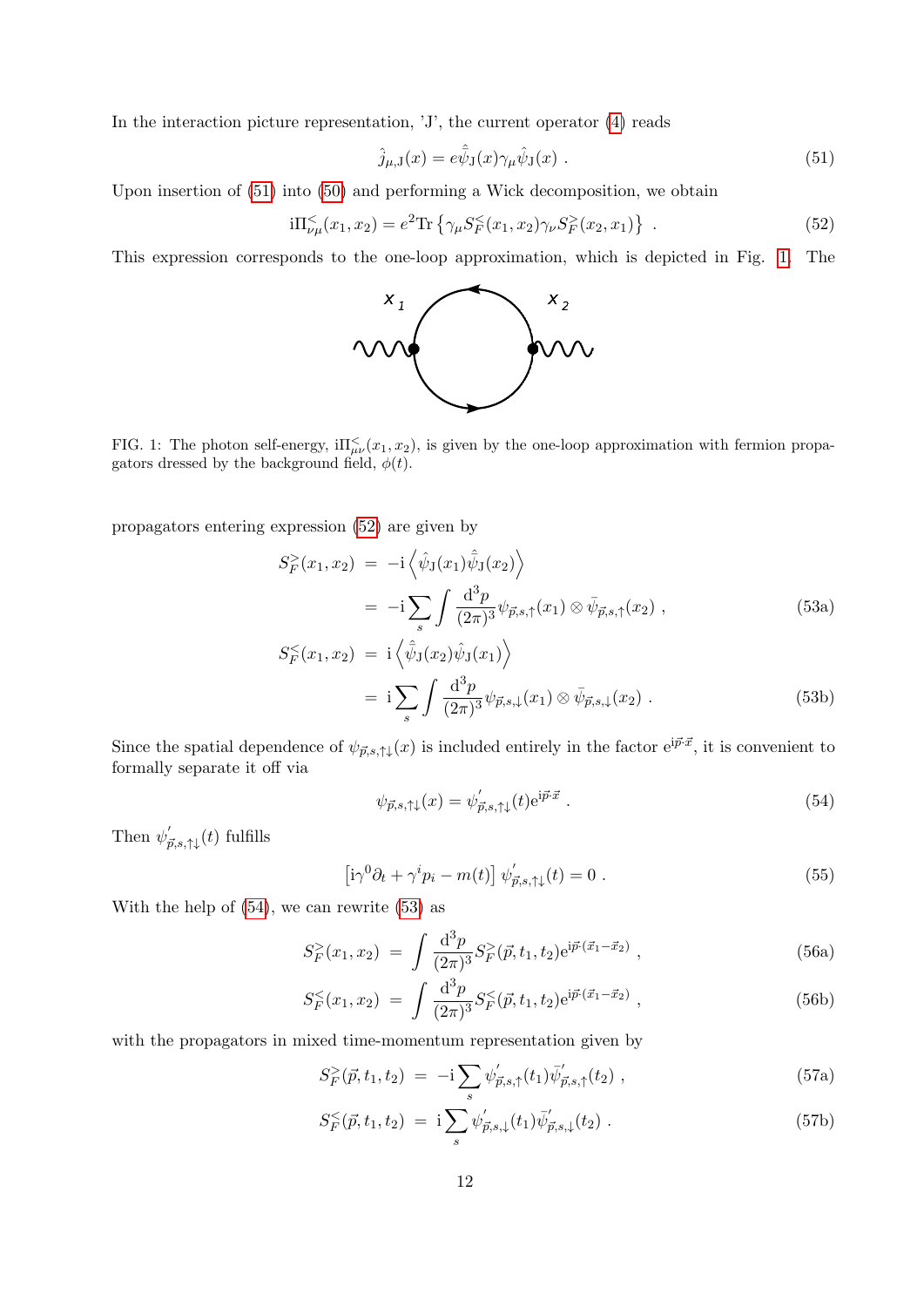By virtue of eq. [\(57\)](#page-11-5) we can express the photon self-energy in mixed time-momentum representation by

<span id="page-12-2"></span>
$$
i\Pi^{\leq}_{\mu\nu}(x_1, x_2) = \int \frac{d^3 p}{(2\pi)^3} i\Pi^{\leq}_{\mu\nu}(\vec{p}, t_1, t_2) e^{i\vec{p}\cdot(\vec{x}_1 - \vec{x}_2)}, \qquad (58a)
$$

$$
i\Pi_{\mu\nu}^{<}(\vec{p},t_1,t_2) = e^2 \int \frac{d^3q}{(2\pi)^3} \text{Tr} \left\{ \gamma_{\mu} S^{<}(\vec{p}+\vec{q},t_1,t_2) \gamma_{\nu} S^{>}(\vec{q},t_2,t_1) \right\} \ . \tag{58b}
$$

Finally, this enables us to rewrite the expression for the photon yield [\(47\)](#page-10-2) as

<span id="page-12-1"></span>
$$
2\omega_{\vec{k}}\frac{\mathrm{d}^6 n_{\gamma}^{\varepsilon}(t)}{\mathrm{d}^3 x \mathrm{d}^3 k} = \frac{1}{(2\pi)^3} \int_{-\infty}^t \mathrm{d}t_1 \int_{-\infty}^t \mathrm{d}t_2 f_{\varepsilon}(t_1) f_{\varepsilon}(t_2) \mathrm{i} \Pi_{T}^{\leq}(\vec{k}, t_1, t_2) \mathrm{e}^{\mathrm{i}\omega_{\vec{k}}(t_1 - t_2)}, \tag{59}
$$

where we have introduced

$$
i\Pi_{T}^{\leq}(\vec{k},t_1,t_2) = \gamma^{\mu\nu}(k) i\Pi_{\nu\mu}^{\leq}(\vec{k},t_1,t_2) .
$$

We show in [A](#page-50-0)ppendix A that  $(59)$  can be written as the (space-time integrated) absolute square of a first-order QED transition amplitude and is thus positive (semi-) definite. Therefore, it cannot adopt unphysical negative values.

<span id="page-12-3"></span>As in [\[37\]](#page-68-10), the photon self-energy entering [\(59\)](#page-12-1) is given by the one-loop approximation [\(58b\)](#page-12-2). The crucial difference, however, is that the underlying scenario has been addressed within a firstprinciple description. In particular, the propagators entering [\(58b\)](#page-12-2) are determined by the equations of motion,

$$
(i\gamma^{0}\partial_{t_{1}} + \gamma^{i}p_{i} - m(t_{1})) S_{F}^{\leq}( \vec{p}, t_{1}, t_{2}) = 0 , \qquad (60a)
$$

$$
(i\gamma^{0}\partial_{t_{2}} - \gamma^{i}p_{i} + m(t_{2})) S_{F}^{\leqslant}(\vec{p}, t_{1}, t_{2}) = 0.
$$
 (60b)

From [\(60\)](#page-12-3) it follows that our description fulfills the Ward-Takahashi identities for the photon self-energy,

<span id="page-12-0"></span>
$$
\partial_{t_1} i \Pi_{0\mu}^{\leq}(\vec{k}, t_1, t_2) - i k^j i \Pi_{j\mu}^{\leq}(\vec{k}, t_1, t_2) = 0 , \qquad (61)
$$

and is hence consistent with  $U(1)$  gauge invariance. A more explicit verification of [\(61\)](#page-12-0) with [\(58b\)](#page-12-2) expressed in terms of the wavefunction parameters [\(35\)](#page-8-1) is given in Appendix [B.](#page-54-0) Moreover, the observable photon yield is extracted from [\(59\)](#page-12-1) for free asymptotic states by successively taking the limits  $t \to \infty$  and then  $\varepsilon \to 0$  after the time integrations have been performed, i.e.,

<span id="page-12-5"></span>
$$
2\omega_{\vec{k}}\frac{\mathrm{d}^6 n_\gamma}{\mathrm{d}^3 x \mathrm{d}^3 k} = \lim_{\varepsilon \to 0} \frac{1}{(2\pi)^3} \int_{-\infty}^{\infty} \mathrm{d}t_1 \int_{-\infty}^{\infty} \mathrm{d}t_2 f_{\varepsilon}(t_1) f_{\varepsilon}(t_2) \mathrm{i} \Pi_{T}^{<}(\vec{k}, t_1, t_2) e^{i\omega_{\vec{k}}(t_1 - t_2)} . \tag{62}
$$

<span id="page-12-4"></span>Taking into account that [\(48\)](#page-10-3) has a purely spacelike structure, it follows from [\(B10\)](#page-56-0) that  $\mathrm{i} \Pi^<_T(\vec{k}, t_1, t_2)$  reads in terms of wavefunction parameters

$$
i\Pi_{T}^{<}(\vec{k},t_{1},t_{2}) = 4e^{2} \int \frac{d^{3}p}{(2\pi)^{3}} \left[ \alpha_{\vec{p},\uparrow}^{*}(t_{1}) \beta_{\vec{p}+\vec{k},\downarrow}(t_{1}) \beta_{\vec{p}+\vec{k},\downarrow}(t_{2}) \alpha_{\vec{p},\uparrow}(t_{2}) + \beta_{\vec{p},\uparrow}^{*}(t_{1}) \alpha_{\vec{p}+\vec{k},\downarrow}(t_{1}) \alpha_{\vec{p}+\vec{k},\downarrow}(t_{2}) \beta_{\vec{p},\uparrow}(t_{2}) - \frac{x(px + \omega_{\vec{k}})}{|\vec{p}+\vec{k}|} \left( \alpha_{\vec{p},\uparrow}^{*}(t_{1}) \beta_{\vec{p}+\vec{k},\downarrow}(t_{1}) \alpha_{\vec{p}+\vec{k},\downarrow}(t_{2}) \beta_{\vec{p},\uparrow}(t_{2}) + \beta_{\vec{p},\uparrow}^{*}(t_{1}) \alpha_{\vec{p}+\vec{k},\downarrow}(t_{1}) \beta_{\vec{p}+\vec{k},\downarrow}(t_{2}) \alpha_{\vec{p},\uparrow}(t_{2}) \right] ,
$$
\n(63)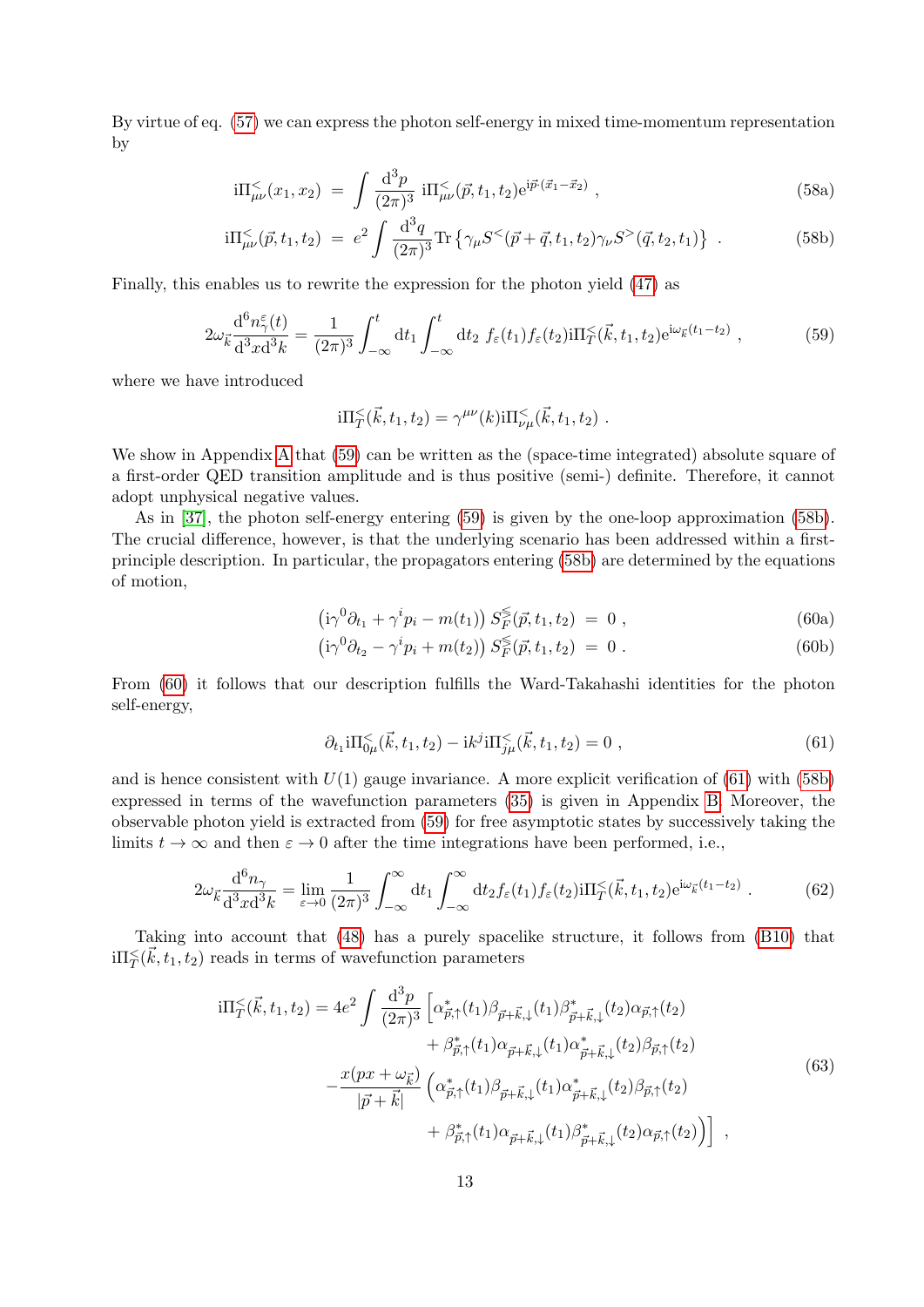with p and x denoting the absolute value of the fermion momentum,  $\vec{p}$ , and the cosine of the angle between  $\vec{p}$  and  $\vec{k}$ , respectively. It follows from [\(37\)](#page-9-5) that [\(63\)](#page-12-4) reduces to the vacuum polarization if both time arguments,  $t_1$  and  $t_2$ , are taken from the domain where the fermion mass is still at its initial value,  $m_c$ ,

<span id="page-13-1"></span>
$$
i\Pi_{T,0}^{\leq}(\vec{k},t_1,t_2) = i\Pi_{T,0}^{\leq}(\vec{k},t_1-t_2)
$$
  
= 
$$
2e^2 \int \frac{d^3p}{(2\pi)^3} \left\{ 1 + \frac{px(px + \omega_{\vec{k}}) + m_c^2}{E_{\vec{p}}^c E_{\vec{p}+\vec{k}}^c} \right\} e^{i\left(E_{\vec{p}+\vec{k}}^c + E_{\vec{p}}^c\right)(t_1-t_2)}.
$$
 (64)

Due to the chiral mass shift, [\(63\)](#page-12-4) will acquire an additional non-stationary contribution,

$$
i\Pi_T^{\leq}(\vec{k}, t_1, t_2) = i\Pi_{T,0}^{\leq}(\vec{k}, t_1 - t_2) + i\Delta \Pi_T^{\leq}(\vec{k}, t_1, t_2) ,
$$
\n(65)

depending on both time arguments separately. In appendix [A](#page-50-0) we show that the contribution from the vacuum polarization [\(64\)](#page-13-1) vanishes when taking the successive limits  $t \to \infty$  and  $\varepsilon \to 0$  so that only contributions from mass-shift effects characterized by  $i\Delta\Pi_T^{\leq}(\vec{k}, t_1, t_2)$  remain. Thereby, we also point out that keeping this order of limits is indeed crucial to eliminate the vacuum contribution and that the latter shows up again if the limits are interchanged. Moreover, we demonstrate in appendix [C](#page-57-0) that adhering to the correct order of limits is also essential to obtain physically reasonable results from the mass-shift effects. Together with [\(63\)](#page-12-4), expression [\(62\)](#page-12-5) describes photon production induced by the chiral mass shift at first order in  $\alpha_e$  but to all orders in g.

# <span id="page-13-0"></span>III. PAIR PRODUCTION FROM DYNAMICAL MASS SHIFTS

Before we turn to the numerical investigations on photon production arising from the chiral mass shift, we first provide an insertion on quark-pair production. It has been shown in [\[38,](#page-68-11) [39\]](#page-68-12) that the asymptotic quark/antiquark occupation numbers are highly sensitive to the order of differentiability of the considered mass parametrization,  $m(t)$ . We are now going to extend these investigations to the time dependence of the quark and antiquark occupation numbers for different mass functions,  $m(t)$ . We consider pair production arising from the chiral mass shift only. The starting point for our considerations is hence the fermionic part of the Hamiltonian in the interaction picture, J,

<span id="page-13-5"></span><span id="page-13-4"></span><span id="page-13-3"></span><span id="page-13-2"></span>
$$
\hat{H}_{\mathcal{J}}(t) = \int d^3x \,\hat{\bar{\psi}}_{\mathcal{J}}(x) \left[ -\mathrm{i}\vec{\gamma} \cdot \vec{\nabla} + m(t) \right] \hat{\psi}_{\mathcal{J}}(x) . \tag{66}
$$

To simplify the notation, the subscript 'J' is dropped from now on. With the help of [\(28\)](#page-7-4) and [\(35\)](#page-8-1) we can rewrite [\(66\)](#page-13-2) as

$$
\hat{H}(t) = \sum_{s} \int \frac{\mathrm{d}^3 p}{(2\pi)^3} \left\{ \Omega(t) \left[ \hat{b}_{\vec{p},s}^{\dagger} \hat{b}_{\vec{p},s} - \hat{d}_{-\vec{p},r} \hat{d}_{-\vec{p},s}^{\dagger} \right] + \Lambda(t) \hat{b}_{\vec{p},s}^{\dagger} \hat{d}_{-\vec{p},s}^{\dagger} + \Lambda^*(t) \hat{d}_{-\vec{p},s} \hat{b}_{\vec{p},s} \right\} ,\qquad(67)
$$

where we have introduced

$$
\Omega(t) = \bar{\psi}_{\vec{p},s,\uparrow}(x) \left[ -i\vec{\gamma} \cdot \vec{\nabla} + m(t) \right] \psi_{\vec{p},s,\uparrow}(x)
$$
\n
$$
= -\bar{\psi}_{\vec{p},s,\downarrow}(x) \left[ -i\vec{\gamma} \cdot \vec{\nabla} + m(t) \right] \psi_{\vec{p},s,\downarrow}(x)
$$
\n
$$
= p \left[ \alpha_{\vec{p},\uparrow,\uparrow}^*(t) \beta_{\vec{p},\uparrow}(t) + \beta_{\vec{p},\uparrow}^*(t) \alpha_{\vec{p},\uparrow}(t) \right] + m(t) \left[ \left| \alpha_{\vec{p},\uparrow}(t) \right|^2 - \left| \beta_{\vec{p},\uparrow,\uparrow}(t) \right|^2 \right],
$$
\n
$$
\Lambda(t) = \bar{\psi}_{\vec{p},s,\uparrow}(x) \left[ -i\vec{\gamma} \cdot \vec{\nabla} + m(t) \right] \psi_{\vec{p},s,\downarrow}(x)
$$
\n
$$
= p \left[ \alpha_{\vec{p},\uparrow}^*(t) \beta_{\vec{p},\downarrow}(t) + \beta_{\vec{p},\uparrow}^*(t) \alpha_{\vec{p},\downarrow}(t) \right] + m(t) \left[ \alpha_{\vec{p},\uparrow}^*(t) \alpha_{\vec{p},\downarrow}(t) - \beta_{\vec{p},\uparrow,\uparrow}^*(t) \beta_{\vec{p},\downarrow}(t) \right].
$$
\n(68b)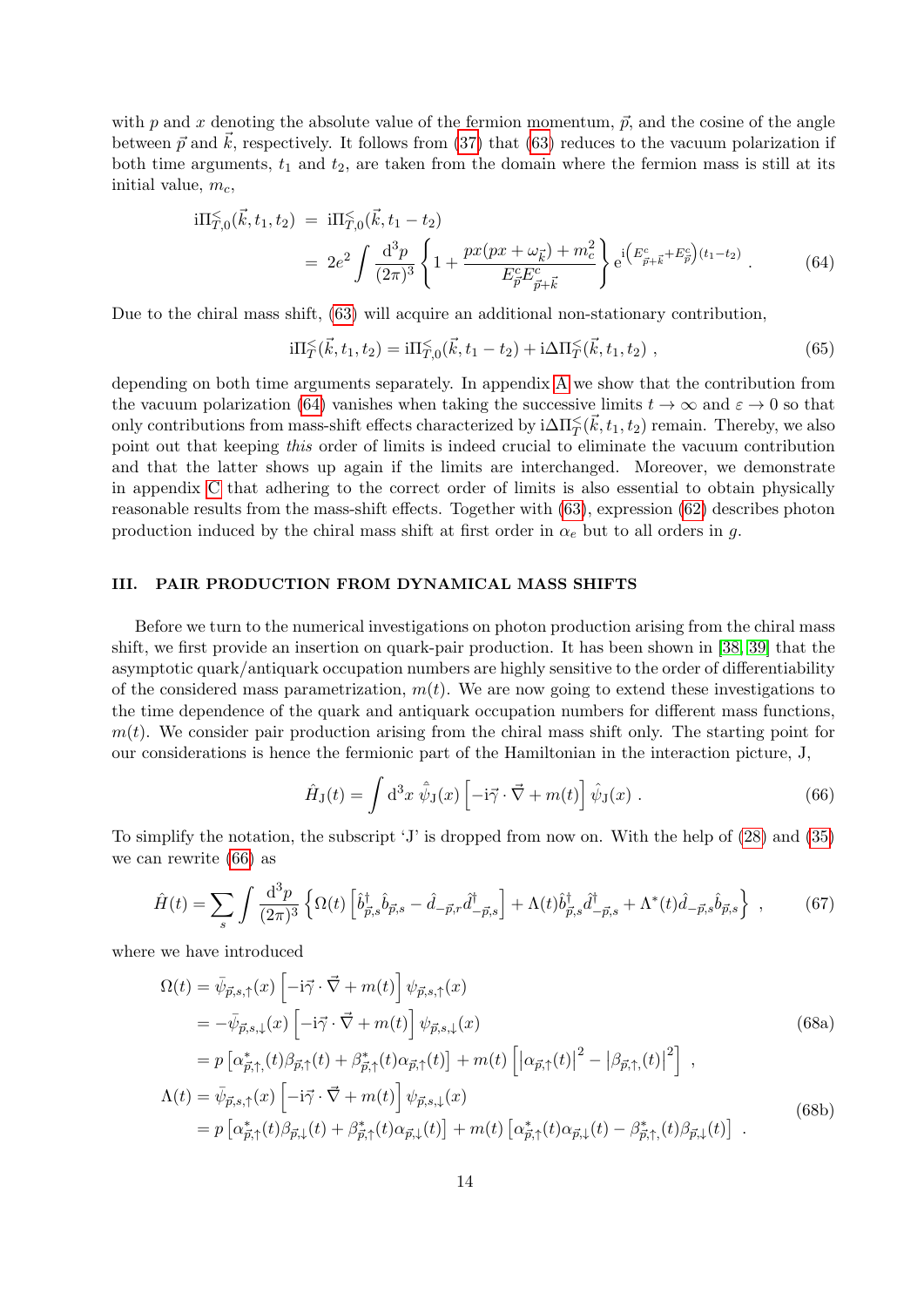The second equality in [\(68a\)](#page-13-3) follows immediately from [\(39\)](#page-9-1). Introducing

$$
\hat{A}(t) = \begin{pmatrix} \Omega(t) & \Lambda(t) \\ \Lambda^*(t) & -\Omega(t) \end{pmatrix},\tag{69}
$$

we can rewrite [\(67\)](#page-13-4) in an even more compact form,

<span id="page-14-0"></span>
$$
\hat{H}(t) = \sum_{s} \int \frac{\mathrm{d}^3 p}{(2\pi)^3} \left(\frac{\hat{b}_{\vec{p},s}}{\hat{d}_{-\vec{p},s}^{\dagger}}\right)^{\dagger} \hat{A}(t) \left(\frac{\hat{b}_{\vec{p},s}}{\hat{d}_{-\vec{p},s}^{\dagger}}\right) \,. \tag{70}
$$

Now the particle number density is extracted from [\(70\)](#page-14-0) by diagonalizing this expression with respect to  $\hat{b}_{\vec{p},s}$  and  $\hat{d}_{-\vec{p},s}$  via a Bogolyubov transformation [\[42\]](#page-68-15),

<span id="page-14-1"></span>
$$
\begin{pmatrix}\n\hat{b}_{\vec{p},s}(t) \\
\hat{d}_{-\vec{p},s}^{\dagger}(t)\n\end{pmatrix} = \begin{pmatrix}\n\xi_{\vec{p},s}(t) & \eta_{\vec{p},s}(t) \\
-\eta_{\vec{p},s}^*(t) & \xi_{\vec{p},s}^*(t)\n\end{pmatrix} \begin{pmatrix}\n\hat{b}_{\vec{p},s} \\
\hat{d}_{-\vec{p},s}^{\dagger}\n\end{pmatrix} \equiv \hat{C}(t) \begin{pmatrix}\n\hat{b}_{\vec{p},s} \\
\hat{d}_{-\vec{p},s}^{\dagger}\n\end{pmatrix} .
$$
\n(71)

In order to maintain the anticommutation relations [\(29\)](#page-8-2) under [\(71\)](#page-14-1), the Bogolyubov coefficients have to satisfy the relation

<span id="page-14-5"></span>
$$
|\xi_{\vec{p},s}(t)|^2 + |\eta_{\vec{p},s}(t)|^2 = 1.
$$
\n(72)

Furthermore, they have to fulfill the initial conditions,

<span id="page-14-3"></span>
$$
\xi_{\vec{p},s}(t_0) = 1 \tag{73a}
$$

$$
\eta_{\vec{p},s}(t_0) = 0. \tag{73b}
$$

The Bogolyubov particle number density for given momentum,  $\vec{p}$ , and spin, s, is then defined as [\[42\]](#page-68-15)

$$
\frac{\mathrm{d}^{6}n_{q\bar{q}}(t)}{\mathrm{d}^{3}x\mathrm{d}^{3}p} = \frac{1}{(2\pi)^{3}V} \sum_{s} \left\langle \hat{b}^{\dagger}_{\vec{p},s}(t)\hat{b}_{\vec{p},s}(t) \right\rangle
$$
\n
$$
= \frac{1}{(2\pi)^{3}V} \sum_{s} \left\langle \hat{d}^{\dagger}_{-\vec{p},s}(t)\hat{d}_{-\vec{p},s}(t) \right\rangle
$$
\n
$$
= \frac{1}{(2\pi)^{3}} \sum_{s} |\eta_{\vec{p},s}(t)|^{2}.
$$
\n(74)

<span id="page-14-2"></span>By virtue of [\(71\)](#page-14-1), we can obviously rewrite [\(67\)](#page-13-4) as

$$
\hat{H}(t) = \sum_{s} \int \frac{\mathrm{d}^3 p}{(2\pi)^3} \left( \frac{\hat{\tilde{b}}_{\vec{p},s}(t)}{\hat{\tilde{d}}_{-\vec{p},s}^{\dagger}(t)} \right)^{\dagger} \hat{C}(t) \hat{A}(t) \hat{C}^{\dagger}(t) \left( \frac{\hat{\tilde{b}}_{\vec{p},s}(t)}{\hat{\tilde{d}}_{-\vec{p},s}^{\dagger}(t)} \right) \n= \sum_{s} \int \frac{\mathrm{d}^3 p}{(2\pi)^3} \left( \frac{\hat{\tilde{b}}_{\vec{p},s}(t)}{\hat{\tilde{d}}_{-\vec{p},s}^{\dagger}(t)} \right)^{\dagger} \hat{A}_B(t) \left( \frac{\hat{\tilde{b}}_{\vec{p},s}(t)}{\hat{\tilde{d}}_{-\vec{p},s}^{\dagger}(t)} \right) .
$$
\n(75)

The adjoint matrix  $\hat{C}^{\dagger}(t)$  denotes the inverse transformation of [\(71\)](#page-14-1) and reads

<span id="page-14-4"></span>
$$
\hat{C}^{\dagger}(t) = \begin{pmatrix} \xi_{\vec{p},s}^{*}(t) & -\eta_{\vec{p},s}(t) \\ \eta_{\vec{p},s}^{*}(t) & \xi_{\vec{p},s}(t) \end{pmatrix} . \tag{76}
$$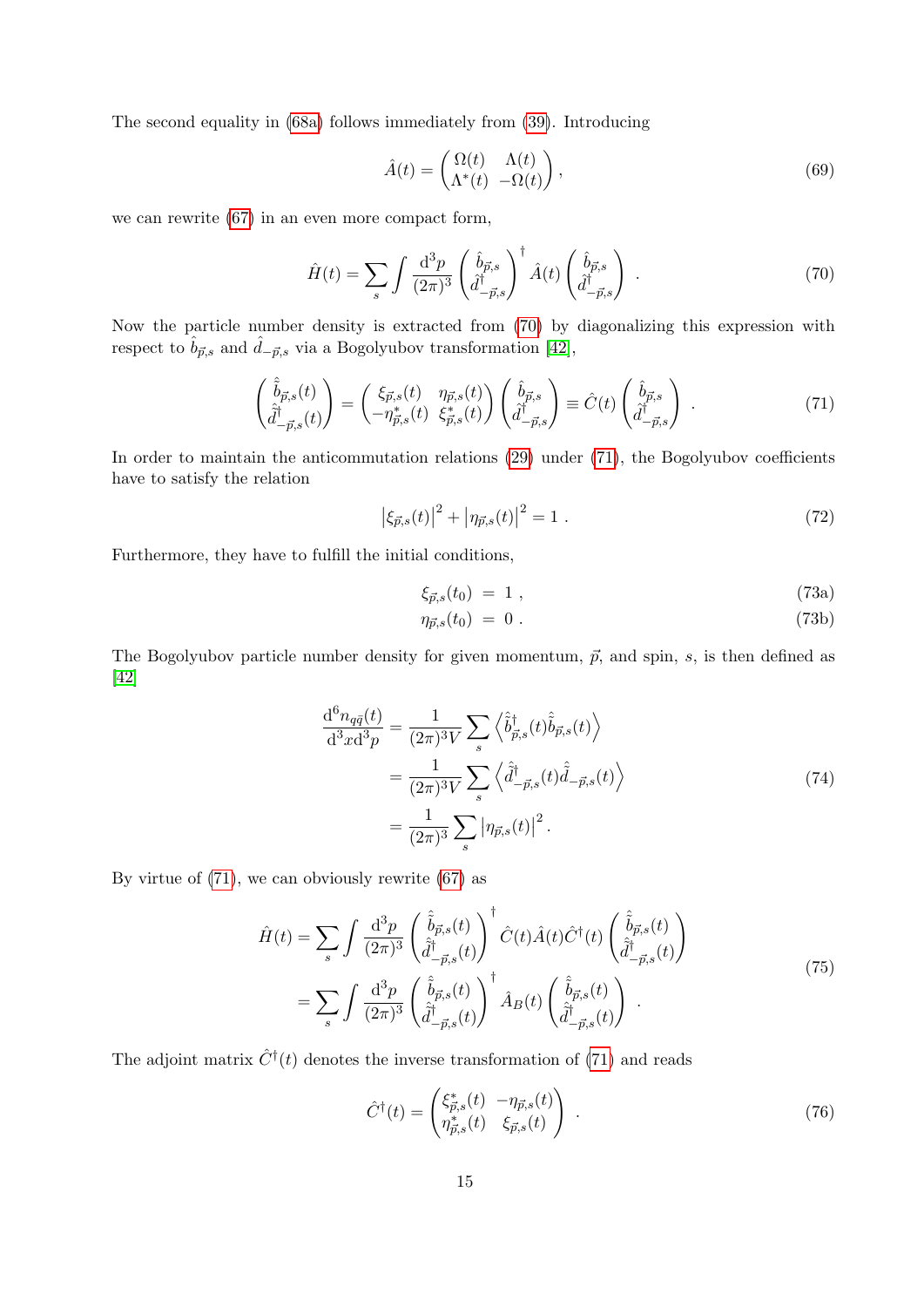For  $\hat{A}_B(t)$  to be diagonal,  $\xi_{\vec{p},s}(t)$  and  $\eta_{\vec{p},s}(t)$  have to be determined such that

$$
v_{+}(t) = \begin{pmatrix} \xi_{\vec{p},s}^{*}(t) \\ \eta_{\vec{p},s}^{*}(t) \end{pmatrix} , \quad v_{-}(t) = \begin{pmatrix} -\eta_{\vec{p},s}(t) \\ \xi_{\vec{p},s}(t) \end{pmatrix} , \tag{77}
$$

are the (orthonormal) eigenvectors of  $\hat{A}(t)$  for the respective eigenvalues,  $\lambda_{\pm}(t)$ . These are obtained as

$$
\det \left[ \hat{A}(t) - \lambda_{\pm}(t) \hat{I} \right] = 0
$$
  

$$
\lambda_{\pm}(t) = \pm \sqrt{\Omega^2(t) + |\Lambda(t)|^2} .
$$
 (78)

With the help of [\(38\)](#page-9-0) and [\(39\)](#page-9-1), they are further evaluated to

 $\Leftrightarrow$ 

$$
\lambda_{\pm}(t) = E_{\vec{p}}(t) \tag{79}
$$

Here we have introduced the dispersion relation

<span id="page-15-2"></span>
$$
E_{\vec{p}}(t) = \sqrt{p^2 + m^2(t)} \ . \tag{80}
$$

In terms of the transformed operators  $(71)$ , the Hamiltonian  $(67)$  then reads

<span id="page-15-0"></span>
$$
\hat{H}(t) = \sum_{s} \int \frac{\mathrm{d}^3 p}{(2\pi)^3} E_{\vec{p}}(t) \left[ \hat{\vec{b}}^{\dagger}_{\vec{p},s}(t) \hat{\vec{b}}_{\vec{p},s}(t) - \hat{\vec{d}}_{-\vec{p},s}(t) \hat{\vec{d}}^{\dagger}_{-\vec{p},s}(t) \right] \n\to \sum_{s} \int \frac{\mathrm{d}^3 p}{(2\pi)^3} E_{\vec{p}}(t) \left[ \hat{\vec{b}}^{\dagger}_{\vec{p},s}(t) \hat{\vec{b}}_{\vec{p},s}(t) + \hat{\vec{d}}^{\dagger}_{-\vec{p},s}(t) \hat{\vec{d}}_{-\vec{p},s}(t) \right] .
$$
\n(81)

In the second step,  $\hat{H}(t)$  has been normal ordered with respect to [\(71\)](#page-14-1) in order to avoid an infinitely negative vacuum energy. It follows immediately from [\(81\)](#page-15-0) and [\(71\)](#page-14-1) that the energy density is given by

<span id="page-15-1"></span>
$$
\frac{\mathrm{d}^3 E_{q\bar{q}}(t)}{\mathrm{d}^3 x} = \frac{1}{V} \langle 0_{q\bar{q}} | \hat{H}(t) | 0_{q\bar{q}} \rangle
$$
  

$$
= 2 \sum_{s} \int \frac{\mathrm{d}^3 p}{(2\pi)^3} E_{\vec{p}}(t) | \eta_{\vec{p},s}(t) |^2 .
$$
 (82)

We see that it corresponds to [\(74\)](#page-14-2) integrated over the momentum modes,  $\vec{p}$ , which justifies the definition of  $(74)$  as the particle-number density at a given time, t. The additional factor of 2 in [\(82\)](#page-15-1) arises from the fact that this expression describes the energy density carried by quarks and antiquarks together whereas [\(74\)](#page-14-2) corresponds to the number of quarks which is equal to the number of antiquarks. Together with

<span id="page-15-3"></span>
$$
\left[\hat{A}(t) - \lambda_{\pm}(t)\hat{I}\right]v_{\pm}(t) = \pm E_{\vec{p}}(t)v_{\pm}(t) ,\qquad (83)
$$

we obtain the following linear system of equations for  $\xi_{\vec{p},s}(t)$  and  $\eta_{\vec{p},s}(t)$ ,

$$
\Omega(t)\xi_{\vec{p},s}(t) + \Lambda^*(t)\eta_{\vec{p},s}(t) = E_{\vec{p}}(t)\xi_{\vec{p},s}(t) ,
$$
\n(84a)

$$
\Lambda(t)\xi_{\vec{p},s}(t) - \Omega(t)\eta_{\vec{p},s}(t) = E_{\vec{p}}(t)\eta_{\vec{p},s}(t) . \tag{84b}
$$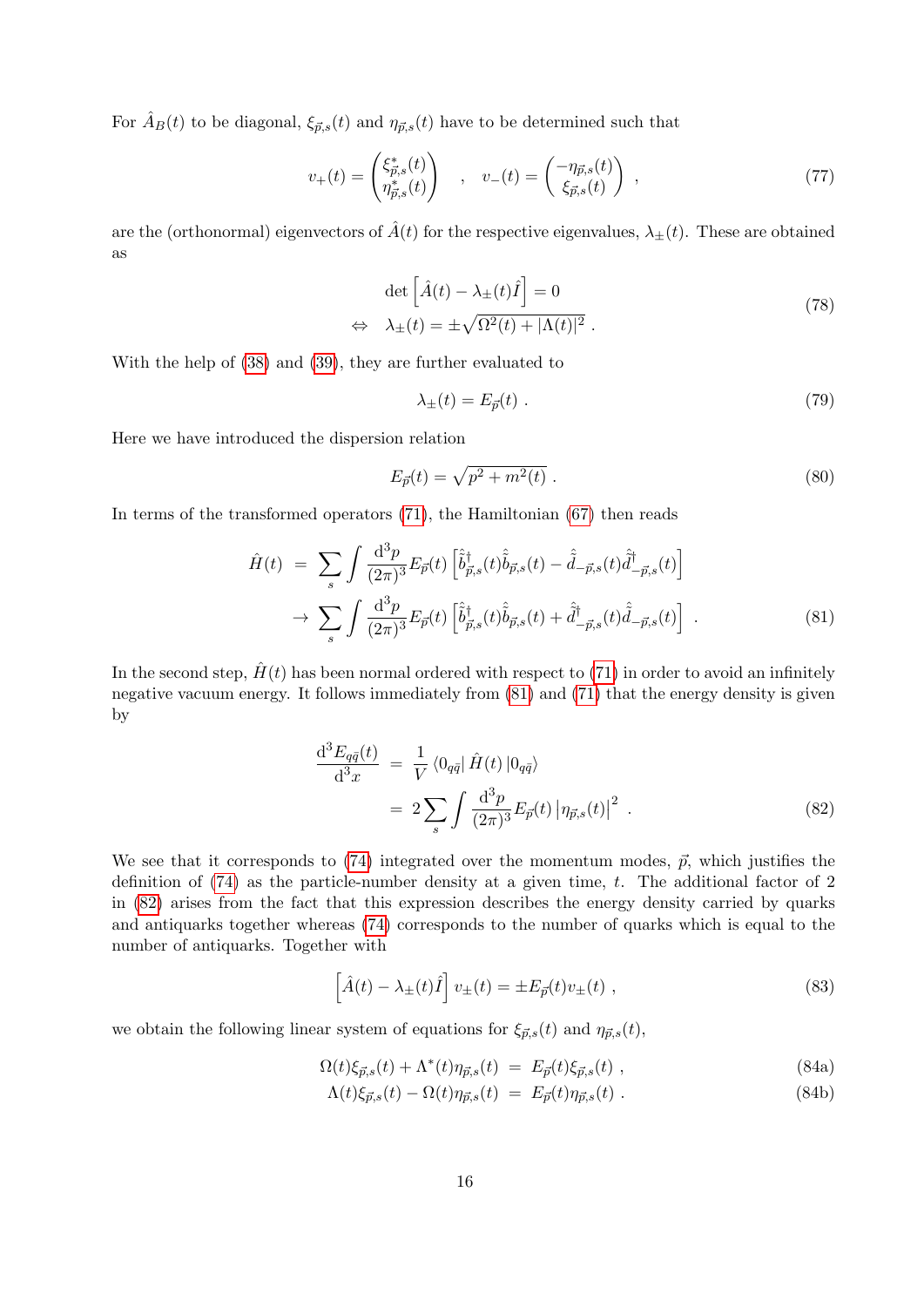In appendix [D](#page-61-0) it is shown that this system is solved by

<span id="page-16-3"></span><span id="page-16-2"></span>
$$
\xi_{\vec{p},s}(t) = e^{iE_{\vec{p}}(t)t} \left[ \sqrt{\frac{E_{\vec{p}}(t) + m(t)}{2E_{\vec{p}}(t)}} \alpha_{\vec{p},\uparrow}(t) + \sqrt{\frac{E_{\vec{p}}(t) - m(t)}{2E_{\vec{p}}(t)}} \beta_{\vec{p},\uparrow}(t) \right],
$$
\n(85a)

$$
\eta_{\vec{p},s}(t) = e^{iE_{\vec{p}}(t)t} \left[ \sqrt{\frac{E_{\vec{p}}(t) + m(t)}{2E_{\vec{p}}(t)}} \alpha_{\vec{p},\downarrow}(t) + \sqrt{\frac{E_{\vec{p}}(t) - m(t)}{2E_{\vec{p}}(t)}} \beta_{\vec{p},\downarrow}(t) \right] . \tag{85b}
$$

The phase factor,  $e^{iE_{\vec{p}}(t)t}$ , has been introduced to satisfy the initial condition [\(73a\)](#page-14-3). Furthermore, it allows us to rewrite  $\hat{\psi}(x)$  in terms of positive- and negative-energy wavefunctions of the respective momentary mass,  $m(t)$ , i.e.,

<span id="page-16-0"></span>
$$
\hat{\psi}(x) = \sum_{s} \int \frac{\mathrm{d}^3 p}{(2\pi)^3} \left[ \hat{\tilde{b}}_{\vec{p},s}(t) \tilde{\psi}_{\vec{p},s,\uparrow}(x) + \hat{\tilde{d}}^{\dagger}_{-\vec{p},s}(t) \tilde{\psi}_{\vec{p},s\downarrow}(x) \right] , \qquad (86)
$$

with  $\tilde{\psi}_{\vec{p},s\uparrow\downarrow}(x)$  given by

$$
\tilde{\psi}_{\vec{p},s\uparrow}(x) = \begin{pmatrix} \cos\varphi_{\vec{p}}(t) \chi_s \\ \sin\varphi_{\vec{p}}(t) \frac{\vec{\sigma} \cdot \vec{p}}{p} \chi_s \end{pmatrix} e^{-iE_{\vec{p}}(t)t} e^{i\vec{p}\cdot\vec{x}} , \qquad (87a)
$$

$$
\tilde{\psi}_{\vec{p},s\downarrow}(x) = \begin{pmatrix} \sin\varphi_{\vec{p}}(t) \ \chi_s \\ -\cos\varphi_{\vec{p}}(t) \ \frac{\vec{\sigma}\cdot\vec{p}}{p}\chi_s \end{pmatrix} e^{+iE_{\vec{p}}(t)t} e^{i\vec{p}\cdot\vec{x}} . \tag{87b}
$$

In analogy to [\(34\)](#page-8-3), we have introduced

$$
\cos \varphi_{\vec{p}}(t) = \sqrt{\frac{E_{\vec{p}}(t) + m(t)}{2E_{\vec{p}}(t)}} , \qquad (88a)
$$

$$
\sin \varphi_{\vec{p}}(t) = \sqrt{\frac{E_{\vec{p}}(t) - m(t)}{2E_{\vec{p}}(t)}}.
$$
\n(88b)

The Bogolyubov transformation [\(74\)](#page-14-2) hence corresponds to a reexpansion of the fermion-field operators in terms of the instantaneous eigenstates of the Hamilton-density operator

$$
\hat{h}_D(t) = -\mathrm{i}\gamma_0 \vec{\gamma} \cdot \vec{\nabla} + \gamma_0 m(t) , \qquad (89)
$$

which is demonstrated in greater detail in appendix [D.](#page-61-0) The same procedure has been applied in [\[43\]](#page-68-16). The crucial difference to our approach is that the authors us an expansion in the form of [\(86\)](#page-16-0) to derive the equations of motion for the field operators [\(71\)](#page-14-1) and eventually a kinetic equation for the Bogolyubov particle number density [\(74\)](#page-14-2) from the Dirac equation with a time-dependent mass. To the contrary, we extract the Bogolyubov parameters and hence the particle number density by translating [\(71\)](#page-14-1) into relations between  $\psi_{\vec{p},s,\uparrow\downarrow}(x)$  and  $\tilde{\psi}_{\vec{p},s,\uparrow\downarrow}(x)$  and projecting the Bogolyubov parameters out of the latter (also see Eqs. [\(D2\)](#page-61-1)-[\(D4\)](#page-61-2) in appendix [D\)](#page-61-0).

With the help of [\(39\)](#page-9-1), both  $\xi_{\vec{p},s}(t)$  and  $\eta_{\vec{p},s}(t)$  can be expressed alternatively in terms of (complex conjugated) negative- and positive-energy wavefunction parameters, respectively. The Bogolyubov particle number density [\(74\)](#page-14-2) thus reads

<span id="page-16-1"></span>
$$
\frac{\mathrm{d}^6 n_{q\bar{q}}(t)}{\mathrm{d}^3 x \mathrm{d}^3 p} = \frac{1}{(2\pi)^3} \left\{ 1 + \frac{2p \mathrm{Re} \left[ \alpha_{\vec{p},\downarrow}^*(t) \beta_{\vec{p},\downarrow}(t) \right] + m(t) \left[ \left| \alpha_{\vec{p},\downarrow}(t) \right|^2 - \left| \beta_{\vec{p},\downarrow}(t) \right|^2 \right]}{E_{\vec{p}}(t)} \right\} \ . \tag{90}
$$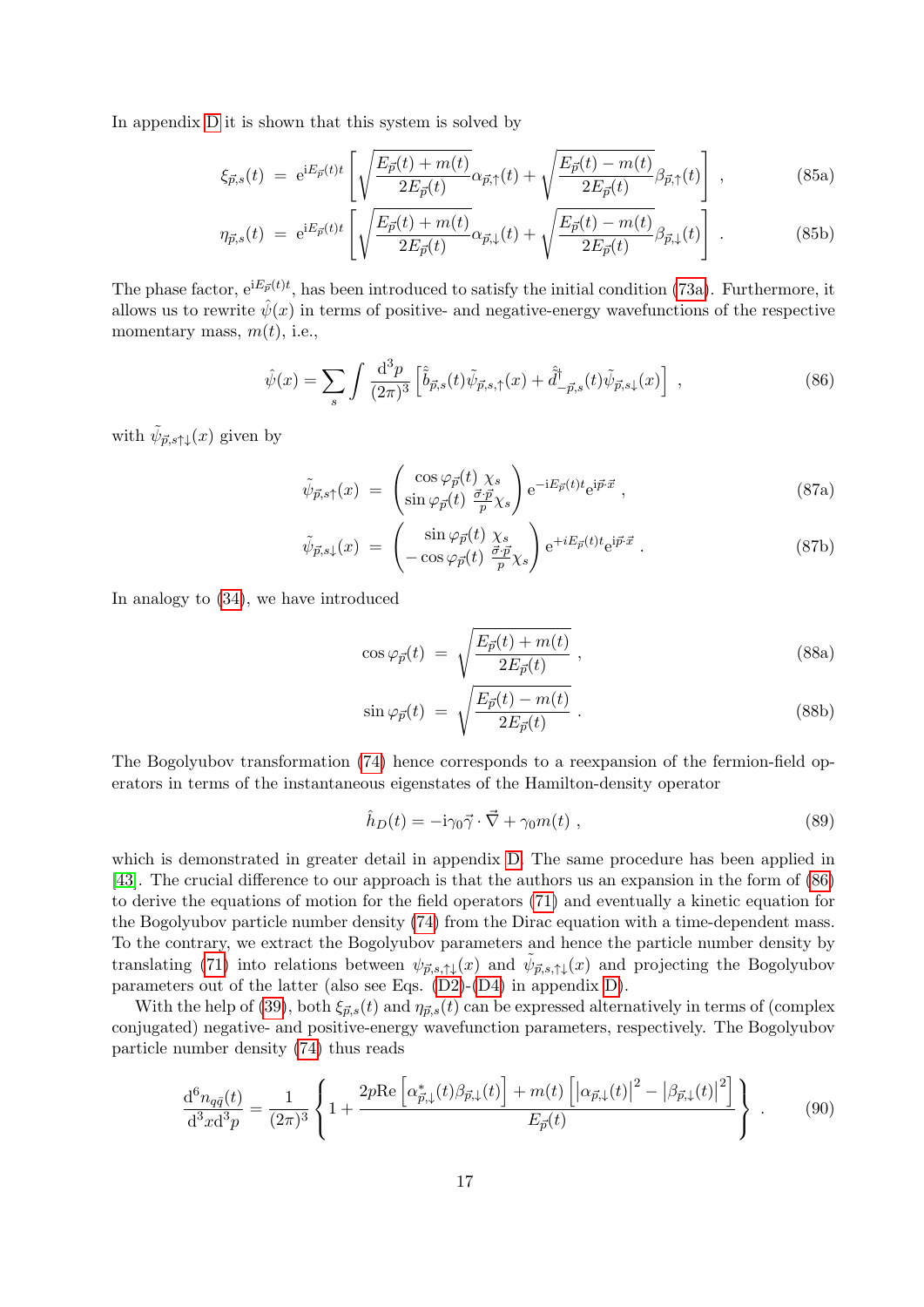We see that it can be expressed entirely in terms of the negative-energy wavefunction parameters,  $\alpha_{\vec{p},\downarrow}(t)$  and  $\beta_{\vec{p},\downarrow}(t)$ . This is a result one would also expect intuitively since  $\psi_{\vec{p},s,\downarrow}(x)$  describes initially a negative-energy state but then also acquires a positive-energy component from the mass shift measured by [\(90\)](#page-16-1). This expression is, indeed, just the absolute square of the projection of  $\psi_{\vec{p},s,\downarrow}(x)$  on  $\tilde{\psi}_{\vec{p},s,\uparrow}(x)$  summed over the spin index, s. For completeness we mention that [\(90\)](#page-16-1) can also be obtained by projecting the respective propagator [\(53b\)](#page-11-6) on the positive-energy wavefunction of the respective current mass,  $m(t)$ ,

$$
\frac{\mathrm{d}^6 n_{q\bar{q}}(t)}{\mathrm{d}^3 x \mathrm{d}^3 p} = -\frac{\mathrm{i}}{(2\pi)^3 V} \sum_{s} \int \mathrm{d}^3 x_1 \int \mathrm{d}^3 x_2 \tilde{\psi}^{\dagger}_{\vec{p},s,\uparrow}(x_1) S^{\leq}_{F}(x_1,x_2) \gamma_0 \psi_{\vec{p},s,\uparrow}(x_2) \Big|_{t_1=t_2=t} , \qquad (91)
$$

which has been used in [\[38,](#page-68-11) [39\]](#page-68-12) in the asymptotic limit  $t \to \infty$ . Thus [\(90\)](#page-16-1) generalizes the result therein to finite times, t.

For our investigations on the time dependence of [\(90\)](#page-16-1), we model the change of the fermion mass from its initial constituent value,  $m_c$ , to its final bare value,  $m_b$ , by three different mass parameterizations,

<span id="page-17-2"></span><span id="page-17-0"></span>
$$
m_1(t) = \frac{m_c + m_b}{2} - \frac{m_c - m_b}{2} \text{ sign}(t) , \qquad (92a)
$$

$$
m_2(t) = \frac{m_c + m_b}{2} - \frac{m_c - m_b}{2} \text{ sign}(t) \left( 1 - e^{-2|t|/\tau} \right) , \qquad (92b)
$$

$$
m_3(t) = \frac{m_c + m_b}{2} - \frac{m_c - m_b}{2} \tanh\left(\frac{2t}{\tau}\right) , \qquad (92c)
$$

with  $sign(t)$  given by

$$
sign(t) = \begin{cases} 1 & t > 0 \\ -1 & t < 0 \\ 0 & t = 0 \end{cases}.
$$

The mass parameterizations [\(92a\)](#page-17-0)-[\(92c\)](#page-17-0) are depicted in Fig. [2.](#page-17-1) Analogously to [\[38,](#page-68-11) [39\]](#page-68-12), we have chosen  $m_c = 0.35$  GeV and  $m_b = 0.01$  GeV and assumed a transition time of  $\tau = 1.0$  fm/c.



<span id="page-17-1"></span>FIG. 2: During the chiral phase transition, the quark/antiquark mass changes from its constituent value,  $m_c$ , to its bare value,  $m_b$ .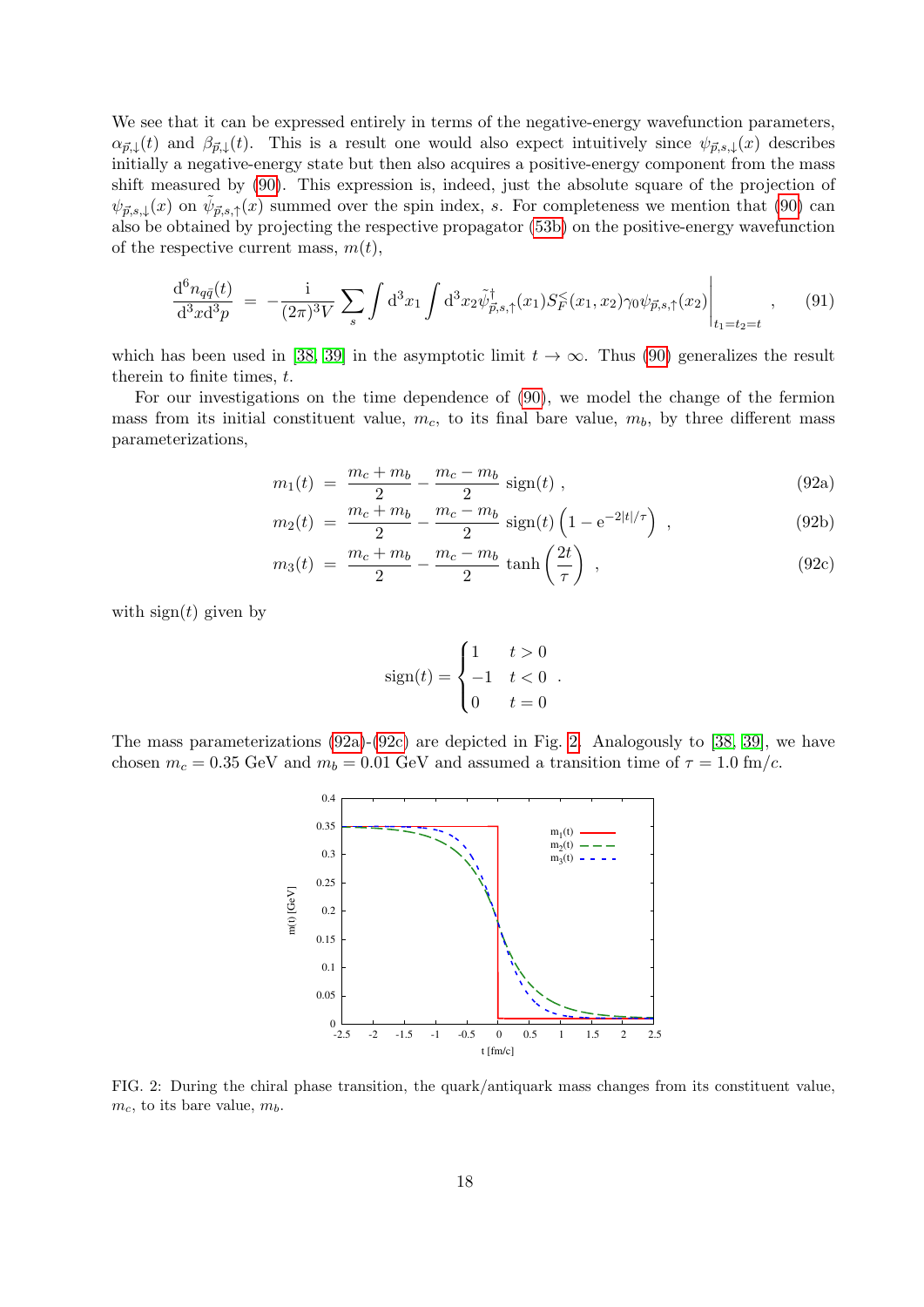It has been shown in [\[38,](#page-68-11) [39\]](#page-68-12) that the asymptotic occupation numbers are very sensitive to the order of differentiability of the considered mass parametrization,  $m(t)$ . For the case of an instantaneous mass shift described by [\(92a\)](#page-17-0), the equation of motion [\(31\)](#page-8-0) for the positive- and negative-energy wave function is solved analytically with the ansatz

<span id="page-18-2"></span>
$$
\psi_{\vec{p},s,\uparrow}(x) = \begin{cases} \psi_{\vec{p},s,\uparrow}^c(x) & \text{for } t < 0, \\ \alpha_{\vec{p},s} \psi_{\vec{p},s,\uparrow}^b(x) + \beta_{\vec{p},s} \psi_{\vec{p},s,\downarrow}^b(x) & \text{for } t \ge 0, \end{cases}
$$
(93a)

$$
\psi_{\vec{p},s,\downarrow}(x) = \begin{cases} \psi_{\vec{p},s,\downarrow}^c(x) & \text{for } t < 0, \\ \gamma_{\vec{p},s} \psi_{\vec{p},s,\downarrow}^b(x) + \delta_{\vec{p},s} \psi_{\vec{p},s,\uparrow}^b(x) & \text{for } t \ge 0. \end{cases}
$$
(93b)

For  $t < 0$ ,  $\psi_{\vec{p},s,\uparrow}(x)$  and  $\psi_{\vec{p},s,\downarrow}(x)$  describe positive- and negative-energy states of mass  $m_c$ , respectively, whereas they turn into superpositions of positive- and negative-energy states of mass  $m_b$  for  $t \geq 0$ . From the continuity condition

$$
\psi_{\vec{p},s,\uparrow\downarrow}(\vec{x},0^-) = \psi_{\vec{p},s,\uparrow\downarrow}(\vec{x},0^+) , \qquad (94)
$$

we obtain

<span id="page-18-3"></span>
$$
\alpha_{\vec{p},s} = \gamma_{\vec{p},s} = \cos\varphi_{\vec{p}}^b \cos\varphi_{\vec{p}}^c + \sin\varphi_{\vec{p}}^b \sin\varphi_{\vec{p}}^c , \qquad (95a)
$$

$$
\beta_{\vec{p},s} = -\delta_{\vec{p},s} = \sin \varphi_{\vec{p}}^b \cos \varphi_{\vec{p}}^c - \cos \varphi_{\vec{p}}^b \sin \varphi_{\vec{p}}^c. \tag{95b}
$$

As the coefficients  $\alpha_{\vec{p},s}$  and  $\beta_{\vec{p},s}$  do not explicitly depend on the spin, s, this index will be omitted from now on. The occupation numbers thus read

$$
\frac{\mathrm{d}^6 n_{q\bar{q}}(t)}{\mathrm{d}^3 x \mathrm{d}^3 p} = \frac{2\beta_{\vec{p}}^2}{(2\pi)^3} \n= \frac{1}{(2\pi)^3} \left[ 1 - \frac{p^2 + m_b m_c}{E_{\vec{p}}^b E_{\vec{p}}^c} \right]
$$
\n(96)

<span id="page-18-0"></span>for  $t > 0$ , whereas they vanish for  $t < 0$ . For  $p \gg m_b, m_c$ , the expression [\(96\)](#page-18-0) can be approximated as

<span id="page-18-1"></span>
$$
\frac{\mathrm{d}^6 n_{q\bar{q}}(t)}{\mathrm{d}^3 x \mathrm{d}^3 p} \simeq \frac{(m_c - m_b)^2}{(2\pi)^3 2p^2} + \mathcal{O}(1/p^4) \;, \tag{97}
$$

which means that the total particle number density and the total energy density of the fermionic sector are linearly and quadratically divergent, respectively.

This artifact can be removed if the mass shift is assumed to take place over a finite time interval,  $\tau$ . In this case, the occupation numbers are obtained by solving [\(36\)](#page-9-6) numerically for the negativeenergy wavefunction parameters,  $\alpha_{\vec{p}\downarrow}(t)$  and  $\beta_{\vec{p}\downarrow}(t)$ , which are then inserted into [\(90\)](#page-16-1). Fig. [3](#page-19-0) compares the asymptotic particle spectra for the different mass parameterizations,  $m_i(t)$ .

Analogously to [\[38,](#page-68-11) [39\]](#page-68-12), we find that if we turn from  $m_1(t)$  to  $m_2(t)$ , which is continuously differentiable once, the occupation numbers decay  $\propto 1/p^6$  and are hence suppressed relative to the case with the instantaneous transition. Moreover, if we turn from  $m_2(t)$  to  $m_3(t)$ , which is continuously differentiable infinitely many times, the occupation numbers are further suppressed to an exponential decay. In the limit  $\tau \to 0$ , both  $m_2(t)$  and  $m_3(t)$  reproduce expression [\(96\)](#page-18-0), which is depicted in Fig. [4.](#page-19-1)

We shall briefly explain how the sensitivity of the asymptotic occupation numbers on the mass parametrization,  $m_i(t)$ , comes about. For this purpose, we consider the Bogolyubov parameters in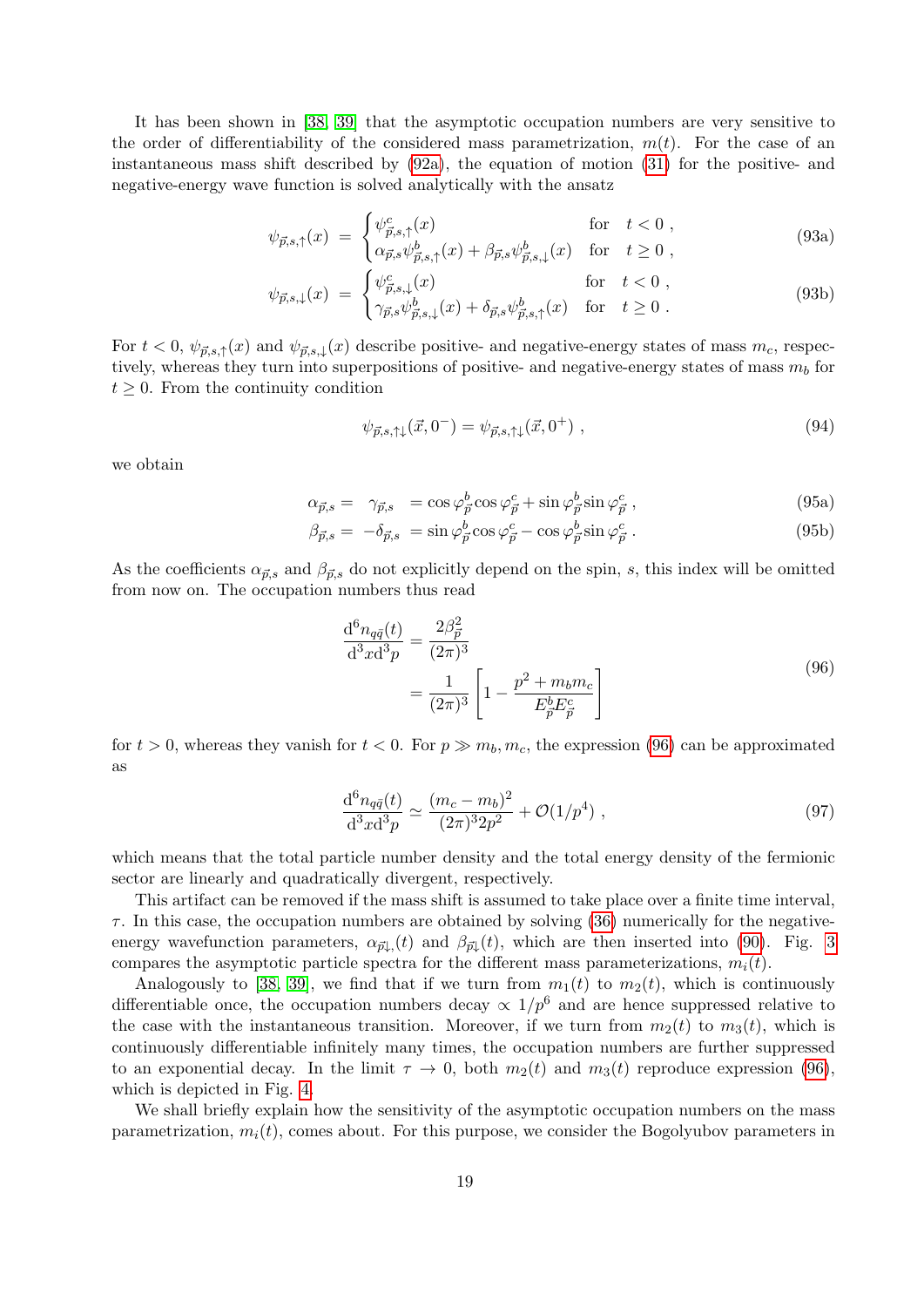

<span id="page-19-0"></span>FIG. 3: Asymptotic particle spectra for the different mass parameterizations given in Eqs. [\(92\)](#page-17-2). The decay behavior is highly sensitive to the order of differentiability of  $m(t)$ . Both for  $m_2(t)$  and  $m_3(t)$ , we have chosen  $\tau = 1.0$  fm/c.



<span id="page-19-1"></span>FIG. 4: Asymptotic particle spectra for  $m_2(t)$  (left panel) and  $m_3(t)$  (right panel) for different transition times,  $\tau$ . In each case, the suppression at large p with respect to an instantaneous mass shift is the stronger the more slowly  $(\tau \text{ increasing})$  the mass shift is assumed to take place. As expected, both parameterizations reproduce expression [\(96\)](#page-18-0) in the limit  $\tau \to 0$ .

terms of negative-energy wavefunction parameters,

<span id="page-19-2"></span>
$$
\xi_{\vec{p},s}^{*}(t) = \sqrt{\frac{E_{\vec{p}}(t) - m(t)}{2E_{\vec{p}}(t)}} \alpha_{\vec{p},\downarrow}^{*}(t) - \sqrt{\frac{E_{\vec{p}}(t) + m(t)}{2E_{\vec{p}}(t)}} \beta_{\vec{p},\downarrow}^{*}(t) ,
$$
\n(98a)

$$
\eta_{\vec{p},s}(t) \ = \ \sqrt{\frac{E_{\vec{p}}(t) + m(t)}{2E_{\vec{p}}(t)}} \alpha_{\vec{p},\downarrow}(t) + \sqrt{\frac{E_{\vec{p}}(t) - m(t)}{2E_{\vec{p}}(t)}} \beta_{\vec{p},\downarrow}(t) \ , \tag{98b}
$$

with [\(98a\)](#page-19-2) following from [\(85a\)](#page-16-2) and [\(39\)](#page-9-1). We do not take into account the phase factor,  $e^{iE_{\vec{p}}(t)t}$ , as it drops out when taking the absolute square of [\(98b\)](#page-19-2) to obtain the Bogolyubov particle number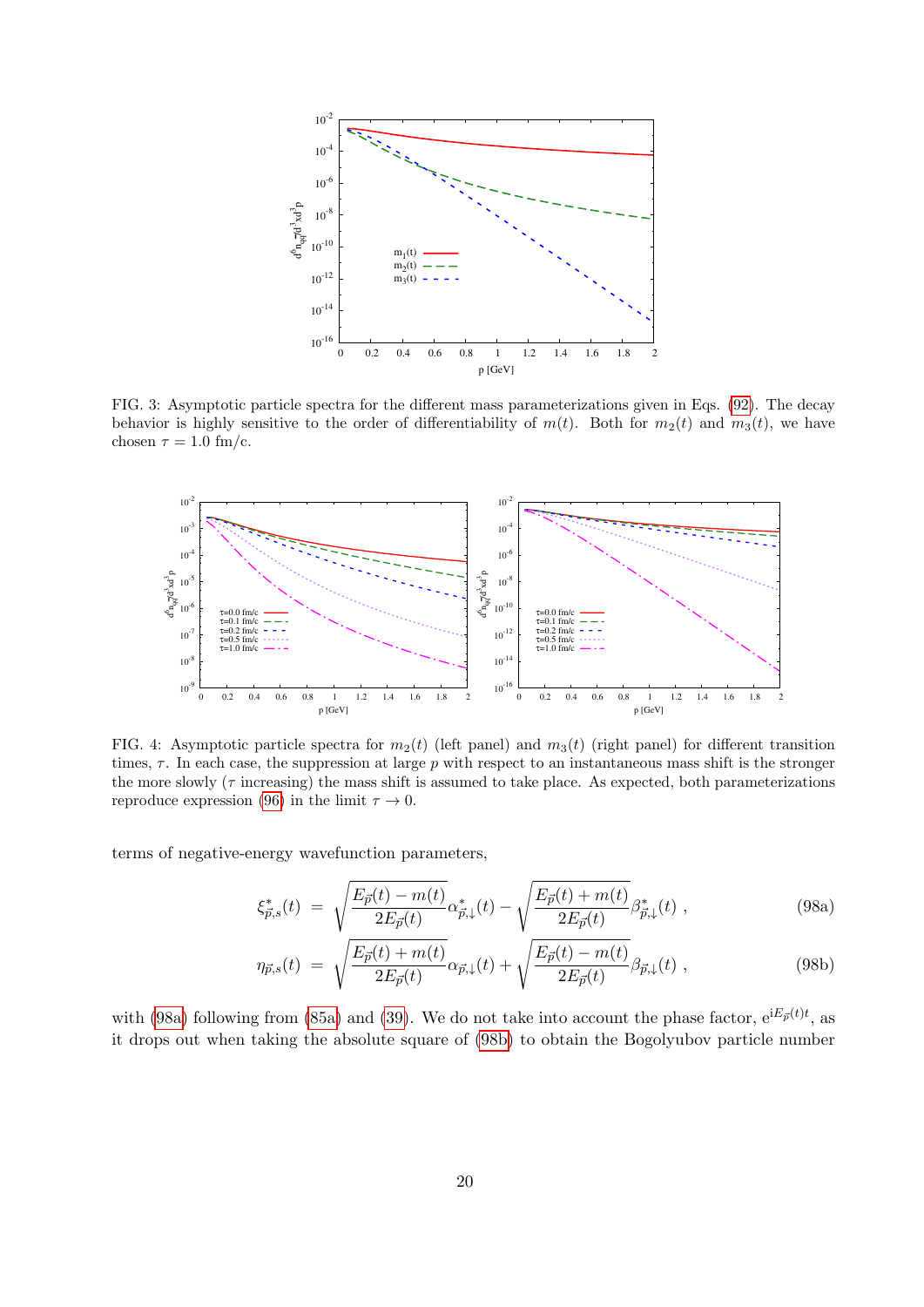density [\(74\)](#page-14-2). It follows from [\(36\)](#page-9-6) that  $\xi_{\vec{p},s}^*(t)$  and  $\eta_{\vec{p},s}(t)$  then obey the equations of motion,

$$
i\partial_t \xi_{\vec{p},s}^*(t) = -i\frac{p\dot{m}(t)}{2E_{\vec{p}}^2(t)} \eta_{\vec{p},s}(t) - E_{\vec{p}}(t)\xi_{\vec{p},s}^*(t) ,
$$
\n(99a)

$$
i\partial_t \eta_{\vec{p},s}(t) = i \frac{p\dot{m}(t)}{2E_{\vec{p}}^2(t)} \xi_{\vec{p},s}^*(t) + E_{\vec{p}}(t) \eta_{\vec{p},s}(t) . \tag{99b}
$$

In the limit  $p \gg m(t)$ , these equations of motion are approximately solved by

$$
\xi_{\vec{p},s}^{*}(t) = e^{ipt} ,
$$
  
\n
$$
\eta_{\vec{p},s}(t) = \frac{e^{-ipt}}{2p} \int_{t_0}^{t} dt' \dot{m}(t') e^{2ipt'} .
$$
\n(100)

Hence, the Bogolyubov particle number density in that domain reads

<span id="page-20-0"></span>
$$
\frac{\mathrm{d}^6 n_{q\bar{q}}(t)}{\mathrm{d}^3 x \mathrm{d}^3 p} \simeq \frac{(m_c - m_b)^2}{(2\pi)^3 2p^2} \left| \int_{-\infty}^t \mathrm{d}t' \chi(t') \mathrm{e}^{2\mathrm{i}pt'} \right|^2 , \qquad (101)
$$

where we have formally introduced  $\chi(t)$  by means of the relation  $\dot{m}(t) = \chi(t)(m_c - m_b)$  and taken  $t_0 \to -\infty$  since  $\dot{m}(t) \to 0$  for  $t \to \pm \infty$ . In particular, in the asymptotic limit,  $t \to \infty$ , we have for the quark/antiquark occupation numbers,

$$
\left. \frac{d^6 n_{q\bar{q}}(t)}{d^3 x d^3 p} \right|_{t \to \infty} \simeq \frac{(m_c - m_b)^2}{(2\pi)^3 2p^2} \left| \int_{-\infty}^{\infty} dt' \chi(t') e^{2ipt'} \right|^2 \,. \tag{102}
$$

So for a mass shift over a finite time interval,  $\tau$ , [\(97\)](#page-18-1) is effectively modulated with the absolute square of the Fourier transform of  $\chi(t)$  from t to 2p. So the particle numbers for  $p \gg m_b, m_c$ are suppressed by an additional factor of  $1/p^2$  each time the order of differentiability of  $m(t)$  is increased by one. In particular, for  $m(t) = m_2(t)$  we have

$$
\left. \frac{\mathrm{d}^6 n_{q\bar{q}}(t)}{\mathrm{d}^3 x \mathrm{d}^3 p} \right|_{t \to \infty} \simeq \frac{(m_c - m_b)^2}{(2\pi)^3 2p^2} \frac{1}{(1 + p^2 \tau^2)^2} \ . \tag{103}
$$

As a next step, we extend the investigations in [\[38,](#page-68-11) [39\]](#page-68-12) to the time dependence of the occupation numbers. Fig. [5](#page-21-0) shows the time evolution of [\(90\)](#page-16-1) for different momentum modes. Here we see that for hard momentum modes, the occupation numbers exhibit a strong 'overshoot' over their asymptotic values by several orders of magnitude in the region of strong mass gradients. This means that the particle spectra exhibit their decay behavior characteristic for the order of differentiability of  $m(t)$  only in the limit  $t \to \infty$ , which is depicted in Fig. [6.](#page-21-1)

At finite times, however, the particle spectra decay as  $1/p^4$  both for  $m_2(t)$  and for  $m_3(t)$  for  $p \gg m_b, m_c$ . This can be understood by taking into account that at intermediate times the time integral in [\(101\)](#page-20-0) runs from  $-\infty$  to t, so that one effectively carries out a Fourier transform over a discontinuous function. Hence, expression [\(90\)](#page-16-1) picks up an additional factor of  $1/p^2$  compared to the case of an instantaneous mass shift. This implies that at finite times,  $t$ , the total particle number density is finite whereas the total energy density features a logarithmic divergence. This is depicted in Fig. [7](#page-22-0) showing its time evolution with the loop integral entering [\(82\)](#page-15-1) being regulated by a cutoff at different values of  $p = \Lambda_C$ . The considered values of  $\Lambda_C$  follow an exponentially increasing sequence given by

$$
\Lambda_C(i) = \Lambda_1 e^{0.2 \ln \frac{\Lambda_2}{\Lambda_1} i} ,
$$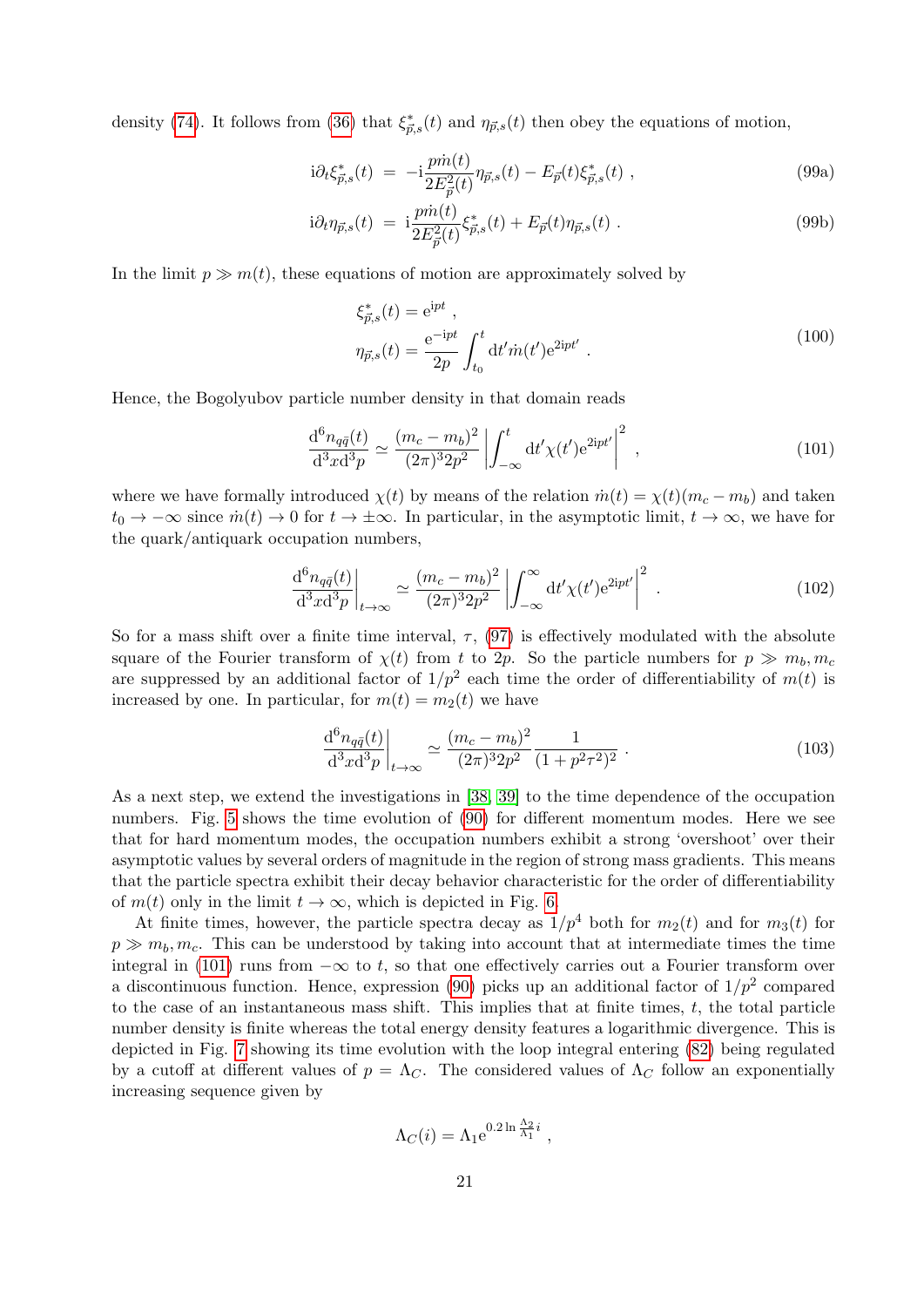

<span id="page-21-0"></span>FIG. 5: Time dependence of occupation numbers for  $m_2(t)$  (left panel) and  $m_3(t)$  (right panel) for  $\tau = 1.0$ fm/c. For large values of p, they exhibit an 'overshoot' over their asymptotic value around  $t = 0$ , which is particularly distinctive for  $m_3(t)$ .



<span id="page-21-1"></span>FIG. 6: Particle spectra for  $m_2(t)$  (left panel) and  $m_3(t)$  (right panel) at different times, t, for a transition time of  $\tau = 1.0$  fm/c. For both parameterizations, the characteristic decay behavior only emerges for  $t \to \infty$ . whereas one encounters a decay behavior  $\propto 1/p^4$  for large p around  $t=0$ .

with  $\Lambda_1 = 1$  GeV,  $\Lambda_2 = 10$  GeV, and i going from 0 to 5. This choice is such that in the region of strong mass gradients, the total energy density always increases by a constant amount for consecutive  $\Lambda_C(i)$ , which reflects the logarithmic divergence of energy density [\(82\)](#page-15-1). This divergence, however, only shows up in regions of strong mass gradients and disappears again as soon as the fermion mass has reached its final value. Among other things, this can also be inferred from Fig. [7.](#page-22-0)

For  $m(t) = m_2(t)$  and  $t > 0$ , the particle spectrum does not decay strictly monotonously for  $p \gg m_b, m_c$ , but instead exhibits an oscillatory behavior. This can be understood by taking into account that

$$
\left| \int_{-\infty}^{t} dt' \chi(t') e^{2ipt'} \right|^2 = \frac{e^{-2t/\tau}}{4(1 + p^2 \tau^2)} + \frac{1 - e^{-2t/\tau} (\cos 2pt - p\tau \sin 2pt)}{(1 + p^2 \tau^2)^2}
$$
(104)

for  $t \geq 0$  from which the oscillatory behavior of [\(101\)](#page-20-0) in p at positive times becomes apparent. For  $t \to \infty$ , the oscillating terms disappear so that the asymptotic particle spectrum shows a strictly monotonous decay again.

For the sake of completeness, we also consider the case where the fermion mass first undergoes a change from its constituent value,  $m_c$ , to its bare value,  $m_b$ , and then again back to its constituent value,  $m_c$ , after a certain period of time,  $\tau_L$ , to simulate the temporary restoration of chiral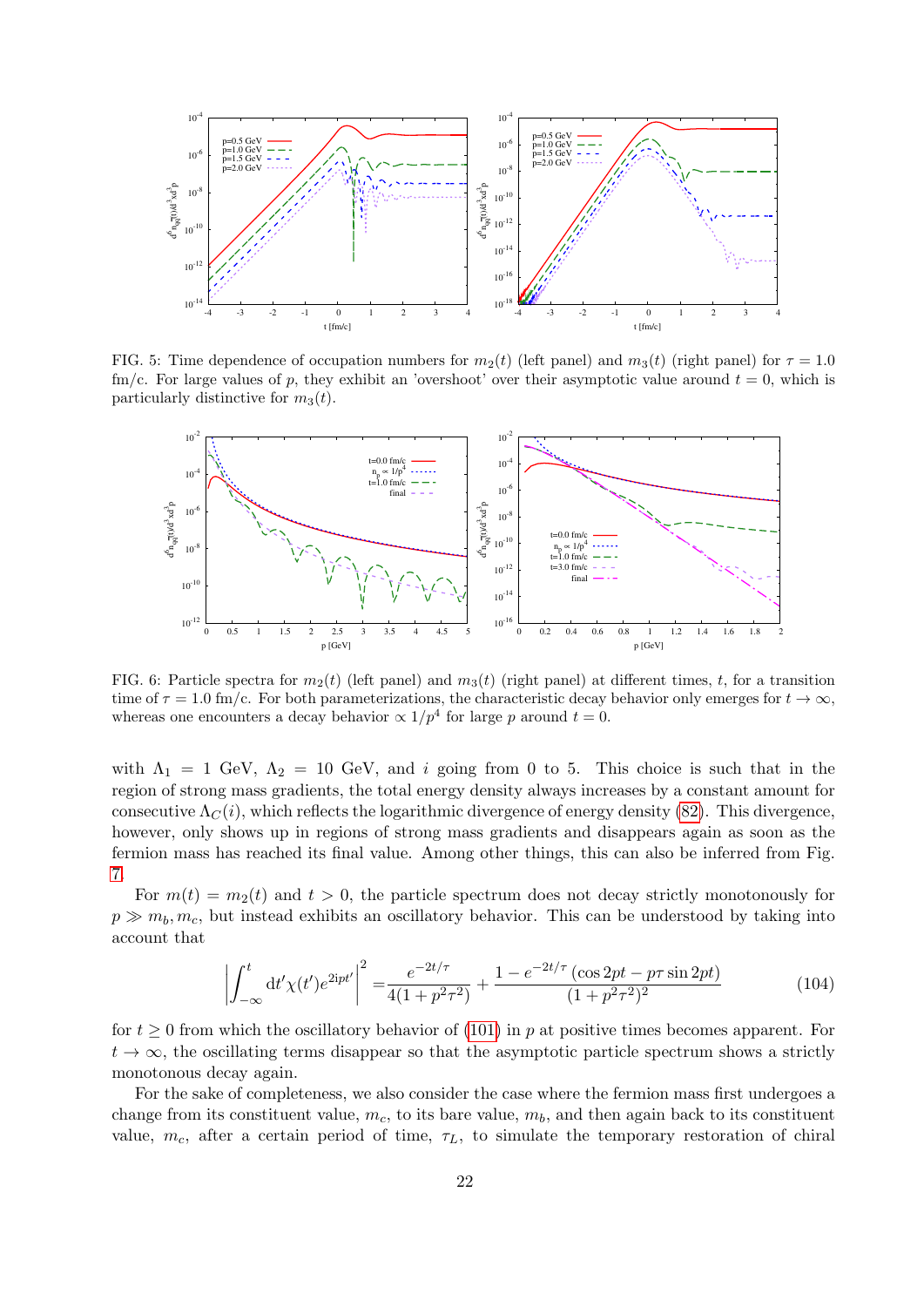

<span id="page-22-0"></span>FIG. 7: Time evolution of the total energy density for  $m(t) = m<sub>2</sub>(t)$  (left panel) and  $m(t) = m<sub>3</sub>(t)$  (right panel) for  $\tau = 1.0$  fm/c. It features a logarithmic divergence in the regions of strong mass gradients, which disappears again as soon as the quark/antiquark mass has reached its final bare value,  $m_b$ .

symmetry during a heavy-ion collision. Again we consider different mass parameterizations,

<span id="page-22-5"></span>
$$
\tilde{m}_1(t) = \frac{m_c + m_b}{2} - \frac{m_c - m_b}{2} \text{sign}\left(\frac{\tau_L^2}{4} - t^2\right) ,\tag{105a}
$$
\n
$$
\tilde{m}_c + m_b - m_c - m_b \text{sign}\left(t + \frac{\tau_L}{4}\right) \left(t - \frac{2t + \tau_L}{\tau_L}\right) ,
$$

<span id="page-22-1"></span>
$$
\tilde{m}_2(t) = \frac{m_c + m_b}{2} - \frac{m_c - m_b}{2} \text{sign}\left(t + \frac{\tau_L}{2}\right) \left(1 - e^{-|2t + \tau_L|/\tau}\right)
$$

$$
\times \text{sign}\left(\frac{\tau_L}{2} - t\right) \left(1 - e^{-|2t - \tau_L|/\tau}\right) ,\tag{105b}
$$

$$
\tilde{m}_3(t) = \frac{m_c + m_b}{2} - \frac{m_c - m_b}{2} \tanh\left(\frac{2t + \tau_L}{\tau}\right) \tanh\left(\frac{\tau_L - 2t}{\tau}\right) \,. \tag{105c}
$$

Here  $\tau_L$  denotes the lifetime of the quark-gluon plasma during which the chiral symmetry is restored. For our numerical investigations, we choose  $\tau_L = 4$  fm/c for which [\(105a\)](#page-22-1)-[\(105c\)](#page-22-2) are depicted in Fig. [8.](#page-22-3)

<span id="page-22-4"></span><span id="page-22-2"></span>

<span id="page-22-3"></span>FIG. 8: The mass is first changed from  $m_c$  to  $m_b$  and then back to  $m_c$  again to simulate the temporary restoration of chiral symmetry.

For the case of  $\tilde{m}_1(t)$ , where both mass shifts are assumed to take place instantaneously, the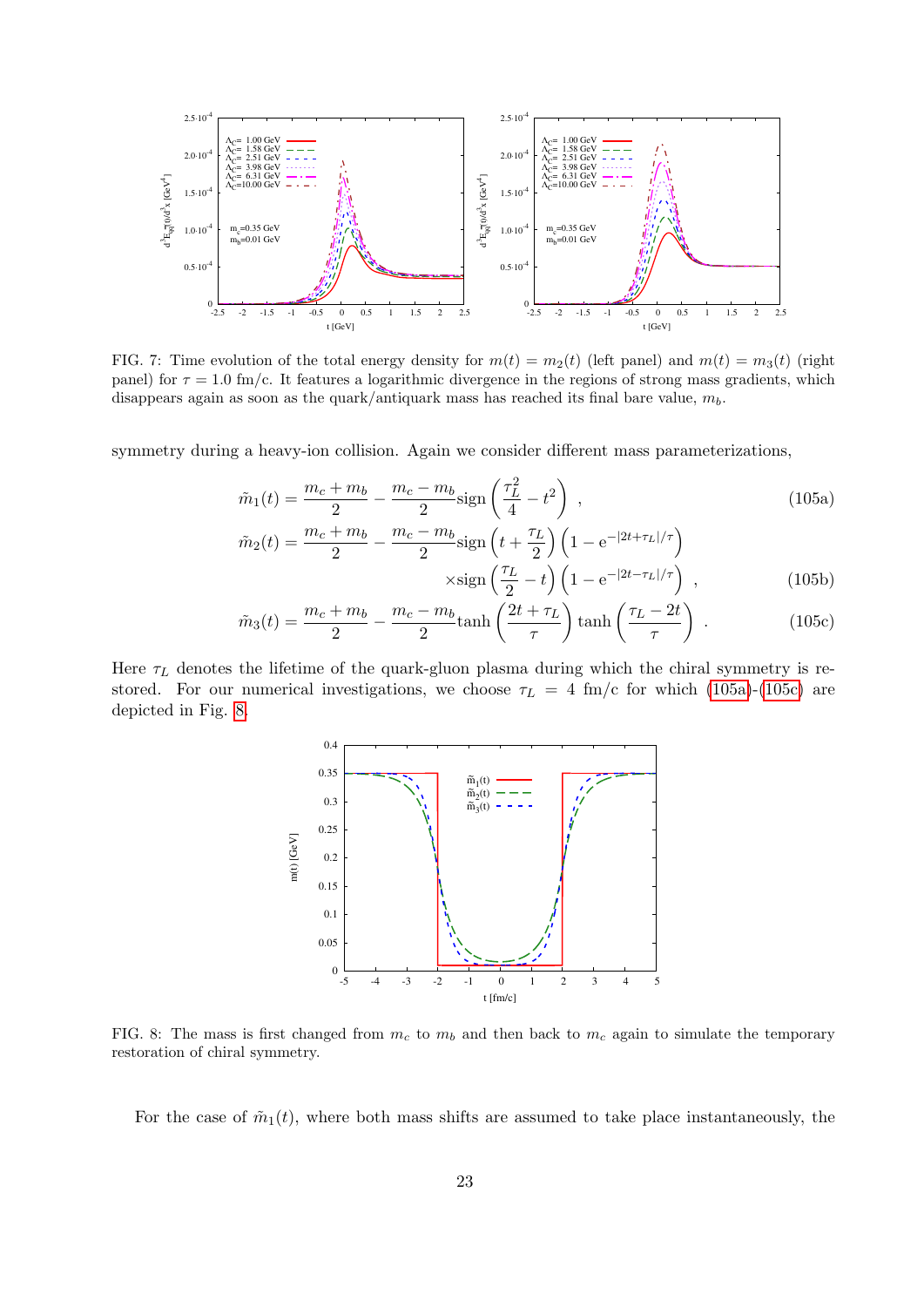Dirac equation [\(31\)](#page-8-0) is solved with an ansatz similar to [\(93\)](#page-18-2):

$$
\psi_{\vec{p},s,\uparrow}(x) = \begin{cases} \psi_{\vec{p},s,\uparrow}^c(x) & \text{for} \quad t < -\tau_L/2 \;, \\ \alpha_{\vec{p}} \psi_{\vec{p},s,\uparrow}^b(x) + \beta_{\vec{p}} \psi_{\vec{p},s,\downarrow}^b(x) & \text{for} \quad -\tau_L/2 \le t \le \tau_L/2 \;, \\ \tilde{\alpha}_{\vec{p}} \psi_{\vec{p},s,\uparrow}^c(x) + \tilde{\beta}_{\vec{p}} \psi_{\vec{p},s,\downarrow}^c(x) & \text{for} \quad t > \tau_L/2 \;, \end{cases} \tag{106a}
$$

$$
\psi_{\vec{p},s,\downarrow}(x) = \begin{cases}\n\psi_{\vec{p},s,\downarrow}^c(x) & \text{for} \quad t < -\tau_L/2, \\
\gamma_{\vec{p}}\psi_{\vec{p},s,\downarrow}^b(x) + \delta_{\vec{p}}\psi_{\vec{p},s,\uparrow}^b(x) & \text{for} \quad -\tau_L/2 \le t \le \tau_L/2, \\
\tilde{\gamma}_{\vec{p}}\psi_{\vec{p},s,\downarrow}^c(x) + \tilde{\delta}_{\vec{p}}\psi_{\vec{p},s,\uparrow}^c(x) & \text{for} \quad t > \tau_L/2.\n\end{cases}
$$
\n(106b)

The successive application of the continuity conditions  $\psi_{\vec{p},s,\uparrow\downarrow}(\vec{x}, -\tau/2^-) = \psi_{\vec{p},s,\uparrow\downarrow}(\vec{x}, -\tau/2^+)$  and  $\psi_{\vec{p},s,\uparrow\downarrow}(\vec{x},\tau/2^-) = \psi_{\vec{p},s,\uparrow\downarrow}(\vec{x},\tau/2^+)$  leads to

$$
\alpha_{\vec{p}} = \gamma_{\vec{p}}^*
$$
\n
$$
= e^{i(E_{\vec{p}}^c - E_{\vec{p}}^b)\tau_L/2} \left( \cos \varphi_{\vec{p}}^b \cos \varphi_{\vec{p}}^c + \sin \varphi_{\vec{p}}^b \sin \varphi_{\vec{p}}^c \right) ,
$$
\n(107a)

$$
\beta_{\vec{p}} = -\delta_{\vec{p}}^* = e^{i(E_{\vec{p}}^c + E_{\vec{p}}^b)\tau_L/2} \left( \sin \varphi_{\vec{p}}^b \cos \varphi_{\vec{p}}^c - \cos \varphi_{\vec{p}}^b \sin \varphi_{\vec{p}}^c \right) ,
$$
\n(107b)

$$
\tilde{\alpha}_{\vec{p}} = \tilde{\gamma}_{\vec{p}}^* \n= \alpha_{\vec{p}}^2 + \beta_{\vec{p}}^2 ,
$$
\n(107c)

$$
\tilde{\beta}_{\vec{p}} = -\tilde{\delta}_{\vec{p}}^* \n= 2i \text{Im} \left\{ \alpha_{\vec{p}}^* \beta_{\vec{p}} \right\} .
$$
\n(107d)

Hence, for  $-\tau_L/2 \le t \le \tau_L/2$ , the occupations numbers are given by [\(96\)](#page-18-0) whereas for  $t > \tau_L/2$  we have

<span id="page-23-0"></span>
$$
\frac{d^6 n_{q\bar{q}}(t)}{d^3 x d^3 p} = \frac{2}{(2\pi)^3} \left| \tilde{\beta}_{\vec{p}} \right|^2
$$
  
= 
$$
\frac{2}{(2\pi)^3} \left[ 1 - \left( \frac{p^2 + m_b m_c}{E_{\vec{p}}^b E_{\vec{p}}^c} \right)^2 \right] \sin^2(E_{\vec{p}}^b \tau_L)
$$
  

$$
\approx 2 \frac{(m_c - m_b)^2}{(2\pi)^3 p^2} \sin^2(p\tau_L) \quad \text{for} \quad p \gg m_b, m_c.
$$
 (108)

Consequently, for given momentum,  $\vec{p}$ , the final occupation number is highly sensitive to  $\tau_L$  and becomes maximal if the condition

$$
E_{\vec{p}}^b \tau_L = \frac{2n+1}{2}\pi \quad \text{with} \quad n \in \mathbb{N}_0 ,
$$

is satisfied. Comparing the asymptotic particle number density for different mass parameterizations  $\tilde{m}(t)$ , we observe the same sensitivity on the respective order of differentiability for large p as we did in the first scenario. This is depicted in Fig. [9](#page-24-0) and follows immediately from expression [\(101\)](#page-20-0).

Similarly to the first case, both [\(105b\)](#page-22-4) and [\(105c\)](#page-22-2) reproduce the particle spectrum of [\(105a\)](#page-22-1) in the limit  $\tau \to 0$ , which is shown in figure [10.](#page-24-1)

Fig. [11](#page-25-0) shows the time evolution of the particle number density for  $\tilde{m}_3(t)$  with  $\tau = 1$  fm/c and  $\tau_L = 8$  fm/c. As it should be, the time dependence in the second scenario is the same as in the first one until we start changing the fermion mass back to its initial constituent value,  $m_c$ . Hence,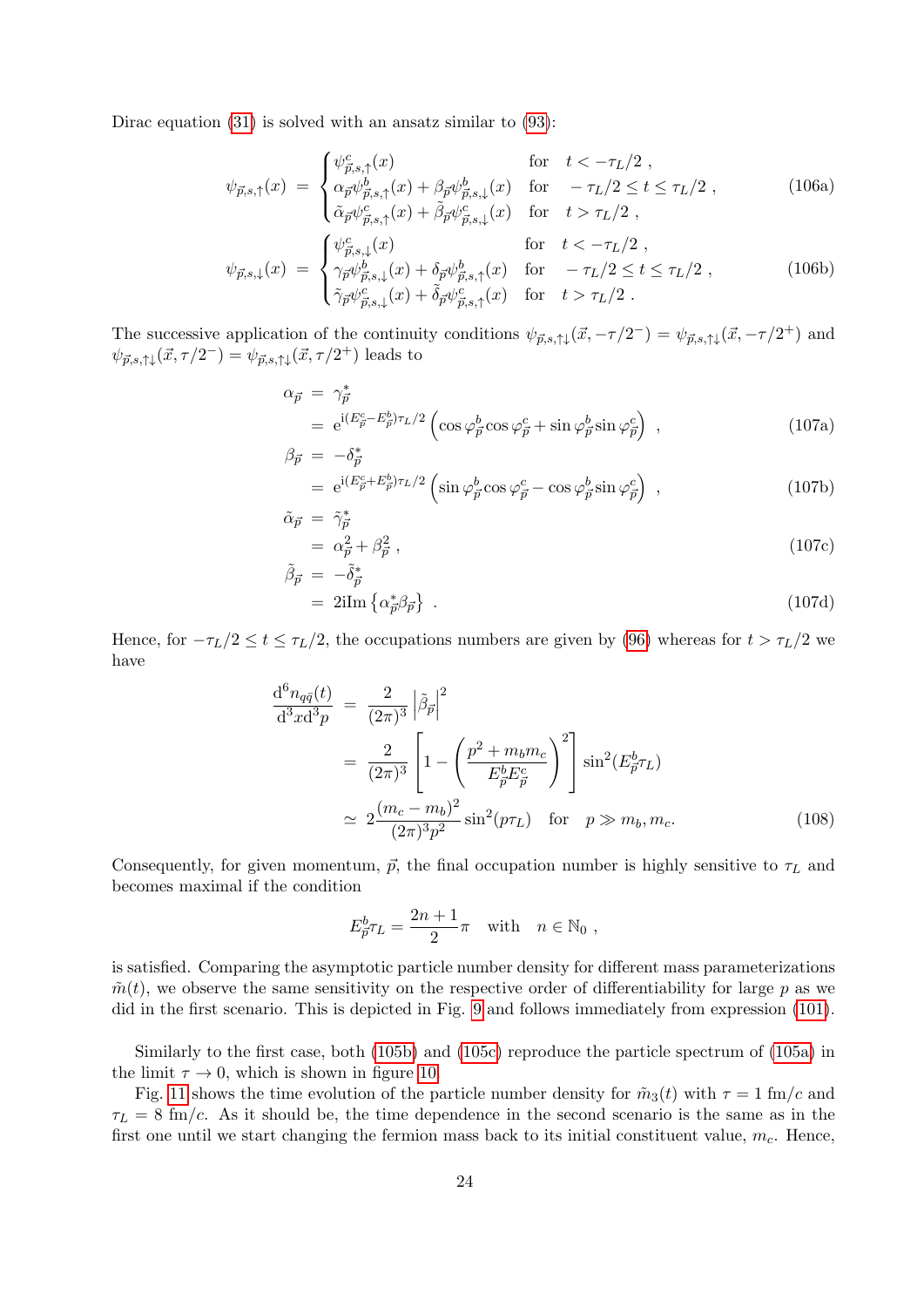

<span id="page-24-0"></span>FIG. 9: Asymptotic particle spectra for the different mass parameterizations in Eqs. [\(105\)](#page-22-5). Analogously to the first scenario where the mass is not restored to its initial value, the decay behavior is highly sensitive to the order of differentiability of  $\tilde{m}(t)$ . Both for  $\tilde{m}_2(t)$  and for  $\tilde{m}_3(t)$  we have chosen  $\tau = 1.0$  fm/c.



<span id="page-24-1"></span>FIG. 10: Asymptotic particle spectra for  $\tilde{m}_2(t)$  (left panel) and  $\tilde{m}_3(t)$  (right panel) for different values of  $\tau$ . Analogously to the first scenario, the suppression at large p compared to the instantaneous case is the stronger the more slowly ( $\tau$  increasing) both mass changes are assumed to take place. As it must be, expression [\(108\)](#page-23-0) is reproduced in the limit  $\tau \to 0$  for both parameterizations.

the occupation numbers first saturate at the same value as they did within the first scenario. As soon as a second mass gradient shows up, they are again changing by several orders of magnitude before they saturate at their final asymptotic value, which is usually different from the first one.

Such a behavior follows immediately from expression [\(101\)](#page-20-0). At times when the fermion mass is at its bare value,  $m_b$ , the integral entering it effectively represents a full Fourier transform over an at least continuous function while we again encounter a Fourier transform over a discontinuous function again when the fermion mass is being changed back to its constituent value,  $m_c$ .

For completeness, we still have to investigate in more detail how the occupation numbers are modified if the quark mass is changed back to its initial value,  $m<sub>c</sub>$ . For this purpose, we take into account that our mass parametrization [\(92\)](#page-17-2) and [\(105\)](#page-22-5) can be written in the general form

$$
m(t) = \frac{m_c + m_b}{2} - \frac{m_c - m_b}{2} f(t) , \qquad (109a)
$$

$$
\tilde{m}(t) = \frac{m_c + m_b}{2} - \frac{m_c - m_b}{2} f\left(t + \frac{\tau_L}{2}\right) f\left(\frac{\tau_L}{2} - t\right) ,\qquad (109b)
$$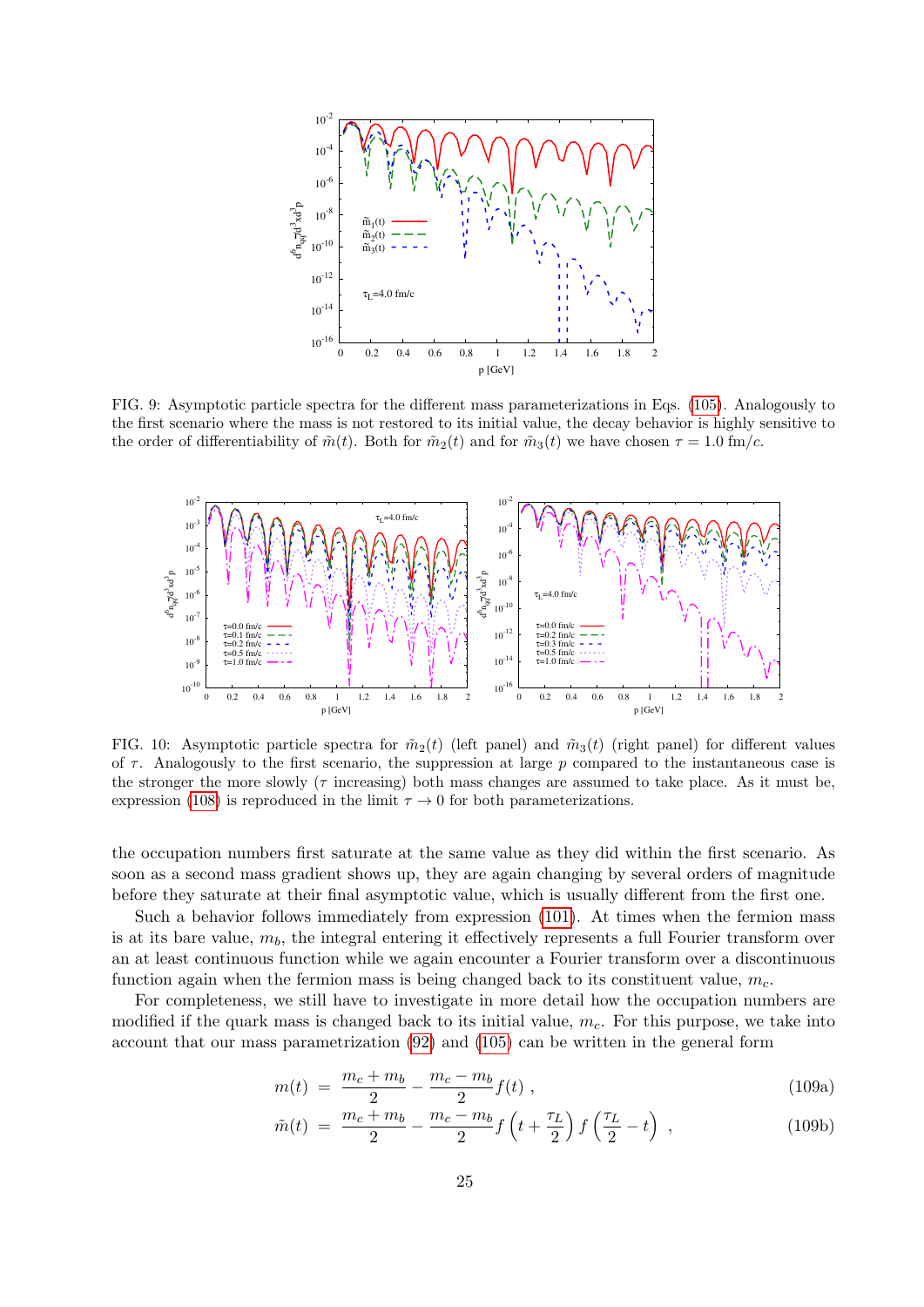

<span id="page-25-0"></span>FIG. 11: Time evolution of the particle number density for  $\tilde{m}_3(t)$  with  $\tau = 1.0$  fm/c and  $\tau_L = 8.0$  fm/c. They are again changing by several orders of magnitude when the mass is being restored to its initial constituent value,  $m_c$ .

with  $f(t)$  increasing monotonously from -1 to 1 and fulfilling the condition  $f(-t) = -f(t)$  (odd under time inversion). Hence, we have

<span id="page-25-1"></span>
$$
\tilde{\chi}(t) = f\left(\frac{\tau_L}{2} - t\right) \chi\left(\frac{\tau_L}{2} + t\right) - \chi\left(\frac{\tau_L}{2} - t\right) f\left(\frac{\tau_L}{2} + t\right) \tag{110}
$$

The Fourier transform of  $(110)$  from t to  $2p$  is given by

$$
\int_{-\infty}^{\infty} dt' \tilde{\chi}(t') e^{2ipt'} = 2i \operatorname{Im} \left\{ e^{-ip\tau_L} \int_{-\infty}^{\infty} dt' f(\tau_L - t') \chi(t') e^{2ipt'} \right\} . \tag{111}
$$

Thus, unlike the case where the fermion mass is changed instantaneously, the occupation numbers for  $p \gg m_b, m_c$  in the second scenario are generally different from those in the first scenario multiplied by a factor of  $4\sin^2(p\tau_L)$ . Nevertheless, if  $\tau_L$  is significantly larger than  $\tau$ , we have  $f(\tau_L - t) \approx 1$  for those times, t, where  $\chi(t)$  is significantly different from zero. We can hence approximate

$$
\int_{-\infty}^{\infty} dt' \tilde{\chi}(t') e^{2ipt'} \approx -2i \sin p_L \tau \int_{-\infty}^{\infty} dt' \chi(t') e^{2ipt'}, \qquad (112)
$$

where we have also taken into account that  $\chi(-t) = \chi(t)$ . The latter follows immediately from  $f(-t) = -f(t)$ . Hence, for  $\tau \ll \tau_L$ , the asymptotic occupation numbers for hard quark-antiquark pairs are given by

$$
\frac{\mathrm{d}^6 n_{q\bar{q}}(t)}{\mathrm{d}^3 x \mathrm{d}^3 p}\bigg|_{t \to \infty} = 2 \frac{(m_b - m_c)^2}{(2\pi)^3 p^2} \left| \int_{-\infty}^{\infty} \mathrm{d}t' \chi(t') \mathrm{e}^{2\mathrm{i}pt'} \right|^2 \sin^2(p\tau_L) , \qquad (113)
$$

which just corresponds to [\(101\)](#page-20-0) modified by a factor of  $4\sin^2(p\tau_L)$ . This is illustrated in Fig. [12](#page-26-0) for the asymptotic particle spectrum of  $\tilde{m}_2(t)$ , where the dotted line represents the spectrum for  $m_2(t)$  multiplied by  $4\sin^2(p\tau_L)$ .

To summarize, we have found that the occupation numbers in the asymptotic limit show a strong dependence on the 'smoothness' of the considered mass parametrization,  $m(t)$ . For the case of an instantaneous mass shift, they scale  $\propto (m_c - m_b)^2 / p^2$  for  $p \gg m_c, m_b$  which means that the total number density is linearly divergent. This artifact is removed if the mass shift takes place over a finite time interval,  $\tau$ . In particular, the quark/antiquark occupation numbers at  $p \gg m_c, m_b$  and  $p \gg 1/\tau$  scale  $\propto (m_c - m_b)^2/p^6 \tau^4$  for  $m_2(t)$  (continuously differentiable once) and are suppressed even further to an exponential decay for  $m_3(t)$  (continuously differentiable infinitely many times).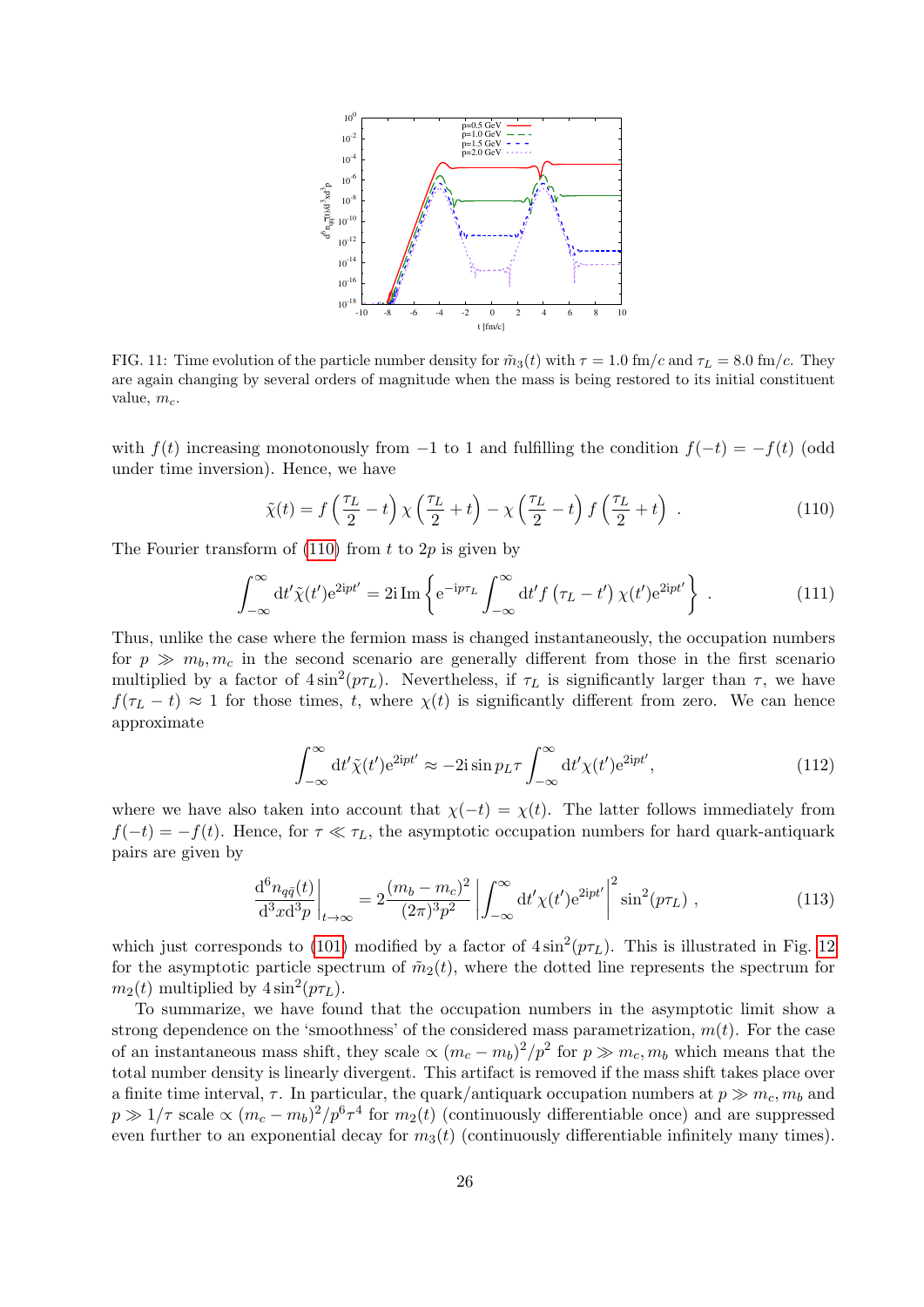

<span id="page-26-0"></span>FIG. 12: Comparison of asymptotic particle spectra for  $\tilde{m}_2(t)$  and  $m_2(t)$  for  $\tau = 1.0$  fm/c. For large values of p, the asymptotic occupation numbers of  $\tilde{m}_2(t)$  essentially differ from those of  $m_2(t)$  by a modification factor of  $4\sin^2 p\tau_L$ .

Our investigations have shown that the pathological scaling behavior for an instantaneous mass shift essentially results from high-momentum Fourier components. These components are suppressed for mass shifts over a finite time interval such that the scaling behavior of the quark/antiquark occupation numbers becomes physically reasonable. A very similar effect occurs when considering back-to-back particle-antiparticle correlations in high energy nuclear collisions for mass parameterizations with different order of differentiability [\[44–](#page-68-17)[49\]](#page-68-18) .

Furthermore, if the quark mass is changed back from its bare value,  $m_b$ , to its constituent value,  $m<sub>c</sub>$ , the lifetime of the chirally restored phase enters the asymptotic occupations numbers at large  $p \gg m_b, m_c$  in the form of a factor of  $4\sin^2(p\tau_L)$  if  $\tau \ll \tau_L$ . From the semiclassical point of view, the oscillations in the particle spectra emerging from this factor correspond to a multiple scattering of the quarks/antiquarks at both mass gradients.

At intermediate times, however, the quark/antiquark occupation numbers decay  $\propto 1/p^4$  for large p in regions of strong mass gradients. This, in turn, leads to a transient logarithmic divergence in the total energy density of the quarks and antiquarks. At first sight such a divergence might be disturbing. We stress, however, that only the asymptotic energy density, i.e. for  $t \to +\infty$ , constitutes an observable in the sense of S-matrix theory, as the interpretation of [\(74\)](#page-14-2) as quark/antiquark occupation numbers is only justified for asymptotic times where  $\dot{m}(t) = 0$ . The reason is that the dispersion relation [\(80\)](#page-15-2) then actually characterizes free and thus detectable particles wheres it only describes quasiparticles for  $\dot{m}(t) \neq 0$  [\[43\]](#page-68-16). Moreover, the asymptotic value does not show any divergence as long as the mass shift is smooth enough, which is a physically reasonable condition. Yet, there is one more twist in this argument when we proceed to the photon production. Photons are produced (and, in principle, leave the system) at any instant of time. Thus one might suspect that the tremendously large intermediate fermion numbers leave their imprint on the number of emitted photons. It is conceivable that the asymptotic number of photons, which is an accumulation over the whole time history, becomes large or even diverges just because there have been very many fermionic emitters at intermediate times. We will see in the following that this is not the case. It is important to understand that the disappearance of the large fermion numbers is not a damping effect, but a quantum mechanical interference effect. Collisions between the fermions, which would provide a loss rate, i.e. damping, are not included in our approach. On the other hand, the full quantum effects are retained, which can lead to interference patterns that are unintuitive from a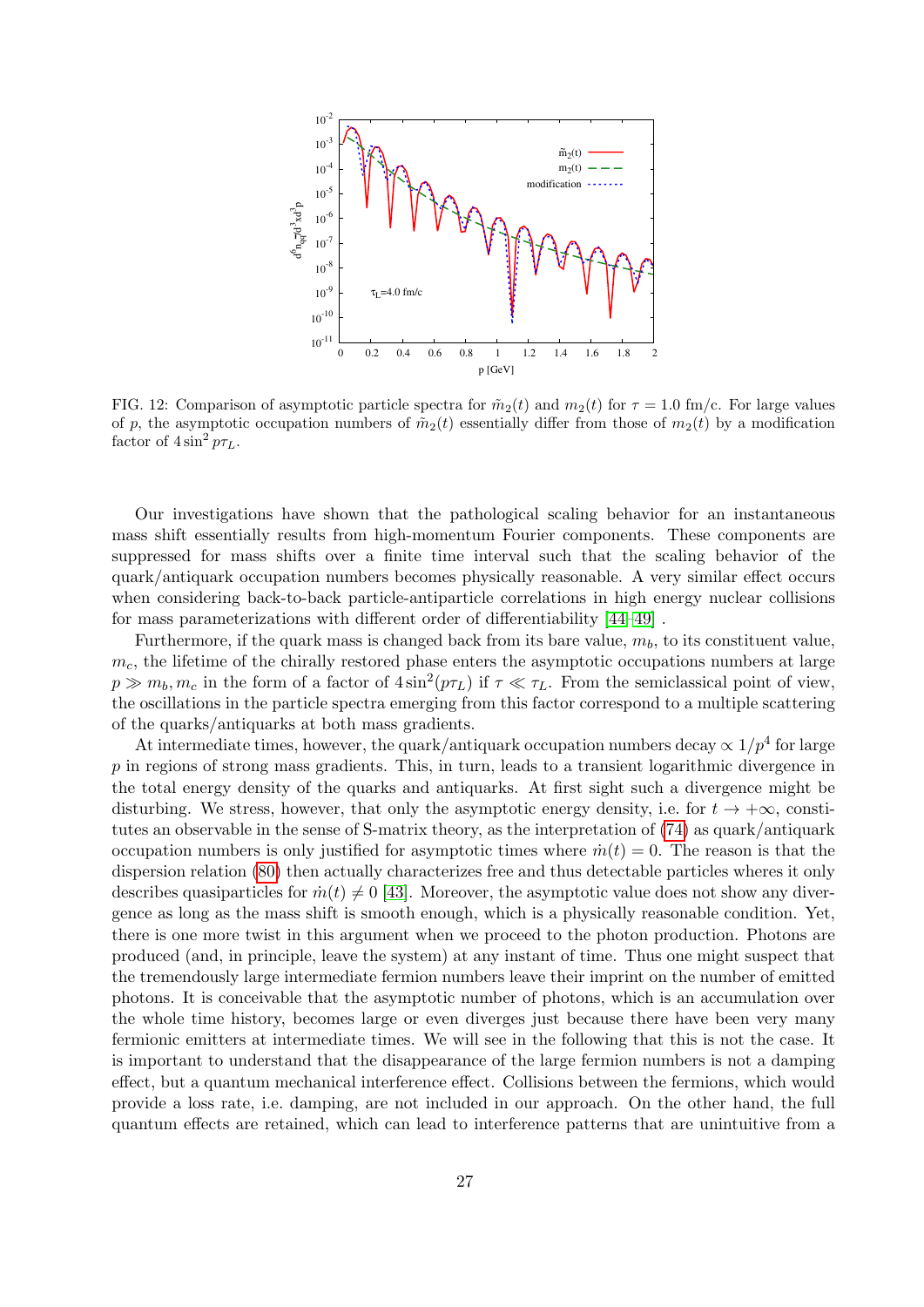classical point of view. This applies in particular to quantities which are not observable anyhow like, for instance, the number of fermions at finite times. In the same way the asymptotic photon number can turn out to be reasonably small in spite of the fact that the emitted photons seem to pile up during the whole history of the process.

## <span id="page-27-0"></span>IV. PHOTON PRODUCTION

We now turn to our investigations on photon production. As it has been shown in the previous section, the asymptotic quark/antiquark occupation numbers exhibit a strong sensitivity to the order of differentiability of the time dependence of the mass,  $m(t)$ . In particular, they are rendered integrable in the ultraviolet domain, if the mass shift is assumed to take place over a finite time interval,  $\tau$ . We now investigate whether the resulting photon spectra exhibit a similar sensitivity and if the model of chiral photon production is accordingly suitable to describe finite-lifetime effects on the photon emission from a quark-gluon plasma. As one lesson from section [III](#page-13-0) we recall that only the asymptotic particle numbers constitute observables [\[43\]](#page-68-16), while quantities defined by the analogous expressions with interpolating fields have no definite interpretation as particle numbers. Thus, in the following we concentrate on the asymptotic photon numbers [\(62\)](#page-12-5).

#### A. Instantaneous mass shift

First, we consider photon production for an instantaneous mass shift at  $t = 0$  as this special case still allows for an almost complete analytical treatment. In particular, the individual contributions to the photon yield allow for an interpretation as first-order QED processes and their interference among each other.

On the other hand, we show that the assumption of an instantaneous mass shift comes along with essentially three unphysical artifacts. In section [IV A 1,](#page-27-1) we calculate the individual contributions to the photon yield [\(62\)](#page-12-5). Thereby, we will demonstrate that the overall loop integral entering [\(62\)](#page-12-5) features a linear divergence caused by the decay behavior of the quark/antiquark occupation numbers [\(96\)](#page-18-0) for  $p \gg m_b, m_c$ . We regulate this divergence by cutting off the loop integral at  $p = \Lambda_C$ .

We will see in section [IV A 2](#page-32-0) that then the resulting asymptotic photon spectra decay as  $1/\omega_{\vec{k}}^3$ , with  $\omega_{\vec{k}}$  denoting the photon energy [\(23\)](#page-7-5), in the ultraviolet domain for given value of  $\Lambda_C$ . The total number density and the total energy density of the emitted photons are hence logarithmically and linearly divergent, respectively.

Finally, as we mention at the end of section [IV A 2](#page-32-0) and discuss in greater detail in appendix [F,](#page-66-0) another problem appears in the limit  $m_b \to 0$ . In that limit, the loop integral over the contributions describing quark and antiquark bremsstrahlung and quark-antiquark-pair annihilation into a photon feature a collinear and an anticollinear singularity, respectively.

#### <span id="page-27-1"></span>1. Evaluation of contributions to the photon yield

To evaluate the contributions to the photon yield for an instantaneous mass shift, we first undo the contraction

$$
i\Pi_{T}^{\leq}(\vec{k},t_1,t_2) = \gamma^{\mu\nu}(k)\Pi_{\nu\mu}^{\leq}(\vec{k},t_1,t_2) ,
$$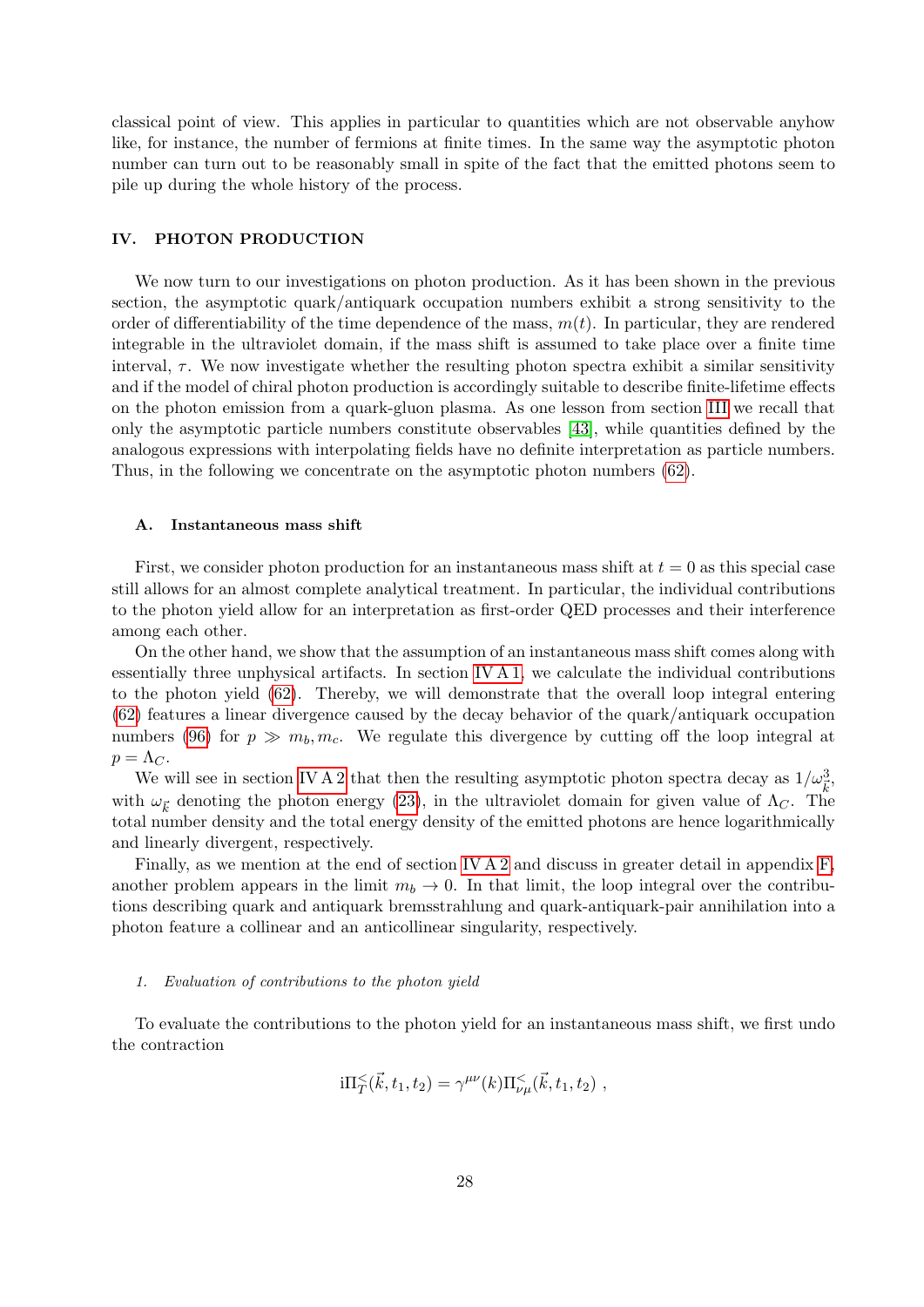and express the photon self-energy in terms of positive and negative energy wavefunctions, i.e.,

$$
i\Pi_{\mu\nu}^{<}(\vec{k},t_1,t_2) = e^2 \sum_{r,s} \int \frac{\mathrm{d}^3 p}{(2\pi)^3} \left[ \bar{\psi}_{\vec{p},r,\uparrow}^{\prime}(t_1) \gamma_{\mu} \psi_{\vec{p}+\vec{k},s,\downarrow}^{\prime}(t_1) \right] \cdot \left[ \bar{\psi}_{\vec{p}+\vec{k},s,\downarrow}^{\prime}(t_2) \gamma_{\nu} \psi_{\vec{p},r,\uparrow}^{\prime}(t_2) \right]
$$

$$
= e^2 \sum_{r,s} \int \frac{\mathrm{d}^3 p}{(2\pi)^3} \left[ \bar{\psi}_{\vec{p},r,\uparrow}^{\prime}(t_1) \gamma_{\mu} \psi_{\vec{p}+\vec{k},s,\downarrow}^{\prime}(t_1) \right] \cdot \left[ \bar{\psi}_{\vec{p},r,\uparrow}^{\prime}(t_2) \gamma_{\nu} \psi_{\vec{p}+\vec{k},s,\downarrow}^{\prime}(t_2) \right]^* . \tag{114}
$$

Upon insertion of [\(114\)](#page-28-0) into [\(62\)](#page-12-5) and interchanging both time integrations with the loop integral, we can rewrite [\(62\)](#page-12-5) as

<span id="page-28-2"></span>
$$
2\omega_{\vec{k}}\frac{\mathrm{d}^6 n_{\gamma}}{\mathrm{d}^3 x \mathrm{d}^3 k} = \lim_{\varepsilon \to 0} \frac{\gamma^{\mu\nu}(k)}{(2\pi)^3} \sum_{r,s} \int \frac{\mathrm{d}^3 p}{(2\pi)^3} I^{\varepsilon,*}_{\mu}(\vec{p}, \vec{k}, r, s) I^{\varepsilon}_{\nu}(\vec{p}, \vec{k}, r, s) . \tag{115}
$$

Here we have introduced

<span id="page-28-0"></span>
$$
I^{\varepsilon}_{\mu}(\vec{p}, \vec{k}, r, s) = e \int_{-\infty}^{\infty} \underline{\mathrm{d}}t \ \bar{\psi}'_{\vec{p}, r, \uparrow}(t) \gamma_{\mu} \psi'_{\vec{p} + \vec{k}, s, \downarrow}(t) e^{\mathrm{i}\omega_{\vec{k}}t} , \qquad (116)
$$

with the underline denoting that the time integral is regulated by the convergence factor  $f_{\varepsilon}(t)$  =  $e^{-\varepsilon|t|}$ . Moreover, with the help of [\(93\)](#page-18-2) and [\(95a\)](#page-18-3), we obtain

$$
I_{\mu}^{\varepsilon}(\vec{p}, \vec{k}, r, s) = e \left[ \bar{u}_{c}(\vec{p}, r) \gamma_{\mu} v_{c}(\vec{p} + \vec{k}, s) \frac{1}{\varepsilon + i\omega_{1}^{c}(\vec{p}, \vec{k})} + \alpha_{\vec{p}} \alpha_{\vec{p} + \vec{k}} \bar{u}_{b}(\vec{p}, r) \gamma_{\mu} v_{b}(\vec{p} + \vec{k}, s) \frac{1}{\varepsilon - i\omega_{1}^{b}(\vec{p}, \vec{k})} - \alpha_{\vec{p}} \beta_{\vec{p} + \vec{k}} \bar{u}_{b}(\vec{p}, r) \gamma_{\mu} u_{b}(\vec{p} + \vec{k}, s) \frac{1}{\varepsilon + i\omega_{2}^{b}(\vec{p}, \vec{k})} + \beta_{\vec{p}} \alpha_{\vec{p} + \vec{k}} \bar{v}_{b}(\vec{p}, r) \gamma_{\mu} v_{b}(\vec{p} + \vec{k}, s) \frac{1}{\varepsilon - i\omega_{3}^{b}(\vec{p}, \vec{k})} - \beta_{\vec{p}} \beta_{\vec{p} + \vec{k}} \bar{v}_{b}(\vec{p}, r) \gamma_{\mu} u_{b}(\vec{p} + \vec{k}, s) \frac{1}{\varepsilon + i\omega_{4}^{b}(\vec{p}, \vec{k})} \right].
$$
\n(117)

To keep the notation short, we have introduced the frequencies

<span id="page-28-1"></span>
$$
\omega_1^{b,c}(\vec{p}, \vec{k}) = E_{\vec{p}+\vec{k}}^{b,c} + E_{\vec{p}}^{b,c} + \omega_{\vec{k}} , \qquad (118a)
$$

$$
\omega_2^{b,c}(\vec{p}, \vec{k}) = E_{\vec{p} + \vec{k}}^{b,c} - E_{\vec{p}}^{b,c} - \omega_{\vec{k}} , \qquad (118b)
$$

$$
\omega_3^{b,c}(\vec{p}, \vec{k}) = E_{\vec{p} + \vec{k}}^{b,c} - E_{\vec{p}}^{b,c} + \omega_{\vec{k}} , \qquad (118c)
$$

$$
\omega_4^{b,c}(\vec{p}, \vec{k}) = E_{\vec{p} + \vec{k}}^{b,c} + E_{\vec{p}}^{b,c} - \omega_{\vec{k}}.
$$
\n(118d)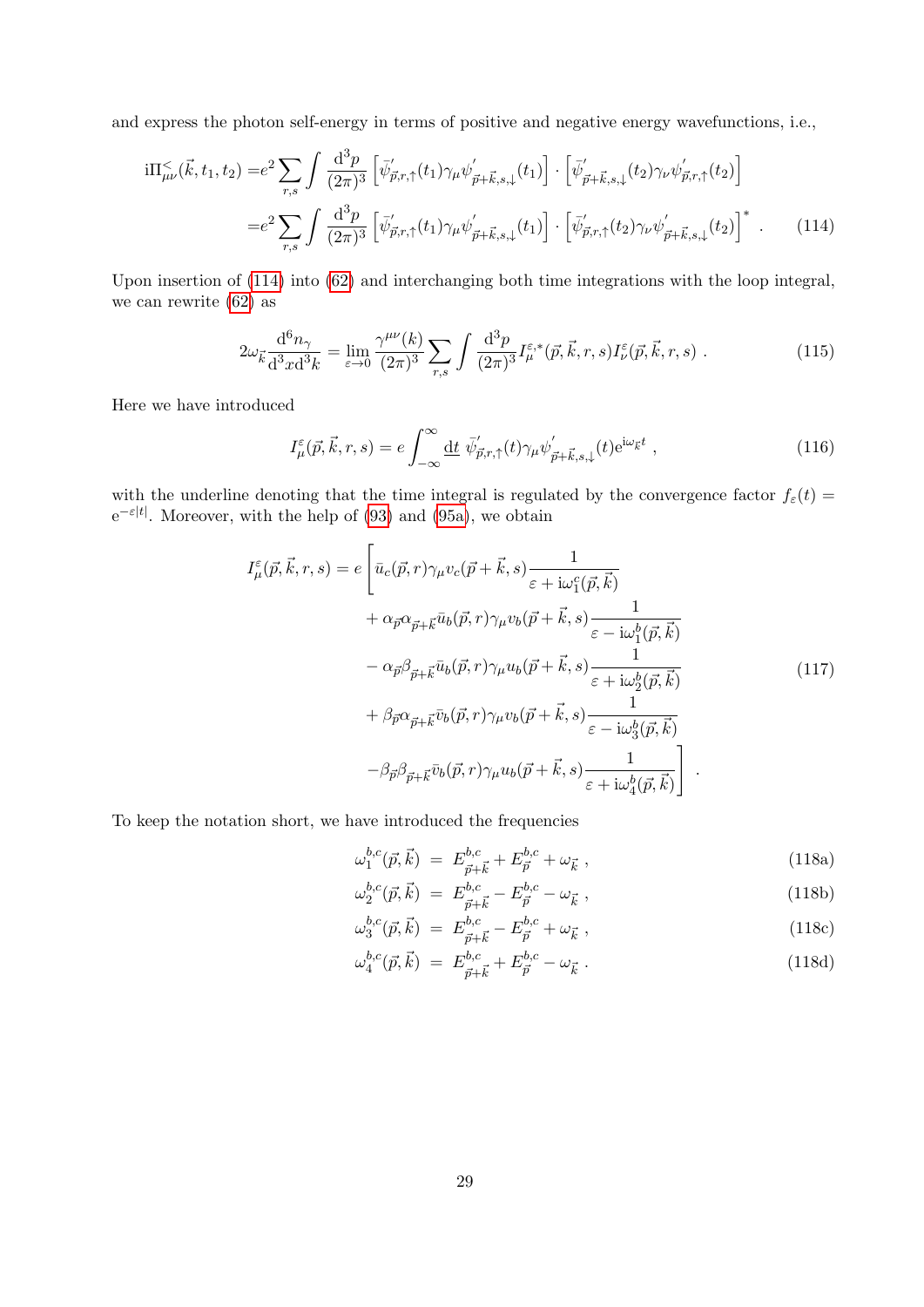Since [\(118a\)](#page-28-1)-[\(118d\)](#page-28-1) are either positive or negative definite for both  $m_c$  and  $m_b$  taking the limit  $\varepsilon \to 0$  leads to

<span id="page-29-0"></span>
$$
\lim_{\varepsilon \to 0} I_{\mu}^{\varepsilon}(\vec{p}, \vec{k}, r, s) = I_{\mu}(\vec{p}, \vec{k}, r, s) = -ie \left[ \bar{u}_{c}(\vec{p}, r) \gamma_{\mu} v_{c}(\vec{p} + \vec{k}, s) \frac{1}{\omega_{1}^{c}(\vec{p}, \vec{k})} - \alpha_{\vec{p}} \alpha_{\vec{p} + \vec{k}} \bar{u}_{b}(\vec{p}, r) \gamma_{\mu} v_{b}(\vec{p} + \vec{k}, s) \frac{1}{\omega_{1}^{b}(\vec{p}, \vec{k})} - \alpha_{\vec{p}} \beta_{\vec{p} + \vec{k}} \bar{u}_{b}(\vec{p}, r) \gamma_{\mu} u_{b}(\vec{p} + \vec{k}, s) \frac{1}{\omega_{2}^{b}(\vec{p}, \vec{k})} - \beta_{\vec{p}} \alpha_{\vec{p} + \vec{k}} \bar{v}_{b}(\vec{p}, r) \gamma_{\mu} v_{b}(\vec{p} + \vec{k}, s) \frac{1}{\omega_{3}^{b}(\vec{p}, \vec{k})} - \beta_{\vec{p}} \beta_{\vec{p} + \vec{k}} \bar{v}_{b}(\vec{p}, r) \gamma_{\mu} u_{b}(\vec{p} + \vec{k}, s) \frac{1}{\omega_{4}^{b}(\vec{p}, \vec{k})} \right]
$$
\n(119)

With the help of

$$
u_c(\vec{p},s) = \alpha_{\vec{p}} u_b(\vec{p},s) + \beta_{\vec{p}} v_b(\vec{p},s) , \qquad (120a)
$$

$$
v_c(\vec{p}, s) = \alpha_{\vec{p}} v_b(\vec{p}, s) - \beta_{\vec{p}} u_b(\vec{p}, s) , \qquad (120b)
$$

<span id="page-29-1"></span>we can rewrite [\(119\)](#page-29-0) in the following more compact form:

$$
I_{\mu}(\vec{p}, \vec{k}, r, s) = ie \left[ \alpha_{\vec{p}} \alpha_{\vec{p} + \vec{k}} \bar{u}_b(\vec{p}, r) \gamma_{\mu} v_b(\vec{p} + \vec{k}, s) \left( \frac{1}{\omega_1^b(\vec{p}, \vec{k})} - \frac{1}{\omega_1^c(\vec{p}, \vec{k})} \right) \right. \\
\left. + \alpha_{\vec{p}} \beta_{\vec{p} + \vec{k}} \bar{u}_b(\vec{p}, r) \gamma_{\mu} u_b(\vec{p} + \vec{k}, s) \left( \frac{1}{\omega_2^b(\vec{p}, \vec{k})} + \frac{1}{\omega_1^c(\vec{p}, \vec{k})} \right) \right. \\
\left. + \beta_{\vec{p}} \alpha_{\vec{p} + \vec{k}} \bar{v}_b(\vec{p}, r) \gamma_{\mu} v_b(\vec{p} + \vec{k}, s) \left( \frac{1}{\omega_3^b(\vec{p}, \vec{k})} - \frac{1}{\omega_1^c(\vec{p}, \vec{k})} \right) \right]
$$
\n
$$
+ \beta_{\vec{p}} \alpha_{\vec{p} + \vec{k}} \bar{v}_b(\vec{p}, r) \gamma_{\mu} u_b(\vec{p} + \vec{k}, s) \left( \frac{1}{\omega_4^b(\vec{p}, \vec{k})} + \frac{1}{\omega_1^c(\vec{p}, \vec{k})} \right) \right].
$$
\n(121)

Since we have  $\alpha_{\vec{p}} \to 1$  and  $\beta_p \to 0$  for  $m_b \to m_c$ , expression [\(121\)](#page-29-1) vanishes in this case and we will have no photon production, as it should be. Taking a closer look at the spinor structure of the particular contributions to [\(121\)](#page-29-1) allows us to interpret them as first-order QED-transition amplitudes. It is hence convenient to split up [\(121\)](#page-29-1) as

<span id="page-29-2"></span>
$$
I_{\mu}(\vec{p}, \vec{k}, r, s) = \sum_{i=1}^{4} I_{\mu}^{i}(\vec{p}, \vec{k}, r, s) , \qquad (122a)
$$

$$
I^1_{\mu}(\vec{p}, \vec{k}, r, s) = i e \alpha_{\vec{p}} \alpha_{\vec{p} + \vec{k}} \bar{u}_b(\vec{p}, r) \gamma_{\mu} v_b(\vec{p} + \vec{k}, s) \left( \frac{1}{\omega_1^b(\vec{p}, \vec{k})} - \frac{1}{\omega_1^c(\vec{p}, \vec{k})} \right) , \qquad (122b)
$$

$$
I^2_{\mu}(\vec{p}, \vec{k}, r, s) = i e \alpha_{\vec{p}} \beta_{\vec{p} + \vec{k}} \bar{u}_b(\vec{p}, r) \gamma_{\mu} u_b(\vec{p} + \vec{k}, s) \left( \frac{1}{\omega_2^b(\vec{p}, \vec{k})} + \frac{1}{\omega_1^c(\vec{p}, \vec{k})} \right) , \qquad (122c)
$$

$$
I_{\mu}^{3}(\vec{p}, \vec{k}, r, s) = i e \beta_{\vec{p}} \alpha_{\vec{p} + \vec{k}} \bar{v}_b(\vec{p}, r) \gamma_{\mu} v_b(\vec{p} + \vec{k}, s) \left( \frac{1}{\omega_3^b(\vec{p}, \vec{k})} - \frac{1}{\omega_1^c(\vec{p}, \vec{k})} \right) , \qquad (122d)
$$

$$
I^4_{\mu}(\vec{p}, \vec{k}, r, s) = i e \beta_{\vec{p}} \beta_{\vec{p} + \vec{k}} \bar{v}_b(\vec{p}, r) \gamma_{\mu} u_b(\vec{p} + \vec{k}, s) \left( \frac{1}{\omega_4^b(\vec{p}, \vec{k})} + \frac{1}{\omega_1^c(\vec{p}, \vec{k})} \right) , \qquad (122e)
$$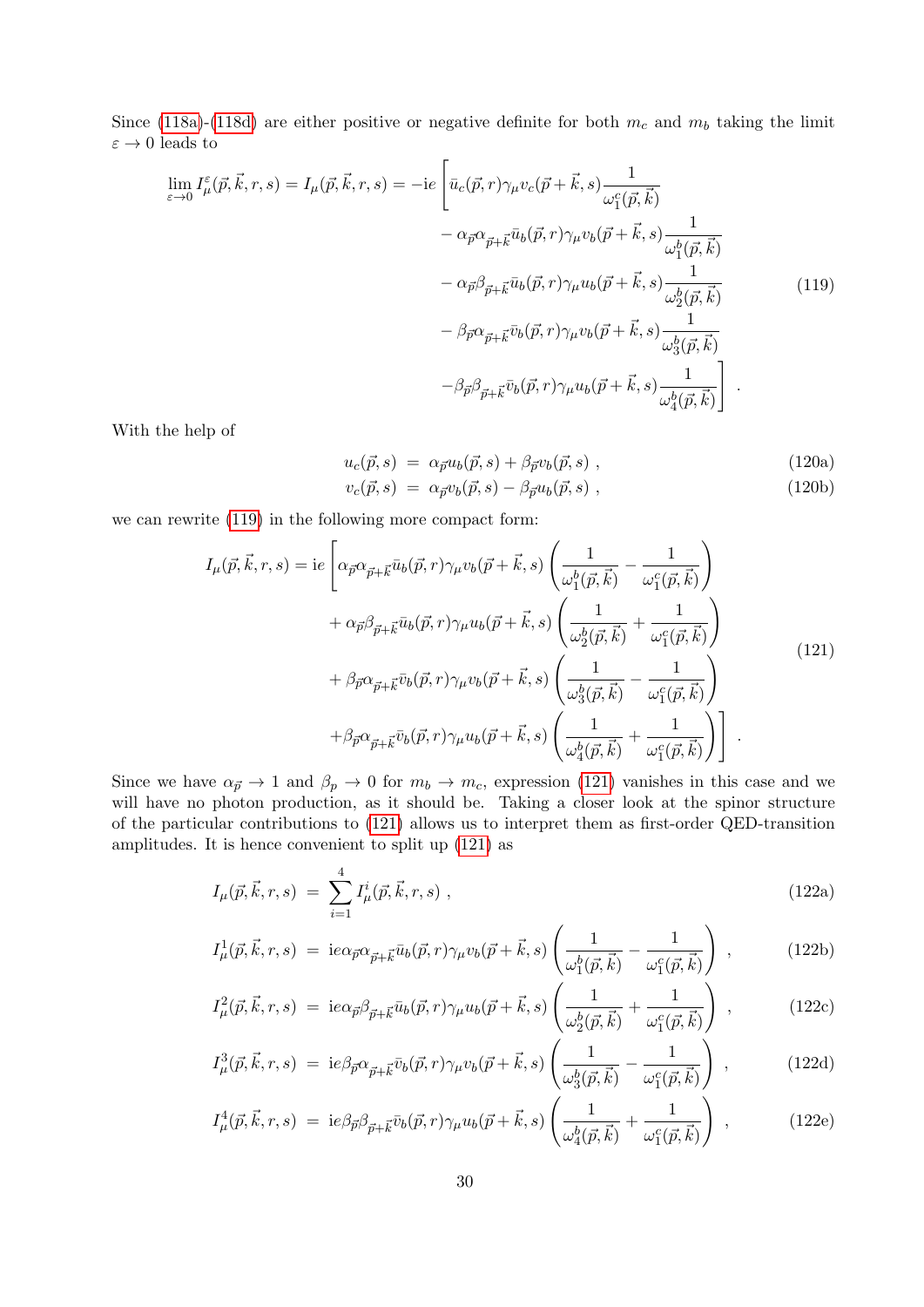with the individual contributions describing the spontaneous creation of a quark-antiquark pair together with a photon  $(i = 1)$ , quark bremsstrahlung  $(i = 2)$ , antiquark bremsstrahlung  $(i = 3)$ and quark-antiquark pair annihilation into a photon  $(i = 4)$ . With the help of [\(122\)](#page-29-2), we can rewrite [\(115\)](#page-28-2) as

<span id="page-30-0"></span>
$$
2\omega_{\vec{k}} \frac{d^6 n_\gamma}{d^3 x d^3 k} = \frac{\gamma^{\mu\nu}(k)}{(2\pi)^3} \sum_{r,s} \int \frac{d^3 p}{(2\pi)^3} \left\{ \sum_i I^{i,*}_{\mu}(\vec{p}, \vec{k}, r, s) I^i_{\nu}(\vec{p}, \vec{k}, r, s) + 2\text{Re} \left[ \sum_{i < j} I^{i,*}_{\mu}(\vec{p}, \vec{k}, r, s) I^j_{\nu}(\vec{p}, \vec{k}, r, s) \right] \right\} \tag{123}
$$

The first term in [\(123\)](#page-30-0) describes the direct contributions from first-order QED processes whereas the second one describes the interference among them. For further considerations, we introduce the shorthand notation

$$
I_{ij}(\vec{p}, \vec{k}, t) = \gamma^{\mu\nu}(k) \operatorname{Re} \left\{ \sum_{r,s} I_{\mu}^{i,*}(\vec{p}, \vec{k}, r, s) I_{\nu}^{j}(\vec{p}, \vec{k}, r, s) \right\} ,
$$
 (124)

in which [\(123\)](#page-30-0) reads

$$
2\omega_{\vec{k}}\frac{\mathrm{d}^6 n_{\gamma}}{\mathrm{d}^3 x \mathrm{d}^3 k} = \frac{1}{(2\pi)^3} \int \frac{\mathrm{d}^3 p}{(2\pi)^3} \left\{ \sum_{i=1}^4 I_{ii}(\vec{p}, \vec{k}) + 2 \sum_{i < j} I_{ij}(\vec{p}, \vec{k}) \right\} \,. \tag{125}
$$

The evaluation of the individual contributions to [\(123\)](#page-30-0) is a lengthy but straightforward procedure and demonstrated exemplarily in appendix [D.](#page-61-0) The direct contributions from first-order QED processes read

<span id="page-30-1"></span>
$$
I_{11}(\vec{p}, \vec{k}) = 2e^2 \alpha_{\vec{p} + \vec{k}}^2 \alpha_{\vec{p}}^2 \left( 1 + \frac{px(px + \omega_{\vec{k}}) + m_b^2}{E_{\vec{p} + \vec{k}}^b E_{\vec{p}}^b} \right) \left( \frac{1}{\omega_1^b(\vec{p}, \vec{k})} - \frac{1}{\omega_1^c(\vec{p}, \vec{k})} \right)^2 , \qquad (126a)
$$

$$
\tilde{I}_{22}(\vec{p}, \vec{k}) = 4e^2 \beta_{\vec{p} + \vec{k}}^2 \alpha_{\vec{p}}^2 \left( 1 - \frac{px(px + \omega_{\vec{k}}) + m_b^2}{E_{\vec{p} + \vec{k}}^b E_{\vec{p}}^b} \right) \left( \frac{1}{\omega_2^b(\vec{p}, \vec{k})} + \frac{1}{\omega_1^c(\vec{p}, \vec{k})} \right)^2 , \quad (126b)
$$

$$
I_{44}(\vec{p}, \vec{k}) = 2e^2 \beta_{\vec{p} + \vec{k}}^2 \beta_{\vec{p}}^2 \left( 1 + \frac{px(px + \omega_{\vec{k}}) + m_b^2}{E_{\vec{p} + \vec{k}}^b E_{\vec{p}}^b} \right) \left( \frac{1}{\omega_4^b(\vec{p}, \vec{k})} + \frac{1}{\omega_1^c(\vec{p}, \vec{k})} \right)^2.
$$
 (126c)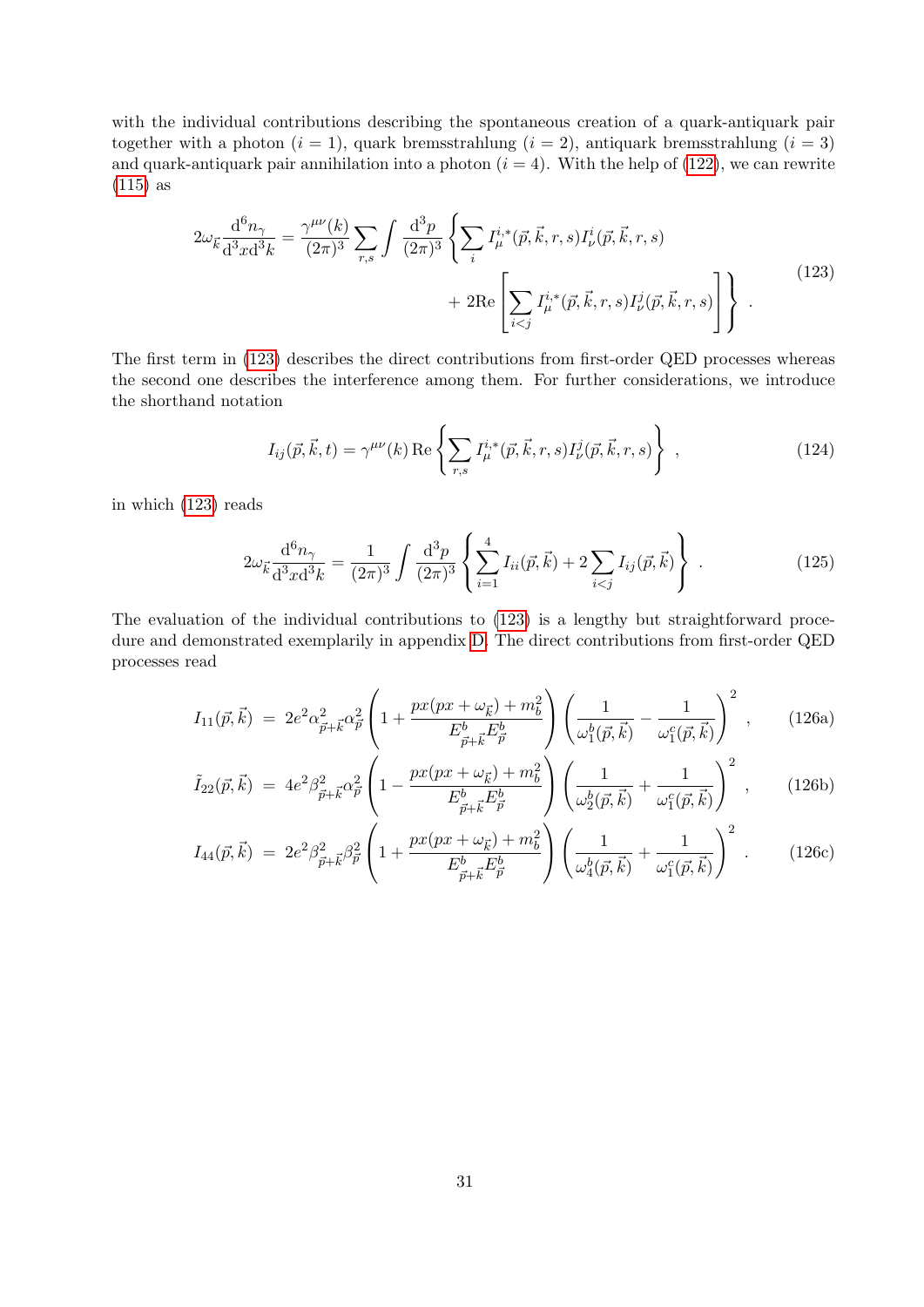As in section [II,](#page-4-0) x denotes the cosine of the polar angle between  $\vec{p}$  and  $\vec{k}$ . Moreover, for the interference contributions we obtain

<span id="page-31-2"></span>
$$
\tilde{I}_{12}(\vec{p}, \vec{k}) = -4e^{2}\alpha_{\vec{p} + \vec{k}}\beta_{\vec{p} + \vec{k}}\alpha_{\vec{p}}^{2}\frac{m_{b}|\vec{p} + \vec{k}|}{E_{p}^{b}E_{\vec{p} + \vec{k}}^{b}} \left(1 - \frac{px(px + \omega_{\vec{k}})}{|\vec{p} + \vec{k}|^{2}}\right) \n\cdot \left(\frac{1}{\omega_{1}^{b}(\vec{p}, \vec{k})} - \frac{1}{\omega_{1}^{c}(\vec{p}, \vec{k})}\right) \left(\frac{1}{\omega_{2}^{b}(\vec{p}, \vec{k})} + \frac{1}{\omega_{1}^{c}(\vec{p}, \vec{k})}\right) ,
$$
\n(127a)

$$
I_{14}(\vec{p}, \vec{k}) = -2e^2 \alpha_{\vec{p} + \vec{k}} \beta_{\vec{p} + \vec{k}} \alpha_{\vec{p}} \beta_{\vec{p}} \frac{p|\vec{p} + \vec{k}|}{E_p^b E_{\vec{p} + \vec{k}}^b} \left( 1 + \frac{x(px + \omega_{\vec{k}})(E_{\vec{p} + \vec{k}}^b E_p^b + m_b^2)}{p|\vec{p} + \vec{k}|^2} \right)
$$

$$
\cdot \left( \frac{1}{\omega_1^b(\vec{p}, \vec{k})} - \frac{1}{\omega_c^1(\vec{p}, \vec{k})} \right) \left( \frac{1}{\omega_4^b(\vec{p}, \vec{k})} + \frac{1}{\omega_c^1(\vec{p}, \vec{k})} \right) ,
$$
(127b)

$$
\left(\omega_{1}^{b}(\vec{p},\vec{k}) - \omega_{c}^{1}(\vec{p},\vec{k})\right) \left(\omega_{4}^{b}(\vec{p},\vec{k}) - \omega_{c}^{1}(\vec{p},\vec{k})\right) \tag{1275}
$$
\n
$$
I_{23}(\vec{p},\vec{k}) = -2e^{2}\alpha_{\vec{p}+\vec{k}}\beta_{\vec{p}+\vec{k}}\alpha_{\vec{p}}\beta_{\vec{p}}\frac{p|\vec{p}+\vec{k}|}{E_{p}^{b}E_{\vec{p}+\vec{k}}^{b}} \left(1 - \frac{x(px + \omega_{\vec{k}})(E_{\vec{p}+\vec{k}}^{b}E_{p}^{b} - m_{b}^{2})}{p|\vec{p}+\vec{k}|^{2}}\right)
$$
\n
$$
\cdot \left(\frac{1}{\omega_{2}^{b}(\vec{p},\vec{k})} + \frac{1}{\omega_{1}^{c}(\vec{p},\vec{k})}\right) \left(\frac{1}{\omega_{3}^{b}(\vec{p},\vec{k})} - \frac{1}{\omega_{1}^{c}(\vec{p},\vec{k})}\right) \tag{127c}
$$

$$
\tilde{I}_{24}(\vec{p}, \vec{k}) = -4e^2 \alpha_{\vec{p} + \vec{k}} \beta_{\vec{p} + \vec{k}} \beta_{\vec{p}}^2 \frac{m_b |\vec{p} + \vec{k}|}{E_p^b E_{\vec{p} + \vec{k}}^b} \left( 1 - \frac{px(px + \omega_{\vec{k}})}{|\vec{p} + \vec{k}|^2} \right) \cdot \left( \frac{1}{\omega_3^b(\vec{p}, \vec{k})} - \frac{1}{\omega_1^c(\vec{p}, \vec{k})} \right) \left( \frac{1}{\omega_4^b(\vec{p}, \vec{k})} + \frac{1}{\omega_1^c(\vec{p}, \vec{k})} \right) \tag{127d}
$$

We have taken into account that the still to be carried out loop integrals over  $d^3p$  yield the same contribution for  $I_{22}(\vec{p}, \vec{k}, t)$  and  $I_{33}(\vec{p}, \vec{k}, t)$ , for  $I_{12}(\vec{p}, \vec{k}, t)$  and  $I_{13}(\vec{p}, \vec{k}, t)$  and for  $I_{24}(\vec{p}, \vec{k}, t)$ and  $I_{34}(\vec{p}, \vec{k}, t)$ . Hence, in each case, these contributions can be taken together to one single contribution, i.e.,

<span id="page-31-1"></span><span id="page-31-0"></span>
$$
\tilde{I}_{22}(\vec{p}, \vec{k}, t) \stackrel{\sim}{=} I_{22}(\vec{p}, \vec{k}, t) + I_{33}(\vec{p}, \vec{k}, t) \stackrel{\sim}{=} 2I_{22}(\vec{p}, \vec{k}, t) ,
$$
\n(128a)

$$
\tilde{I}_{12}(\vec{p}, \vec{k}, t) \stackrel{\sim}{=} I_{12}(\vec{p}, \vec{k}, t) + I_{13}(\vec{p}, \vec{k}, t) \stackrel{\sim}{=} 2I_{12}(\vec{p}, \vec{k}, t) ,
$$
\n(128b)

$$
\tilde{I}_{24}(\vec{p}, \vec{k}, t) \stackrel{\sim}{=} I_{24}(\vec{p}, \vec{k}, t) + I_{34}(\vec{p}, \vec{k}, t) \stackrel{\sim}{=} 2I_{24}(\vec{p}, \vec{k}, t) \ . \tag{128c}
$$

The  $\hat{=}$ -sign denotes that the equalities hold with respect to the integration over  $d^3p$ . As the next<br>step, we investigate the equantation behavior of the different  $I_1(\vec{a}, \vec{b})$  for  $x \to \infty$  to determine step, we investigate the asymptotic behavior of the different  $I_{ij}(\vec{p}, \vec{k})$  for  $p \to \infty$  to determine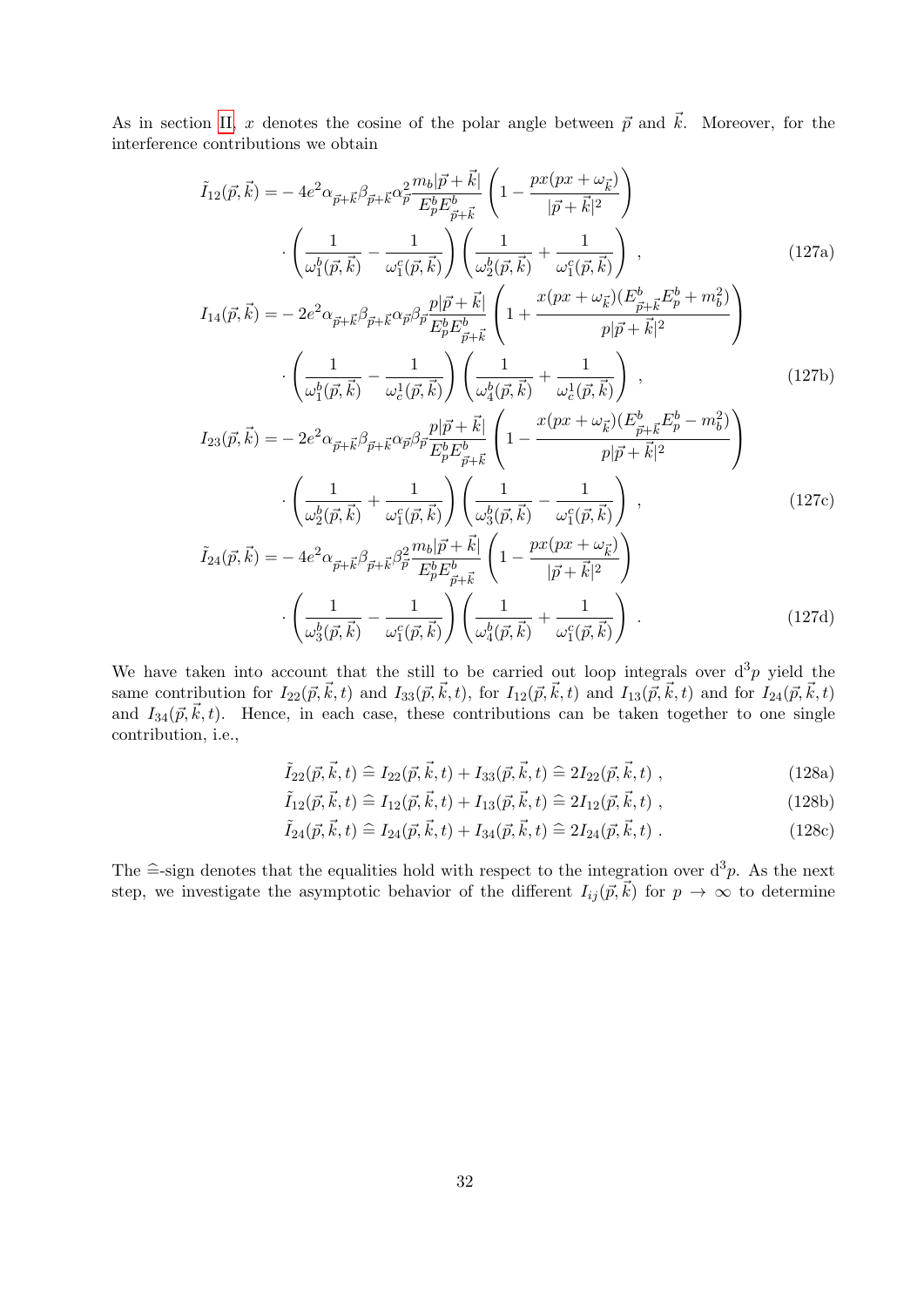whether the integration over the loop momentum is finite,

<span id="page-32-1"></span>
$$
I_{11}(\vec{p}, \vec{k}) = e^2 (1+x^2) \frac{(m_b^2 - m_c^2)^2}{8p^6} + \mathcal{O}\left(\frac{1}{p^7}\right) , \qquad (129a)
$$

$$
\tilde{I}_{22}(\vec{p}, \vec{k}) = \frac{e^2 (m_b - m_c)^2 (1 - x^2)(1 + x)^2}{\omega_{\vec{k}}^2 \left[ p^2 (1 - x^2) + m_b^2 \right]} \left( 1 + \frac{m_b + m_c + 2\omega_{\vec{k}}}{p} \right)
$$
\n
$$
- \frac{e^2 (m_b - m_c)^2 (1 - x^2)(1 + x)}{p \omega_{\vec{k}} \left[ p^2 (1 - x^2) + m_b^2 \right]} + \mathcal{O}\left(\frac{1}{p^4}\right) ,\n\tag{129b}
$$

$$
I_{44}(\vec{p}, \vec{k}) = e^2 (1 + x^2) \frac{(m_c - m_b)^4}{8p^6} + \mathcal{O}\left(\frac{1}{p^7}\right) , \qquad (129c)
$$

$$
\tilde{I}_{12}(\vec{p}, \vec{k}) = -\frac{e^2(m_b - m_c)(m_b^2 - m_c^2)m_b(1 - x^2)(1 + x)}{2\omega_{\vec{k}}p^3\left[p^2(1 - x^2) + m_b^2\right]} + \mathcal{O}\left(\frac{1}{p^6}\right) ,\qquad (129d)
$$

$$
I_{14}(\vec{p}, \vec{k}) = -e^2(1+x^2)\frac{(m_b^2 - m_c^2)(m_b - m_c)^2}{8p^6} + \mathcal{O}\left(\frac{1}{p^7}\right) ,\qquad (129e)
$$

$$
I_{23}(\vec{p}, \vec{k}) = \frac{e^2 (m_b - m_c)^2 (1 - x^2)}{2\omega_{\vec{k}}^2 \left[ p^2 (1 - x^2) + m_b^2 \right]} \left( 1 + \frac{m_b + m_c + \omega_{\vec{k}} (1 + 2x)}{2p} \right) + \mathcal{O}\left(\frac{1}{p^4}\right) ,\tag{129f}
$$

$$
\tilde{I}_{24}(\vec{p}, \vec{k}) = \frac{e^2 (m_c - m_b)^3 (1 - x^2)(1 - x)}{2\omega_{\vec{k}} p^3 \left[ p^2 (1 - x^2) + m_b^2 \right]} + \mathcal{O}\left(\frac{1}{p^6}\right) \tag{129g}
$$

As the integration measure,  $d^3p$ , still contributes another factor of  $p^2$  to the integrand, the latter has to be of the order of  $1/p^4$  for the loop integral to be finite. We see, however, that the contributions describing quark  $(i = 2)$  or antiquark  $(i = 3)$  bremsstrahlung and the interference between these two processes feature terms decaying as  $1/p^2$  and  $1/p^3$  in each case and that these terms do not cancel each other. Thus, the overall integrand behaves as  $1/p^2$  for large p, which means that the loop integral is linearly divergent.

In order to handle this divergence, we note that  $\tilde{I}_{22}(\vec{p},\vec{k})$  and  $I_{23}(\vec{p},\vec{k})$ , from which this divergence arises, scale with the Bogolyubov particle number  $\propto 1/p^2$  for large p. This behavior is an artifact from the instantaneous mass shift [\[38,](#page-68-11) [39\]](#page-68-12) (cf. section [III\)](#page-13-0) and can be regulated if the mass shift is assumed to take place over a finite time interval,  $\tau$ . This will be confirmed below in section [IV B.](#page-34-0) Hence, from the conceptual point of view, the linear divergence in the loop integral does not require a renormalization and is here regulated by cutting the loop integral at  $p = \Lambda_C$ .

#### <span id="page-32-0"></span>2. Asymptotic photon spectra

Fig. [13](#page-33-0) shows the resulting photon spectra for different values of  $\Lambda_C$ . As in [\[38,](#page-68-11) [39\]](#page-68-12), we have chosen  $m_c = 0.35$  GeV and  $m_b = 0.01$  GeV. One can see that the photon spectrum drops as  $1/\omega_{\vec{k}}^3$  in the ultraviolet domain such that the total number density and the total energy density of the emitted photons are logarithmically and linearly divergent, respectively, for given  $\Lambda_C$ . We will investigate below if this is also an artifact of the instantaneous mass shift.

Furthermore, we investigate the dependence of the photon yield on the values of the constituent mass,  $m_c$ , and the bare mass,  $m_b$ , which is depicted in Fig. [14.](#page-33-1) For small mass shifts, the photon yield scales with  $(m_c - m_b)^2$ , which is particularly visible for large  $\Lambda_C$ . This can be understood by taking into account that the dominant contributions to [\(123\)](#page-30-0) are given by [\(126b\)](#page-30-1) and [\(127c\)](#page-31-0), which for large p both scale with occupation numbers  $\propto (m_c - m_b)^2 / p^2$ . For large mass shifts, i.e., for  $m_b \to 0$  at fixed  $m_c$ , the photon yield starts to deviate from this quadratic scaling. In that limit, the photon yield diverges due to a collinear and an anti-collinear singularity in the loop integral.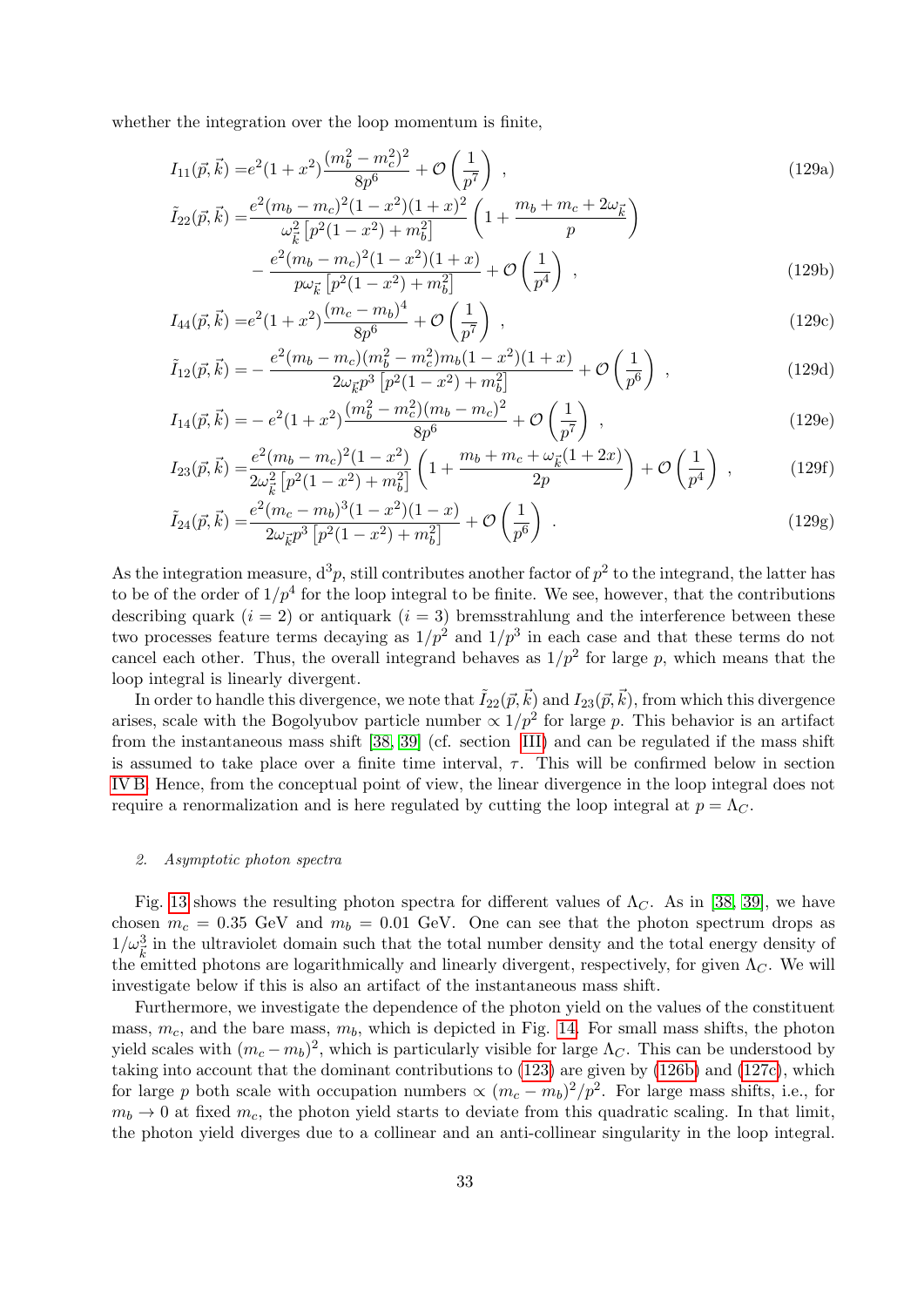

<span id="page-33-0"></span>FIG. 13: Photon spectra for an instantaneous mass shift for different values of  $\Lambda_C$ . In each case, they decay as  $1/\omega_{\vec{k}}^3$  in the ultraviolet domain.



<span id="page-33-1"></span>FIG. 14: Dependence of the photon yield on the magnitude of the instantaneous mass shift for  $\omega_{\vec{k}} = 1.0 \text{ GeV}$ (left panel) and  $\omega_{\vec{k}} = 5.0 \text{ GeV}$  (right panel). For small mass shifts, the yield scales  $\propto (m_c - m_b)^2$ , which is particularly visible for large values of  $\Lambda_C$ .

This issue will also be discussed in greater detail in appendix [F.](#page-66-0) From the phenomenological point of view, however, it is not a serious problem since the quark masses stay finite even in the chirally restored phase.

#### 3. Summary of results

So far our investigations on chiral photon production have shown that the scenario of an instantaneous mass shift essentially comes along with three unphysical artifacts.

Firstly, the loop integral entering [\(62\)](#page-12-5) features a linear divergence. In particular, this divergence arises from the contributions describing quark and antiquark bremsstrahlung and the interference between these two processes. It is caused by the quark and antiquark occupation numbers scaling  $\propto (m_c - m_b)^2/2p^2$  for  $p \gg m_b, m_c$ . The latter is an artifact of the instantaneous change of the quark mass, and the mentioned divergence has been regulated by a cutoff at  $p = \Lambda_C$ .

Furthermore, we have seen that then the asymptotic photon spectra decay as  $1/\omega_{\vec{k}}^3$  for any fixed value of  $\Lambda_C$ , which means that the total number density and the total energy density of the produced photons are logarithmically and linearly divergent, respectively.

Finally, the asymptotic photon yield diverges for  $m_b \to 0$ . We have demonstrated that this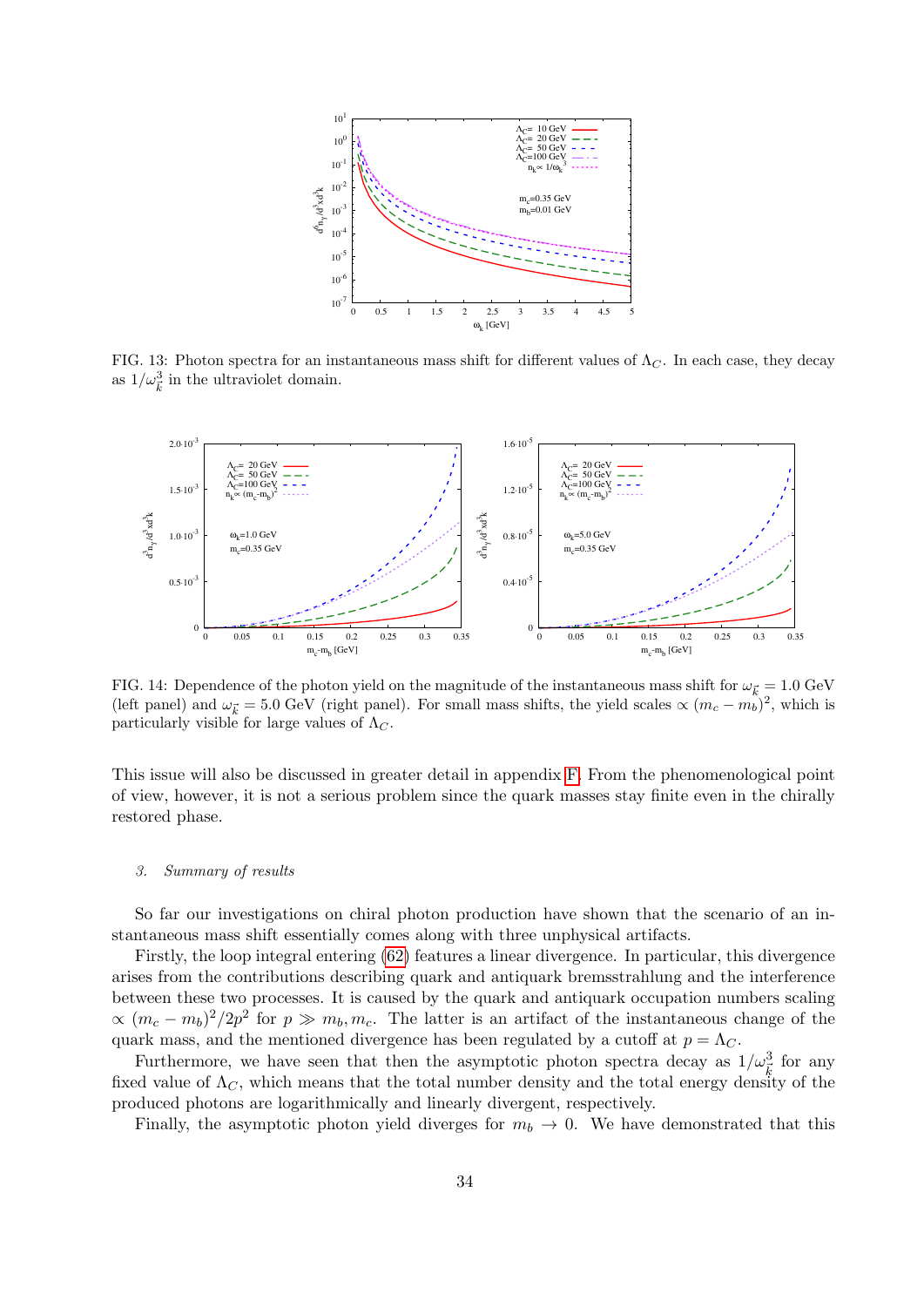divergence is due to a collinear and an anticollinear singularity in the loop integral over the contributions [\(126b\)](#page-30-1) and [\(126c\)](#page-30-1) describing quark and antiquark bremsstrahlung and quark-antiquark annihilation into a photon, respectively. This is, however, a less serious problem than the two previous ones as it can be circumvented by leaving the bare mass,  $m<sub>b</sub>$ , finite. The latter is justified from the phenomenological point of view since the quarks masses stay finite even in the chirally restored phase.

Hence, as the next step, we have to determine if and to which extent these problems are regulated if the chiral mass shift is assumed to take place over a finite time interval,  $\tau$ , which corresponds to a physically more realistic scenario.

#### <span id="page-34-0"></span>B. Mass shift over a finite time interval

#### 1. Calculation of photon numbers

For the general case of a mass shift over a finite time interval,  $\tau$ , both the time evolution of the fermionic wavefunctions,  $\psi_{\vec{p},s,\uparrow\downarrow}(x)$ , and the time integrals entering [\(59\)](#page-12-1) require a numerical treatment. Hence, we have to find a way to extract the physical photon numbers from [\(59\)](#page-12-1), i.e., the contributions which persist after taking the successive limits  $t \to \infty$  and  $\varepsilon \to 0$ . For this purpose, we consider the photon self-energy in terms of positive- and negative-energy wavefunctions again,

$$
i\Pi^{\le}_{\mu\nu}(\vec{k},t_1,t_2) = e^2 \sum_{r,s} \int \frac{d^3p}{(2\pi)^3} \left[ \bar{\psi}'_{\vec{p},r,\uparrow}(t_1) \gamma_\mu \psi'_{\vec{p}+\vec{k},s,\downarrow}(t_1) \right] \cdot \left[ \bar{\psi}'_{\vec{p}+\vec{k},s,\downarrow}(t_2) \gamma_\nu \psi'_{\vec{p},r,\uparrow}(t_2) \right]
$$
  

$$
= \sum_{r,s} \int \frac{d^3p}{(2\pi)^3} j_\mu(\vec{p},\vec{k},t_1) j^*_{\nu}(\vec{p},\vec{k},t_2) ,
$$
 (130)

where we have introduced the effective current

<span id="page-34-2"></span>
$$
j_{\mu}(\vec{p}, \vec{k}, r, s, t) = e\bar{\psi}'_{\vec{p}, r, \uparrow}(t)\gamma_{\mu}\psi'_{\vec{p} + \vec{k}, s, \downarrow}(t) \tag{131}
$$

.

Next, we rewrite

$$
j_{\mu}(\vec{p}, \vec{k}, r, s, t) = e \left[ \bar{\psi}'_{\vec{p}, r, \uparrow}(t) \gamma_{\mu} \psi'_{\vec{p} + \vec{k}, s, \downarrow}(t) - \bar{\psi}^{c,'}_{\vec{p}, r, \uparrow}(t) \gamma_{\mu} \psi^{c,'}_{\vec{p} + \vec{k}, s, \downarrow}(t) \right] + e \bar{\psi}^{c,'}_{\vec{p}, r, \uparrow}(t) \gamma_{\mu} \psi^{c,'}_{\vec{p} + \vec{k}, s, \downarrow}(t)
$$
  
=  $j_{\mu}^{\text{MST}}(\vec{p}, \vec{k}, r, s, t) + j_{\mu}^{0}(\vec{p}, \vec{k}, r, s, t)$ , (132)

In analogy to  $\psi'_{\vec{p},r,\uparrow\downarrow}(t)$ , the expressions  $\psi^{c,'}_{\vec{p},r,\uparrow\downarrow}(t)$  are defined according to the relation

<span id="page-34-3"></span>
$$
\psi^c_{\vec{p},r,\uparrow\downarrow}(x)=\psi^{c,'}_{\vec{p},r,\uparrow\downarrow}(t)\mathrm{e}^{\mathrm{i}\vec{p}\cdot\vec{x}}
$$

Moreover, we have introduced

<span id="page-34-1"></span>
$$
j_{\mu}^{\text{MST}}(\vec{p}, \vec{k}, r, s, t) = e\left[\bar{\psi}_{\vec{p}, r, \uparrow}^{\prime}(t)\gamma_{\mu}\psi_{\vec{p}+\vec{k}, s, \downarrow}^{\prime}(t) - \bar{\psi}_{\vec{p}, r, \uparrow}^{c, \prime}(t)\gamma_{\mu}\psi_{\vec{p}+\vec{k}, s, \downarrow}^{c, \prime}(t)\right],
$$
\n(133a)

$$
j_{\mu}^{0}(\vec{p}, \vec{k}, r, s, t) = e\bar{\psi}^{c'}_{\vec{p}, r, \uparrow}(t)\gamma_{\mu}\psi^{c'}_{\vec{p}+\vec{k}, s, \downarrow}(t) , \qquad (133b)
$$

in the second step. Eq. [\(133a\)](#page-34-1) vanishes if the quark mass is kept at its initial constituent value,  $m_c$ , for all times, t, but [\(133b\)](#page-34-1) does not. As a consequence, these expressions can be considered as mass-shift (MST) and vacuum contribution to [\(131\)](#page-34-2). With the help of [\(133\)](#page-34-3), we can decompose the photon self-energy according to

$$
i\Pi_{\mu\nu}^{<}(\vec{k},t_1,t_2) = i\Pi_{\mu\nu}^{<,0}(\vec{k},t_1,t_2) + i\Pi_{\mu\nu}^{<,MST}(\vec{k},t_1,t_2) + i\Pi_{\mu\nu}^{<,INT}(\vec{k},t_1,t_2) ,
$$
 (134)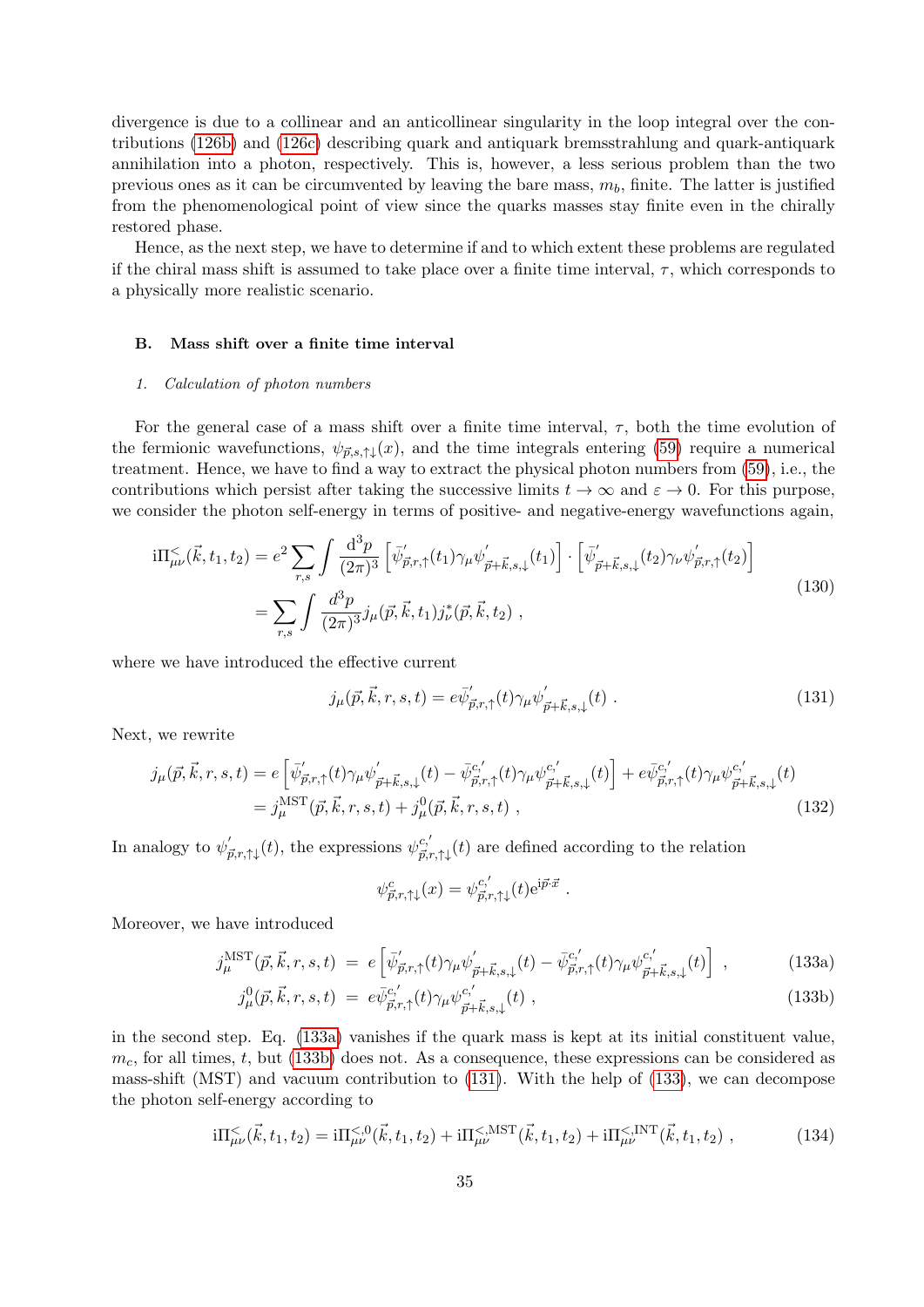with the individual contributions given by

<span id="page-35-1"></span><span id="page-35-0"></span>
$$
i\Pi_{\mu\nu}^{<,0}(\vec{k},t_1,t_2) = \sum_{r,s} \int \frac{\mathrm{d}^3 p}{(2\pi)^3} j^0_{\mu}(\vec{p},\vec{k},r,s,t_1) j^{0,*}_{\nu}(\vec{p},\vec{k},r,s,t_2) , \qquad (135a)
$$

$$
i\Pi_{\mu\nu}^{<,MST}(\vec{k},t_1,t_2) = \sum_{r,s} \int \frac{\mathrm{d}^3 p}{(2\pi)^3} j_{\mu}^{MST}(\vec{p},\vec{k},r,s,t_1) j_{\nu}^{MST,*}(\vec{p},\vec{k},r,s,t_2) , \qquad (135b)
$$

<span id="page-35-2"></span>
$$
i\Pi_{\mu\nu}^{<,\text{INT}}(\vec{k},t_1,t_2) = \sum_{r,s} \int \frac{\mathrm{d}^3 p}{(2\pi)^3} \left[ j_{\mu}^{\text{MST}}(\vec{p},\vec{k},r,s,t_1) j_{\nu}^{0,*}(\vec{p},\vec{k},r,s,t_2) \right. \\
\left. + j_{\mu}^0(\vec{p},\vec{k},r,s,t_1) j_{\nu}^{\text{MST,*}}(\vec{p},\vec{k},r,s,t_2) \right] \ . \tag{135c}
$$

Expressions [\(135a\)](#page-35-0) and [\(135b\)](#page-35-1) describe the contributions from the vacuum polarization (VAC) and the mass shift (MST) to the overall photon self-energy, respectively, whereas [\(135c\)](#page-35-2) characterizes their interference among each other (INT) . Hence, it is convenient to split up [\(59\)](#page-12-1) accordingly

$$
2\omega_{\vec{k}}\frac{\mathrm{d}^{6}n_{\gamma}^{\varepsilon}(t)}{\mathrm{d}^{3}x\mathrm{d}^{3}k} = 2\omega_{\vec{k}}\frac{\mathrm{d}^{6}n_{\gamma}^{\varepsilon}(t)}{\mathrm{d}^{3}x\mathrm{d}^{3}k}\bigg|_{\text{VAC}} + 2\omega_{\vec{k}}\frac{\mathrm{d}^{6}n_{\gamma}^{\varepsilon}(t)}{\mathrm{d}^{3}x\mathrm{d}^{3}k}\bigg|_{\text{MST}} + 2\omega_{\vec{k}}\frac{\mathrm{d}^{6}n_{\gamma}^{\varepsilon}(t)}{\mathrm{d}^{3}x\mathrm{d}^{3}k}\bigg|_{\text{INT}}.\tag{136}
$$

The individual contributions read

<span id="page-35-3"></span>
$$
2\omega_{\vec{k}} \frac{\mathrm{d}^{6} n_{\gamma}^{\varepsilon}(t)}{\mathrm{d}^{3} x \mathrm{d}^{3} k} \Big|_{\text{VAC}} = \frac{\gamma^{\mu\nu}(k)}{(2\pi)^{3}} \int_{-\infty}^{t} dt_{1} \int_{-\infty}^{t} dt_{2} \, \mathrm{i} \Pi_{\nu\mu}^{<,0}(\vec{k}, t_{1}, t_{2}) e^{\mathrm{i}\omega_{\vec{k}}(t_{1} - t_{2})} \;, \tag{137a}
$$

$$
2\omega_{\vec{k}} \frac{\mathrm{d}^6 n_{\gamma}^{\varepsilon}(t)}{\mathrm{d}^3 x \mathrm{d}^3 k} \bigg|_{\text{MST}} = \frac{\gamma^{\mu\nu}(k)}{(2\pi)^3} \int_{-\infty}^t dt_1 \int_{-\infty}^t dt_2 \, \mathrm{i} \Pi_{\nu\mu}^{<,\text{MST}}(\vec{k}, t_1, t_2) e^{i\omega_{\vec{k}}(t_1 - t_2)}, \tag{137b}
$$

$$
2\omega_{\vec{k}} \frac{\mathrm{d}^{6} n_{\gamma}^{\varepsilon}(t)}{\mathrm{d}^{3} x \mathrm{d}^{3} k} \bigg|_{\text{INT}} = \frac{\gamma^{\mu \nu}(k)}{(2\pi)^{3}} \int_{-\infty}^{t} dt_{1} \int_{-\infty}^{t} dt_{2} \, \text{i} \Pi_{\nu\mu}^{<,\text{INT}}(\vec{k}, t_{1}, t_{2}) e^{i\omega_{\vec{k}}(t_{1} - t_{2})} \,. \tag{137c}
$$

In appendix [A](#page-50-0) it is shown that the contribution from the vacuum polarization [\(135a\)](#page-35-0) vanishes under the successive limits  $t \to \infty$  and then  $\varepsilon \to 0$ . We now demonstrate that the contribution from the interference term [\(135c\)](#page-35-2) is also eliminated by this procedure so that only the mass-shift contribution [\(137b\)](#page-35-3) remains and thus describes the physical photon number. For this purpose, we first rewrite the asymptotic contributions from [\(135b\)](#page-35-1) and [\(135c\)](#page-35-2) at finite  $\varepsilon$  by interchanging the time integrals with the loop integral over  $d^3p$ . This leads to

$$
2\omega_{\vec{k}}\frac{\mathrm{d}^6 n_{\gamma}^{\varepsilon}}{\mathrm{d}^3 x \mathrm{d}^3 k}\Big|_{\text{MST}} = \frac{\gamma^{\mu\nu}(k)}{(2\pi)^3} \sum_{r,s} \int \frac{\mathrm{d}^3 p}{(2\pi)^3} I^{\varepsilon,*}_{\mu}(\vec{p}, \vec{k}, r, s) I^{\varepsilon}_{\nu}(\vec{p}, \vec{k}, r, s) , \qquad (138a)
$$

$$
2\omega_{\vec{k}} \frac{\mathrm{d}^6 n_{\gamma}^{\varepsilon}}{\mathrm{d}^3 x \mathrm{d}^3 k} \bigg|_{\text{INT}} = \frac{\gamma^{\mu\nu}(k)}{(2\pi)^3} \sum_{r,s} \int \frac{\mathrm{d}^3 p}{(2\pi)^3} \left[ I_{\mu}^{\varepsilon,*}(\vec{p}, \vec{k}, r, s) J_{\nu}^{\varepsilon}(\vec{p}, \vec{k}, r, s) + J_{\mu}^{\varepsilon,*}(\vec{p}, \vec{k}, r, s) I_{\nu}^{\varepsilon}(\vec{p}, \vec{k}, r, s) \right] . \tag{138b}
$$

In order to keep the notation short, we have introduced

<span id="page-35-4"></span>
$$
I^{\varepsilon}_{\mu}(\vec{p}, \vec{k}, r, s) = \int_{-\infty}^{\infty} dt f_{\varepsilon}(t) j^{\text{MST}}_{\mu}(\vec{p}, \vec{k}, r, s, t) e^{i\omega_{\vec{k}}t} , \qquad (139a)
$$

$$
J_{\mu}^{\varepsilon}(\vec{p}, \vec{k}, r, s) = \int_{-\infty}^{\infty} dt f_{\varepsilon}(t) j_{\mu}^{0}(\vec{p}, \vec{k}, r, s, t) e^{i\omega_{\vec{k}}t} , \qquad (139b)
$$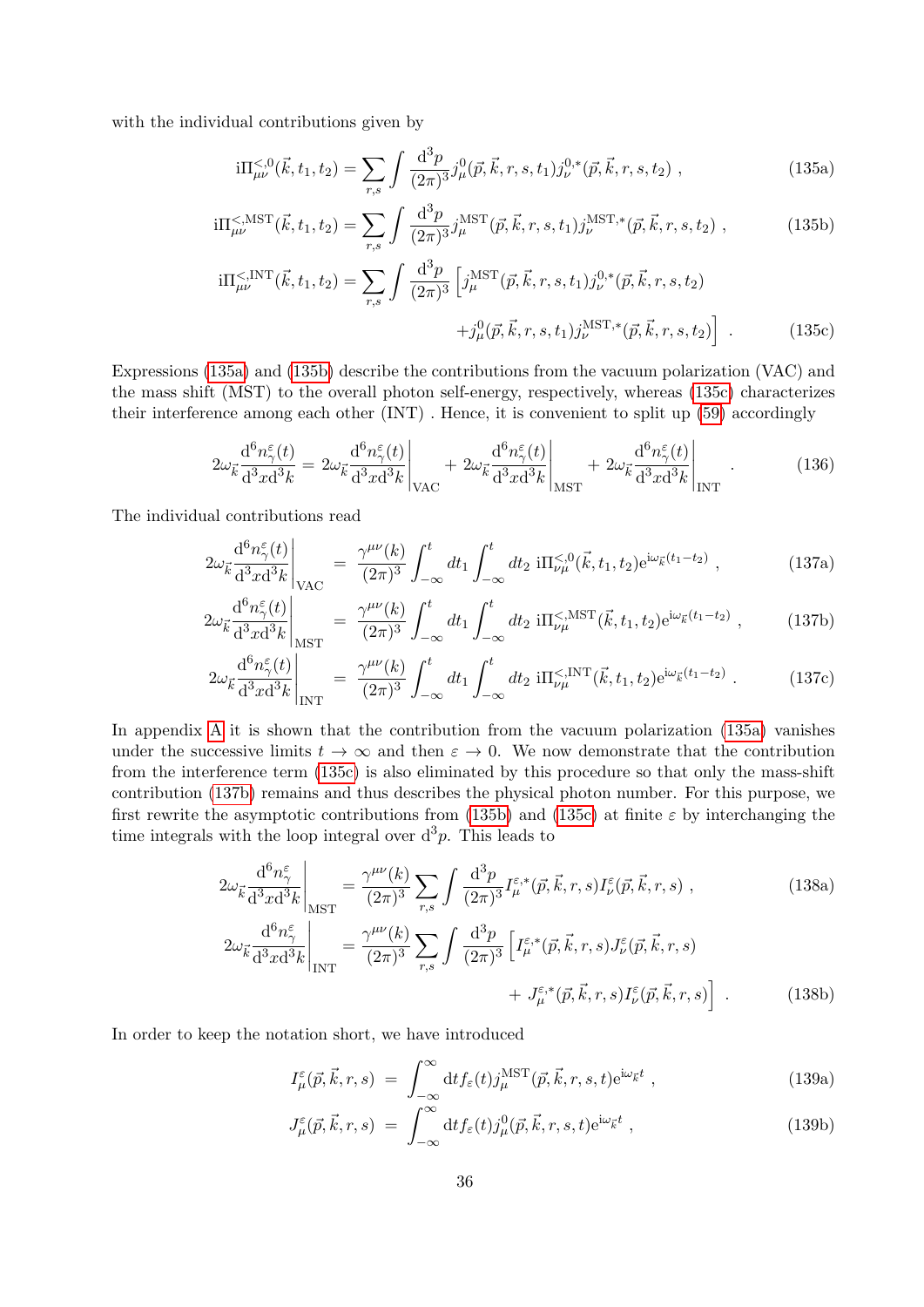The time integral in [\(139b\)](#page-35-4) evaluates to

<span id="page-36-2"></span>
$$
J_{\mu}^{\varepsilon}(\vec{p}, \vec{k}, r, s) = e\bar{u}_{c}(\vec{p}, s)\gamma_{\mu}v_{c}(\vec{p} + \vec{k}, s)\frac{2\varepsilon}{\varepsilon^{2} + \omega_{1}^{c,2}(\vec{p}, \vec{k})},
$$
\n(140)

with  $\omega_1^c(\vec{p}, \vec{k})$  given by [\(118a\)](#page-28-1). To handle the time integral entering [\(139a\)](#page-35-4), we first split

<span id="page-36-1"></span>
$$
I^{\varepsilon}_{\mu}(\vec{p}, \vec{k}, r, s) = \int_{-\infty}^{T} dt f_{\varepsilon}(t) j_{\mu}^{\text{MST}}(\vec{p}, \vec{k}, r, s, t) e^{i\omega_{\vec{k}}t} + \int_{T}^{\infty} dt f_{\varepsilon}(t) j_{\mu}^{\text{MST}}(\vec{p}, \vec{k}, r, s, t) e^{i\omega_{\vec{k}}t} , \qquad (141)
$$

where  $T \gg \tau$ . Next we take into account that for  $t \geq T$ , the fermionic wavefunctions have essentially turned into superpositions of positive- and negative-energy states with respect to the final bare mass,  $m_b$ , i.e.,

<span id="page-36-0"></span>
$$
\psi'_{\vec{p},s,\uparrow}(t) = \tilde{\alpha}_{\vec{p}} \psi^{b'}_{\vec{p},s,\uparrow}(t) + \tilde{\beta}_{\vec{p}} \psi^{b'}_{\vec{p},s,\downarrow}(t) , \qquad (142a)
$$

$$
\psi'_{\vec{p},s,\downarrow}(t) = \tilde{\gamma}_{\vec{p}} \psi^{b,'}_{\vec{p},s,\downarrow}(t) + \tilde{\delta}_{\vec{p}} \psi^{b,'}_{\vec{p},s,\uparrow}(t) , \qquad (142b)
$$

with the coefficients not depending on time. We have introduced the  $\tilde{\cdot}$  notation in order to highlight that the expansion coefficients are generally different from those for an instantaneous mass shift given by [\(95a\)](#page-18-3). With the help of [\(142\)](#page-36-0), expression [\(141\)](#page-36-1) is further evaluated to

<span id="page-36-3"></span>
$$
I_{\mu}^{\varepsilon}(\vec{p},\vec{k},r,s) = \int_{-\infty}^{T} dt f_{\varepsilon}(t) j_{\mu}^{\text{MST}}(\vec{p},\vec{k},r,s,t) e^{i\omega_{\vec{k}}t} + e \left\{ \tilde{\alpha}_{\vec{p}}^{*} \tilde{\gamma}_{\vec{p}+\vec{k}} \bar{u}_{b}(\vec{p},r) \gamma_{\mu} v_{b}(\vec{p}+\vec{k},s) \frac{e^{-\left[\varepsilon-i\omega_{1}^{b}(\vec{p},\vec{k})\right]T}}{\varepsilon-i\omega_{1}^{b}(\vec{p},\vec{k})} + \tilde{\alpha}_{\vec{p}}^{*} \tilde{\delta}_{\vec{p}+\vec{k}} \bar{u}_{b}(\vec{p},r) \gamma_{\mu} u_{b}(\vec{p}+\vec{k},s) \frac{e^{-\left[\varepsilon+i\omega_{2}^{b}(\vec{p},\vec{k})\right]T}}{\varepsilon+i\omega_{2}^{b}(\vec{p},\vec{k})} + \tilde{\beta}_{\vec{p}}^{*} \tilde{\gamma}_{\vec{p}+\vec{k}} \bar{v}_{b}(\vec{p},r) \gamma_{\mu} v_{b}(\vec{p}+\vec{k},s) \frac{e^{-\left[\varepsilon-i\omega_{3}^{b}(\vec{p},\vec{k})\right]T}}{\varepsilon-i\omega_{3}^{b}(\vec{p},\vec{k})} + \tilde{\beta}_{\vec{p}}^{*} \tilde{\delta}_{\vec{p}+\vec{k}} \bar{v}_{b}(\vec{p},r) \gamma_{\mu} u_{b}(\vec{p}+\vec{k},s) \frac{e^{-\left[\varepsilon+i\omega_{4}^{b}(\vec{p},\vec{k})\right]T}}{\varepsilon+i\omega_{4}^{b}(\vec{p},\vec{k})} - \bar{u}_{c}(\vec{p},r) \gamma_{\mu} v_{c}(\vec{p}+\vec{k},s) \frac{e^{-\left[\varepsilon-i\omega_{1}^{c}(\vec{p},\vec{k})\right]T}}{\varepsilon-i\omega_{1}^{c}(\vec{p},\vec{k})} \right\} .
$$
\n(143)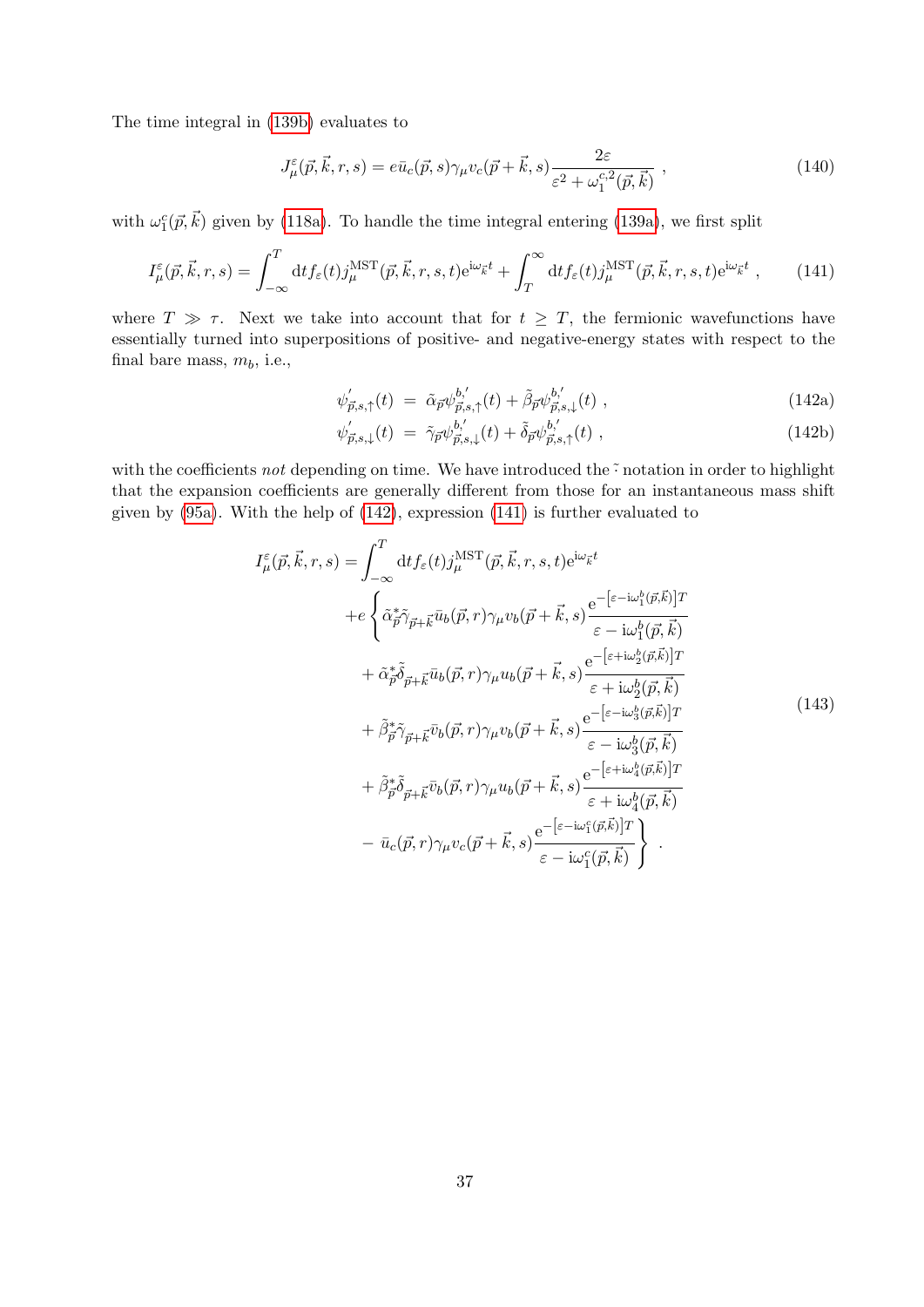Since the frequencies [\(118a\)](#page-28-1)-[\(118d\)](#page-28-1) are either positive or negative definite, taking the limit  $\varepsilon \to 0$ leads to

<span id="page-37-1"></span>
$$
I_{\mu}^{\varepsilon}(\vec{p}, \vec{k}, r, s) \rightarrow I_{\mu}(\vec{p}, \vec{k}, r, s) = \int_{-\infty}^{T} dt \ j_{\mu}^{\text{MST}}(\vec{p}, \vec{k}, r, s, t) e^{i\omega_{\vec{k}}t} \n+ie \left[ \tilde{\alpha}_{\vec{p}}^{*} \tilde{\gamma}_{\vec{p} + \vec{k}} \bar{u}_{b}(\vec{p}, r) \gamma_{\mu} v_{b}(\vec{p} + \vec{k}, s) \frac{e^{i\omega_{1}^{b}(\vec{p}, \vec{k})}}{\omega_{1}^{b}(\vec{p}, \vec{k})} \n- \tilde{\alpha}_{\vec{p}}^{*} \tilde{\delta}_{\vec{p} + \vec{k}} \bar{u}_{b}(\vec{p}, r) \gamma_{\mu} u_{b}(\vec{p} + \vec{k}, s) \frac{e^{-i\omega_{2}^{b}(\vec{p}, \vec{k})}}{\omega_{2}^{b}(\vec{p}, \vec{k})} \n+ \tilde{\beta}_{\vec{p}}^{*} \tilde{\gamma}_{\vec{p} + \vec{k}} \bar{v}_{b}(\vec{p}, r) \gamma_{\mu} v_{b}(\vec{p} + \vec{k}, s) \frac{e^{i\omega_{3}^{b}(\vec{p}, \vec{k})}}{\omega_{3}^{b}(\vec{p}, \vec{k})} \n- \tilde{\beta}_{\vec{p}}^{*} \tilde{\delta}_{\vec{p} + \vec{k}} \bar{v}_{b}(\vec{p}, r) \gamma_{\mu} u_{b}(\vec{p} + \vec{k}, s) \frac{e^{-i\omega_{4}^{b}(\vec{p}, \vec{k})}}{\omega_{4}^{b}(\vec{p}, \vec{k})} \n- \bar{u}_{c}(\vec{p}, r) \gamma_{\mu} v_{c}(\vec{p} + \vec{k}, s) \frac{e^{i\omega_{1}^{c}(\vec{p}, \vec{k})}}{\omega_{1}^{c}(\vec{p}, \vec{k})} \ .
$$
\n(144)

We are allowed to interchange the limiting process with the remaining time integral since  $j_{\mu}^{\text{MST}}(\vec{p}, \vec{k}, r, s, t) e^{i\omega_{\vec{k}}t}$  vanishes for  $t \to -\infty$  and is thus integrable by itself on the time interval  $(-\infty;T]$ . As we also have from [\(140\)](#page-36-2)

$$
J_{\mu}^{\varepsilon}(\vec{p}, \vec{k}, r, s) = e\bar{u}_{c}(\vec{p}, r)\gamma_{\mu}v_{c}(\vec{p} + \vec{k}, s)\frac{2\varepsilon}{\omega_{1}^{c,2}(\vec{p}, \vec{k})} + \mathcal{O}(\varepsilon^{2}) \text{ , for } \varepsilon \to 0 \text{ ,}
$$
 (145)

the interference contribution vanishes in that limit. Furthermore, the mass-shift contribution, which as a consequence of the above describes the actual photon number, turns into

<span id="page-37-0"></span>
$$
2\omega_{\vec{k}}\frac{\mathrm{d}^{6}n_{\gamma}}{\mathrm{d}^{3}x\mathrm{d}^{3}k} = \frac{\gamma^{\mu\nu}(k)}{(2\pi)^{3}}\sum_{r,s}\int\frac{\mathrm{d}^{3}p}{(2\pi)^{3}}I_{\mu}^{*}(\vec{p},\vec{k},r,s)I_{\nu}(\vec{p},\vec{k},r,s) . \tag{146}
$$

It follows from [\(146\)](#page-37-0) and [\(144\)](#page-37-1) that solving the equations of motion [\(36\)](#page-9-6) numerically on the time interval  $[-T; T]$  essentially provides all the information required to evaluate  $I_\mu(\vec{p}, \vec{k}, r, s)$  and the asymptotic photon numbers [\(146\)](#page-37-0). We have  $j_{\mu}^{\text{MST}}(\vec{p}, \vec{k}, r, s, t) \approx 0$  for  $t \leq -T$  since  $T \gg \tau$ . We thus can approximate

$$
\int_{-\infty}^T dt \, j_{\mu}^{\text{MST}}(\vec{p}, \vec{k}, r, s, t) e^{i\omega_{\vec{k}}t} \approx \int_{-T}^T dt \, j_{\mu}^{\text{MST}}(\vec{p}, \vec{k}, r, s, t) e^{i\omega_{\vec{k}}t} .
$$

Hence, the numerical solution of [\(36\)](#page-9-6) on  $[-T, T]$  allows us to evaluate the time integral entering [\(146\)](#page-37-0) with sufficiently high accuracy. Based on this solution, the asymptotic expansion coefficients can be projected out from [\(142\)](#page-36-0) at  $t = T$ .

So far, we have restricted ourselves to the scenario where the quark mass is only changed from its constituent value,  $m_c$ , to its bare value,  $m_b$ . When considering the second scenario, where the quark mass is first changed from  $m_c$  to  $m_b$  and then back to  $m_c$ , the asymptotic photon number is, however, determined mostly in the same way. The only difference is that  $T$  then has to be chosen such that  $T \gg \tau + \frac{\tau_L}{2}$  with  $\tau_L$  denoting the lifetime of the chirally restored phase. Moreover, one has to take into account that the fermionic wavefunctions have turned into superpositions of positive- and negative-energy states of mass  $m_c$  instead of mass  $m_b$  for  $t \geq T$ , i.e.,

$$
\psi_{\vec{p},s,\uparrow}^{\prime}(t) = \tilde{\alpha}_{\vec{p}} \psi_{\vec{p},s,\uparrow}^{c,\prime}(t) + \tilde{\beta}_{\vec{p}} \psi_{\vec{p},s,\downarrow}^{c,\prime}(t) , \qquad (147a)
$$

$$
\psi_{\vec{p},s,\downarrow}(t) = \tilde{\gamma}_{\vec{p}} \psi_{\vec{p},s,\downarrow}^{c,'}(t) + \tilde{\delta}_{\vec{p}} \psi_{\vec{p},s,\uparrow}^{c,'}(t) . \qquad (147b)
$$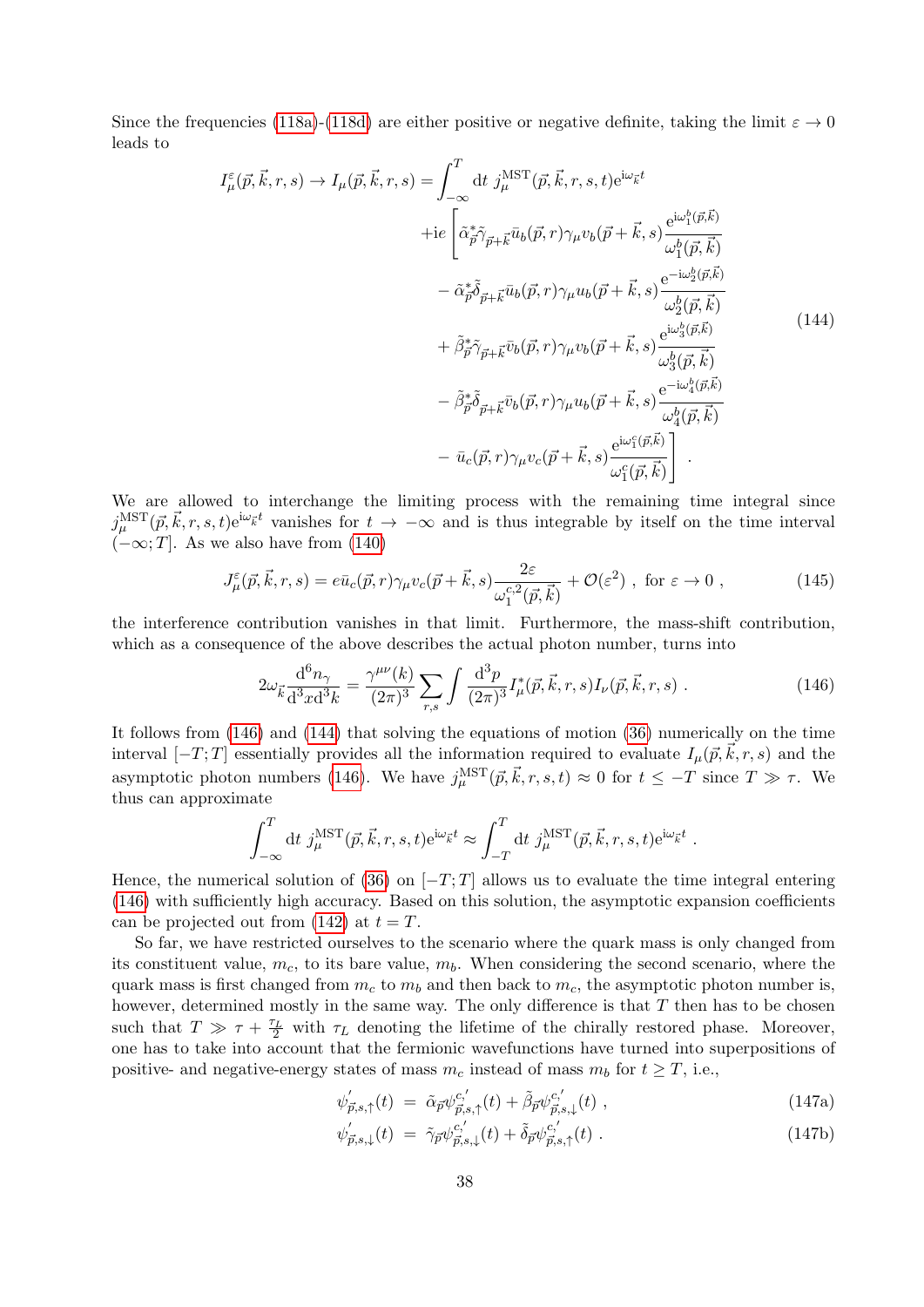Accordingly, expression [\(144\)](#page-37-1) is replaced by

$$
I_{\mu}(\vec{p}, \vec{k}, r, s) = \int_{-\infty}^{T} dt \ j_{\mu}^{\text{MST}}(\vec{p}, \vec{k}, r, s, t) e^{i\omega_{\vec{k}}t} + ie \left[ \left( \tilde{\alpha}_{\vec{p}}^{*} \tilde{\gamma}_{\vec{p} + \vec{k}} - 1 \right) \bar{u}_{c}(\vec{p}, r) \gamma_{\mu} v_{c}(\vec{p} + \vec{k}, s) \frac{e^{i\omega_{\vec{l}}(\vec{p}, \vec{k})}}{\omega_{\vec{l}}^{c}(\vec{p}, \vec{k})} - \tilde{\alpha}_{\vec{p}}^{*} \tilde{\delta}_{\vec{p} + \vec{k}} \bar{u}_{c}(\vec{p}, r) \gamma_{\mu} u_{c}(\vec{p} + \vec{k}, s) \frac{e^{-i\omega_{\vec{l}}^{c}(\vec{p}, \vec{k})}}{\omega_{\vec{l}}^{c}(\vec{p}, \vec{k})} + \tilde{\beta}_{\vec{p}}^{*} \tilde{\gamma}_{\vec{p} + \vec{k}} \bar{v}_{c}(\vec{p}, r) \gamma_{\mu} v_{c}(\vec{p} + \vec{k}, s) \frac{e^{i\omega_{\vec{l}}^{c}(\vec{p}, \vec{k})}}{\omega_{\vec{l}}^{c}(\vec{p}, \vec{k})} - \tilde{\beta}_{\vec{p}}^{*} \tilde{\delta}_{\vec{p} + \vec{k}} \bar{v}_{c}(\vec{p}, r) \gamma_{\mu} u_{c}(\vec{p} + \vec{k}, s) \frac{e^{-i\omega_{\vec{l}}^{c}(\vec{p}, \vec{k})}}{\omega_{\vec{l}}^{c}(\vec{p}, \vec{k})} \right] .
$$
(148)

For completeness, we mention that with the help of

$$
\gamma^{\mu\nu}(k) = \sum_{\lambda} \varepsilon^{\mu,*}(\vec{k}, \lambda) \varepsilon^{\nu}(\vec{k}, \lambda) ,
$$

expression [\(146\)](#page-37-0) can be brought into the following alternative absolute-square representation

$$
2\omega_{\vec{k}}\frac{\mathrm{d}^6 n_{\gamma}}{\mathrm{d}^3 x \mathrm{d}^3 k} = \frac{1}{(2\pi)^3} \sum_{\lambda,r,s} \int \frac{\mathrm{d}^3 p}{(2\pi)^3} \left| \varepsilon^{\mu}(\vec{k},\lambda) I_{\mu}(\vec{p},\vec{k},r,s) \right|^2 \,. \tag{149}
$$

Thus, the photon number is positive (semi-) definite and cannot acquire unphysical negative values. Furthermore, it vanishes if no mass shift takes place at all since we then have  $j_{\mu}^{\text{MST}}(\vec{p}, \vec{k}, r, s, t) \equiv 0$ .

## 2. Numerical investigations and results

First of all, we have to determine whether the linear divergence in the loop integral entering expression [\(62\)](#page-12-5) for the photon yield is cured if the mass shift is assumed to take place over a finite time interval,  $\tau$ . For this purpose, we consider the cutoff dependence of the asymptotic photon number for different photon energies,  $\omega_{\vec{k}}$ , and different mass parameterizations,  $m_i(t)$ , which is depicted in Fig. [15.](#page-39-0) As mass parameters, we have again chosen  $m_c = 0.35$  GeV and  $m_b = 0.01 \text{ GeV}.$ 

We see that the linear divergence, which has shown up in the loop integral for an instantaneous mass shift, is absent for both parameterizations  $m_2(t)$  and  $m_3(t)$ . In particular, the order of differentiability of the considered mass parametrization,  $m_i(t)$ , is crucial for the saturation behavior of the loop integral. For  $m_2(t)$  being continuously differentiable once, the loop integral saturates at  $\Lambda_C \simeq 10$  GeV whereas it exhibits a much faster saturation already at  $\Lambda_C \simeq 2.0 - 3.0$  GeV for  $m<sub>3</sub>(t)$  being continuously differentiable infinitely many times. Since the latter parametrization describes the most physical scenario, chiral photon production can be considered as a low-momentum phenomenon.

As the loop integral is finite for a mass shift over a finite time interval,  $\tau$ , we can now turn to the UV behavior of the resulting photon spectra. Fig. [16](#page-39-1) compares the resulting photon spectra for the different mass parameterizations. For  $m_2(t)$  and  $m_3(t)$ , a transition time of  $\tau = 1.0$  fm/c has been assumed. Analogously to the particle spectra investigated in section [III,](#page-13-0) we see that the asymptotic photon spectra exhibit a strong sensitivity to the order of differentiability, i.e., the 'smoothness'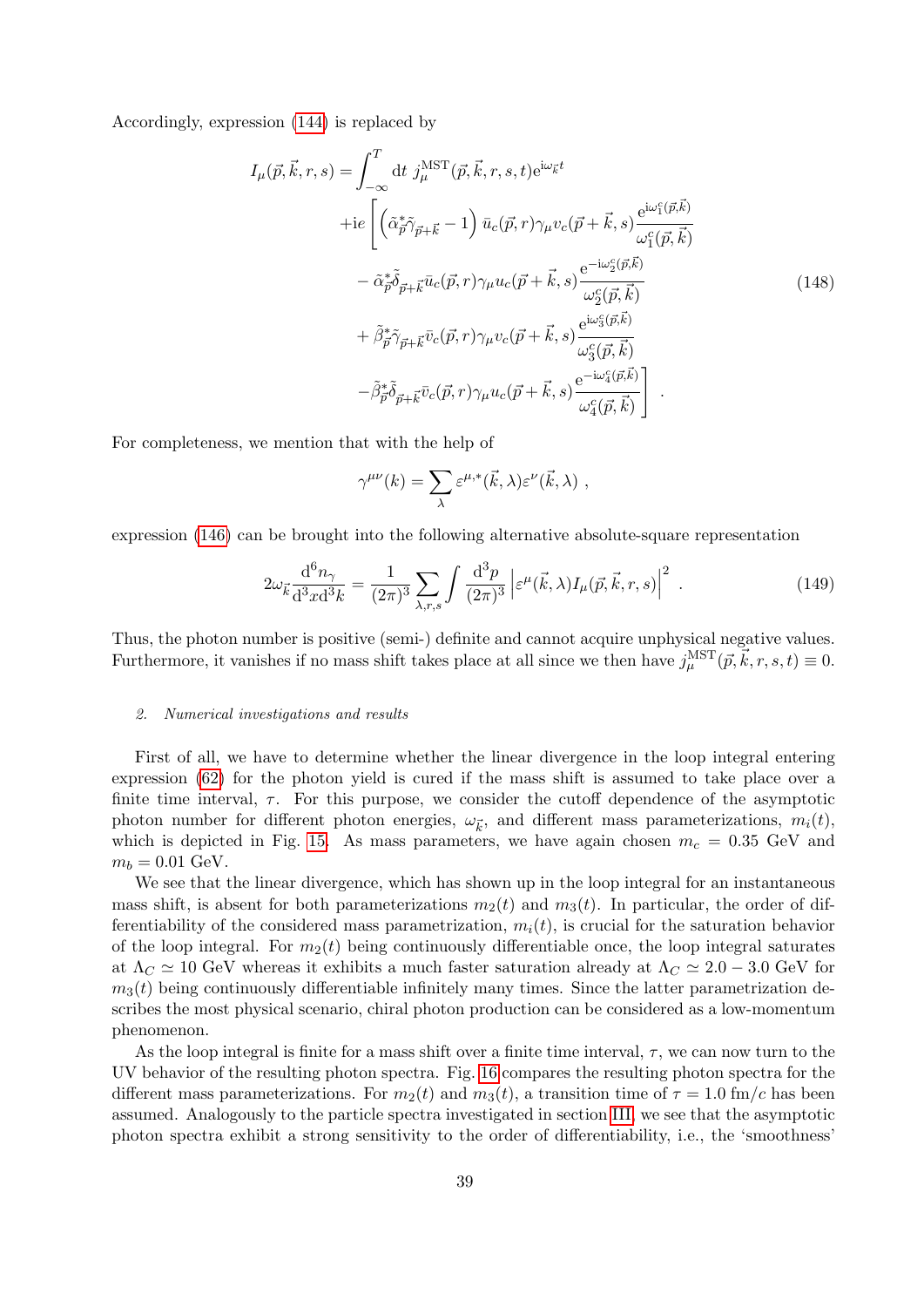

<span id="page-39-0"></span>FIG. 15: Cutoff dependence of asymptotic photon numbers for  $m_2(t)$  (left panel) and  $m_3(t)$  (right panel). In both cases, we have chosen  $\tau = 1.0$  fm/c. The parameterizations  $m_i(t)$  are shown in Fig. [2](#page-17-1) and defined in [\(92\)](#page-17-2). The loop integral is rendered finite and its saturation behavior crucially depends on the order of differentiability of the considered mass parametrization.



<span id="page-39-1"></span>FIG. 16: Asymptotic photon spectra for the different mass parameterizations given by Eqs. [\(92\)](#page-17-2). If one turns from an instantaneous mass shift  $(m_1(t))$  to a mass shift over a finite time interval  $(m_{2,3}(t))$ , the photon spectra are rendered integrable in the ultraviolet domain. Furthermore, their decay behavior there is highly sensitive to the order of differentiability of the considered mass parametrization,  $m_i(t)$ .

of the considered mass parametrization,  $m<sub>i</sub>(t)$ . In particular, the decay behavior in the ultraviolet domain is suppressed from  $\propto 1/\omega_{\vec{k}}^3$  to  $\propto 1/\omega_{\vec{k}}^6$  if we turn from  $m_1(t)$  (discontinuous parametrization) to  $m_2(t)$  (parametrization being continuously differentiable once). The logarithmic and linear UV divergences in the total photon-number density and the total energy density, respectively, are thus cured. Furthermore, if we consider the photon spectra for  $m_3(t)$ , which is continuously differentiable infinitely many times and hence describes the most physical scenario, the photon numbers in the UV domain are suppressed even further to an exponential decay.

As one can infer from Fig. [17,](#page-40-0) the decay behavior of the photon spectra is highly sensitive to the considered transition time,  $\tau$ , for both  $m_2(t)$  and  $m_3(t)$ . In each case, the suppression of the photon numbers compared to the instantaneous case is the stronger the more slowly the mass shift is assumed to take place. As expected, both parameterizations reproduce the photon spectra for an instantaneous mass shift in the limit  $\tau \to 0$ .

It should be mentioned that because of finite machine precision, it was first difficult to resolve the photon numbers numerically for  $m_3(t)$  and  $\tau = 1.0$  fm/c in the domain  $\omega_{\vec{k}} \geq 2.5$  GeV. For that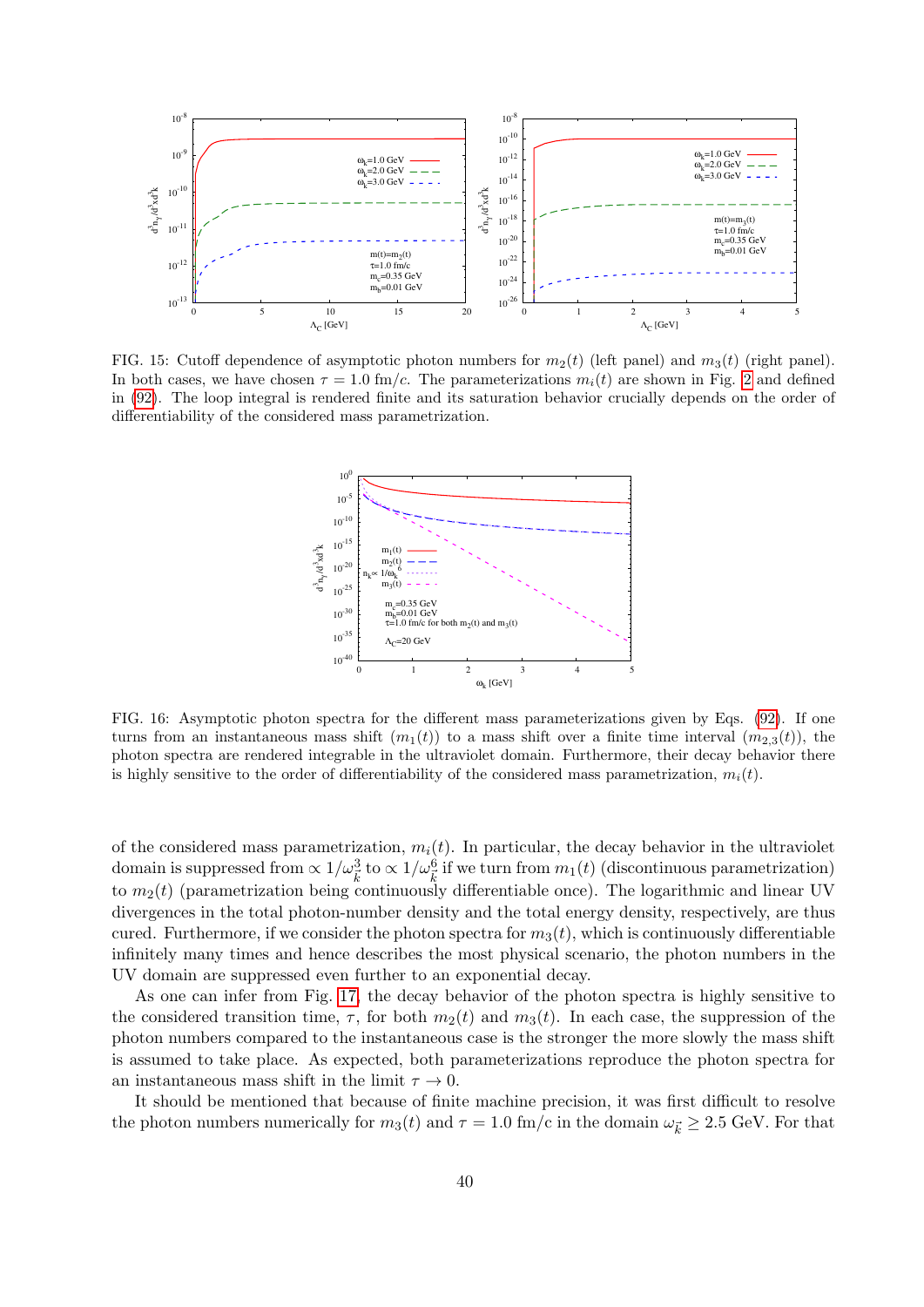

<span id="page-40-0"></span>FIG. 17: Asymptotic photon spectra for different transition times,  $\tau$ , for  $m_2(t)$  (left panel) and  $m_3(t)$  (right panel). The suppression of the photon numbers with respect to the instantaneous case is the stronger the more slowly  $(\tau \text{ increasing})$  the mass shift is assumed to take place.

reason, the photon numbers in that domain have been extrapolated from those for  $1.5 \leq \omega_{\vec{k}} \leq 2.5$ GeV by performing a linear regression of the logarithms of the photon numbers.

We shall briefly point out why we have to go to comparatively small transition times of  $\tau \simeq$  $0.02 \text{ fm/c}$  for the photon numbers to be again of the same order of magnitude as for an instantaneous mass shift. The main reason is the different convergence behavior of the loop integral for different mass parameterizations. For the case of an instantaneous mass shift it features a linear divergence, which means that all momentum modes with  $p \gg m_c, m_b$  and  $p \gg \omega_{\vec{k}}$  contribute more or less equally to [\(62\)](#page-12-5). For the case of a mass shift over a finite time interval,  $\tau$ , however, the loop integral is UV finite so that the contributions from the different momentum modes are suppressed with increasing p. This implies that the suppression of [\(62\)](#page-12-5) for given  $\tau$  with respect to the instantaneous case,  $m_1(t)$ , is the stronger the larger the value of  $\Lambda_C$  is chosen. Therefore, the larger  $\Lambda_C$  is chosen the smaller  $\tau$  has to be taken in order to approximately reproduce the photon yield for  $m_1(t)$ . This can also be inferred from Fig. [18](#page-40-1) displaying the cutoff dependence of the photon yield for  $\omega_{\vec{k}} = 1.0$  GeV and different transition times,  $\tau$ .



<span id="page-40-1"></span>FIG. 18: Cutoff dependence of the photon yield for  $m_2(t)$  (left panel) and  $m_3(t)$  (right panel) at different values of  $\tau$ . For given finite  $\tau$  the suppression compared to the instantaneous case is the stronger the larger  $\Lambda_C$  is chosen.

For completeness, we also investigate the dependence of the resulting photon spectra on the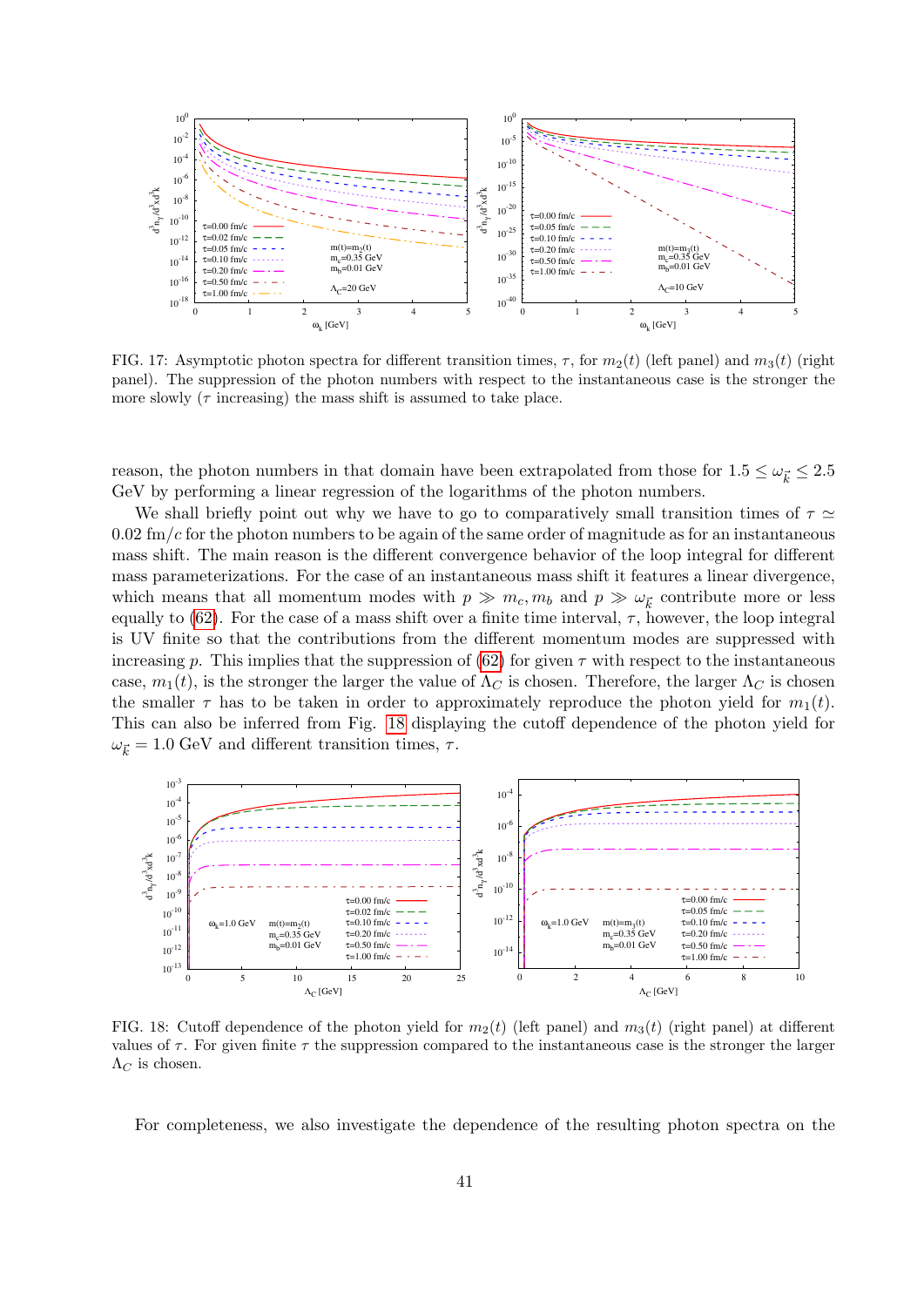magnitude of the mass shift, which is depicted in Fig. [19.](#page-41-0) Similarly to the instantaneous case, the



<span id="page-41-0"></span>FIG. 19: Dependence of the photon numbers on the considered bare mass,  $m_b$ , for  $m_2(t)$  (left panel) and  $m<sub>3</sub>(t)$  (right panel). As in the instantaneous case, the photon numbers increase with the magnitude of the mass shift and the behavior in the limit  $m_b \to 0$  indicates a divergence therein.

photon yield arising from the chiral mass shift increases with the magnitude of the latter. The change in curvature which appears for  $m_b \to 0$  indicates a possible divergence in this limit which, in analogy to the instantaneous case, could arise from a collinear and/or anticollinear singularity in the loop integral entering [\(62\)](#page-12-5). This still requires further investigation.

As for the asymptotic quark/antiquark occupation numbers, we also consider the scenario where the fermion mass is first changed from  $m_c$  to  $m_b$  and then back to  $m_c$  to take into account the finite lifetime of the chirally restored phase. Fig. [20](#page-41-1) shows the photon spectra for different values of  $\Lambda_C$ for both mass shifts taking place instantaneously which is described by  $\tilde{m}_1(t)$ . We have assumed a lifetime of  $\tau_L = 4.0$  fm/c for the chirally restored phase.



<span id="page-41-1"></span>FIG. 20: Asymptotic photon spectra for both mass shifts taking place instantaneously. The loop integral in [\(62\)](#page-12-5) is again linearly divergent. Furthermore, the photon spectra decay as  $1/\omega_{\vec{k}}^3$  if this divergence is regulated via a cutoff at  $p = \Lambda_C$ .

As for the first scenario, the loop integral entering [\(62\)](#page-12-5) exhibits a linear divergence. If this divergence is regulated via a cutoff at  $p = \Lambda_C$ , the resulting photon spectrum again decays  $\propto 1/\omega_k^3$ in the ultraviolet domain and is hence not integrable. As one would expect from the first scenario, however, these pathologies are again artifacts from the (unphysical) instantaneous mass shifts and are resolved if both mass shifts are assumed to take place over a finite time interval,  $\tau$ .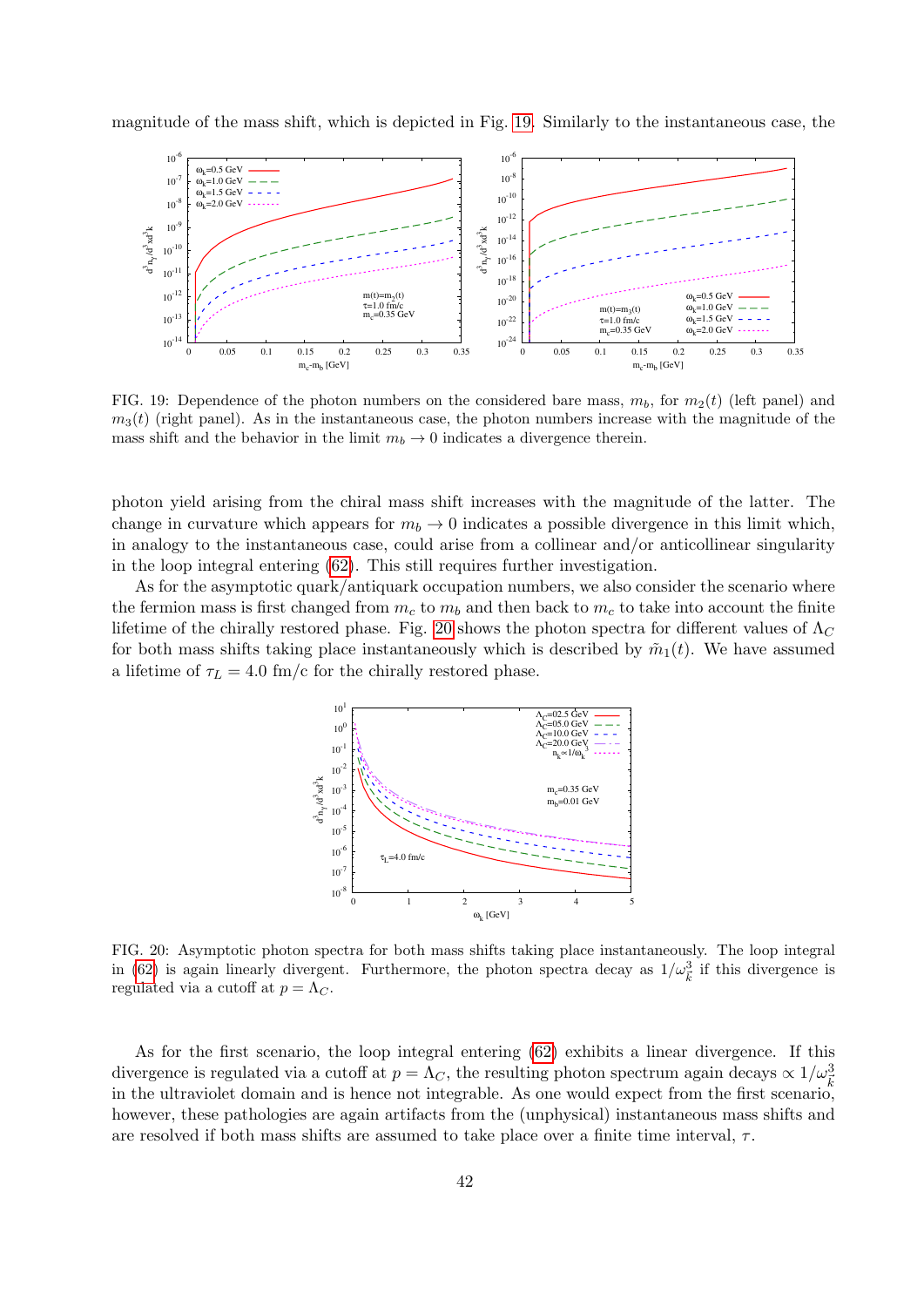

<span id="page-42-0"></span>FIG. 21: Cutoff dependence of asymptotic photon numbers for  $\tilde{m}_2(t)$  (left panel) and  $\tilde{m}_3(t)$  (right panel). In both cases, we have chosen  $\tau = 1.0$  fm/c and  $\tau_L = 4.0$  fm/c. The parameterizations  $\tilde{m}_i(t)$  are shown in Fig. [8](#page-22-3) and defined in [\(105\)](#page-22-5). Like in the first scenario, the loop integral is rendered finite and its saturation behavior crucially depends on the order of differentiability of the considered mass parametrization.

In particular, one can infer from Fig. [21](#page-42-0) that the loop integral again saturates around  $\Lambda_C =$ 10 GeV and  $\Lambda_C = 2$ -3 GeV for  $\tilde{m}_2(t)$  and  $\tilde{m}_3(t)$ , respectively. Moreover, Fig. [22](#page-42-1) shows that the resulting photon spectra exhibit the same sensitivity to the order of differentiability of the considered mass parametrization,  $\tilde{m}_i(t)$ , just like in the previous case. The photon spectra decay  $\propto 1/\omega_k^6$  for  $\tilde{m}_2(t)$  (continuously differentiable once) in the ultraviolet domain and are suppressed further to an exponential decay for  $\tilde{m}_3(t)$  (continuously differentiable infinitely many times).



<span id="page-42-1"></span>FIG. 22: Asymptotic photon spectra for the different mass parameterizations given by Eqs. [\(105\)](#page-22-5). As expected, the photon spectra are again rendered integrable in the ultraviolet domain if both mass changes take place over a finite time interval,  $\tau$ . Furthermore, they show the same sensitivity to the order of differentiability of the considered mass parametrization,  $\tilde{m}_i(t)$ , as for a single mass change.

As it must be, the photon spectra show the same sensitivity to the change duration,  $\tau$ , as for the first scenario, i.e., the suppression of the photon numbers compared to the instantaneous case is the stronger the more slowly that mass changes are assumed to take place. Moreover, both  $\tilde{m}_2(t)$ and  $\tilde{m}_3(t)$  reproduce the photon spectra for the instantaneous case in the limit  $\tau \to 0$ . This is shown in Fig. [23.](#page-43-0)

Hence, we have seen so far that the general dependence of the photon numbers in the ultraviolet domain on the order of differentiability of  $\tilde{m}(t)$  and the transition time,  $\tau$ , is the same as for the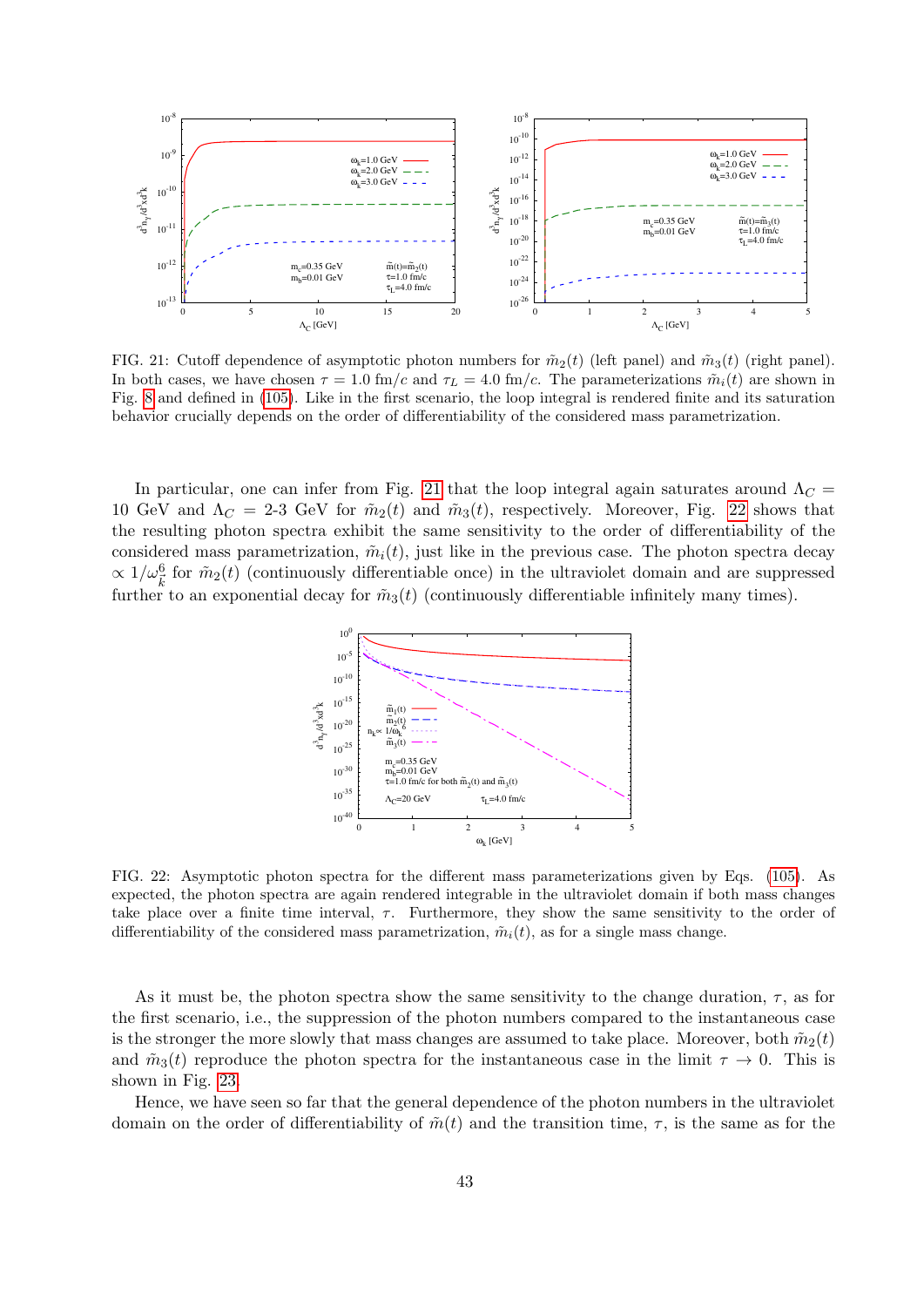

<span id="page-43-0"></span>FIG. 23: Asymptotic photon numbers for different transition times,  $\tau$ , for  $\tilde{m}_2(t)$  (left panel) and  $\tilde{m}_3(t)$  (right panel). As in the previous scenario, the suppression of the photon numbers with respect to the instantaneous case is the stronger the more slowly ( $\tau$  increasing) the mass shifts are assumed to take place.

first scenario, which one would also expect intuitively. Nevertheless, there are some differences in the dependence on the magnitude of the mass shift,  $m_c - m_b$ , which can be seen in Fig [24.](#page-43-1)



<span id="page-43-1"></span>FIG. 24: Dependence of the photon numbers on the considered bare mass,  $m_b$ , for  $\tilde{m}_2(t)$  (left panel) and  $\tilde{m}_3(t)$  (right panel). Like for the scenario where the mass is solely changed form  $m_c$  to  $m_b$ , the photon numbers increase with the magnitude of the mass shift,  $m_c - m_b$ . Their behavior in the limit  $m_b \to 0$  does, however, not indicate a divergence.

As in the previous case, the photon yield increases with the magnitude of the mass difference for given photon energy,  $\omega_{\vec{k}}$ . The crucial difference, however, is that the curvature does not change for  $m_b \to 0$ . This indicates that, in contrast to the first scenario, the photon numbers converge in that limit and that the loop integral entering [\(62\)](#page-12-5) does not feature a collinear and/or an anticollinear divergence therein.

We have seen in section [III](#page-13-0) that the asymptotic quark and antiquark occupation numbers for  $p \gg m_c, m_b$  are modified by a factor of  $4 \sin^2 p \tau_L$  when turning from  $m_i(t)$  to  $\tilde{m}_i(t)$   $(i = 1, 2, 3)$  for any given transition time,  $\tau$ . In contrast, the asymptotic photon numbers in the ultraviolet domain do not exhibit a similar modification by a factor of  $4\sin^2\omega_{\vec{k}}\tau_L$ . Solely for  $\tilde{m}_3(t)$  the photon spectra exhibit a slightly oscillating behavior (see e.g. right panel of Fig. [23\)](#page-43-0) in the photon momentum,  $k$ , for sufficiently large values of  $\tau$ . For  $m_3(t)$  and  $\tau = 1.0$  fm/c this behavior can only be displayed up to  $\omega_{\vec{k}} = 2.5$  GeV since the photon numbers for  $\omega_{\vec{k}} > 2.5$  GeV have again been extrapolated from those for  $1.5 \leq \omega_{\vec{k}} \leq 2.5$  GeV by a linear regression.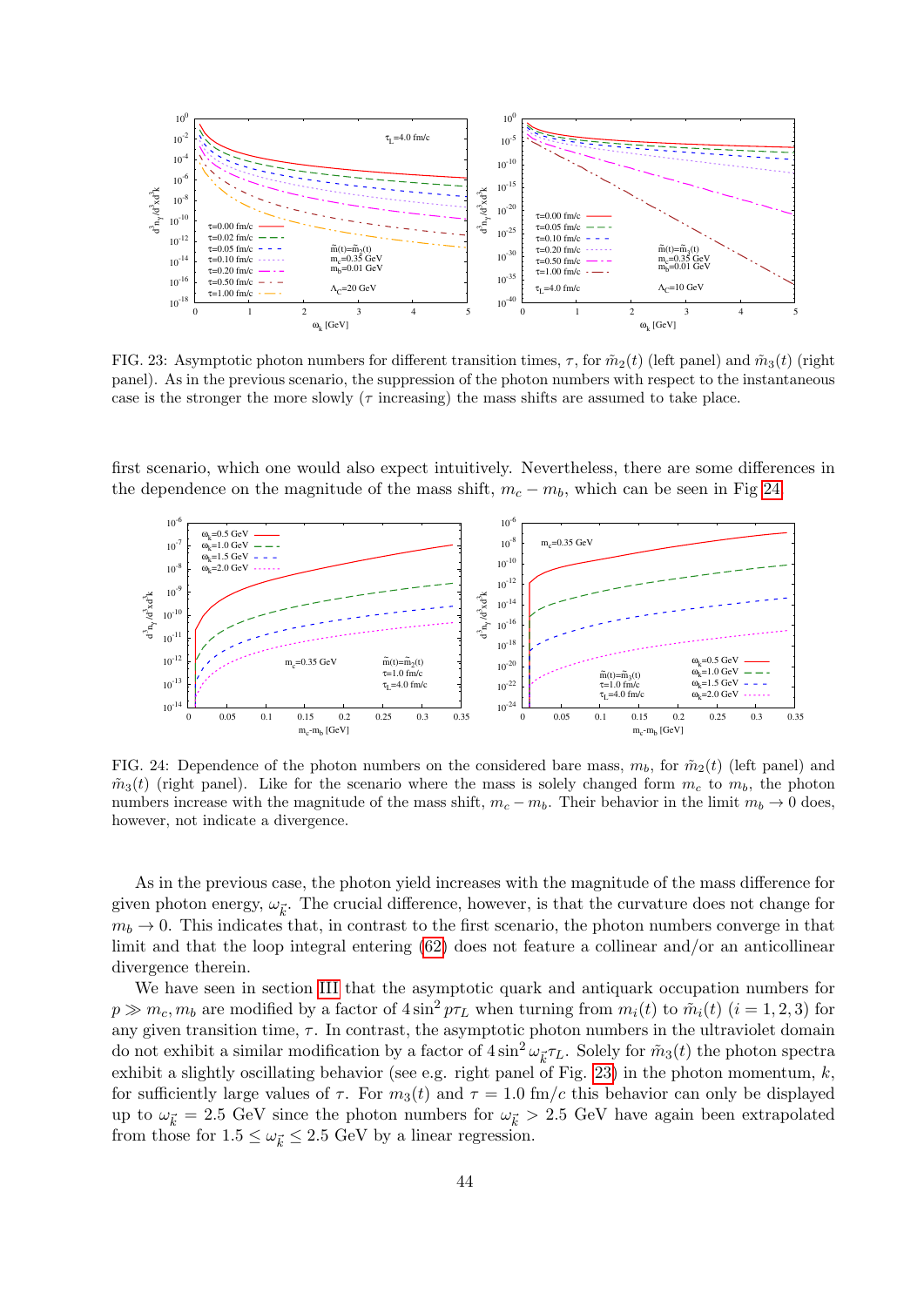Even though one might expect a similar modification as for the asymptotic quark/antiquark occupation numbers in the first place, there are two important aspects to be taken into account. On the one hand, the asymptotic photon numbers incorporate the entire history of the fermionic wavefunction and hence of the quark and antiquark occupation numbers, which are extracted from the former. In particular, the occupation numbers partially coincide with the asymptotic ones of the first scenario between the two mass shifts. On the other hand, it follows from [\(62\)](#page-12-5) that the dependence of the wavefunction parameters on the fermion momenta is integrated out when determining the asymptotic photon numbers. Upon this procedure, a possible oscillating behavior in the individual contributions to [\(62\)](#page-12-5) from the different momentum modes can get lost again.

The latter aspect is supported when comparing the asymptotic photon numbers for both parameterizations  $m_i(t)$  and  $\tilde{m}_i(t)$ , which is done in Fig. [25](#page-44-0) for fixed photon energies,  $\omega_{\vec{k}}$ , and different magnitudes of the mass shift,  $m_c - m_b$ . There the dotted lines represent the photon spectra of



<span id="page-44-0"></span>FIG. 25: Comparison of photon numbers for  $m_2(t)$  and  $\tilde{m}_2(t)$  (left panel) and for  $m_3(t)$  and  $\tilde{m}_3(t)$  (right panel). For small mass shifts,  $m_c - m_b$ , the photon numbers differ by a factor of roughly 2, which is particularly distinctive for  $m_2(t)$  and  $\tilde{m}_2(t)$ , respectively.

 $m_i(t)$  multiplied by a factor of 2 in each case. Hence, for small magnitudes of  $m_c - m_b$ , the photon numbers roughly double if the quark/antiquark mass is switched back to its constituent value,  $m_c$ . The latter feature is particularly distinctive for  $\tilde{m}_2(t)$ . Such a result is understandable since both mass shifts are expected to give a comparable contribution to the asymptotic photon yield [\(62\)](#page-12-5). But in particular, integrating out an additional factor of  $4\sin^2 p\tau_L$  gives rise to an overall rescaling by a factor of roughly 2 if the integrand does not change significantly over the periodicity interval  $\Delta p = \pi / \tau_L$ . For increasing  $m_c - m_b$ , the asymptotic photon numbers for  $m_i(t)$  and  $\tilde{m}_i(t)$  start to deviate from this ratio as the different scaling behavior for  $m_b \to 0$  starts to manifest itself.

In contrast to [\[30–](#page-68-3)[32\]](#page-68-5), our asymptotic photon numbers arising from first-order QED processes are UV finite for both scenarios if the mass shifts are assumed to take place over a finite time interval,  $\tau$ . Hence, it is convenient to compare them to leading-order thermal contributions. We note again that first-order QED contributions vanish in a static thermal equilibrium. There the first non-trivial contribution starts at two-loop order. Since a loop expansion does not coincide with a coupling-constant expansion, resummations are necessary to obtain the thermal rate at quartic order in the perturbative coupling constants, i.e. at linear order in  $\alpha_e$  and at linear order in  $\alpha_s$  [\[50\]](#page-68-19). Fig. [26](#page-45-0) shows the photon numbers from first-order chiral photon production together with leading-order thermal contributions. The latter have been obtained by integrating the leading order thermal rates taken from [\[50\]](#page-68-19) over the lifetime interval of the chirally restored phase,  $\tau_L = 4.0$ fm/c, at a temperature of  $T = 0.2$  GeV.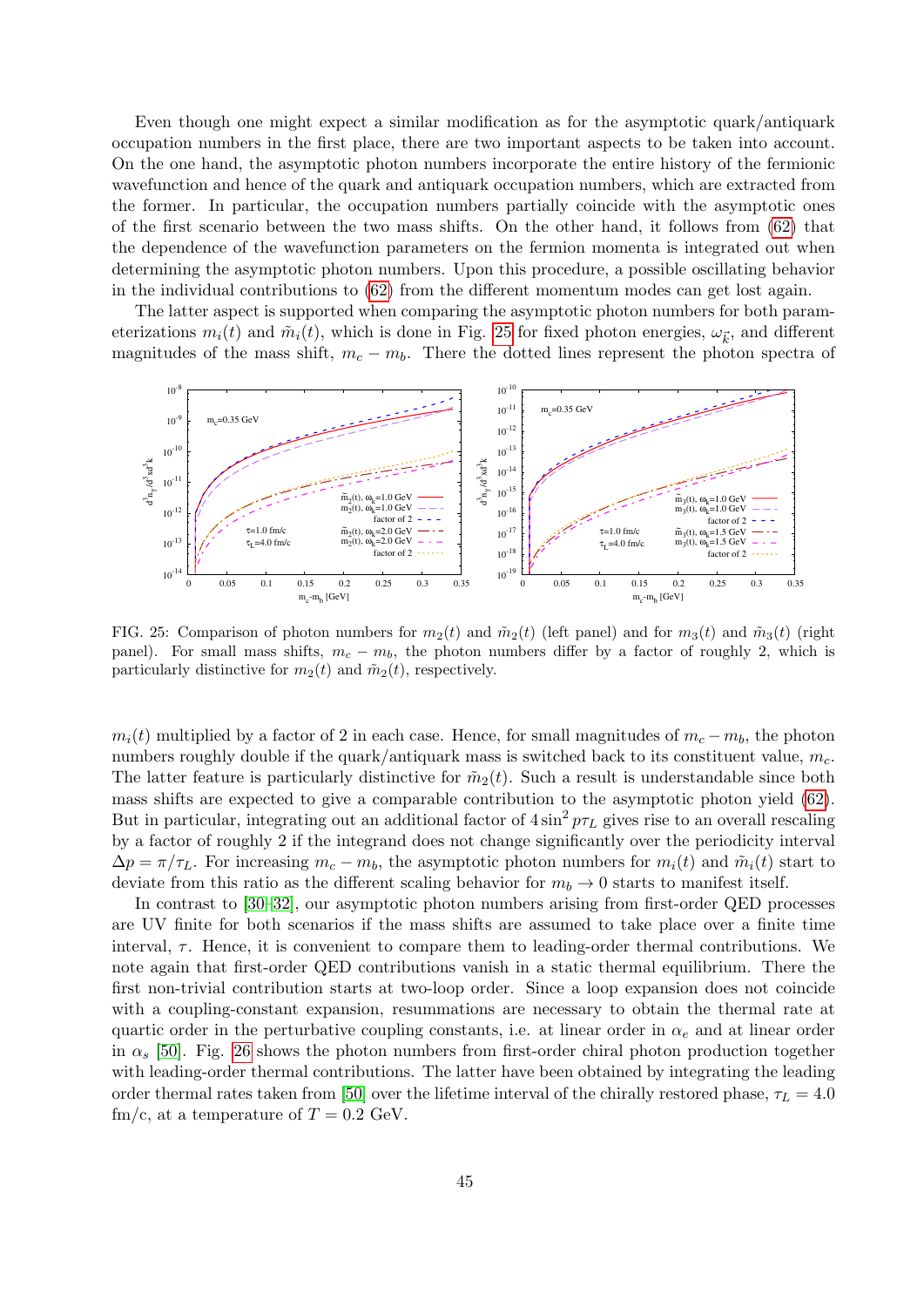

<span id="page-45-0"></span>FIG. 26: Comparison of first-order mass-shift contributions to time-integrated thermal rates for  $m_i(t)$  (left panel) and  $\tilde{m}_i(t)$  (right panel). For  $i = 3$  most likely characterizing a physical scenario, the photon spectra arising from the chiral mass shift are clearly subdominant for  $\omega_{\vec{k}} \gtrsim 1.0 \text{ GeV}$ .

In this context, the photon spectra for  $\tilde{m}_i(t)$  are the more meaningful ones, as the underlying scenario considers the finite lifetime of the chirally restored phase during a heavy-ion collision. Nevertheless, we see that for both  $m_3(t)$  and  $\tilde{m}_3(t)$ , which are continuously differentiable infinitely many times and thus represent the most physical scenario, the photon numbers for  $\omega_{\vec{k}} \gtrsim 1.0 \text{ GeV}$ are subdominant compared to those obtained from (time-integrated) thermal rates for phenomenologically reasonable choices of  $\tau$  and T.

To summarize, we have seen that, if we turn from an instantaneous mass shift to a mass shift over a finite time interval,  $\tau$ , the linear divergence in the loop integral is regulated. Furthermore, the asymptotic photon spectra are integrable in the ultraviolet domain if the time evolution of the quark masses is described in a physical way. Finally, the decay behavior shows a strong sensitivity to the considered transition time,  $\tau$ , of the quark mass and we recover our results for an instantaneous mass shift as  $\tau \to 0$ . The dependence on  $\tilde{m}(t)$  and  $\tau$  is the same if the quark mass is also restored to its constituent value,  $m_c$ , as to mimic the finite lifetime of the chirally restored phase.

In particular, for mass parameterizations that are continuously differentiable infinitely many times and thus represent the most physical scenario, our photon numbers are subdominant with respect to those arising from integrated thermal rates in the UV domain for a physically sensible transition time,  $\tau$ , and temperature, T.

Nevertheless, the dependence of the photon number on the bare mass,  $m_b$ , indicates that the loop integral entering expression [\(62\)](#page-12-5) for the asymptotic photon numbers still features a collinear and/or an anticollinear singularity in the limit  $m_b \to 0$  for the first scenario (mass solely changed from  $m_c$  to  $m_b$ ) whereas there is no such indication in the second one (mass changed back to  $m_c$ ). Even though this aspect still requires further investigations, it is important to point out again that a possible divergence in the massless limit can be circumvented leaving  $m_b$  finite.

## C. Summary of results

We have seen that our prescription of chiral photon production eliminates possible unphysical vacuum contributions and leads to photon spectra being integrable in the UV domain for physical mass-shift scenarios. The crucial difference compared to [\[30–](#page-68-3)[32,](#page-68-5) [37\]](#page-68-10) has been the consideration of asymptotic photon numbers. For this purpose, we have switched the electromagnetic interaction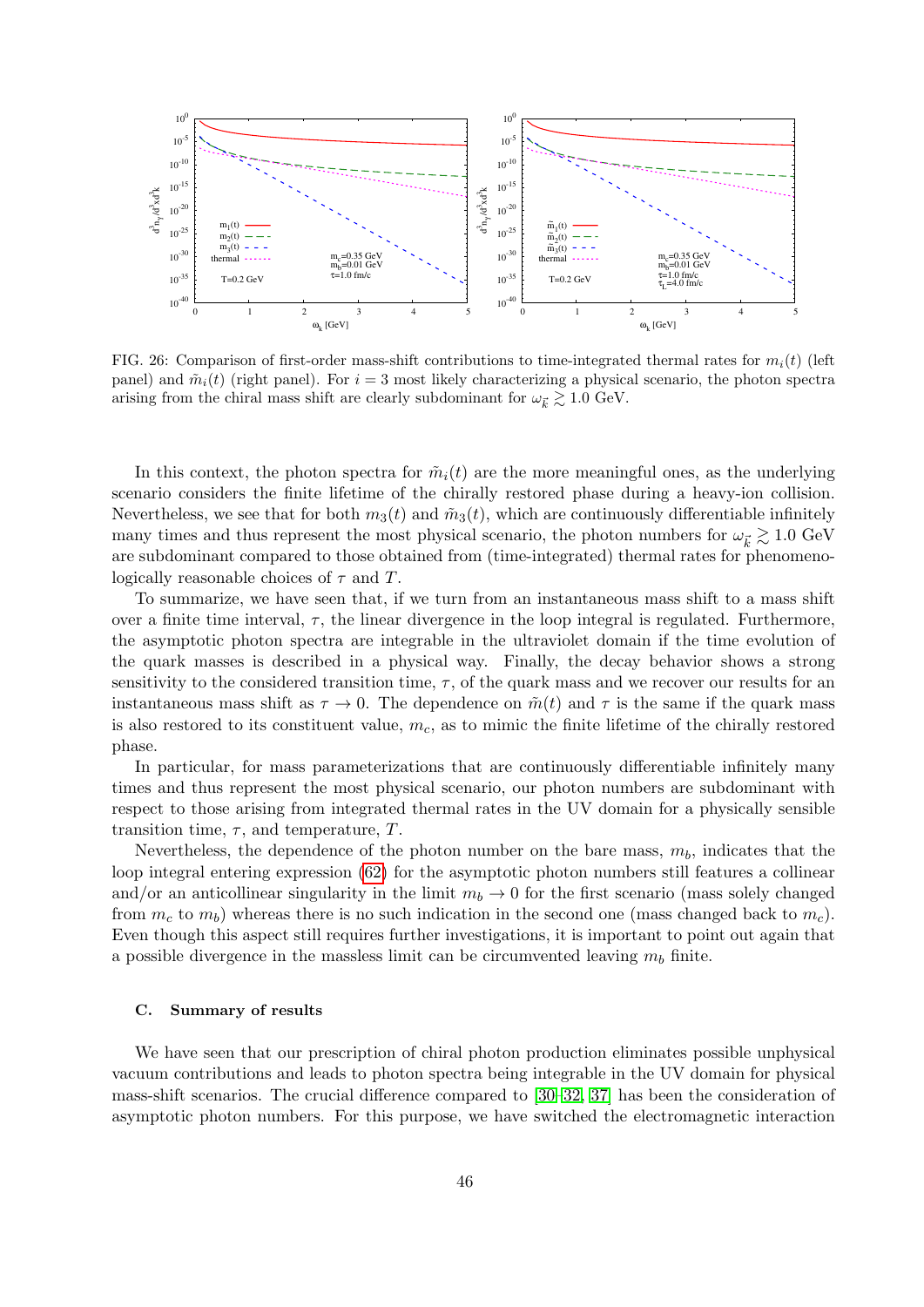adiabatically according to [\(44\)](#page-10-4) and determined the photon numbers for  $t \to \infty$ . Only at the end of our calculation, we have taken  $\varepsilon \to 0$ . It shall be stressed again that adhering to the correct order of limits is indeed crucial for two main reasons.

First, the interpretation of [\(59\)](#page-12-1) as a photon number is only justified in the limit  $t \to \pm \infty$  for finite  $\varepsilon$  where the electromagnetic field is non-interacting. As a consequence, taking first  $\varepsilon \to 0$  at some finite time,  $t$ , is questionable, as we then would have an *interacting* electromagnetic field such that the interpretation of [\(59\)](#page-12-1) as photon number is not justified. Moreover, such an interpretation remains doubtful for  $t \to \infty$ . Since we would have taken  $\varepsilon \to 0$  before, the electromagnetic field would not evolve into a free one for  $t \to \infty$ . A similar problem occurs when only using an adiabatic switching-on of the interaction for  $t \to -\infty$  but no adiabatic switching-off for  $t \to \infty$ . Such a procedure has been suggested in [\[51\]](#page-68-20) in order to implement to implement initial correlations at some  $t = t_0$  evolving from an uncorrelated state at  $t \to -\infty$ .

Second, interchanging both limits comes along with a violation of the Ward-Takahashi identities. To see this, we consider the unphysical scenario, where the electromagnetic interaction is switched on an off again instantaneously at  $t = \pm 1/\varepsilon$ , i.e.

<span id="page-46-1"></span>
$$
\hat{H}_{\text{EM}}(t) \to \theta_{\varepsilon}(t) \hat{H}_{\text{EM}}(t) , \quad \text{with} \quad \theta_{\varepsilon}(t) = \theta \left(\frac{1}{\varepsilon^2} - t^2\right) \quad \text{and} \quad \varepsilon > 0 . \tag{150}
$$

We shall show in greater detail in appendix [C](#page-57-0) that if we replace  $f_{\varepsilon}(t)$  by  $\theta_{\varepsilon}(t)$  in [\(59\)](#page-12-1) and consider this expression for free asymptotic fields, i.e., if we first take  $t \to \infty$  and then  $\varepsilon \to 0$ , we obtain the same result for [\(137b\)](#page-35-3) as we would also have obtained if we had adhered to [\(44\)](#page-10-4) but interchanged the limits instead. Consequently, interchanging the limits for [\(44\)](#page-10-4) is formally equivalent to switching the electromagnetic interaction on and off again instantaneously, which is unphysical.

In order to emphasize this aspect, we consider again the Ward-Takahashi identities [\(61\)](#page-12-0) for the photon self-energy. We have shown in section [II](#page-4-0) and also demonstrated in greater detail in appendix [B](#page-54-0) that these identities are fulfilled when coupling the quark fields to a time-dependent scalar background field,  $\phi(t)$ . But it follows from [\(59\)](#page-12-1) that a switching of the electromagnetic interaction leads to a modification of the one-loop photon self-energy, i.e.,

$$
i\Pi_{\mu\nu}^{\leq}(\vec{k},t_1,t_2) \to i\Pi_{\mu\nu}^{\leq,\varepsilon}(\vec{k},t_1,t_2) = f_{\varepsilon}(t_1) f_{\varepsilon}(t_2) i\Pi_{\mu\nu}^{\leq}(\vec{k},t_1,t_2) \tag{151}
$$

The electromagnetic interaction is then fully persistent at any given time,  $t$ . Because of the additional factor of  $f_{\varepsilon}(t_1)$ , relation [\(61\)](#page-12-0) is not fulfilled in the first place, but we instead have

<span id="page-46-0"></span>
$$
\partial_{t_1} i \Pi_{0\mu}^{\leq,\varepsilon}(\vec{k},t_1,t_2) - ik^j i \Pi_{j\mu}^{\leq,\varepsilon}(\vec{k},t_1,t_2) = -\dot{f}_{\varepsilon}(t_1) f_{\varepsilon}(t_2) i \Pi_{0\mu}^{\leq,\varepsilon}(\vec{k},t_1,t_2) \ . \tag{152}
$$

The time derivative of  $f_{\varepsilon}(t_1)$ , however, reads

$$
\dot{f}_{\varepsilon}(t) = \varepsilon \, \text{sign}(t) e^{-\varepsilon|t|} \,. \tag{153}
$$

As a consequence, the r.h.s. of [\(152\)](#page-46-0) vanishes for  $\varepsilon \to 0$  and, accordingly, [\(61\)](#page-12-0) is restored again. To the contrary, if we replace  $f_{\varepsilon}(t_1)$  by  $\theta_{\varepsilon}(t_1)$ , we have no such restoration since

$$
\dot{\theta}_{\varepsilon}(t) = \theta\left(\frac{1}{\varepsilon} - t\right)\delta\left(\frac{1}{\varepsilon} + t\right) - \theta\left(\frac{1}{\varepsilon} + t\right)\delta\left(\frac{1}{\varepsilon} - t\right) \tag{154}
$$

Hence, switching the electromagnetic interaction as in [\(150\)](#page-46-1) leads effectively to a violation of the Ward-Takahashi identities. Since [\(150\)](#page-46-1) leads to the same asymptotic photon numbers as [\(44\)](#page-10-4) with the interchanged order of limits, we conclude that the latter procedure also leads to an effective violation of [\(61\)](#page-12-0).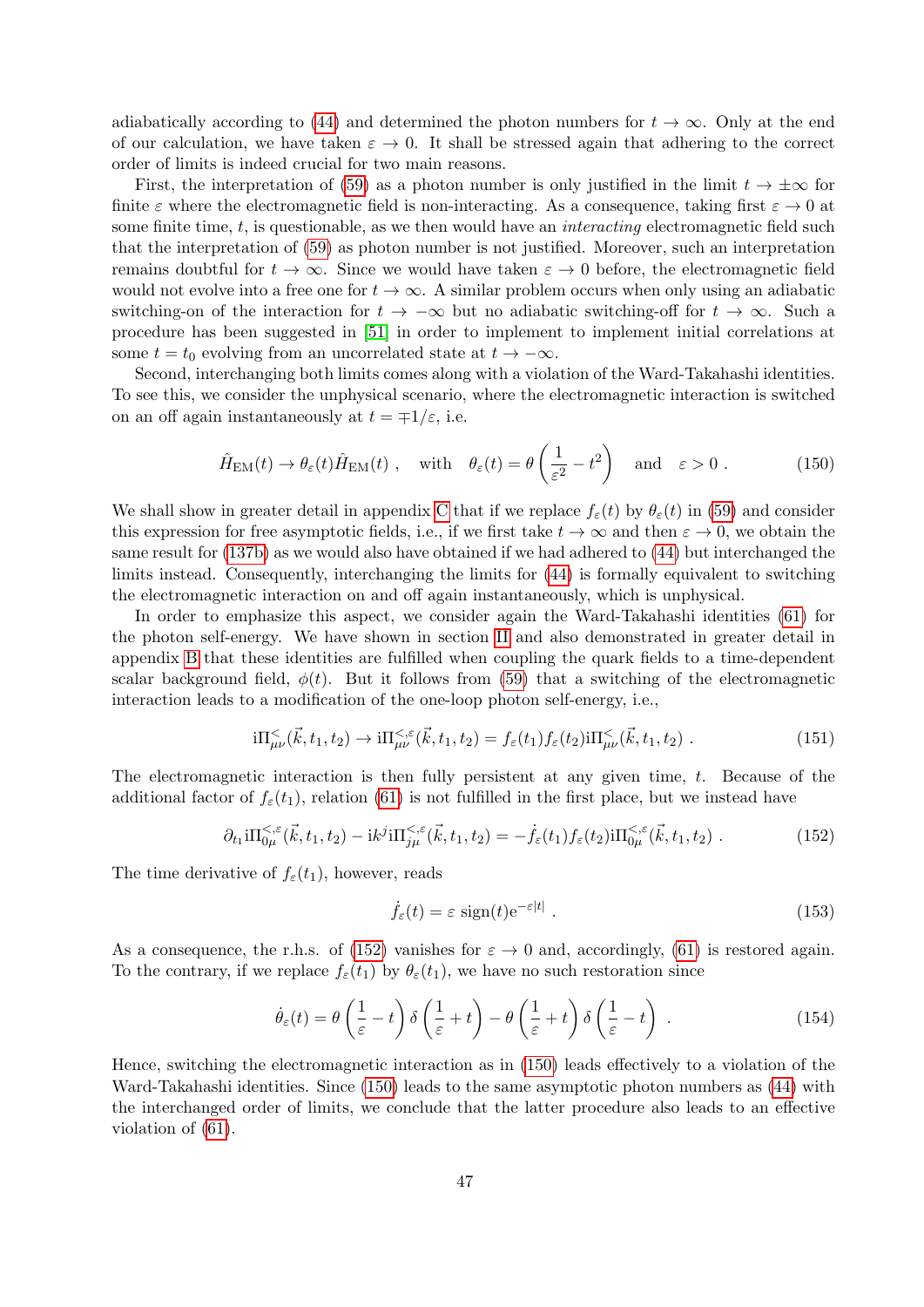From this point of view, the Ward-Takahashi identities actually imply constraints for a physically reasonable definition of photon numbers. Their violation implies an inconsistency of such definitions with  $U(1)$  gauge invariance which, in turn, usually leads to unphysical artifacts. This issue has also been pointed out in the context of the Thomas-Reiche-Kuhn sum rules [\[52\]](#page-68-21), which can be considered as direct consequences of charge conservation and gauge invariance of QED. It has been shown that these sum rules impose severe constraints concerning the applicability of transport approaches on photon production from non-equilibrated hot hadronic matter presented in [\[53–](#page-68-22)[57\]](#page-68-23).

# <span id="page-47-0"></span>V. SUMMARY, CONCLUSIONS AND OUTLOOK

In this work, we have investigated photon emission during the chiral phase transition in the early stage of a heavy-ion collision. During this phase transition, the quark mass is changed from its constituent value,  $m_c$ , to its bare value,  $m_b$ , which leads to a spontaneous non-perturbative pair production of quarks and antiquarks [\[38,](#page-68-11) [39\]](#page-68-12). This effectively contributes to the creation of the QGP, and we have investigated the photon emission arising from this creation process.

As in [\[38,](#page-68-11) [39\]](#page-68-12), the change of the quark mass has been modeled by a scalar background field in the QED Lagrangian. We have restricted our considerations to first-order QED processes. Such processes have also been investigated in [\[40\]](#page-68-13) for fermions coupled to a time-dependent electromagnetic background field [\[41\]](#page-68-14). They are kinematically allowed since the background field acts as a source of additional energy. For a proper treatment of the non-perturbative nature of the pair-creation process the coupling to the background field must be resummed to all orders. In order to achieve this, we have constructed an interaction picture including the coupling to the source field. The photon yield has then been obtained by a standard perturbative QED calculation. In the course of our calculations, we have essentially pursued an in/out description, where the photon numbers have been extracted in the limit  $t \to \infty$  for free asymptotic states. In order to obtain such states we have introduced an adiabatic switching of the electromagnetic interaction, i.e.,

$$
\hat{H}_{\text{EM}}(t) \to f_{\varepsilon}(t)\hat{H}_{\text{EM}}(t) , \quad \text{with} \quad f_{\varepsilon}(t) = e^{-\varepsilon|t|} \quad \text{and} \quad \varepsilon > 0 . \tag{155}
$$

The photon numbers then have been considered for  $t \to \infty$  and we have taken  $\varepsilon \to 0$  at the very end of our calculation.

Before turning to our investigations on photon production, we have first provided a digression on pair production of quarks and antiquarks. There, we have extended the investigations in [\[38,](#page-68-11) [39\]](#page-68-12) to the time evolution of the quark and antiquark occupation numbers. We have restricted ourselves to the pair production arising from the chiral mass shift only and not taken into account radiative corrections. As in [\[38,](#page-68-11) [39\]](#page-68-12), we have compared different mass parameterizations

<span id="page-47-1"></span>
$$
m_1(t) = \frac{m_c + m_b}{2} - \frac{m_c - m_b}{2} \text{ sign}(t) , \qquad (156a)
$$

$$
m_2(t) = \frac{m_c + m_b}{2} - \frac{m_c - m_b}{2} \text{ sign}(t) \left( 1 - e^{-2|t|/\tau} \right) , \qquad (156b)
$$

$$
m_3(t) = \frac{m_c + m_b}{2} - \frac{m_c - m_b}{2} \tanh\left(\frac{2t}{\tau}\right) \t{.} \t(156c)
$$

Here  $m_c$  and  $m_b$  denote the initial constituent mass and the final bare mass, respectively.  $m_1(t)$ describes an instantaneous mass shift at  $t = 0$  whereas  $m_2(t)$  and  $m_3(t)$  denote a mass shift over a finite time interval given by  $\tau$ .

We have seen that for the case of an instantaneous mass shift, the quark and antiquark occupation numbers for  $t > 0$  scale  $\propto (m_c - m_b)^2 / p^2$  for  $p \gg m_c, m_b$ , with p denoting the (absolute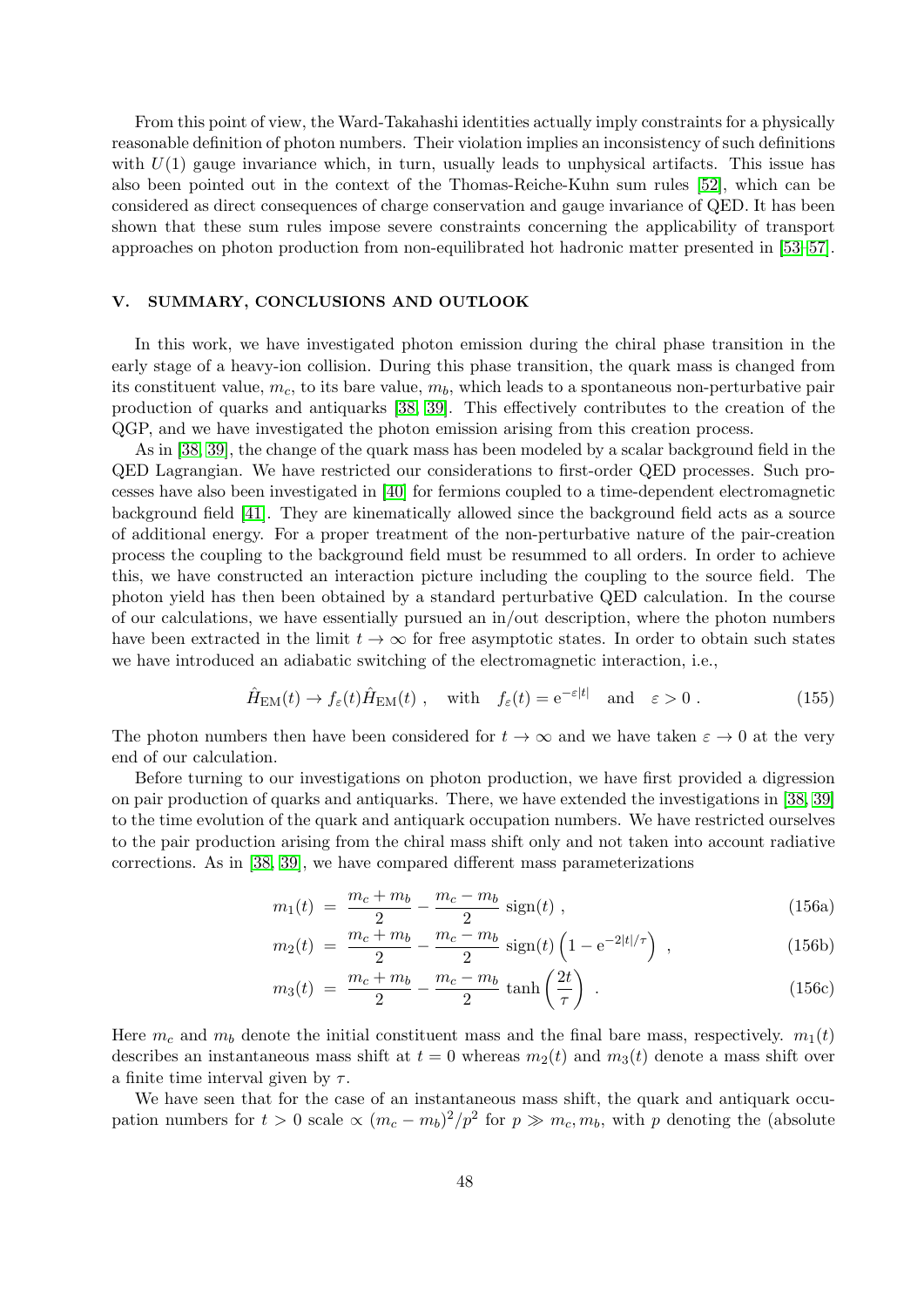value of) the fermion momentum. This means that the total particle number density and the total energy density of the fermionic sector are linearly and quadratically divergent, respectively.

If we turn from an instantaneous mass shift to a mass shift over a finite time interval,  $\tau$ , the mentioned problems are resolved in the asymptotic limit  $t \to \infty$ . For  $m_2(t)$  which is continuously differentiable once, the occupation numbers for  $p \gg m_c, m_b$  and  $p \gg 1/\tau$  are suppressed to  $\propto (m_c - m_b)^2 / p^6 \tau^4$  such that both the total particle number density and the total energy density are rendered finite. Moreover, if we turn from  $m_2(t)$  to  $m_3(t)$  which is continuously differentiable infinitely many times, the occupation numbers are suppressed further to an exponential decay.

At finite times, t, however, the occupation numbers decay  $\propto 1/p^4$  for large p. This means that the total particle number density is finite whereas the total energy density features a logarithmic divergence. In this context, it is nevertheless important to point out that only asymptotic particle numbers describe observable quantities and that the analogous expressions at finite times do, in general, not allow for a similar interpretation [\[43\]](#page-68-16).

For that reason, we have concentrated our investigations on photon production to free asymptotic states. We have again compared the different mass parameterizations given by [\(156a\)](#page-47-1)-[\(156c\)](#page-47-1). As one would expect from our investigations on particle production, where the total particle number density is linearly divergent for an instantaneous mass shift [\(156a\)](#page-47-1), the asymptotic photon numbers feature very similar pathologies for such a scenario. In particular, the unphysical artifacts we have encountered are the following:

- The loop integral entering our expression for the photon yield features a linear divergence. We have shown that this divergence does, indeed, arise, from the decay behavior of the quark/antiquark occupation numbers  $\propto (m_c - m_b)^2 / p^2$  for  $p \gg m_c, m_b$ . As this decay behavior and thus the mentioned divergence is an artifact of the instantaneous mass shift, we have regularized the latter by cutting the loop integral at  $p = \Lambda_C$ .
- After this regularization procedure the asymptotic photon spectra decay  $\propto 1/\omega_{\vec{k}}^3$  for large photon energies,  $\omega_{\vec{k}} = |\vec{k}| (\vec{k}$  denotes the three-momentum of the photon), and are thus not UV integrable. As in [\[30–](#page-68-3)[32\]](#page-68-5), the total photon numbers density and the total photon energy density are logarithmically and linearly divergent, respectively.

We then turned from an instantaneous mass shift to a mass shift over a finite time interval,  $\tau$ . This renders the loop integral finite. Moreover, the fermion-momentum range from which the main contributions to the photon numbers arise is highly sensitive to the order of differentiability, i.e., 'the smoothness', of the considered mass parametrization,  $m_i(t)$ . For  $m_2(t)$  (continuously differentiable once), we have contributions from quark and antiquark momenta up to  $p \simeq 10 \text{ GeV}$ whereas we have contributions only up to  $p \approx 2.0 - 3.0$  GeV for  $m_3(t)$  (continuously differentiable infinitely many times). Since the latter parametrization describes the physically most realistic scenario, chiral photon production can accordingly be considered as a low-energy phenomenon.

Furthermore, the resulting photon spectra are rendered integrable in the ultraviolet domain if the mass shift is assumed to take place over a finite time interval,  $\tau$ . In particular, their decay behavior in the ultraviolet domain also crucially depends on the smoothness of the respective  $m_i(t)$ . For  $m_2(t)$ , they decay as  $1/\omega_{\vec{k}}^6$  in the ultraviolet domain whereas they are suppressed even further to an exponential decay for  $m_3(t)$ . For both parameterizations, the suppression of the photon numbers with respect to the instantaneous case is the stronger the more slowly the mass shift is assumed to take place. As expected, both  $m_2(t)$  and  $m_3(t)$  reproduce the photon spectra for an instantaneous mass shift in the limit  $\tau \to 0$ .

The asymptotic photon spectra, considered as the only observable ones, hence do show a very similar sensitivity on the mass parametrization,  $m(t)$ , as the asymptotic particle spectra, as to be expected. In particular, the logarithmic divergence in the energy density of the fermionic sector at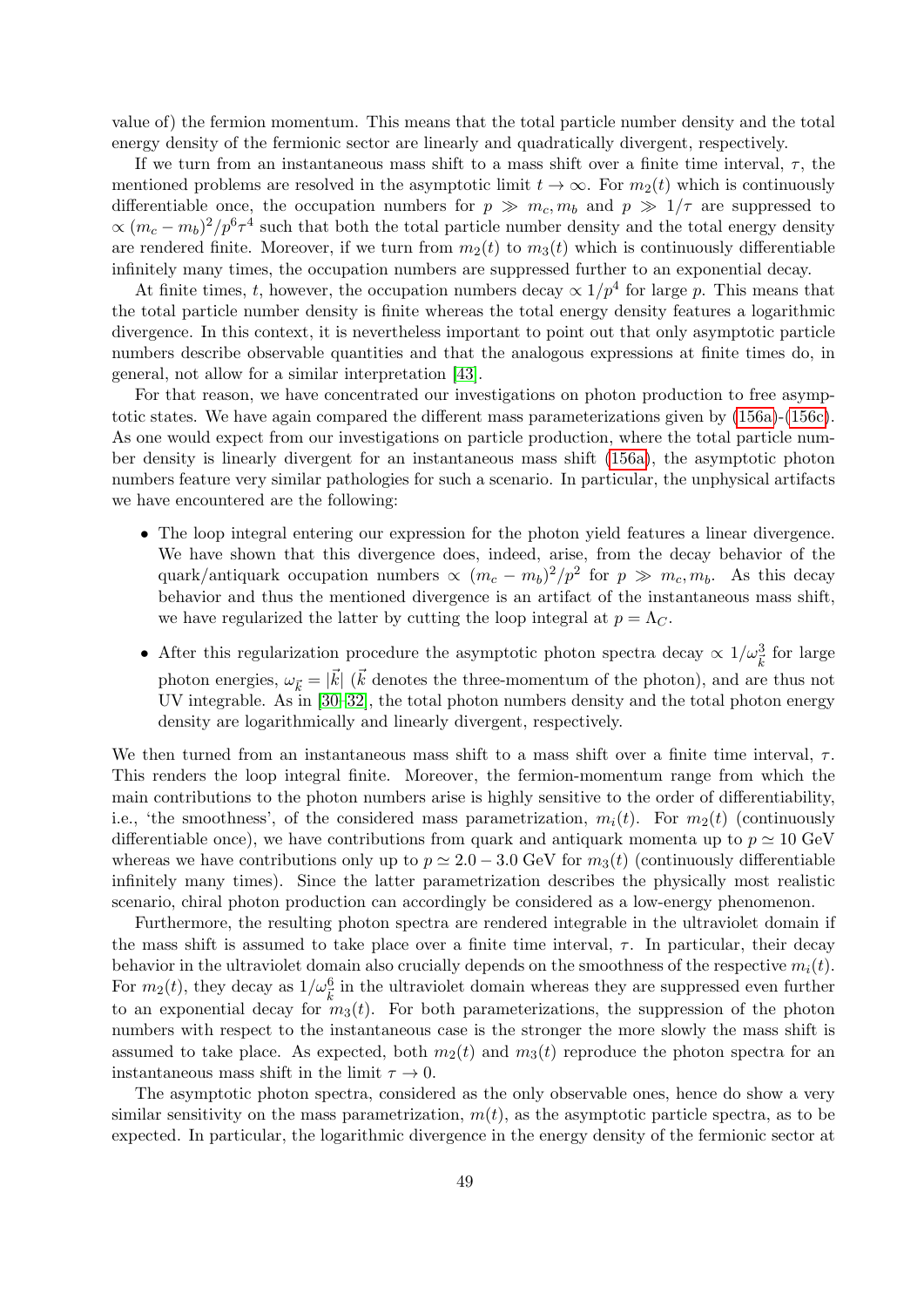intermediate times does not appear in form of a similar pathology in the photonic energy density. This could not be excluded a priori since the asymptotic photon numbers incorporate the entire history of the fermion-wavefunctions and hence of the corresponding quark/antiquark occupation numbers.

In order to take into account the finite lifetime of the chirally restored phase during a heavyion collision, we have also considered the scenario where the quark mass is changed back to its constituent value,  $m_c$ , after some time interval,  $\tau_L$ . Here we have again compared different mass parameterizations

$$
\tilde{m}_1(t) = \frac{m_c + m_b}{2} - \frac{m_c - m_b}{2} \text{sign}\left(\frac{\tau_L^2}{4} - t^2\right) \,,\tag{157a}
$$

$$
\tilde{m}_2(t) = \frac{m_c + m_b}{2} - \frac{m_c - m_b}{2} \text{sign}\left(t + \frac{\tau_L}{2}\right) \left(1 - e^{-|2t + \tau_L|/\tau}\right)
$$

$$
\times \text{sign}\left(\frac{\tau_L}{2} - t\right) \left(1 - e^{-|2t - \tau_L|/\tau}\right) ,\tag{157b}
$$

$$
\tilde{m}_3(t) = \frac{m_c + m_b}{2} - \frac{m_c - m_b}{2} \tanh\left(\frac{2t + \tau_L}{\tau}\right) \tanh\left(\frac{\tau_L - 2t}{\tau}\right) \,. \tag{157c}
$$

The general dependence of the photon numbers on the 'smoothness' of the considered mass parametrization,  $\tilde{m}_i(t)$ , and the transition time,  $\tau$ , has been the same as for the previous case. In particular, for mass parameterizations being continuously differentiable infinitely many times, our photon numbers have been subdominant compared to time-integrated thermal rates in the ultraviolet domain.

A principal difference between both scenarios, with and without restoration of the mass to its initial value, has only been observed in the dependence on the magnitude of the mass shift,  $m_c - m_b$ . In the first scenario, this dependence indicates a divergence of the photon numbers in the limit  $m_b \rightarrow 0$  whereas this is not the case for the second scenario.

In conclusion, we have provided an ansatz for chiral photon production that eliminates possible unphysical contributions from the vacuum polarization and, furthermore, renders the resulting photon spectra UV integrable if the time evolution of the quark mass is modeled in a physically realistic manner. In contrast to [\[30–](#page-68-3)[32,](#page-68-5) [37\]](#page-68-10), the photon numbers have not been considered at finite times, t, but for free asymptotic states. In this context, we have seen that a consistent definition of photon numbers is actually only possible for free asymptotic states. A similar interpretation of the respective expression is usually not justified for finite times,  $t$ , as we then do not have free asymptotic states. The same problem occurs if the electromagnetic interaction is only switched on adiabatically from  $t \to -\infty$  but not off again for  $t \to +\infty$ . This procedure has been suggested in [\[51\]](#page-68-20) such as to implement initial correlations at some  $t = t_0$  evolving from an uncorrelated state at  $t \to -\infty$ .

Moreover, the consideration of 'photon numbers' at finite times again comes along with a violation of the Ward-Takahashi identities. Consequently, our investigations support the corresponding concern raised in [\[33,](#page-68-6) [34\]](#page-68-7) towards [\[30](#page-68-3)[–32\]](#page-68-5). Our outlook to future investigations is hence as follows.

Primarily, our results indicate that the problems with the divergent contribution of the vacuum polarization and/or the decay behavior of the resulting photon spectra appearing in [\[30–](#page-68-3)[32,](#page-68-5) [37\]](#page-68-10) result from an inadequate definition of the photon numbers for finite times, t. This, in turn, gives rise to the question whether they can be cured if the photon numbers are considered in the realm of asymptotic fields. In this context, the actual role of the Ward-Takahashi identities, which are violated in [\[30–](#page-68-3)[32,](#page-68-5) [37\]](#page-68-10), but conserved by our approach on chiral photon production, still requires a more profound consideration.

Furthermore, it is of particular interest whether our asymptotic definition of photon numbers [\(62\)](#page-12-5) can be extended to finite times in a consistent manner and/or which alternative quantities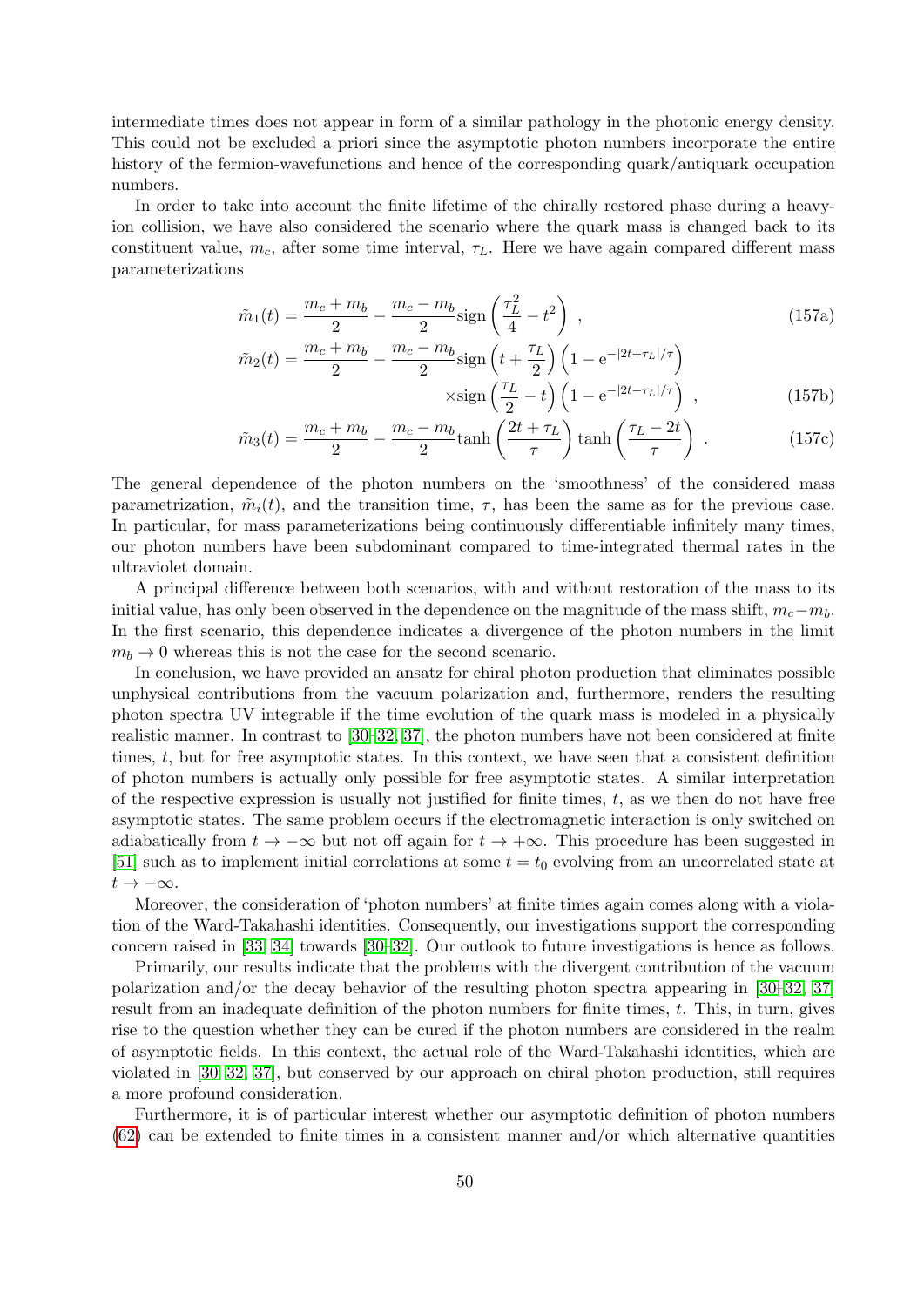can be considered to provide a proper real-time description of the electromagnetic sector during a heavy-ion collision. One promising candidate could be the gauge-invariant field strength tensor,

$$
\hat{F}_{\mu\nu}(x) = \partial_{\mu}\hat{A}_{\nu}(x) - \partial_{\nu}\hat{A}_{\mu}(x) ,
$$

and the quantities derived from it. One example is the energy density of the electromagnetic field, which is given by

$$
\hat{\varepsilon}(x) = \hat{F}^{\mu\alpha}(x)\hat{F}_{\alpha}^{\ \nu}(x) - \frac{1}{4}\eta^{\mu\nu}\hat{F}^{\alpha\beta}(x)\hat{F}_{\beta\alpha}(x)\Big|_{\mu=\nu=0}
$$

$$
= \hat{F}^{0\alpha}(x)\hat{F}_{\alpha}^{\ 0}(x) - \frac{1}{4}\hat{F}^{\alpha\beta}(x)\hat{F}_{\beta\alpha}(x)
$$

$$
= \frac{1}{2}\left(\hat{E}^{2} + \hat{B}^{2}\right) ,
$$

with  $\eta^{\mu\nu} = \text{diag}\{1, -1, -1, -1\}$  and  $\hat{\vec{E}}$  and  $\hat{\vec{B}}$  denoting the electric and magnetic field operators, respectively. Investigations on such quantities are, of course, not restricted to chiral photon production but can also be based on the approach by Boyanovski et al. [\[30–](#page-68-3)[32\]](#page-68-5). To obtain physically reasonable results in this approach might, however, require the consideration of correlated initial states [\[58,](#page-68-24) [59\]](#page-68-25). In [\[30](#page-68-3)[–32\]](#page-68-5), the authors assume that the system is in thermal equilibrium with respect to the strong interactions, i.e., the initial state is specified by [\(1\)](#page-1-0). The authors effectively neglected initial correlations characterized by the interaction part of  $H<sub>QCD</sub>$  by using the one-loop approximation for the photon self-energy. It has, however, been shown that the evaluation of the photon self-energy cannot be performed by simple power counting in the strong coupling constant,  $\alpha_s$ , but instead requires a resummation of the so-called ladder diagrams [\[50,](#page-68-19) [60–](#page-68-26)[63\]](#page-69-0). Within this procedure, initial correlations are included, which leads to the question whether this regulates possible problems with the vacuum polarization and the UV behavior.

As the problem of photon production as well as of the time evolution of the electromagnetic energy density can be reduced to the calculation of the photon self-energy, i.e., the current-current correlator, at first order in  $\alpha_e$ , another alternative is to address the question of finite-lifetime effects within the 2PI-approximation of the effective action. This has already been suggested in [\[35\]](#page-68-8). Even though the conservation of the Ward-Takahashi identities still turns out to be difficult, the 2PI approach has the crucial advantage that it does not make any ad hoc assumptions about the two-time dependence of correlation functions.

#### Acknowledgments

F. M. gratefully acknowledges financial support by the Helmholtz Research School for Quark Matter Studies (H-QM) and from the Helmholtz Graduate School for Hadron and Ion Research (HGS-HIRe for FAIR). This work was (financially) supported by the Helmholtz International Center for FAIR within the framework of the LOEWE program (Landesoffensive zur Entwicklung Wissenschaftlich-Okonomischer Exzellenz) launched by the State of Hesse. The authors thank B. Schenke, J. Knoll, P. Danielewicz, and B. Müller for fruitful discussions.

## <span id="page-50-0"></span>Appendix A: Representation of photon yield as an absolute square

In this section, we show that [\(59\)](#page-12-1) can be written as an absolute square of a first-order QED transition amplitude and is thus positive (semi-) definite. We also emphasize that keeping the correct sequence of limits leading to [\(62\)](#page-12-5) is crucial to eliminate possible contributions from the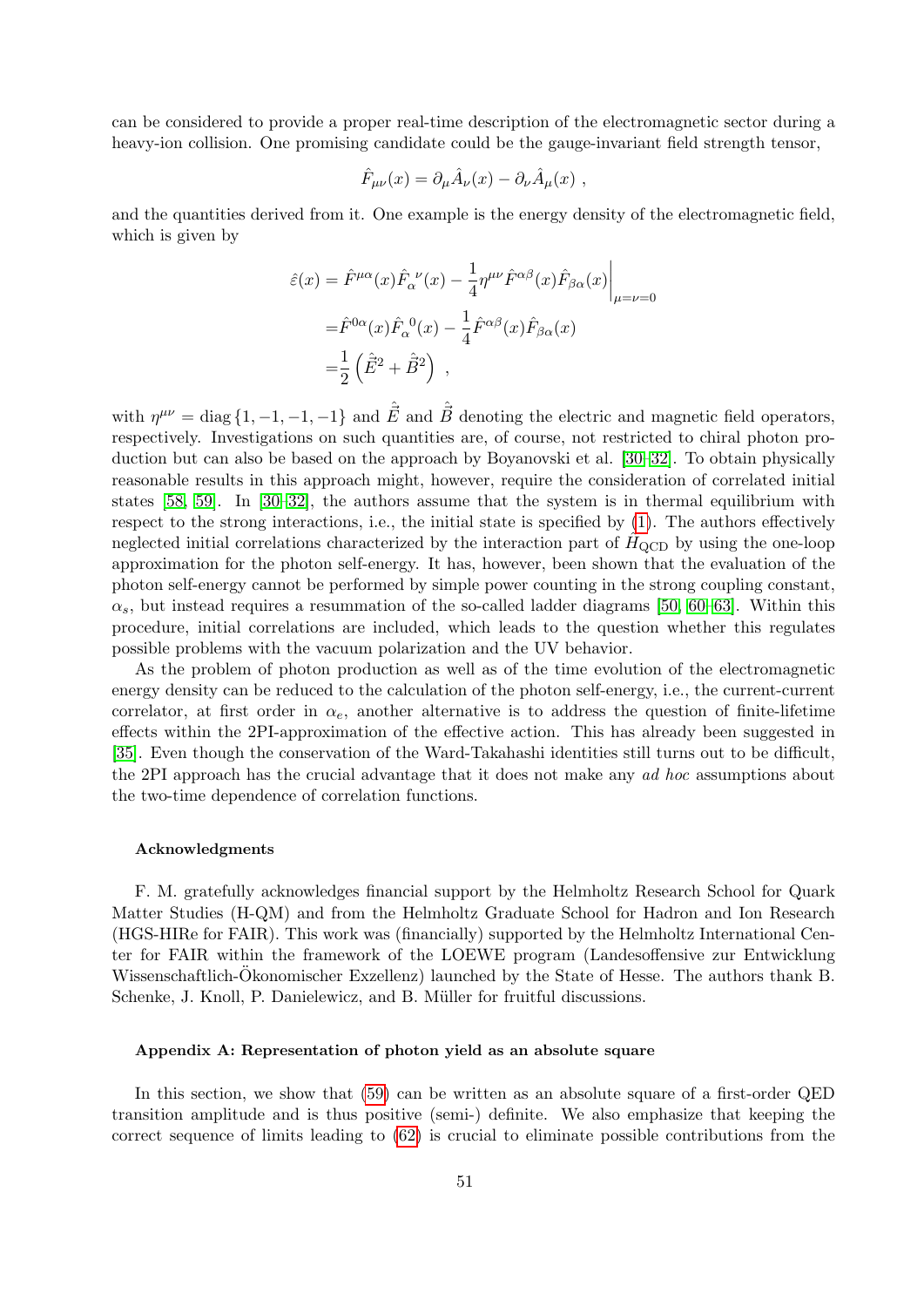vacuum contribution [\(64\)](#page-13-1) to the photon self-energy and that an interchange comes along with a divergent contribution from it. In order to show that the photon yield can be written as an absolute square, we first undo the contraction

$$
i\Pi_{T}^{<}(\vec{k},t_{1},t_{2}) = \gamma^{\mu\nu}(k) i\Pi_{\nu\mu}^{<}(\vec{k},t_{1},t_{2}) . \tag{A1}
$$

Furthermore, we have

<span id="page-51-0"></span>
$$
\mathrm{i}\Pi_{\nu\mu}^{<}(\vec{k},t_1,t_2) = \frac{1}{V} \langle 0_{q\bar{q}} | \hat{j}^{\dagger}_{\mu,J}(\vec{k},t_2) \hat{j}_{\nu,J}(\vec{k},t_1) | 0_{q\bar{q}} \rangle \n= \frac{1}{V} \sum_{f} \langle 0_{q\bar{q}} | \hat{j}^{\dagger}_{\mu,J}(\vec{k},t_2) | f \rangle \langle f | \hat{j}_{\nu,J}(\vec{k},t_1) | 0_{q\bar{q}} \rangle ,
$$
\n(A2)

with  $\hat{j}_{\mu,J}(\vec{k},t)$  given by

$$
\hat{j}_{\mu,\mathbf{J}}(\vec{k},t) = \int \mathrm{d}^3 x \; \hat{j}_{\mu,\mathbf{J}}(x) e^{-i\vec{k}\cdot\vec{x}} \; , \tag{A3}
$$

and  $|f\rangle$  denoting an orthonormal basis of the fermionic Hilbert subspace. Together with [\(48\)](#page-10-3) and  $(A2)$ , we can write  $(59)$  as

$$
2\omega_{\vec{k}} \frac{d^6 n_{\gamma}^{\varepsilon}(t)}{d^3 x d^3 k} = \frac{1}{(2\pi)^3 V} \sum_{\lambda, f} \left| \int_{-\infty}^t du f_{\varepsilon}(u) \langle f | \varepsilon^{\mu}(\vec{k}, \lambda) \hat{j}_{\mu, \mathbf{J}}(\vec{k}, u) | 0_{q\bar{q}} \rangle e^{i\omega_{\vec{k}} u} \right|^2
$$
  

$$
= \frac{1}{(2\pi)^3 V} \sum_{\lambda, f} \left| \int \frac{d^4 x}{d^4 x} \langle f | \varepsilon^{\mu}(\vec{k}, \lambda) \hat{j}_{\mu, \mathbf{J}}(x) | 0_{q\bar{q}} \rangle e^{ikx} \right|^2 , \tag{A4}
$$

<span id="page-51-1"></span>with the underline denoting

$$
\int \underline{\mathrm{d}}^4 x = \int \mathrm{d}^3 x \int_{-\infty}^t \mathrm{d}u f_{\varepsilon}(u) \quad \text{with} \quad f_{\varepsilon}(t) = \exp(-\varepsilon|t|) .
$$

<span id="page-51-2"></span>Using the relations  $(22a)$  and  $(25a)$ , expression  $(A4)$  can be rewritten further as

$$
\frac{d^6 n_{\gamma}^{\varepsilon}(t)}{d^3 x d^3 k} = \frac{1}{(2\pi)^3 V} \sum_{\lambda, f} \left| \int \frac{d^4 x}{\lambda} \left\langle f; \vec{k}, \lambda \left| \hat{A}_{\mathrm{J}}^{\mu}(x) \hat{j}_{\mu, \mathrm{J}}(x) \right| 0 \right\rangle \right|^2
$$
  
\n
$$
= \frac{1}{(2\pi)^3 V} \sum_{\lambda, f} \left| \int \frac{d^4 x}{\lambda} \left\langle f; \vec{k}, \lambda \left| \hat{\mathcal{H}}_{\mathrm{J}}(x) \right| 0 \right\rangle \right|^2
$$
(A5)  
\n
$$
= \frac{1}{(2\pi)^3 V} \sum_{\lambda, f} \left| \int_{-\infty}^t \mathrm{d}u f_{\varepsilon}(u) \left\langle f; \vec{k}, \lambda \left| \hat{H}_{\mathrm{J}}(u) \right| 0 \right\rangle \right|^2.
$$

To keep the notation a little bit more shorthand, we have introduced

$$
\left|f;\vec{k},\lambda\right\rangle = |f\rangle \otimes \left|\vec{k},\lambda\right\rangle ,\qquad (A6a)
$$

$$
|0\rangle = |0_{q\bar{q}}\rangle \otimes |0_{\gamma}\rangle . \tag{A6b}
$$

Hence, [\(A5\)](#page-51-2) shows that [\(59\)](#page-12-1) can be written as the absolute square of the (space-time integrated) transition amplitude at first order in e between the initial vacuum state and a final state containing a single photon of momentum,  $\vec{k}$ , and polarization,  $\lambda$ , which is summed over together with the fermionic degrees of freedom,  $|f\rangle$ . Furthermore, we point out that when taking successively the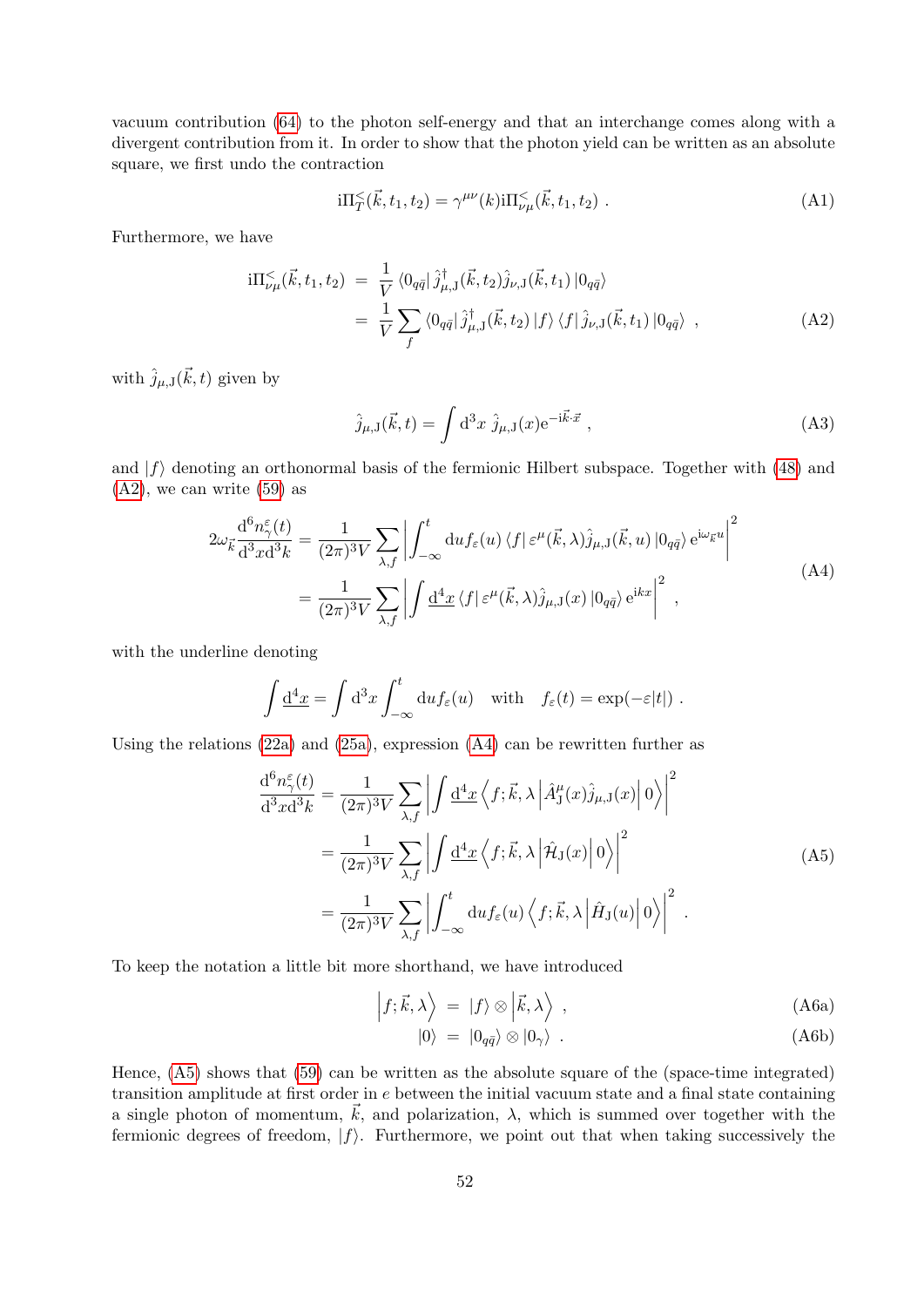limits  $t \to \infty$  and then  $\varepsilon \to 0$ , expression [\(59\)](#page-12-1) does not contain any unphysical contributions from the vacuum polarization, i.e., Eq. [\(59\)](#page-12-1) vanishes if the quark mass stays at its constituent value,  $m_c$ , for all times, t. In this case, we have

$$
i\Pi_{T}^{\leq}(\vec{k},t_{1},t_{2})e^{i\omega_{\vec{k}}(t_{1}-t_{2})} = i\Pi_{T,0}^{\leq}(\vec{k},t_{1}-t_{2})e^{i\omega_{\vec{k}}(t_{1}-t_{2})}
$$
  

$$
= 2e^{2} \int \frac{d^{3}p}{(2\pi)^{3}} \left\{ 1 + \frac{px(px + \omega_{\vec{k}}) + m_{c}^{2}}{E_{\vec{p}}^{c}E_{\vec{p}+\vec{k}}^{c}} \right\} e^{i\left(E_{\vec{p}+\vec{k}}^{c}+E_{\vec{p}}^{c}+\omega_{\vec{k}}\right)(t_{1}-t_{2})} \tag{A7}
$$

Accordingly, [\(59\)](#page-12-1) turns into

$$
\omega_{\vec{k}} \frac{\mathrm{d}^6 n_{\gamma}^{\varepsilon}(t)}{\mathrm{d}^3 x \mathrm{d}^3 k} = \frac{e^2}{(2\pi)^3} \int \frac{\mathrm{d}^3 p}{(2\pi)^3} \left\{ 1 + \frac{px(px + \omega_{\vec{k}}) + m_c^2}{E_{\vec{p}}^c E_{\vec{p}+\vec{k}}^c} \right\} \cdot \left| \int_{-\infty}^t \mathrm{d}uf_{\varepsilon}(u) e^{i \left( E_{\vec{p}+\vec{k}}^c + E_{\vec{p}}^c + \omega_{\vec{k}} \right) u} \right|^2 \ . \tag{A8}
$$

Letting  $t \to \infty$  first, we obtain

$$
\int_{-\infty}^{\infty} du f_{\varepsilon}(u) e^{i \left( E_{\vec{p} + \vec{k}}^c + E_{\vec{p}}^c + \omega_{\vec{k}} \right) u} = \frac{2\varepsilon}{\varepsilon^2 + \left( E_{\vec{p} + \vec{k}}^c + E_{\vec{p}}^c + \omega_{\vec{k}} \right)^2} ,
$$

and hence

$$
\omega_{\vec{k}} \frac{\mathrm{d}^6 n_{\gamma}^{\varepsilon}}{\mathrm{d}^3 x \mathrm{d}^3 k} = \frac{e^2}{(2\pi)^3} \int \frac{\mathrm{d}^3 p}{(2\pi)^3} \left\{ 1 + \frac{px(px + \omega_{\vec{k}}) + m_c^2}{E_{\vec{p}}^c E_{\vec{p}+\vec{k}}^c} \right\} \left\{ \frac{2\varepsilon}{\varepsilon^2 + \left( E_{\vec{p}+\vec{k}}^c + E_{\vec{p}}^c + \omega_{\vec{k}} \right)^2} \right\}^2. \tag{A9}
$$

Taking now the second limit  $\varepsilon \to 0$ , we finally get

$$
\omega_{\vec{k}} \frac{d^6 n_{\gamma}}{d^3 x d^3 k} = \lim_{\varepsilon \to 0} \frac{e^2}{(2\pi)^3} \int \frac{d^3 p}{(2\pi)^3} \left\{ 1 + \frac{px(px + \omega_{\vec{k}}) + m_c^2}{E_{\vec{p}}^c E_{\vec{p} + \vec{k}}^c} \right\} \left\{ \frac{2\varepsilon}{\varepsilon^2 + \left( E_{\vec{p} + \vec{k}}^c + E_{\vec{p}}^c + \omega_{\vec{k}} \right)^2} \right\}^2
$$
\n
$$
< \lim_{\varepsilon \to 0} \frac{4e^2}{(2\pi)^3} \int \frac{d^3 p}{(2\pi)^3} \left\{ 1 + \frac{px(px + \omega_{\vec{k}}) + m_c^2}{E_{\vec{p}}^c E_{\vec{p} + \vec{k}}^c} \right\} \frac{\varepsilon^2}{\left( E_{\vec{p} + \vec{k}}^c + E_{\vec{p}}^c + \omega_{\vec{k}} \right)^4}
$$
\n
$$
= 0 \ , \tag{A10}
$$

where we have taken into account that  $E_{\vec{p}+\vec{k}}^c + E_{\vec{p}}^c + \omega_{\vec{k}}$  is positive definite in the second step. Thus, we have shown that the vacuum polarization does not contribute to the asymptotic photon yield.

For completeness, we also emphasize that keeping the correct order of limits, i.e., taking first  $t \to \infty$  and then  $\varepsilon \to 0$ , is indeed crucial to eliminate the contribution from the vacuum polarization. To clarify this, we show that taking  $\varepsilon \to 0$  first at some finite time, t, and  $t \to \infty$  afterwards comes along with unphysical artifacts. Such a procedure corresponds to switching on the electromagnetic interaction solely from  $-\infty$  to some time,  $t_0$ , i.e., with the regulator function

$$
g_{\varepsilon}(t) = \theta(t_0 - t) e^{\varepsilon(t - t_0)} + \theta(t - t_0) ,
$$

which has been suggested in [\[51\]](#page-68-20) to implement initial correlations at  $t = t_0$  evolving from an uncorrelated initial state at  $t \to -\infty$ . In this case, the photon yield can still be transformed to an absolute-square of the form [\(A5\)](#page-51-2) with  $f_{\varepsilon}(t)$  replaced by  $g_{\varepsilon}(t)$ . If one first takes  $\varepsilon \to 0$  at some finite time, t, however, one encounters a divergent contribution from the vacuum polarization. In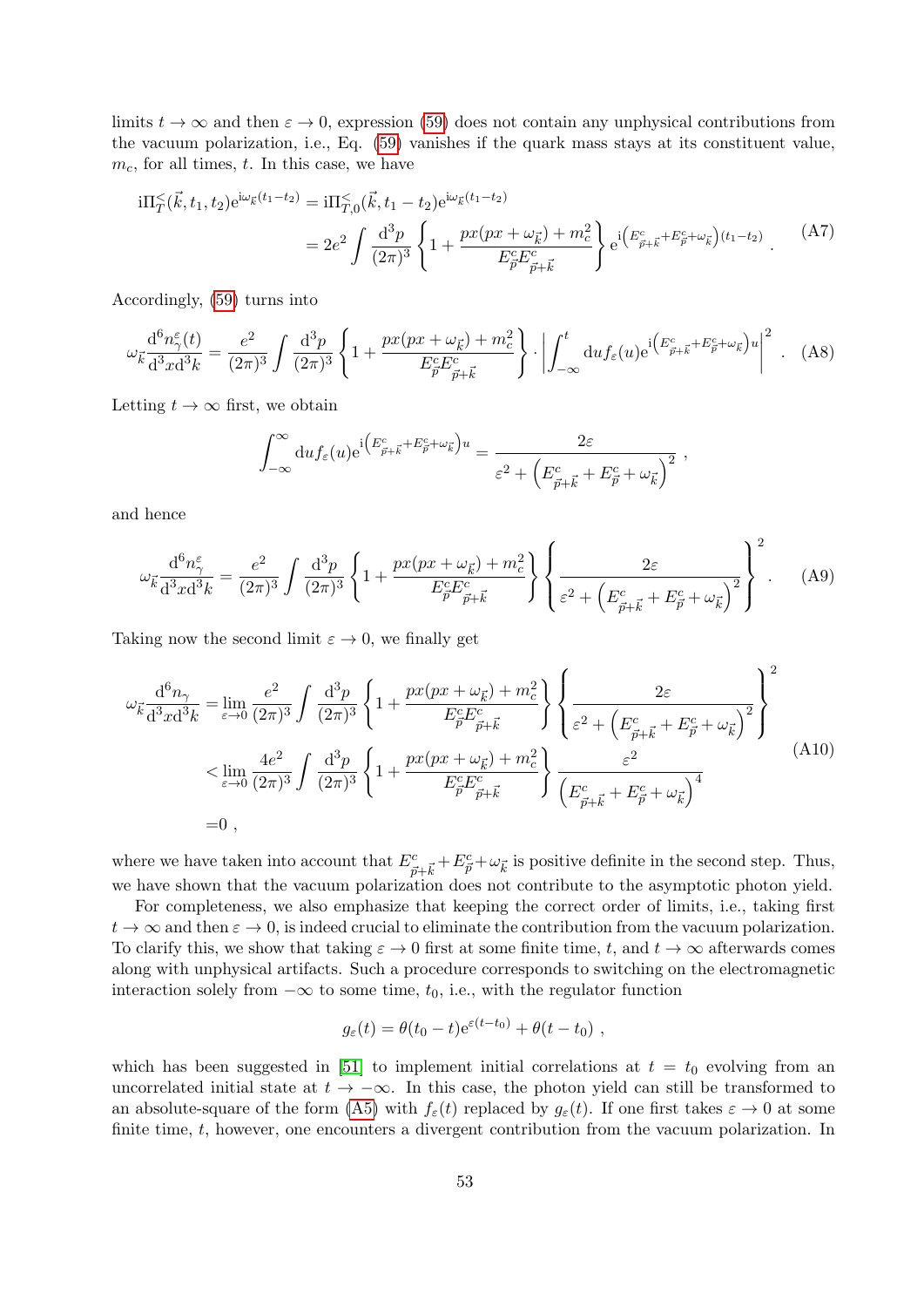order to see this, we again split the photon self-energy into the stationary vacuum polarization and a non-stationary-mass shift contribution, i.e.,

$$
i\Pi_T^{\leq}(\vec{k}, t_1, t_2) = i\Pi_{T,0}^{\leq}(\vec{k}, t_1 - t_2) + i\Delta \Pi_T^{\leq}(\vec{k}, t_1, t_2) ,
$$
\n(A11)

where  $i\Delta\Pi_{T}^{\leq}(\vec{k}, t_1, t_2)$  vanishes for  $t_1, t_2 \leq t_0$ . Accordingly, we decompose [\(59\)](#page-12-1) as

$$
2\omega_{\vec{k}}\frac{\mathrm{d}^{6}n_{\gamma}^{\varepsilon}(t)}{\mathrm{d}^{3}x\mathrm{d}^{3}k} = 2\omega_{\vec{k}}\frac{\mathrm{d}^{6}n_{\gamma}^{\varepsilon}(t)}{\mathrm{d}^{3}x\mathrm{d}^{3}k}\bigg|_{\text{VAC}} + 2\omega_{\vec{k}}\frac{\mathrm{d}^{6}n_{\gamma}^{\varepsilon}(t)}{\mathrm{d}^{3}x\mathrm{d}^{3}k}\bigg|_{\text{CMS}} , \qquad (A12)
$$

with the contributions from the vacuum polarization (VAC) and from chiral mass shift effects (CMS) reading

<span id="page-53-1"></span>
$$
2\omega_{\vec{k}}\frac{\mathrm{d}^6 n_{\gamma}^{\varepsilon}(t)}{\mathrm{d}^3 x \mathrm{d}^3 k}\Big|_{\text{VAC}} = \frac{1}{(2\pi)^3} \int_{-\infty}^t \mathrm{d}t_1 \int_{-\infty}^t \mathrm{d}t_2 \ g_{\varepsilon}(t_1) g_{\varepsilon}(t_2) \mathrm{i} \Pi_{T,0}^{\le}(k,t_1-t_2) \mathrm{e}^{\mathrm{i}\omega_{\vec{k}}(t_1-t_2)} , \ (A13a)
$$

$$
2\omega_{\vec{k}}\frac{\mathrm{d}^6 n_{\gamma}^{\varepsilon}(t)}{\mathrm{d}^3 x \mathrm{d}^3 k}\Big|_{\text{CMS}} = \frac{1}{(2\pi)^3} \int_{-\infty}^t \mathrm{d}t_1 \int_{-\infty}^t \mathrm{d}t_2 \ g_{\varepsilon}(t_1) g_{\varepsilon}(t_2) \mathrm{i} \Delta \Pi_{T}^{\leq}(\vec{k}, t_1, t_2) \mathrm{e}^{\mathrm{i}\omega_{\vec{k}}(t_1 - t_2)} \ . \tag{A13b}
$$

After interchanging both time integrations with the loop integral the contribution from the vacuum polarization at time  $t$  is evaluated to

$$
\omega_{\vec{k}} \frac{\mathrm{d}^6 n_{\gamma}^{\varepsilon}(t)}{\mathrm{d}^3 x \mathrm{d}^3 k} \Big|_{\text{VAC}} = \frac{e^2}{(2\pi)^3} \int \frac{\mathrm{d}^3 p}{(2\pi)^3} \left\{ 1 + \frac{px(px + \omega_{\vec{k}}) + m_c^2}{E_{\vec{p}}^{\varepsilon} E_{\vec{p} + \vec{k}}^{\varepsilon}} \right\} \times \left| \int_{-\infty}^t \mathrm{d}u \ g_{\varepsilon}(u) e^{i \left( E_{\vec{p} + \vec{k}}^{\varepsilon} + E_{\vec{p}}^{\varepsilon} + \omega_{\vec{k}} \right) u} \right|^2 , \tag{A14}
$$

with the time integral given by

$$
\int_{-\infty}^{t} du \ g_{\varepsilon}(u) e^{i \left( E^{c}_{\vec{p} + \vec{k}} + E^{c}_{\vec{p}} + \omega_{\vec{k}} \right)u} = \frac{g_{\varepsilon}(t) e^{i \left( E^{c}_{\vec{p} + \vec{k}} + E^{c}_{\vec{p}} + \omega_{\vec{k}} \right) t_{0}}}{\varepsilon + i \left( E^{c}_{\vec{p} + \vec{k}} + E^{c}_{\vec{p}} + \omega_{\vec{k}} \right)} + \theta(t - t_{0}) \frac{e^{i \left( E^{c}_{\vec{p} + \vec{k}} + E^{c}_{\vec{p}} + \omega_{\vec{k}} \right) t} - e^{i \left( E^{c}_{\vec{p} + \vec{k}} + E^{c}_{\vec{p}} + \omega_{\vec{k}} \right) t_{0}}}{i \left( E^{c}_{\vec{p} + \vec{k}} + E^{c}_{\vec{p}} + \omega_{\vec{k}} \right)}.
$$
\n(A15)

Taking now the limit  $\varepsilon \to 0$  at this point, the vacuum contribution does not vanish but instead turns into

<span id="page-53-0"></span>
$$
\omega_{\vec{k}} \frac{d^6 n_{\gamma}(t)}{d^3 x d^3 k} \bigg|_{\text{VAC}} = \frac{e^2}{(2\pi)^3} \int \frac{d^3 p}{(2\pi)^3} \left\{ 1 + \frac{px(px + \omega_{\vec{k}}) + m_c^2}{E_{\vec{p}}^c E_{\vec{p} + \vec{k}}^c} \right\} \frac{1}{\left(E_{\vec{p} + \vec{k}}^c + E_{\vec{p}}^c + \omega_{\vec{k}}\right)^2} \,. \tag{A16}
$$

Since the integration measure  $d^3p$  adds another factor of  $p^2$  to the integrand, the loop integral entering [\(A16\)](#page-53-0) is linearly divergent. As [\(A16\)](#page-53-0) is furthermore constant in time, it does not vanish in the limit  $t \to \infty$ . Hence, interchanging the limits  $t \to \infty$  and  $\varepsilon \to 0$  comes along with a divergent contribution from the vacuum polarization.

Since  $(A16)$  is constant in time and hence already fully present before any mass-shift contributions characterized by  $i\Delta \Pi_T^{\leq}(\vec{k}, t_1, t_2)$  can show up, one might still argue that [\(A16\)](#page-53-0) can be uniquely identified with the virtual cloud of the vacuum and, as a consequence, be subtracted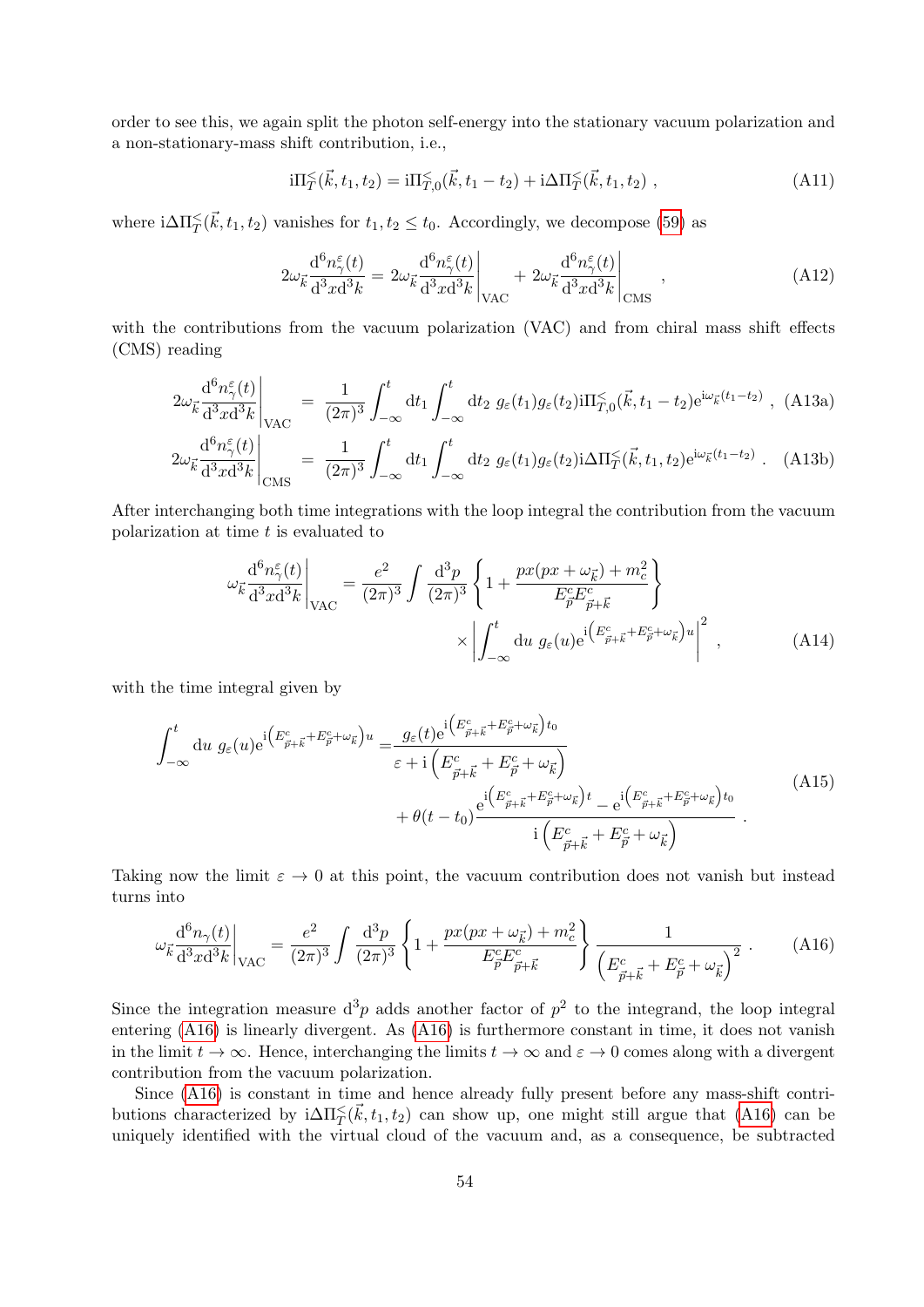(renormalized) from the overall photon yield [\(59\)](#page-12-1). This would only leave the contribution [\(A13b\)](#page-53-1). The main problem with this argument, however, is that this contribution on its own is not an absolute square, which can be seen by rewriting it as follows:

$$
2\omega_{\vec{k}}\frac{\mathrm{d}^{6}n_{\gamma}^{\varepsilon}(t)}{\mathrm{d}^{3}x\mathrm{d}^{3}k}\Big|_{\text{CMS}} = \frac{1}{(2\pi)^{3}}\left\{\int_{t_{0}}^{t} \mathrm{d}t_{1} \int_{t_{0}}^{t} \mathrm{d}t_{2} g_{\varepsilon}(t_{1})g_{\varepsilon}(t_{2})\mathrm{i}\Delta\Pi_{T}^{\varepsilon}(\vec{k},t_{1},t_{2})\mathrm{e}^{\mathrm{i}\omega_{\vec{k}}(t_{1}-t_{2})}\right.\right.\\
\left. + 2\mathrm{Re}\left[\int_{t_{0}}^{t} \mathrm{d}t_{1} \int_{-\infty}^{t_{0}} \mathrm{d}t_{2} g_{\varepsilon}(t_{1})g_{\varepsilon}(t_{2})\mathrm{i}\Delta\Pi_{T}^{\varepsilon}(\vec{k},t_{1},t_{2})\mathrm{e}^{\mathrm{i}\omega_{\vec{k}}(t_{1}-t_{2})}\right]\right\} \ . \tag{A17}
$$

Above, we haven taken into account that  $i\Delta \Pi_T^{\leq}(\vec{k}, t_1, t_2) = 0$  for  $t_1, t_2 \leq t_0$ . We have, however,  $i\Delta\Pi^{\leq}_T(\vec{k}, t_1, t_2) \neq 0$  if either  $t_1 > t_0$  and  $t_2 \leq t_0$  or  $t_1 \leq t_0$  and  $t_2 > t_0$ . This gives rise to the second term in [\(A17\)](#page-54-1). For this term, we have also made use of

<span id="page-54-2"></span><span id="page-54-1"></span>
$$
i\Delta \Pi_T^{\leq}(\vec{k},t_1,t_2) = \left[i\Delta \Pi_T^{\leq}(\vec{k},t_2,t_1)\right]^*.
$$

Since the overall contribution from  $\mathrm{i}\Pi_{T,0}^{\leq}(\vec{k},t_1-t_2)$  from the three domains

- $t_1, t_2 > t_0$ ,
- $t_1 > t_0$  and  $t_2 \le t_0$ ,
- $t_1 \le t_0$  and  $t_2 > t_0$ ,

moreover vanishes in the limit  $\varepsilon \to 0$ , we can rewrite [\(A17\)](#page-54-1) as

$$
2\omega_{\vec{k}} \frac{d^6 n_{\gamma}^{\varepsilon}(t)}{d^3 x d^3 k} \bigg|_{\text{CMS}} = \frac{1}{(2\pi)^3} \left\{ \int_{t_0}^t dt_1 \int_{t_0}^t dt_2 \ g_{\varepsilon}(t_1) g_{\varepsilon}(t_2) \text{d} \Pi_T^{\varepsilon}(\vec{k}, t_1, t_2) e^{i\omega_{\vec{k}}(t_1 - t_2)} \right. \\
\left. + 2\text{Re} \left[ \int_{t_0}^t dt_1 \int_{-\infty}^{t_0} dt_2 \ g_{\varepsilon}(t_1) g_{\varepsilon}(t_2) \text{d} \Pi_T^{\varepsilon}(\vec{k}, t_1, t_2) e^{i\omega_{\vec{k}}(t_1 - t_2)} \right] \right\} \ . \quad (A18)
$$

In contrast to [\(59\)](#page-12-1), there is no contribution to [\(A18\)](#page-54-2) from the domain where  $t_1, t_2 \le t_0$ . Therefore, it is not possible to take  $(A17)$  into an absolute-square representation of the form of  $(A5)$ , but with  $f_{\varepsilon}(t)$  replaced by  $g_{\varepsilon}(t)$ . Hence, it is not guaranteed that the (renormalized) photon yield is positive (semi-) definite, and it can, in principle, acquire unphysical negative values.

# <span id="page-54-0"></span>Appendix B: Ward-Takahashi identities for  $\mathrm{i} \Pi^<_{\mu\nu}(\vec k,t,u)$

In this section, we will provide an explicit verification of the Ward-Takahashi identities for the photon self-energy,  $i\Pi_{\mu\nu}^{\leq}(\vec{k},t,u)$ , which read

<span id="page-54-4"></span>
$$
\partial_t i \Pi_{00}^{\leq}(\vec{k}, t, u) - i k^i i \Pi_{i0}^{\leq}(\vec{k}, t, u) = 0 , \qquad (B1a)
$$

$$
\partial_t i \Pi_{0i}^{\leq}(\vec{k},t,u) - ik^j i \Pi_{ji}^{\leq}(\vec{k},t,u) = 0.
$$
 (B1b)

For this purpose, we first express  $\mathrm{i}\Pi^<_{\mu\nu}(\vec{k},t,u)$  in terms of wavefunction parameters. It follows from [\(57\)](#page-11-5) that

<span id="page-54-3"></span>
$$
i\Pi_{\mu\nu}^{<}(\vec{k},t,u) = e^2 \sum_{r,s} \int \frac{d^3p}{(2\pi)^3} \left[ \bar{\psi}'_{\vec{p},r,\uparrow}(t)\gamma_{\mu}\psi'_{\vec{p}+\vec{k},s,\downarrow}(t) \right] \left[ \bar{\psi}'_{\vec{p}+\vec{k},s,\downarrow}(u)\gamma_{\nu}\psi'_{\vec{p},r,\uparrow}(u) \right]
$$

$$
= e^2 \sum_{r,s} \int \frac{d^3p}{(2\pi)^3} \left[ \bar{\psi}'_{\vec{p},r,\uparrow}(t)\gamma_{\mu}\psi'_{\vec{p}+\vec{k},s,\downarrow}(t) \right] \left[ \bar{\psi}'_{\vec{p},r,\uparrow}(u)\gamma_{\nu}\psi'_{\vec{p}+\vec{k},s,\downarrow}(u) \right]^* \tag{B2}
$$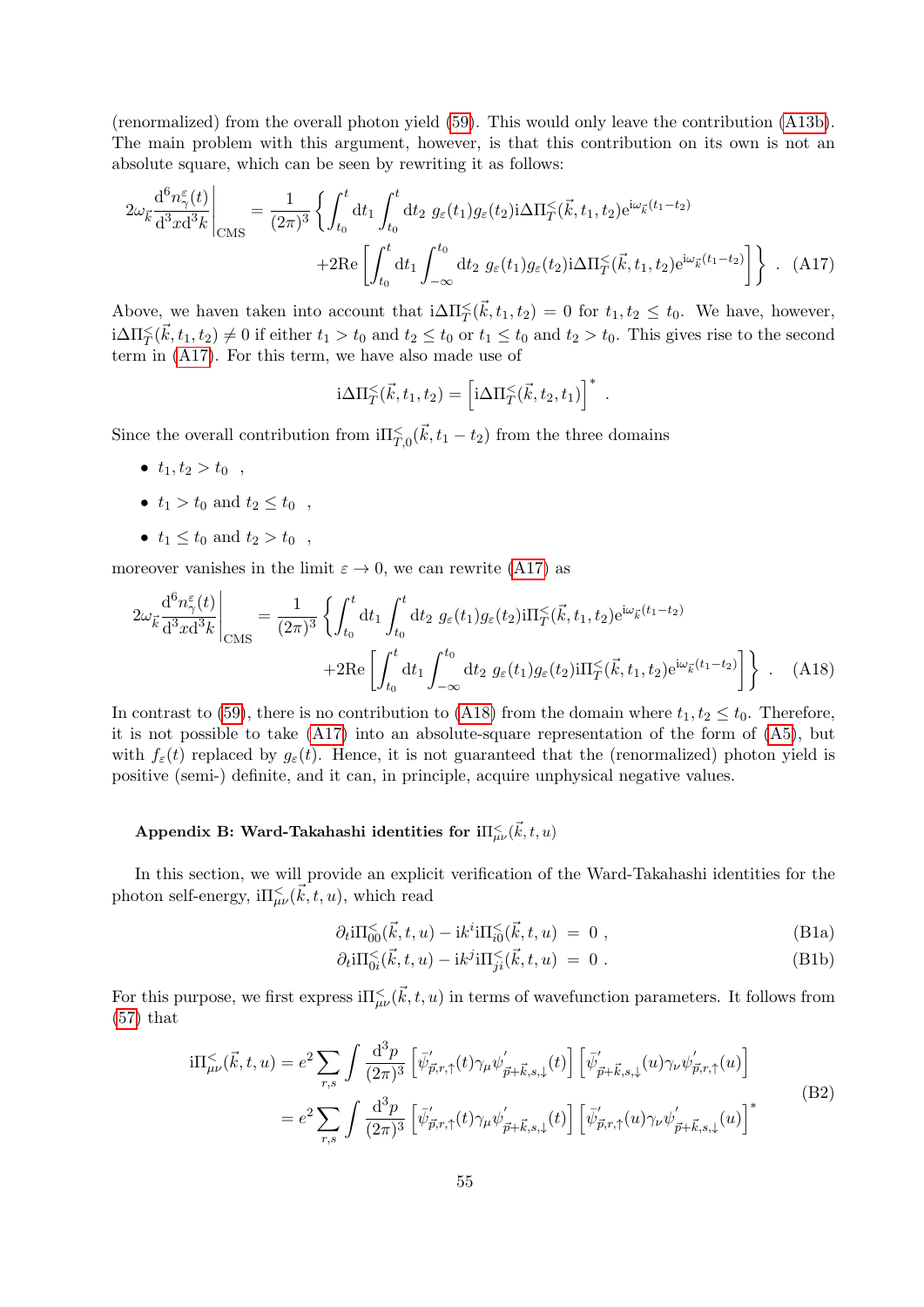With help of [\(35\)](#page-8-1), the matrix elements are evaluated to

<span id="page-55-0"></span>
$$
\bar{\psi}'_{\vec{p},r,\uparrow}(t)\gamma_0\psi'_{\vec{p}+\vec{k},s,\downarrow}(t) = \alpha^*_{\vec{p},\uparrow}(t)\alpha_{\vec{p}+\vec{k},\downarrow}(t)\delta_{rs} +
$$
\n
$$
\beta^*_{\vec{p},\uparrow}(t)\beta_{\vec{p}+\vec{k},\downarrow}(t) \bar{\chi}_r \left(\vec{\sigma} \cdot \vec{e}_{\vec{p}}\right) \left(\vec{\sigma} \cdot \vec{e}_{\vec{p}+\vec{k}}\right) \chi_s ,
$$
\n(B3a)

$$
\bar{\psi}'_{\vec{p},r,\uparrow}(t)\gamma_i\psi'_{\vec{p}+\vec{k},s,\downarrow}(t) = -\alpha_{\vec{p},\uparrow}^*(t)\beta_{\vec{p}+\vec{k},\downarrow}(t) \bar{\chi}_r\sigma_i\left(\vec{\sigma}\cdot\vec{e}_{\vec{p}+\vec{k}}\right)\chi_s
$$
\n
$$
-\beta_{\vec{p},\uparrow}^*(t)\alpha_{\vec{p}+\vec{k},\downarrow}(t) \bar{\chi}_r\left(\vec{\sigma}\cdot\vec{e}_{\vec{p}}\right)\sigma_i\chi_s ,
$$
\n(B3b)

where  $\vec{e}_{\vec{p}}$  and  $\vec{e}_{\vec{p}+\vec{k}}$  denote the unit vectors in the directions of  $\vec{p}$  and  $\vec{p}+\vec{k}$  respectively. Furthermore, we have taken into account that

$$
\gamma_i = -\gamma^i = \begin{pmatrix} 0 & -\sigma^i \\ \sigma^i & 0 \end{pmatrix} ,
$$

for spacelike indices, *i*. The representation of  $\mathrm{i}\Pi^{\le}_{\mu\nu}(\vec{k},t,u)$  in terms of wavefunction parameters is obtained upon insertion of [\(B3a\)](#page-55-0)-[\(B3b\)](#page-55-0) into [\(B2\)](#page-54-3) for the respective indices and carrying out the summation over the two spin indices, r and s. For both indices being timelike, i.e.,  $\mu = \nu = 0$ , we obtain

<span id="page-55-3"></span>
$$
i\Pi_{00}^{<}(\vec{k},t,u) = 2e^2 \int \frac{d^3p}{(2\pi)^3} \left\{ \alpha^*_{\vec{p},\uparrow}(t)\alpha_{\vec{p}+\vec{k},\downarrow}(t)\alpha^*_{\vec{p}+\vec{k},\downarrow}(u)\alpha_{\vec{p},\uparrow}(u) + \frac{\beta^*_{\vec{p},\uparrow}(t)\beta_{\vec{p}+\vec{k},\downarrow}(t)\beta^*_{\vec{p}+\vec{k},\downarrow}(u)\beta_{\vec{p},\uparrow}(u) + \frac{\vec{p}\cdot(\vec{p}+\vec{k})}{p|\vec{p}+\vec{k}|} \left[ \alpha^*_{\vec{p},\uparrow}(t)\alpha_{\vec{p}+\vec{k},\downarrow}(t)\beta^*_{\vec{p}+\vec{k},\downarrow}(u)\beta_{\vec{p},\uparrow}(u) + \frac{\beta^*_{\vec{p},\uparrow}(t)\beta_{\vec{p}+\vec{k},\downarrow}(t)\alpha^*_{\vec{p}+\vec{k},\downarrow}(u)\alpha_{\vec{p},\uparrow}(u) \right] \right\} \ .
$$
\n(B4)

Here we have made use of the identities

$$
\sum_{r,s} |\bar{\chi}_r(\vec{\sigma} \cdot \vec{u}) (\vec{\sigma} \cdot \vec{v}) \chi_s|^2 = \text{Tr}\left\{ (\vec{\sigma} \cdot \vec{u})^2 (\vec{\sigma} \cdot \vec{v})^2 \right\} = 2\vec{u}^2 \vec{v}^2 , \qquad (B5a)
$$

$$
\sum_{r,s} \bar{\chi}_s (\vec{\sigma} \cdot \vec{u}) (\vec{\sigma} \cdot \vec{v}) \chi_s \delta_{rs} = \text{Tr} \{ (\vec{\sigma} \cdot \vec{u}) (\vec{\sigma} \cdot \vec{v}) \} = 2\vec{u} \cdot \vec{v} , \qquad (B5b)
$$

holding for arbitrary vectors,  $\vec{u}$  and  $\vec{v}$ , with real-valued components. Together with the relations

<span id="page-55-1"></span>
$$
\sum_{r,s} \delta_{rs} \bar{\chi}_r \sigma_i \left( \vec{\sigma} \cdot \vec{u} \right) \chi_s = \sum_{r,s} \delta_{rs} \bar{\chi}_r \left( \vec{\sigma} \cdot \vec{u} \right) \sigma_i \chi_s = \text{Tr} \left\{ \sigma_i \left( \vec{\sigma} \cdot \vec{u} \right) \right\} = 2u_i \tag{B6}
$$

<span id="page-55-2"></span>and

$$
\sum_{r,s} \left[ \bar{\chi}_r \left( \vec{\sigma} \cdot \vec{u} \right) \left( \vec{\sigma} \cdot \vec{v} \right) \chi_s \right] \left[ \bar{\chi}_r \sigma_i \left( \vec{\sigma} \cdot \vec{v} \right) \chi_s \right]^* \ = \text{Tr} \left\{ \left( \vec{\sigma} \cdot \vec{u} \right) \left( \vec{\sigma} \cdot \vec{v} \right)^2 \sigma_i \right\} \ = 2 \vec{v}^2 u_i \ , \tag{B7a}
$$

$$
\sum_{r,s} \left[ \bar{\chi}_r \left( \vec{\sigma} \cdot \vec{u} \right) \left( \vec{\sigma} \cdot \vec{v} \right) \chi_s \right] \left[ \bar{\chi}_r \left( \vec{\sigma} \cdot \vec{u} \right) \sigma_i \chi_s \right]^* = \text{Tr} \left\{ \left( \vec{\sigma} \cdot \vec{u} \right)^2 \left( \vec{\sigma} \cdot \vec{v} \right)^2 \sigma_i \right\} = 2 \vec{u}^2 v_i , \qquad (B7b)
$$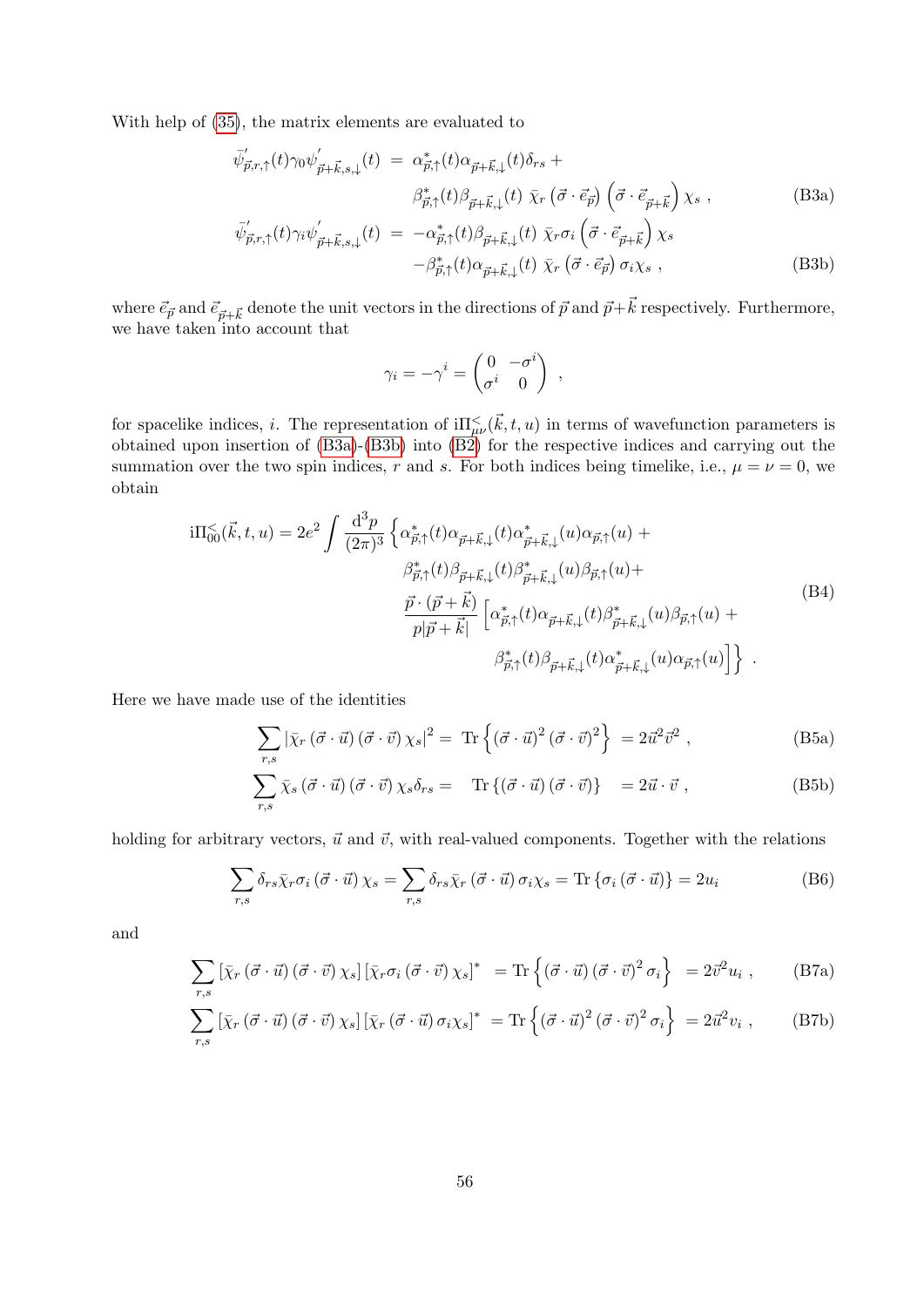the photon self-energy for mixed time- and spacelike indices is evaluated to

<span id="page-56-1"></span>
$$
i\Pi_{0i}^{<}(\vec{k},t,u) = 2e^2 \int \frac{d^3p}{(2\pi)^3} \left\{ \frac{p_i + k_i}{|\vec{p} + \vec{k}|} \left[ \alpha_{\vec{p},\uparrow}^*(t) \alpha_{\vec{p}+\vec{k},\downarrow}(t) \beta_{\vec{p}+\vec{k},\downarrow}^*(u) \alpha_{\vec{p},\uparrow}(u) + \frac{\beta_{\vec{p},\uparrow}^*(t) \beta_{\vec{p}+\vec{k},\downarrow}(t) \alpha_{\vec{p}+\vec{k},\downarrow}^*(u) \beta_{\vec{p},\uparrow}(u)}{\beta_{\vec{p},\uparrow}^*(t) \alpha_{\vec{p}+\vec{k},\downarrow}(t) \alpha_{\vec{p}+\vec{k},\downarrow}^*(u) \beta_{\vec{p},\uparrow}(u)} + \frac{p_i}{p} \left[ \alpha_{\vec{p},\uparrow}^*(t) \alpha_{\vec{p}+\vec{k},\downarrow}(t) \alpha_{\vec{p}+\vec{k},\downarrow}^*(u) \alpha_{\vec{p},\uparrow}(u) + \frac{\beta_{\vec{p},\uparrow}^*(t) \beta_{\vec{p}+\vec{k},\downarrow}(t) \beta_{\vec{p}+\vec{k},\downarrow}(u) \alpha_{\vec{p},\uparrow}(u)}{\beta_{\vec{p},\uparrow}^*(t) \alpha_{\vec{p}+\vec{k},\downarrow}(t) \beta_{\vec{p}+\vec{k},\downarrow}(u) \alpha_{\vec{p},\uparrow}(u)} + \frac{\beta_{\vec{p},\uparrow}^*(t) \alpha_{\vec{p}+\vec{k},\downarrow}(t) \beta_{\vec{p}+\vec{k},\downarrow}(u) \beta_{\vec{p},\uparrow}(u)}{\beta_{\vec{p},\uparrow}^*(t) \beta_{\vec{p}+\vec{k},\downarrow}(t) \beta_{\vec{p}+\vec{k},\downarrow}(u) \beta_{\vec{p},\uparrow}(u)} + \frac{p_i}{p} \left[ \alpha_{\vec{p},\uparrow}^*(t) \beta_{\vec{p}+\vec{k},\downarrow}(t) \beta_{\vec{p}+\vec{k},\downarrow}^*(u) \beta_{\vec{p},\uparrow}(u) + \beta_{\vec{p},\uparrow}^*(t) \alpha_{\vec{p}+\vec{k},\downarrow}(t) \alpha_{\vec{p}+\vec{k},\downarrow}(u) \alpha
$$

Here it is important to note that in contrast to  $(B6)$  and  $(B7)$ , the index index i in  $(B8a)$  and [\(B8b\)](#page-56-2) is to be taken as covariant and not as Euclidean, i.e.  $\{u_i\} = -\vec{u}$ . Finally, we take into account that

<span id="page-56-2"></span>
$$
\sum_{r,s} \left[ \bar{\chi}_r \sigma_i \left( \vec{\sigma} \cdot \vec{u} \right) \chi_s \right] \left[ \bar{\chi}_r \sigma_j \left( \vec{\sigma} \cdot \vec{v} \right) \chi_s \right]^* = \sum_{r,s} \left[ \bar{\chi}_r \left( \vec{\sigma} \cdot \vec{u} \right) \sigma_i \chi_s \right] \left[ \bar{\chi}_r \left( \vec{\sigma} \cdot \vec{v} \right) \sigma_j \chi_s \right]^*
$$
\n
$$
= 2 \delta_{ij} \vec{u} \cdot \vec{v} ,
$$
\n
$$
\sum_{r,s} \left[ \bar{\chi}_r \sigma_i \left( \vec{\sigma} \cdot \vec{u} \right) \chi_s \right] \left[ \bar{\chi}_r \left( \vec{\sigma} \cdot \vec{v} \right) \sigma_j \chi_s \right]^* = \sum_{r,s} \left[ \bar{\chi}_r \left( \vec{\sigma} \cdot \vec{u} \right) \sigma_i \chi_s \right] \left[ \bar{\chi}_r \sigma_j \left( \vec{\sigma} \cdot \vec{v} \right) \chi_s \right]^*
$$
\n
$$
= 2 \left( u_i v_j + u_j v_i - \delta_{ij} \vec{u} \cdot \vec{v} \right) ,
$$
\n(B9b)

which allows us to rewrite the photon self-energy for two space-like indices as

$$
i\Pi_{ij}^{<}(\vec{k},t,u) = 2e^2 \int \frac{d^3p}{(2\pi)^3} \left\{ \ell_{ij} \left[ \alpha_{\vec{p},\uparrow}^*(t) \beta_{\vec{p}+\vec{k},\downarrow}(t) \alpha_{\vec{p}+\vec{k},\downarrow}^*(u) \beta_{\vec{p},\uparrow}(u) + \beta_{\vec{p},\uparrow}^*(t) \alpha_{\vec{p}+\vec{k},\downarrow}(t) \beta_{\vec{p}+\vec{k},\downarrow}^*(u) \alpha_{\vec{p},\uparrow}(u) \right] - \eta_{ij} \left[ \alpha_{\vec{p},\uparrow}^*(t) \beta_{\vec{p}+\vec{k},\downarrow}(t) \beta_{\vec{p}+\vec{k},\downarrow}^*(u) \alpha_{\vec{p},\uparrow}(u) + \beta_{\vec{p},\uparrow}^*(t) \alpha_{\vec{p}+\vec{k},\downarrow}(t) \alpha_{\vec{p}+\vec{k},\downarrow}^*(u) \beta_{\vec{p},\uparrow}(u) \ell_{ij}^{\vec{b}} \right] \right\}.
$$
 (B10)

In order to keep the notation short, we have introduced

<span id="page-56-0"></span>
$$
\ell_{ij} = \frac{p_i(p_j + k_j) + p_j(p_i + k_i) + \eta_{ij}\vec{p} \cdot (\vec{p} + \vec{k})}{p|\vec{p} + \vec{k}|}.
$$
 (B11)

The verification of [\(B1\)](#page-54-4) in terms of wavefunction parameters is now straightforward. It follows immediately from [\(36\)](#page-9-6) that

<span id="page-56-3"></span>
$$
\partial_t \left( \alpha^*_{\vec{p},\uparrow}(t) \alpha_{\vec{p} + \vec{k},\downarrow}(t) \right) = i p \beta^*_{\vec{p},\uparrow}(t) \alpha_{\vec{p} + \vec{k},\downarrow}(t) - i |\vec{p} + \vec{k}| \alpha^*_{\vec{p},\uparrow}(t) \beta_{\vec{p} + \vec{k},\downarrow}(t) , \qquad (B12a)
$$

$$
\partial_t \left( \beta^*_{\vec{p},\uparrow}(t) \beta_{\vec{p} + \vec{k},\downarrow}(t) \right) \ = \ i p \alpha^*_{\vec{p},\uparrow}(t) \beta_{\vec{p} + \vec{k},\downarrow}(t) - i |\vec{p} + \vec{k}| \beta^*_{\vec{p},\uparrow}(t) \alpha_{\vec{p} + \vec{k},\downarrow}(t) \ . \tag{B12b}
$$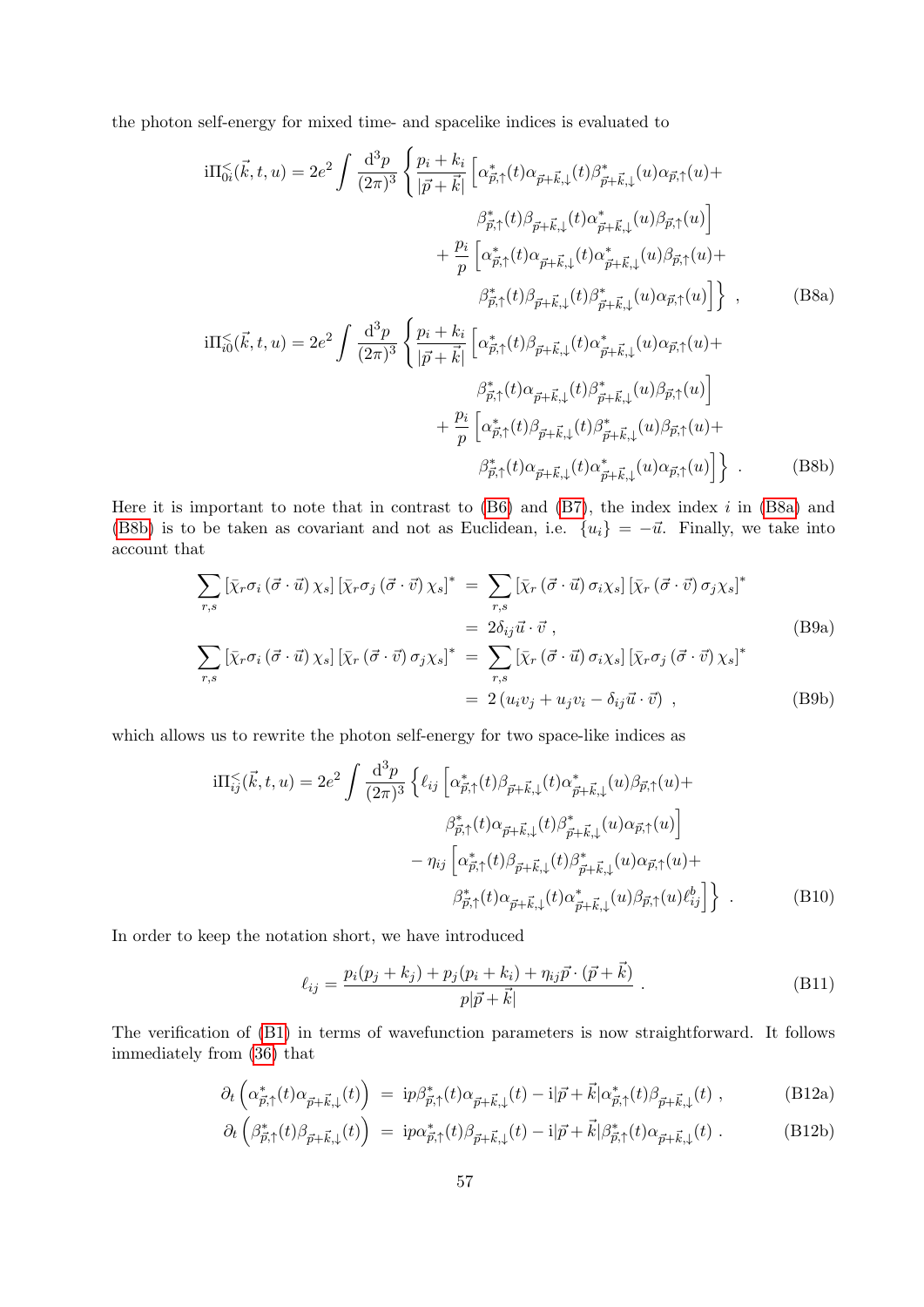Taking the time derivatives of [\(B4\)](#page-55-3) and [\(B8a\)](#page-56-1) and making use of relations [\(B12a\)](#page-56-3) and [\(B12b\)](#page-56-3), we obtain

$$
\partial_t i \Pi_{00}^{\leq}(\vec{k}, t, u) = i k^i i \Pi_{i0}^{\leq}(\vec{k}, t, u) , \qquad (B13a)
$$

$$
\partial_t i \Pi_{0i}^{\leq}(\vec{k}, t, u) = i k^j i \Pi_{ji}^{\leq}(\vec{k}, t, u) , \qquad (B13b)
$$

and hence

$$
\partial_t i \Pi_{00}^{\leq}(\vec{k}, t, u) - i k^i i \Pi_{i0}^{\leq}(\vec{k}, t, u) = 0 , \qquad (B14a)
$$

$$
\partial_t i \Pi_{0i} \langle \vec{k}, t, u \rangle - i k^j i \Pi_{ji} \langle \vec{k}, t, u \rangle = 0.
$$
 (B14b)

These are just the Ward-Takahashi identities [\(B1\)](#page-54-4).

## <span id="page-57-0"></span>Appendix C: Remark on time dependence

It has been shown in appendix [A](#page-50-0) that keeping the correct sequence of the limits, first  $t \to \infty$ and then  $\varepsilon \to 0$ , is crucial for eliminating possible unphysical contributions from the vacuum polarization and that their interchange comes along with a divergent contribution from the latter. In this appendix, we consider the time evolution of [\(137b\)](#page-35-3) and [\(137c\)](#page-35-3) in order to highlight that keeping the correct order of limits is also essential to obtain physically sensible results from the mass-shift contribution [\(135b\)](#page-35-1) and to eliminate possible contributions from the interference term [\(135c\)](#page-35-2). The latter is essential to obtain photon numbers that can be written as an absolute square and, as a consequence, are positive (semi-) definite. For this purpose, we first rewrite [\(137b\)](#page-35-3) and [\(137c\)](#page-35-3) as

$$
2\omega_{\vec{k}}\frac{\mathrm{d}^{6}n_{\gamma}^{\varepsilon}(t)}{\mathrm{d}^{3}x\mathrm{d}^{3}k}\bigg|_{\mathrm{MST}} = \frac{\gamma^{\mu\nu}(k)}{(2\pi)^{3}}\sum_{r,s}\int\frac{\mathrm{d}^{3}p}{(2\pi)^{3}}I_{\mu}^{\varepsilon,*}(\vec{p},\vec{k},r,s,t)I_{\nu}^{\varepsilon}(\vec{p},\vec{k},r,s,t) ,\tag{C1a}
$$

$$
2\omega_{\vec{k}}\frac{\mathrm{d}^{6}n_{\gamma}^{\varepsilon}(t)}{\mathrm{d}^{3}x\mathrm{d}^{3}k}\Big|_{\text{INT}} = \frac{\gamma^{\mu\nu}(k)}{(2\pi)^{3}}\sum_{r,s}\int\frac{\mathrm{d}^{3}p}{(2\pi)^{3}}\left[I_{\mu}^{\varepsilon,*}(\vec{p},\vec{k},r,s,t)J_{\nu}^{\varepsilon}(\vec{p},\vec{k},r,s,t)\right] + J_{\mu}^{\varepsilon,*}(\vec{p},\vec{k},r,s,t)I_{\nu}^{\varepsilon}(\vec{p},\vec{k},r,s,t)\right],\tag{C1b}
$$

where we have introduced

<span id="page-57-4"></span><span id="page-57-3"></span><span id="page-57-1"></span>
$$
I^{\varepsilon}_{\mu}(\vec{p}, \vec{k}, r, s, t) = \int_{-\infty}^{t} du f_{\varepsilon}(u) j^{\text{MST}}_{\mu}(\vec{p}, \vec{k}, r, s, u) e^{i\omega_{\vec{k}} u} , \qquad (C2a)
$$

$$
J^{\varepsilon}_{\mu}(\vec{p}, \vec{k}, r, s, t) = \int_{-\infty}^{t} du f_{\varepsilon}(u) j^{0}_{\mu}(\vec{p}, \vec{k}, r, s, u) e^{i\omega_{\vec{k}}u} . \tag{C2b}
$$

The time integral in [\(C2b\)](#page-57-1) is evaluated to

<span id="page-57-2"></span>
$$
J_{\mu}^{\varepsilon}(\vec{p}, \vec{k}, r, s, t) = e\bar{u}_{c}(\vec{p}, r)\gamma_{\mu}v_{c}(\vec{p} + \vec{k}, s)\left\{\theta(-t)\frac{e^{\left[\varepsilon + i\omega_{1}^{c}(\vec{p}, \vec{k})\right]t}}{\varepsilon + i\omega_{1}^{c}(\vec{p}, \vec{k})} + \theta(t)\left[\frac{2\varepsilon}{\varepsilon^{2} + \omega_{1}^{c,2}(\vec{p}, \vec{k})} - \frac{e^{-\left[\varepsilon - i\omega_{1}^{c}(\vec{p}, \vec{k})\right]t}}{\varepsilon - i\omega_{1}^{c}(\vec{p}, \vec{k})}\right]\right\}.
$$
(C3)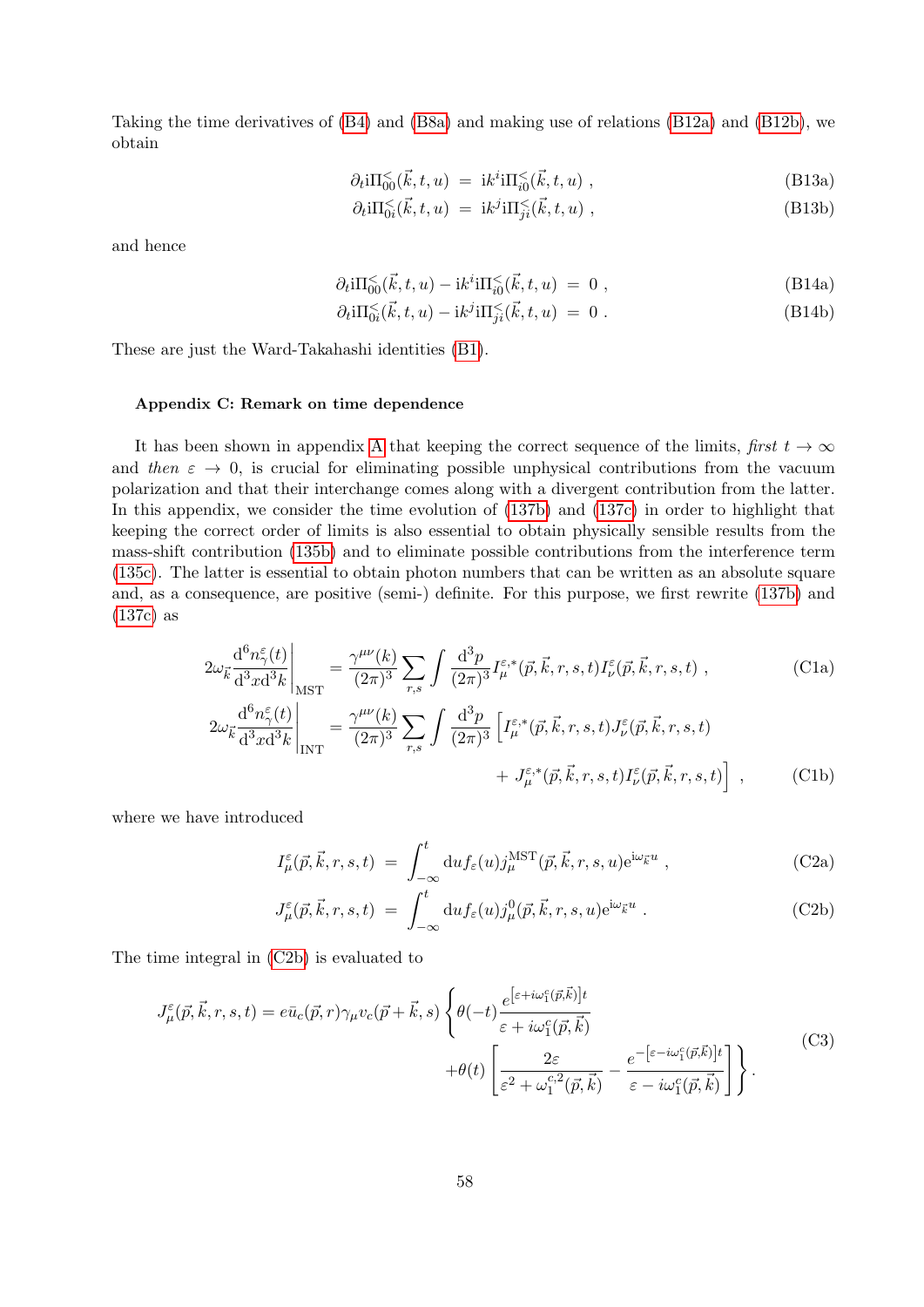To handle [\(C2a\)](#page-57-1) for large times  $t \geq T \gg \tau$ , we again take into account that the fermionic wavefunctions essentially have turned into [\(129\)](#page-32-1) in that range. Accordingly, we obtain

$$
I_{\mu}^{\varepsilon}(\vec{p}, \vec{k}, r, s, t) = \int_{-\infty}^{T} du f_{\varepsilon}(u) j_{\mu}^{\text{MST}}(\vec{p}, \vec{k}, r, s, u) e^{i\omega_{\vec{k}} u}
$$
  
+
$$
+ e \left\{ \tilde{\alpha}_{\vec{p}}^* \tilde{\gamma}_{\vec{p} + \vec{k}} \bar{u}_b(\vec{p}, r) \gamma_{\mu} v_b(\vec{p} + \vec{k}, s) g_{\varepsilon} \left[ \omega_1^b(\vec{p}, \vec{k}), T, t \right] + \tilde{\alpha}_{\vec{p}}^* \tilde{\delta}_{\vec{p} + \vec{k}} \bar{u}_b(\vec{p}, r) \gamma_{\mu} u_b(\vec{p} + \vec{k}, s) g_{\varepsilon}^* \left[ \omega_2^b(\vec{p}, \vec{k}), T, t \right] + \tilde{\beta}_{\vec{p}}^* \tilde{\gamma}_{\vec{p} + \vec{k}} \bar{v}_b(\vec{p}, r) \gamma_{\mu} v_b(\vec{p} + \vec{k}, s) g_{\varepsilon} \left[ \omega_3^b(\vec{p}, \vec{k}), T, t \right] + \tilde{\beta}_{\vec{p}}^* \tilde{\delta}_{\vec{p} + \vec{k}} \bar{v}_b(\vec{p}, r) \gamma_{\mu} u_b(\vec{p} + \vec{k}, s) g_{\varepsilon}^* \left[ \omega_4^b(\vec{p}, \vec{k}), T, t \right] - \bar{u}_c(\vec{p}, r) \gamma_{\mu} v_c(\vec{p} + \vec{k}, s) g_{\varepsilon} \left[ \omega_1^c(\vec{p}, \vec{k}), T, t \right] \right\}
$$
(C4)

<span id="page-58-0"></span>for  $t \geq T$ . To keep the notation short, we have introduced

$$
g_{\varepsilon}(\omega, T, t) = \frac{e^{-(\varepsilon - i\omega)T} - e^{-(\varepsilon - i\omega)t}}{\varepsilon - i\omega}.
$$
 (C5)

If we now let  $\varepsilon \to 0$  at some finite time,  $t > T$ , we see that [\(C4\)](#page-58-0) turns into

<span id="page-58-1"></span>
$$
I_{\mu}^{\varepsilon}(\vec{p}, \vec{k}, r, s, t) \rightarrow I_{\mu}(\vec{p}, \vec{k}, r, s, t) = \int_{-\infty}^{T} du \ j_{\mu}^{\text{MST}}(\vec{p}, \vec{k}, r, s, u) e^{i\omega_{\vec{k}} u}
$$
  
\n
$$
+ e \left\{ \tilde{\alpha}_{\vec{p}} \tilde{\gamma}_{\vec{p} + \vec{k}} \bar{u}_{b}(\vec{p}, r) \gamma_{\mu} v_{b}(\vec{p} + \vec{k}, s) g \left[ \omega_{1}^{b}(\vec{p}, \vec{k}), T, t \right] \right. \n+ \tilde{\alpha}_{\vec{p}} \tilde{\delta}_{\vec{p} + \vec{k}} \bar{u}_{b}(\vec{p}, r) \gamma_{\mu} u_{b}(\vec{p} + \vec{k}, s) g^{*} \left[ \omega_{2}^{b}(\vec{p}, \vec{k}), T, t \right] \n+ \tilde{\beta}_{\vec{p}}^{*} \tilde{\gamma}_{\vec{p} + \vec{k}} \bar{v}_{b}(\vec{p}, r) \gamma_{\mu} v_{b}(\vec{p} + \vec{k}, s) g \left[ \omega_{3}^{b}(\vec{p}, \vec{k}), T, t \right] \n+ \tilde{\beta}_{\vec{p}}^{*} \tilde{\delta}_{\vec{p} + \vec{k}} \bar{v}_{b}(\vec{p}, r) \gamma_{\mu} u_{b}(\vec{p} + \vec{k}, s) g^{*} \left[ \omega_{4}^{b}(\vec{p}, \vec{k}), T, t \right] \n- \bar{u}_{c}(\vec{p}, r) \gamma_{\mu} v_{c}(\vec{p} + \vec{k}, s) g \left[ \omega_{1}^{c}(\vec{p}, \vec{k}), T, t \right]
$$

with  $q(\omega, T, t)$  given by

<span id="page-58-2"></span>
$$
g(\omega, T, t) = \frac{e^{i\omega T}}{i\omega} \left[ e^{i\omega(t-T)} - 1 \right] . \tag{C7}
$$

On the other hand, [\(C3\)](#page-57-2) does not vanish, but behaves like

$$
J_{\mu}^{\varepsilon}(\vec{p}, \vec{k}, r, s, t) = e\bar{u}_{c}(\vec{p}, r)\gamma_{\mu}v_{c}(\vec{p} + \vec{k}, s)\frac{e^{i\omega_{1}^{c}(\vec{p}, \vec{k})t}}{i\omega_{1}^{c}(\vec{p}, \vec{k})} + \mathcal{O}(\varepsilon) , \text{ for } \varepsilon \to 0 .
$$
 (C8)

Hence, when first taking the limit  $\varepsilon \to 0$  at some finite time, t, expression [\(C1b\)](#page-57-3) does not vanish. Furthermore, we can infer from Fig. [27](#page-59-0) that it generally persists in the limit  $t \to \infty$ .

If one first takes  $t \to \infty$ , however, it follows from [\(C3\)](#page-57-2) and [\(C4\)](#page-58-0) that these expressions turn into [\(140\)](#page-36-2) and [\(143\)](#page-36-3), respectively, so that [\(C1b\)](#page-57-3) vanishes when taking the subsequent limit  $\varepsilon \to 0$ .

In addition to the elimination of possible unphysical contributions from [\(135a\)](#page-35-0) and [\(135c\)](#page-35-2), keeping the correct sequence of limits is also crucial to obtain physically reasonable results for the contribution from [\(135b\)](#page-35-1) describing mass-shift effects only. To illustrate this, we show the time evolution of [\(C1a\)](#page-57-4) for different values of  $\varepsilon$  in Fig. [28.](#page-59-1)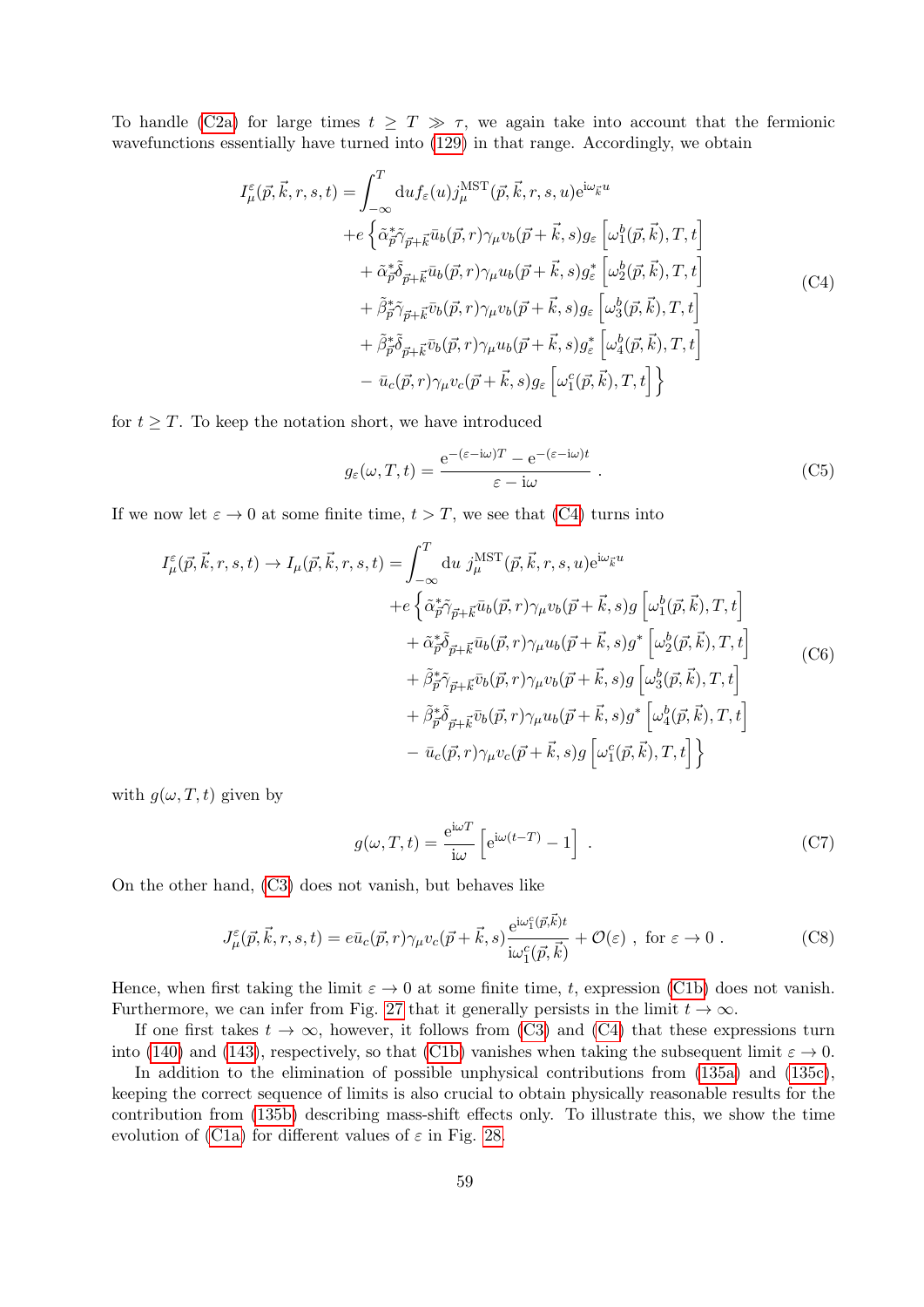

<span id="page-59-0"></span>FIG. 27: Time evolution of the interference contribution [\(C1b\)](#page-57-3) for  $\omega_{\vec{k}} = 1$  GeV and different values of  $\Lambda_C$ .



<span id="page-59-1"></span>FIG. 28: Time evolution of the mass-shift contribution [\(F2\)](#page-66-1) for different values of  $\varepsilon$  for  $m_2(t)$  (left panel) and  $m_3(t)$  (right panel).

Taking first  $\varepsilon \to 0$  at some finite time, t, corresponds to the curve labeled by  $\varepsilon = 0$  in both panels. If we then take  $t \to \infty$ , we obtain an asymptotic value for [\(C1a\)](#page-57-4), which is by several orders of magnitude larger than the one against which the asymptotic values of [\(C1a\)](#page-57-4) for finite  $\varepsilon$ converge in the limit  $\varepsilon \to 0$  and which accordingly corresponds to [\(62\)](#page-12-5). Hence, we have seen that interchanging both limits also leads to unphysical results from the pure mass-shift contribution. Moreover, we see that for sufficiently small values of  $\varepsilon$ , expression [\(C1a\)](#page-57-4) for finite times  $t \geq T \gg \tau$ coincides with its asymptotic value for  $\varepsilon = 0$ . Consequently, the interpretation of [\(C1a\)](#page-57-4) as a photon number at finite times is doubtful as well.

In order to highlight these aspects in particular, we take a closer look at  $(C6)$  and  $(144)$ . We see that the integral expressions coincide in both cases whereas the frequency expressions entering [\(C6\)](#page-58-1) feature an additional term of  $e^{i\omega_i t}/i\omega_i$  ( $i = 0...4$ ), which has been eliminated in the corresponding frequency expressions entering [\(144\)](#page-37-1) after switching off the electromagnetic interaction adiabatically.

In order to see why this additional term is artificial in each case we again consider [\(C1a\)](#page-57-4) for the correct sequence of limits, but instead perform an instantaneous switching of the electromagnetic interaction at  $t = \pm 1/\varepsilon$ , i.e.,

<span id="page-59-2"></span>
$$
\hat{H}_{\text{EM}}(t) \to \theta_{\varepsilon}(t)\hat{H}_{\text{EM}}(t) , \quad \text{with} \quad \theta_{\varepsilon}(t) = \theta\left(\frac{1}{\varepsilon^2} - t^2\right) \quad \text{and} \quad \varepsilon > 0 . \tag{C9}
$$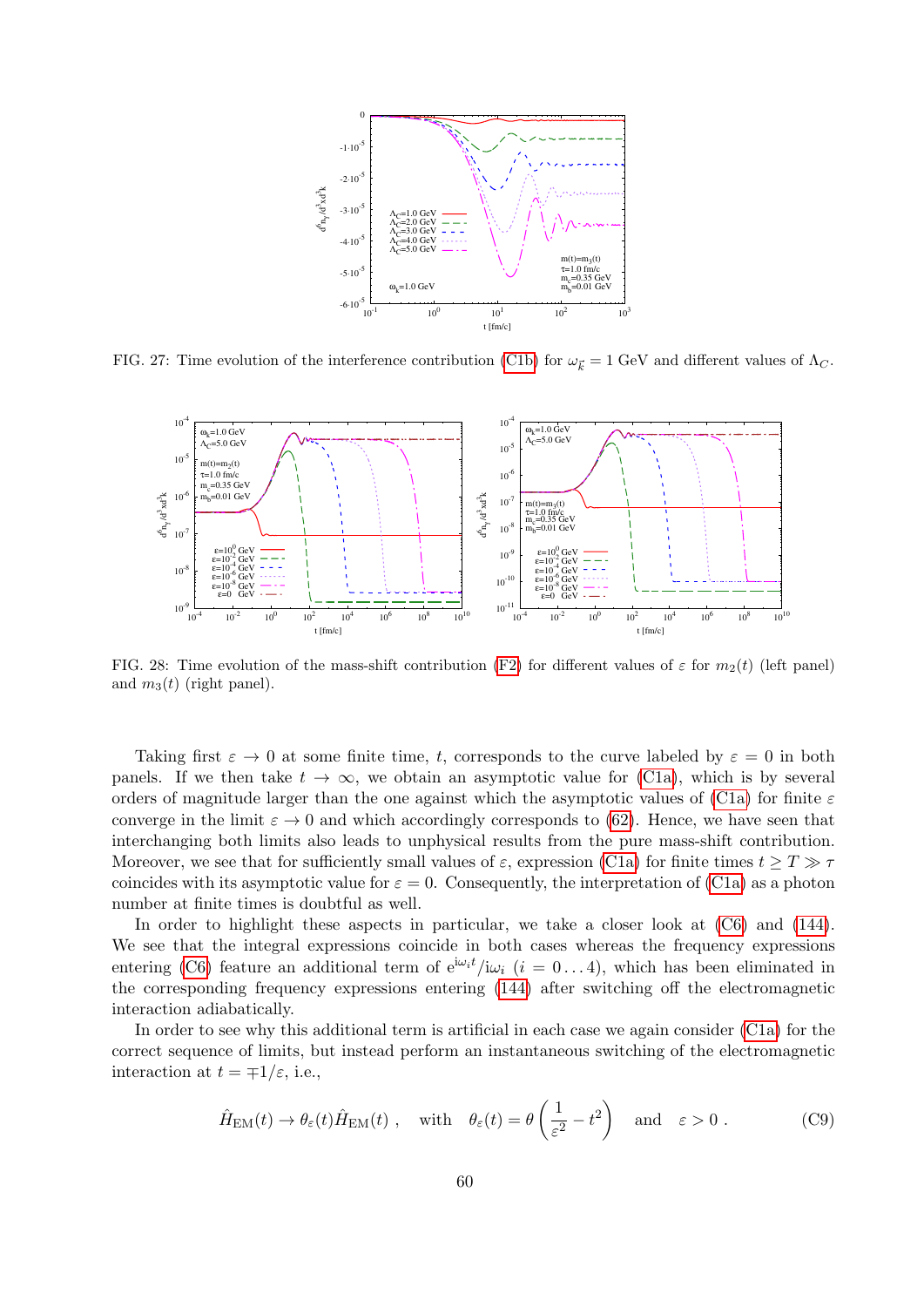<span id="page-60-1"></span>In this case, [\(143\)](#page-36-3) is replaced by

$$
\tilde{I}^{\varepsilon}_{\mu}(\vec{p}, \vec{k}, r, s) = \int_{-1/\varepsilon}^{\min(T, 1/\varepsilon)} dt \ j_{\mu}^{\text{MST}}(\vec{p}, \vec{k}, r, s, t) e^{i\omega_{\vec{k}}t} \n- e \left\{ \tilde{\alpha}^{*}_{\vec{p}} \tilde{\gamma}_{\vec{p} + \vec{k}} \bar{u}_{b}(\vec{p}, r) \gamma_{\mu} v_{b}(\vec{p} + \vec{k}, s) \tilde{g}_{\varepsilon} \left[ \omega_{1}^{b}(\vec{p}, \vec{k}), T \right] \n+ \tilde{\alpha}^{*}_{\vec{p}} \tilde{\delta}_{\vec{p} + \vec{k}} \bar{u}_{b}(\vec{p}, r) \gamma_{\mu} u_{b}(\vec{p} + \vec{k}, s) \tilde{g}_{\varepsilon}^{*} \left[ \omega_{2}^{b}(\vec{p}, \vec{k}), T \right] \n+ \tilde{\beta}^{*}_{\vec{p}} \tilde{\gamma}_{\vec{p} + \vec{k}} \bar{v}_{b}(\vec{p}, r) \gamma_{\mu} v_{b}(\vec{p} + \vec{k}, s) \tilde{g}_{\varepsilon} \left[ \omega_{3}^{b}(\vec{p}, \vec{k}), T \right] \n+ \tilde{\beta}^{*}_{\vec{p}} \tilde{\delta}_{\vec{p} + \vec{k}} \bar{v}_{b}(\vec{p}, r) \gamma_{\mu} u_{b}(\vec{p} + \vec{k}, s) \tilde{g}_{\varepsilon}^{*} \left[ \omega_{4}^{b}(\vec{p}, \vec{k}), T \right] \n- \bar{u}_{c}(\vec{p}, r) \gamma_{\mu} v_{c}(\vec{p} + \vec{k}, s) \tilde{g}_{\varepsilon} \left[ \omega_{1}^{c}(\vec{p}, \vec{k}), T \right] \} .
$$
\n(CI0)

In order to keep the notation more shorthand, we have defined

<span id="page-60-0"></span>
$$
\tilde{g}_{\varepsilon}(\omega, T) = \theta \left( \frac{1}{\varepsilon} - T \right) \frac{e^{i\omega/\varepsilon} - e^{i\omega T}}{i\omega} . \tag{C11}
$$

It follows from [\(C7\)](#page-58-2) and [\(C11\)](#page-60-0) that taking the limit  $\varepsilon \to 0$  in [\(C10\)](#page-60-1) has the same effect as taking  $t \to \infty$  in [\(C6\)](#page-58-1). This can also be inferred from Fig. [29](#page-60-2) showing the time evolution of [\(C1a\)](#page-57-4) for different values of  $\varepsilon$  with the electromagnetic interaction being switched according to [\(C9\)](#page-59-2).



<span id="page-60-2"></span>FIG. 29: Time evolution of the mass-shift contribution [\(C1a\)](#page-57-4) for  $m_2(t)$  (left panel) and  $m_3(t)$  (right panel) with the electromagnetic interaction being switched in terms of [\(C9\)](#page-59-2). If we take the successive limits  $t \to \infty$ and then  $\varepsilon \to 0$ , we obtain the same result for [\(C1a\)](#page-57-4) as if we had kept the regularization [\(44\)](#page-10-4) but interchanged both limits instead. The corresponding value is indicated by the dashed horizontal line in each case.

Thus, if we switch the electromagnetic interaction according to [\(44\)](#page-10-4) but take the incorrect sequence of limits we obtain the same result for [\(C1a\)](#page-57-4) as if we took the correct sequence of limits but switched the electromagnetic interaction according to [\(C9\)](#page-59-2). This shows us that the former case is formally equivalent to keeping the exact sequence of limits for an unphysical instantaneous switching [\(C9\)](#page-59-2).

In order to emphasize why a switching of the electromagnetic interaction by means of [\(C9\)](#page-59-2) is unphysical, we consider again the Ward-Takahashi identities [\(61\)](#page-12-0) for the photon self-energy. We have shown in section [II](#page-4-0) and also demonstrated in greater detail in appendix [B](#page-54-0) that these identities are fulfilled when coupling the quark field to a time-dependent scalar background field,  $\phi(t)$ . But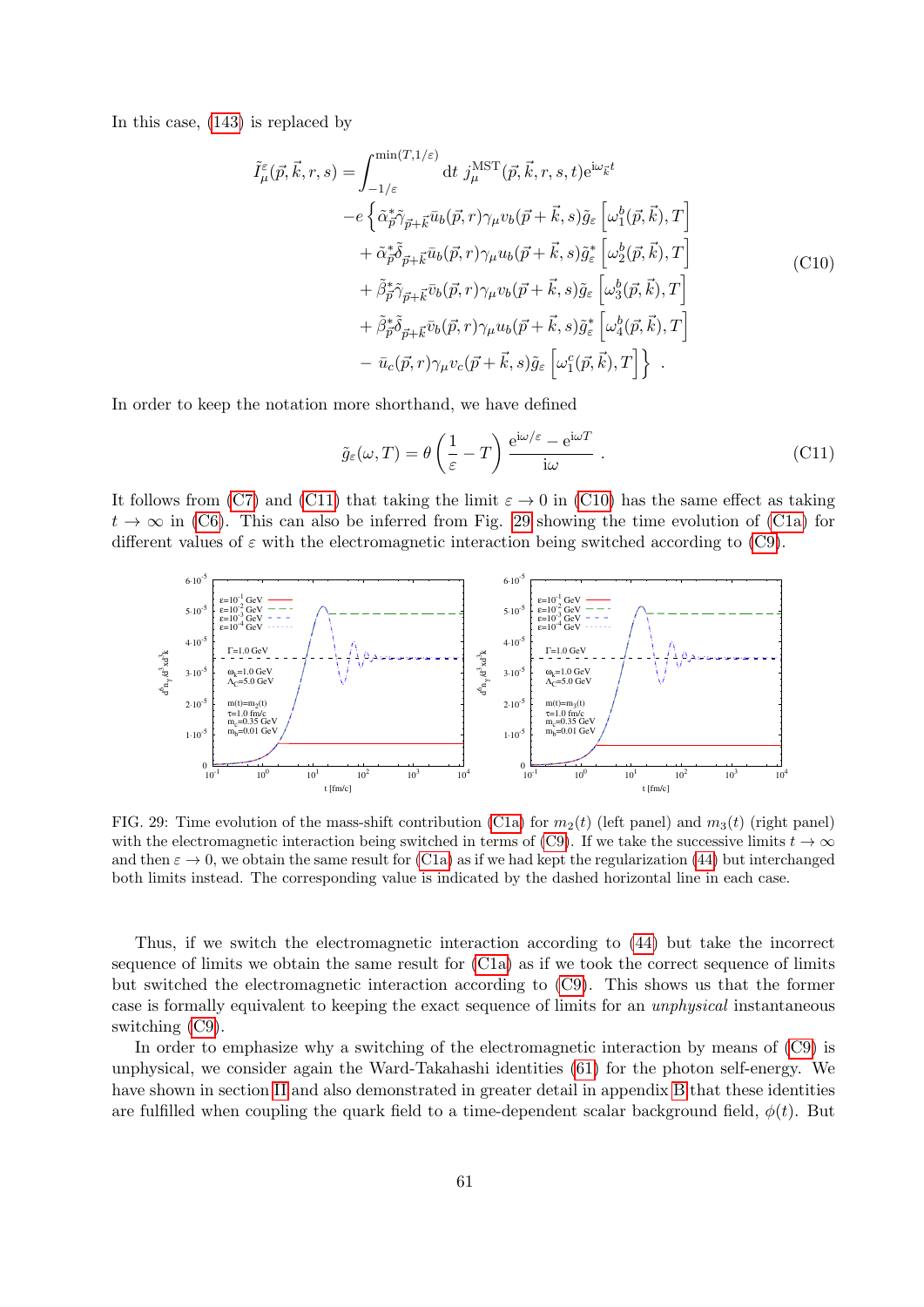one has to keep in mind that a switching of the electromagnetic interaction leads to a corresponding modification of the photon self-energy, i.e.,

$$
i\Pi_{\mu\nu}^{\leq}(\vec{k},t_1,t_2) \to i\Pi_{\mu\nu}^{\leq,\varepsilon}(\vec{k},t_1,t_2) = f_{\varepsilon}(t_1) f_{\varepsilon}(t_2) i\Pi_{\mu\nu}^{\leq}(\vec{k},t_1,t_2) , \qquad (C12)
$$

with the electromagnetic interaction then being fully persistent at any given time, t. Because of the additional factor of  $f_{\varepsilon}(t_1)$ , relation [\(61\)](#page-12-0) is not fulfilled in the first place, but we instead have

<span id="page-61-3"></span>
$$
\partial_{t_1} i \Pi_{0\mu}^{\leq,\varepsilon}(\vec{k},t_1,t_2) - ik^j i \Pi_{j\mu}^{\leq,\varepsilon}(\vec{k},t_1,t_2) = -\dot{f}_{\varepsilon}(t_1) f_{\varepsilon}(t_2) i \Pi_{0\mu}^{\leq,\varepsilon}(\vec{k},t_1,t_2) \ . \tag{C13}
$$

However, if the electromagnetic interaction is switched according to [\(44\)](#page-10-4), the time derivative reads

$$
\dot{f}_{\varepsilon}(t) = \varepsilon \, \operatorname{sign}(t) e^{-\varepsilon|t|} \;, \tag{C14}
$$

and, as a consequence, the r.h.s. of [\(C13\)](#page-61-3) vanishes for  $\varepsilon \to 0$  such that [\(61\)](#page-12-0) is restored again. To the contrary, if we switch the electromagnetic interaction by means of [\(C9\)](#page-59-2), we have no such restoration since

$$
\dot{\theta}_{\varepsilon}(t) = \theta\left(\frac{1}{\varepsilon} - t\right)\delta\left(\frac{1}{\varepsilon} + t\right) - \theta\left(\frac{1}{\varepsilon} + t\right)\delta\left(\frac{1}{\varepsilon} - t\right). \tag{C15}
$$

Hence, switching the electromagnetic interaction according to [\(C9\)](#page-59-2) effectively leads to a violation of the Ward-Takahashi identities. Since [\(C9\)](#page-59-2) leads to the same asymptotic photon numbers as [\(44\)](#page-10-4) with the limits being interchanged, we see that the latter procedure also leads to an effective violation of [\(61\)](#page-12-0).

# <span id="page-61-0"></span>Appendix D: Determination of Bogolyubov parameters  $\xi_{\vec{p},s}(t)$  and  $\eta_{\vec{p},s}(t)$

In this appendix, we show explicitly that the system of equations [\(84\)](#page-15-3) for the Bogolyubov parameters,  $\xi_{\vec{p},s}(t)$  and  $\eta_{\vec{p},s}(t)$ , is solved by [\(85\)](#page-16-3). For this purpose, we first rewrite the fermionic field operator,  $\psi(x)$ , in terms of the transformed operators [\(71\)](#page-14-1), i.e.,

<span id="page-61-1"></span>
$$
\hat{\psi}(x) = \sum_{s} \int \frac{\mathrm{d}^3 p}{(2\pi)^3} \left[ \hat{\tilde{b}}_{\vec{p},s}(t) \tilde{\psi}_{\vec{p},s,\uparrow}(x) + \hat{\tilde{d}}^{\dagger}_{-\vec{p},s}(t) \tilde{\psi}_{\vec{p},s\downarrow}(x) \right] \ . \tag{D1}
$$

Here we have made use of [\(76\)](#page-14-4) and introduced the transformed positive and negative energy wavefunctions

<span id="page-61-5"></span>
$$
\tilde{\psi}_{\vec{p},s,\uparrow}(x) \ = \ \xi_{\vec{p},s}^*(t)\psi_{\vec{p},s\uparrow}(x) + \eta_{\vec{p},s}^*(t)\psi_{\vec{p},s\downarrow}(x) \ , \tag{D2a}
$$

$$
\tilde{\psi}_{\vec{p},s,\downarrow}(x) = \xi_{\vec{p},s}(t)\psi_{\vec{p},s\downarrow}(x) - \eta_{\vec{p},s}(t)\psi_{\vec{p},s\uparrow}(x) . \tag{D2b}
$$

It follows from [\(72\)](#page-14-5) that the inverse transformation relations are given by

<span id="page-61-4"></span>
$$
\psi_{\vec{p},s,\uparrow}(x) = \xi_{\vec{p},s}(t)\tilde{\psi}_{\vec{p},s\uparrow}(x) - \eta_{\vec{p},s}^*(t)\tilde{\psi}_{\vec{p},s\downarrow}(x) , \qquad (D3a)
$$

<span id="page-61-2"></span>
$$
\psi_{\vec{p},s,\downarrow}(x) = \xi_{\vec{p},s}^*(t)\tilde{\psi}_{\vec{p},s\downarrow}(x) + \eta_{\vec{p},s}(t)\tilde{\psi}_{\vec{p},s\uparrow}(x) . \tag{D3b}
$$

Now the strategy is to rewrite [\(84\)](#page-15-3) as matrix-element conditions for  $\tilde{\psi}_{\vec{p},s\uparrow\downarrow}(x)$  from which the latter are determined. The corresponding Bogolyubov parameters,  $\xi_{\vec{p},s}(t)$  and  $\eta_{\vec{p},s}(t)$ , are then given by

$$
\xi_{\vec{p},s}(t) = \psi_{\vec{p},s\downarrow}(x)\tilde{\psi}_{\vec{p},s\downarrow}(x) = \left[\psi_{\vec{p},s\uparrow}^{\dagger}(x)\tilde{\psi}_{\vec{p},s\uparrow}(x)\right]^* = \tilde{\psi}_{\vec{p},s\uparrow}^{\dagger}(x)\psi_{\vec{p},s\uparrow}(x) ,\tag{D4a}
$$

$$
\eta_{\vec{p},s}(t) = -\psi_{\vec{p},s\uparrow}^{\dagger}(x)\tilde{\psi}_{\vec{p},s\downarrow}(x) = \left[\psi_{\vec{p},s\downarrow}^{\dagger}(x)\tilde{\psi}_{\vec{p},s\uparrow}(x)\right]^* = \tilde{\psi}_{\vec{p},s\uparrow}^{\dagger}(x)\psi_{\vec{p},s\downarrow}(x) . \tag{D4b}
$$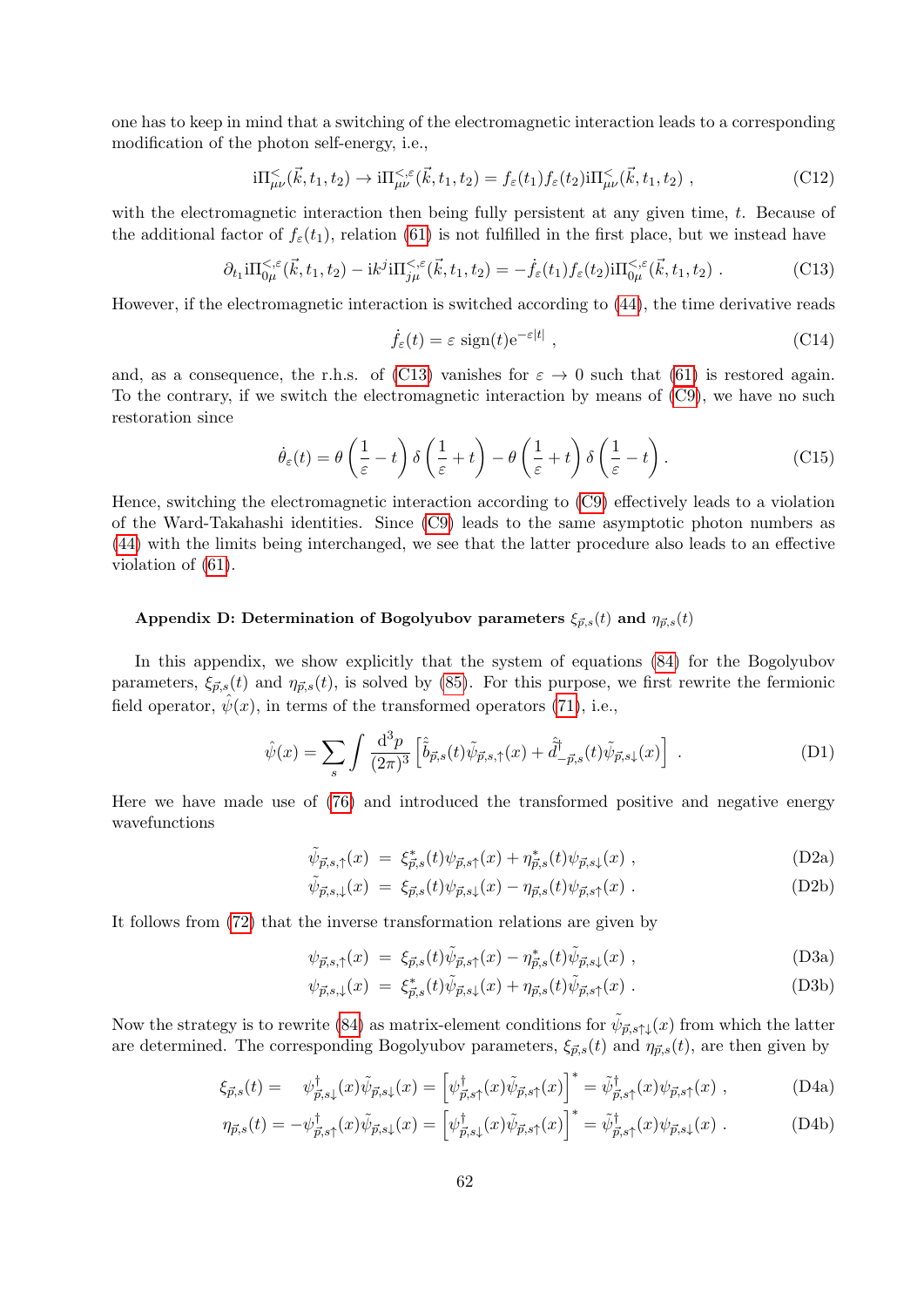Expressing [\(68a\)](#page-13-3)-[\(68b\)](#page-13-5) in terms of [\(D3a\)](#page-61-4)-[\(D3b\)](#page-61-4) and making use of [\(72\)](#page-14-5), we can rewrite [\(84\)](#page-15-3) in terms of  $\tilde{\psi}_{\vec{p},s\uparrow\downarrow}(x)$  as

<span id="page-62-0"></span>
$$
\xi_{\vec{p},s}(t) \ \tilde{\psi}_{\vec{p},s,\uparrow}^{\dagger}(x) \hat{h}_D(t) \tilde{\psi}_{\vec{p},s,\uparrow}(x) - \eta_{\vec{p},s}^*(t) \ \tilde{\psi}_{\vec{p},s,\uparrow}^{\dagger}(x) \hat{h}_D(t) \tilde{\psi}_{\vec{p},s,\downarrow}(x) = E_{\vec{p}}(t) \xi_{\vec{p},s}(t) \ , \tag{D5a}
$$

$$
-\eta_{\vec{p},s}(t)\,\tilde{\psi}_{\vec{p},s,\downarrow}^{\dagger}(x)\hat{h}_D(t)\tilde{\psi}_{\vec{p},s,\downarrow}(x)+\xi_{\vec{p},s}^*(t)\,\tilde{\psi}_{\vec{p},s,\uparrow}^{\dagger}(x)\hat{h}_D(t)\tilde{\psi}_{\vec{p},s,\downarrow}(x) = E_{\vec{p}}(t)\eta_{\vec{p},s}(t) ,\qquad \text{(D5b)}
$$

To keep the notation short, we have introduced

<span id="page-62-1"></span>
$$
\hat{h}_D(t) = -\mathrm{i}\gamma_0 \vec{\gamma} \cdot \vec{\nabla} + \gamma_0 m(t) \tag{D6}
$$

Taking into account that

$$
\tilde{\psi}_{\vec{p},s,\downarrow}^{\dagger}(x)\hat{h}_D(t)\tilde{\psi}_{\vec{p},s,\downarrow}(x) = -\tilde{\psi}_{\vec{p},s,\uparrow}^{\dagger}(x)\hat{h}_D(t)\tilde{\psi}_{\vec{p},s,\uparrow}(x) ,\qquad (D7)
$$

which follows from  $(D2)$  and  $(68a)$ , one can show that  $(D5a)-(D5b)$  $(D5a)-(D5b)$  $(D5a)-(D5b)$  are equivalent to

<span id="page-62-2"></span>
$$
\tilde{\psi}_{\vec{p},s,\uparrow}^{\dagger}(x)\hat{h}_D(t)\tilde{\psi}_{\vec{p},s,\uparrow}(x) = E_{\vec{p}}(t) , \qquad (D8a)
$$

$$
\tilde{\psi}_{\vec{p},s,\uparrow}^{\dagger}(x)\hat{h}_D(t)\tilde{\psi}_{\vec{p},s,\downarrow}(x) = 0.
$$
\n(D8b)

The Bogolyubov transformation [\(71\)](#page-14-1) hence corresponds to a reexpansion of the fermion-field operators in terms of the instantaneous eigenstates of the Hamilton-density operator [\(D6\)](#page-62-1). In order to solve Eqs. [\(D8a\)](#page-62-2)-[\(D8b\)](#page-62-2) for the matrix elements, we parametrize  $\tilde{\psi}_{\vec{p},s\uparrow\downarrow}(x)$  analogously to [\(35\)](#page-8-1) as

<span id="page-62-3"></span>
$$
\tilde{\psi}_{\vec{p},s,\uparrow\downarrow}(x) = \begin{pmatrix} \tilde{\alpha}_{\vec{p},\uparrow\downarrow}(t)\chi_s \\ \tilde{\beta}_{\vec{p},\uparrow\downarrow}(t)\frac{\vec{\sigma}\cdot\vec{p}}{p}\chi_s \end{pmatrix} e^{i\vec{p}\cdot\vec{x}}.
$$
\n(D9)

Writing [\(D2a\)](#page-61-5) and [\(D2b\)](#page-61-5) in terms of wavefunction parameters, it follows from [\(38\)](#page-9-0) and [\(72\)](#page-14-5) that

<span id="page-62-6"></span>
$$
\left| \tilde{\alpha}_{\vec{p},\uparrow\downarrow}(t) \right|^2 + \left| \tilde{\beta}_{\vec{p},\uparrow\downarrow}(t) \right|^2 = 1 . \tag{D10}
$$

Furthermore, relations [\(39\)](#page-9-1) imply

<span id="page-62-4"></span>
$$
\tilde{\alpha}_{\vec{p},\downarrow}(t) = \tilde{\beta}_{\vec{p},\uparrow}^*(t) , \qquad (D11a)
$$

$$
\tilde{\beta}_{\vec{p},\downarrow}(t) = -\tilde{\alpha}_{\vec{p},\uparrow}^*(t) \ . \tag{D11b}
$$

Upon insertion of [\(D9\)](#page-62-3) into [\(D8a\)](#page-62-2)-[\(D8b\)](#page-62-2) and making use of [\(D11a\)](#page-62-4)-[\(D11b\)](#page-62-4) the diagonalization conditions can be written as

<span id="page-62-5"></span>
$$
p\left(\tilde{\alpha}_{\vec{p},\uparrow}^*(t)\tilde{\beta}_{\vec{p},\uparrow}(t) + \tilde{\alpha}_{\vec{p},\uparrow}(t)\tilde{\beta}_{\vec{p},\uparrow}^*(t)\right) + m(t)\left(\left|\tilde{\alpha}_{\vec{p},\uparrow}(t)\right|^2 - \left|\tilde{\beta}_{\vec{p},\uparrow}(t)\right|^2\right) = E_{\vec{p}}(t) ,\qquad \text{(D12a)}
$$

$$
p\left(\tilde{\beta}_{\vec{p},\uparrow}^2(t) - \tilde{\alpha}_{\vec{p},\uparrow}^2(t)\right) + 2m(t)\tilde{\alpha}_{\vec{p},\uparrow}(t)\tilde{\beta}_{\vec{p},\uparrow}(t) = 0.
$$
 (D12b)

Expressing the wavefunction parameters in terms of polar coordinates, i.e.,

$$
\tilde{\alpha}_{\vec{p},\uparrow}(t) = \left| \tilde{\alpha}_{\vec{p},\uparrow}(t) \right| e^{i\phi_{\alpha}}, \qquad (D13a)
$$

$$
\tilde{\beta}_{\vec{p},\uparrow}(t) = \left| \tilde{\beta}_{\vec{p},\uparrow}(t) \right| e^{i\phi_{\beta}}, \qquad (D13b)
$$

and taking into account that the l.h.s.s of both [\(D12a\)](#page-62-5) and [\(D12b\)](#page-62-5) are real valued, one obtains

$$
\sin\left[\phi_{\alpha}(t) - \phi_{\beta}(t)\right] = 0,
$$
  

$$
\cos\left[\phi_{\alpha}(t) - \phi_{\beta}(t)\right] = (-1)^{n}.
$$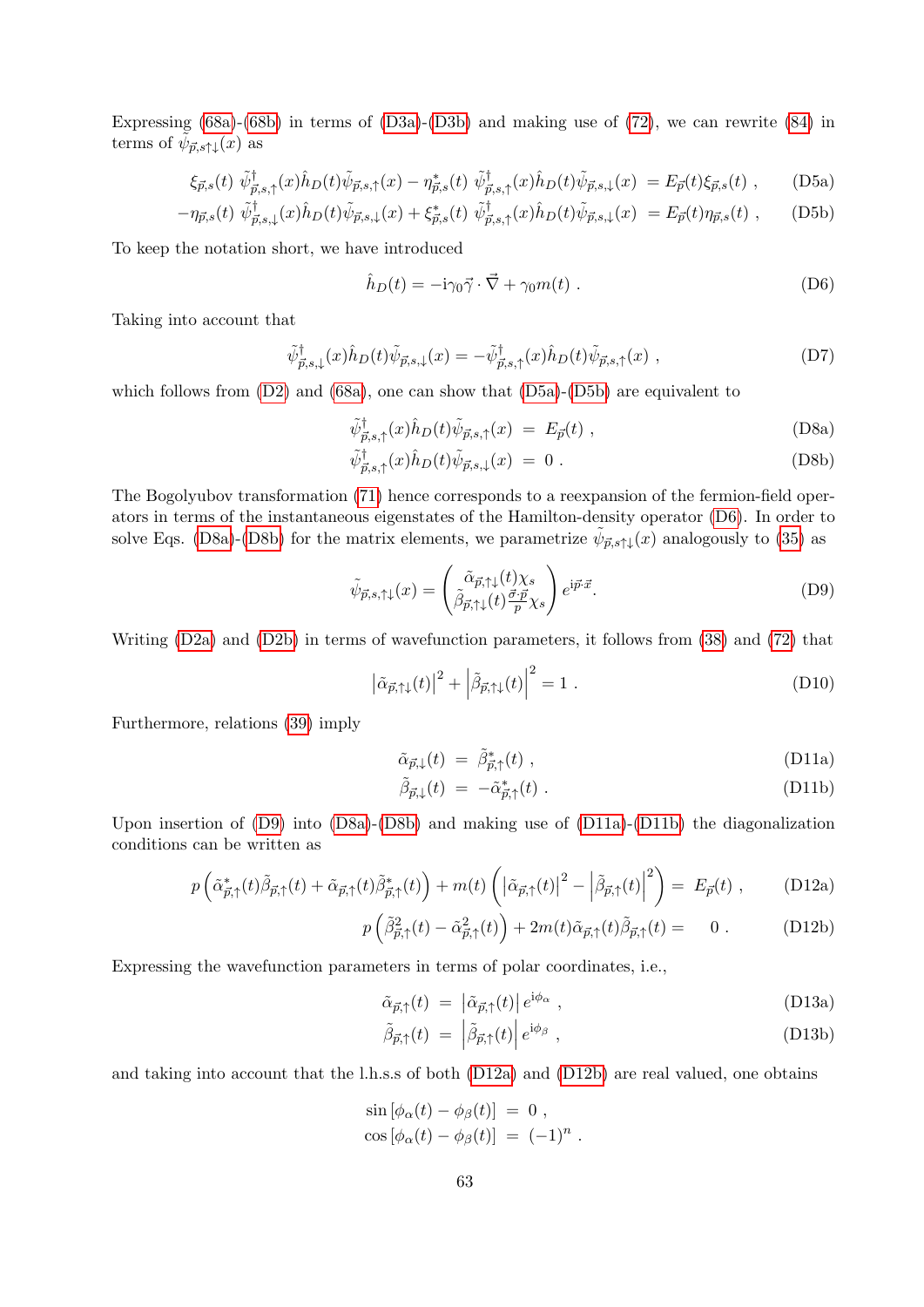Therefore, we can rewrite [\(D12a\)](#page-62-5)-[\(D12b\)](#page-62-5) as

$$
(-1)^{n}2p\left|\tilde{\alpha}_{\vec{p},\uparrow}(t)\right|\left|\tilde{\beta}_{\vec{p},\uparrow}(t)\right| + m(t)\left(\left|\tilde{\alpha}_{\vec{p},\uparrow}(t)\right|^{2} - \left|\tilde{\beta}_{\vec{p},\uparrow}(t)\right|^{2}\right) = E_{\vec{p}}(t) ,\qquad (D14a)
$$

$$
(-1)^{n}p\left(\left|\tilde{\alpha}_{\vec{p},\uparrow}(t)\right|^{2}-\left|\tilde{\beta}_{\vec{p},\uparrow}(t)\right|^{2}\right)+2m(t)\left|\tilde{\alpha}_{\vec{p},\uparrow}(t)\right|\left|\tilde{\beta}_{\vec{p},\uparrow}(t)\right|=0\;, \tag{D14b}
$$

which is equivalent to

<span id="page-63-0"></span>
$$
\left| \tilde{\alpha}_{\vec{p},\uparrow}(t) \right| \left| \tilde{\beta}_{\vec{p},\uparrow}(t) \right| = (-1)^n \frac{p}{2E_{\vec{p}}(t)}, \qquad (D15a)
$$

$$
\left|\tilde{\alpha}_{\vec{p},\uparrow}(t)\right|^2 - \left|\tilde{\beta}_{\vec{p},\uparrow}(t)\right|^2 = \frac{m(t)}{E_{\vec{p}}(t)}\,. \tag{D15b}
$$

Relation [\(D15a\)](#page-63-0) implies that  $n$  must be even. Thus, without loss of generality, we can assume that  $\phi_{\alpha}(t) = \phi_{\beta}(t) \equiv \phi(t)$ . Together with the normalization condition [\(D10\)](#page-62-6), it follows from [\(D15a\)](#page-63-0)-[\(D15b\)](#page-63-0) that we have

$$
\tilde{\alpha}_{\vec{p},\uparrow}(t) = \sqrt{\frac{E_{\vec{p}}(t) + m(t)}{2E_{\vec{p}}(t)}} e^{i\phi(t)}, \qquad (D16a)
$$

$$
\tilde{\beta}_{\vec{p},\uparrow}(t) = \sqrt{\frac{E_{\vec{p}}(t) - m(t)}{2E_{\vec{p}}(t)}} e^{i\phi(t)} . \tag{D16b}
$$

Since  $\psi_{\vec{p},s,\uparrow\downarrow}(x)$  and  $\tilde{\psi}_{\vec{p},s,\uparrow\downarrow}(x)$  coincide with each other for  $t \leq t'_{0}$  $\phi_0, \phi(t)$  can, in principle, be chosen freely as long as it fulfills the asymptotic condition  $\phi(t) \to E_{\tilde{p}}^c t$  for  $t \to -\infty$ . It is hence convenient to choose  $\phi(t) = E_{\vec{p}}(t)t$  so that our Bogolyubov transformation corresponds to an expansion of  $\hat{\psi}(x)$  in terms of positive and negative energy wavefunctions of the respective current mass,  $m(t)$ . As a consequence, we finally have for the transformed positive and negative energy wavefunction parameters

$$
\tilde{\alpha}_{\vec{p},\uparrow}(t) = \sqrt{\frac{E_{\vec{p}}(t) + m(t)}{2E_{\vec{p}}(t)}} e^{iE_{\vec{p}}(t)t} , \qquad (D17a)
$$

$$
\tilde{\beta}_{\vec{p},\uparrow}(t) = \sqrt{\frac{E_{\vec{p}}(t) - m(t)}{2E_{\vec{p}}(t)}} e^{iE_{\vec{p}}(t)t} , \qquad (D17b)
$$

$$
\tilde{\alpha}_{\vec{p},\downarrow}(t) = \sqrt{\frac{E_{\vec{p}}(t) - m(t)}{2E_{\vec{p}}(t)}} e^{-iE_{\vec{p}}(t)t}, \qquad (D17c)
$$

$$
\tilde{\beta}_{\vec{p},\downarrow}(t) = -\sqrt{\frac{E_{\vec{p}}(t) + m(t)}{2E_{\vec{p}}(t)}}e^{-iE_{\vec{p}}(t)t}, \qquad (D17d)
$$

and hence

$$
\xi_{\vec{p},s}(t) = e^{iE_{\vec{p}}(t)t} \left[ \sqrt{\frac{E_{\vec{p}}(t) + m(t)}{2E_{\vec{p}}(t)}} \alpha_{\vec{p},\uparrow}(t) + \sqrt{\frac{E_{\vec{p}}(t) - m(t)}{2E_{\vec{p}}(t)}} \beta_{\vec{p},\uparrow}(t) \right], \tag{D18a}
$$

$$
\eta_{\vec{p},s}(t) \ = \ e^{iE_{\vec{p}}(t)t} \left[ \sqrt{\frac{E_{\vec{p}}(t) + m(t)}{2E_{\vec{p}}(t)}} \alpha_{\vec{p},\downarrow}(t) + \sqrt{\frac{E_{\vec{p}}(t) - m(t)}{2E_{\vec{p}}(t)}} \beta_{\vec{p},\downarrow}(t) \right] \ . \tag{D18b}
$$

These are just the Bogolyubov parameters [\(85\)](#page-16-3).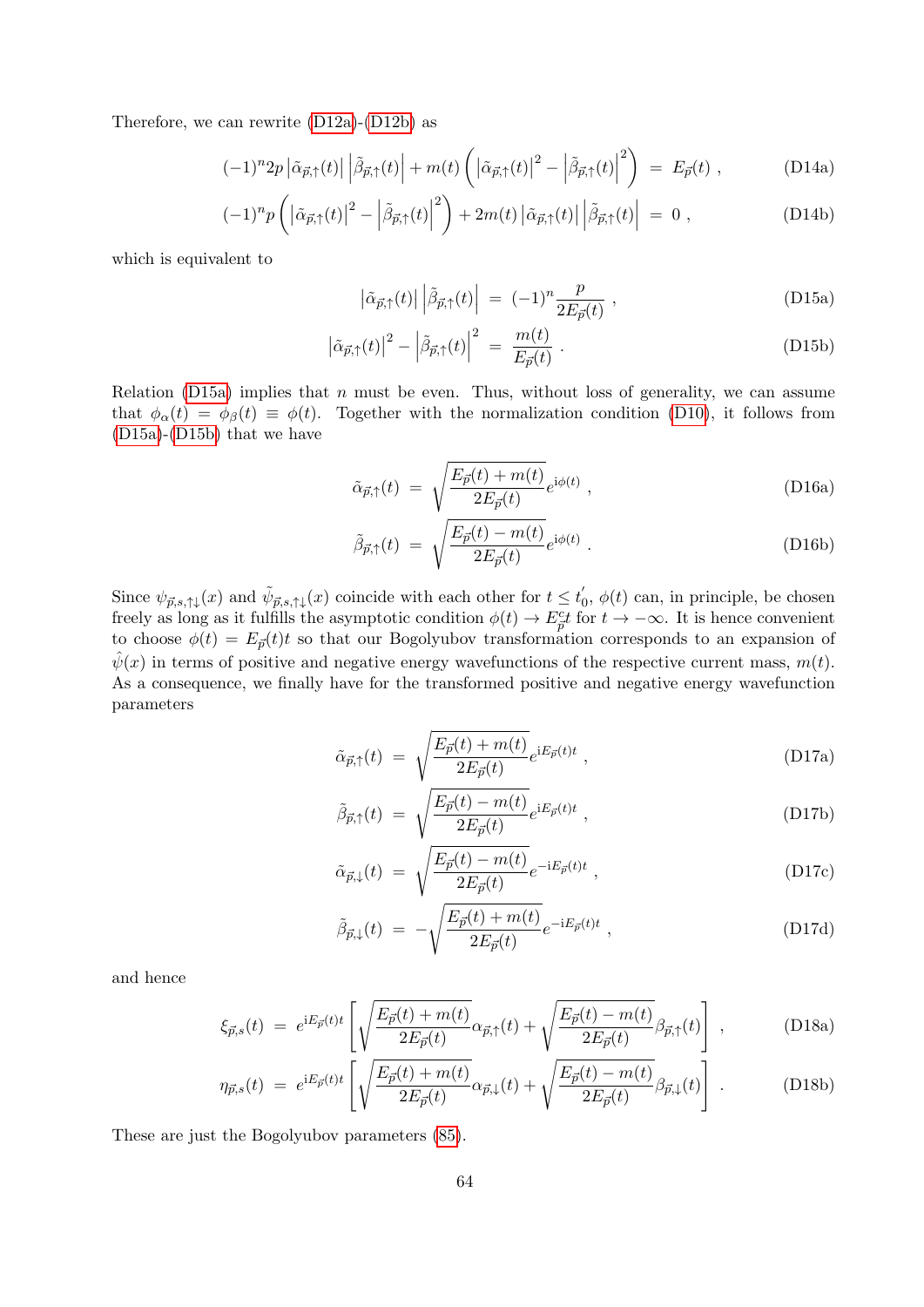# Appendix E: Evaluation of  $I_{ij}(\vec{p},\vec{k})$

In this appendix, we demonstrate how to evaluate  $I_{ij}(\vec{p}, \vec{k})$   $(i, j = 1..4)$ , which characterize the direct contributions from first-order QED processes (equal indices) and their interference among each other (different indices). We will carry out the calculations explicitly for one direct contribution and one interference contribution, respectively. The evaluation of the remaining contributions proceeds analogously. In order to calculate the direct contribution from the spontaneous creation of a quark-antiquark pair together with a photon,  $I_{11}(\vec{p},\vec{k})$ , we first recall that the corresponding transition amplitude is given by

$$
I^1_{\mu}(\vec{p}, \vec{k}, r, s) = i e \alpha_{\vec{p}} \alpha_{\vec{p} + \vec{k}} \bar{u}_b(\vec{p}, r) \gamma_{\mu} v_b(\vec{p} + \vec{k}, s) \left( \frac{1}{\omega_1^b(\vec{p}, \vec{k})} - \frac{1}{\omega_1^c(\vec{p}, \vec{k})} \right)^2.
$$
 (E1)

In order to carry out the spin summation in  $I_{11}(\vec{p}, \vec{k})$ , we take into account that

$$
\sum_{s} u_b(\vec{p}, s) \bar{u}_b(\vec{p}, s) = \frac{\rlap{\,/}{p} + m_b}{2E^b_{\vec{p}}},
$$
\n(E2a)

$$
\sum_{s} v_b(\vec{p}, s)\bar{v}_b(\vec{p}, s) = \frac{\vec{p} - m_b}{2E_{\vec{p}}^b} , \qquad (E2b)
$$

where  $\bar{p}^{\mu} = (E_{\vec{p}}^{b}, -\vec{p}).$  Hence,  $I_{11}(\vec{p}, \vec{k})$  can be rewritten as

<span id="page-64-0"></span>
$$
I_{11}(\vec{p}, \vec{k}) = e^{2} \frac{\gamma^{\mu \nu}(k) \alpha_{\vec{p} + \vec{k}}^{2} \alpha_{\vec{p}}^{2}}{4E_{\vec{p} + \vec{k}}^{b} E_{\vec{p}}^{b}} \left( \frac{1}{\omega_{1}^{b}(\vec{p}, \vec{k})} - \frac{1}{\omega_{1}^{c}(\vec{p}, \vec{k})} \right)^{2} \cdot \text{Tr} \left\{ \gamma_{\nu}(\vec{q} - m_{b}) \gamma_{\mu}(\vec{p} + m_{b}) \right\} \ . \tag{E3}
$$

where we have introduced  $q^{\mu} = (E^b_{\vec{p}+\vec{k}}, \vec{p}+\vec{k})$ . Using standard Dirac trace techniques, we find that

$$
\text{Tr}\left\{\gamma_{\nu}(\vec{q}-m_b)\gamma_{\mu}(\vec{p}+m_b)\right\} = 4\left[\bar{q}_{\nu}p_{\mu} + \bar{q}_{\mu}p_{\nu} - \eta_{\nu\mu}(\bar{q}\cdot p + m_b^2)\right] \ . \tag{E4}
$$

Taking into account that  $\gamma^{\mu\nu}(k)$  has a purely spacelike structure given by [\(48\)](#page-10-3), carrying out the contraction entering [\(E3\)](#page-64-0) finally yields

$$
I_{11}(\vec{p}, \vec{k}, t) = 2e^2 \alpha_{\vec{p} + \vec{k}}^2 \alpha_{\vec{p}}^2 \left( 1 + \frac{px(px + \omega_{\vec{k}}) + m_b^2}{E_{\vec{p} + \vec{k}}^b E_{\vec{p}}^b} \right) \left( \frac{1}{\omega_1^b(\vec{p}, \vec{k})} - \frac{1}{\omega_1^c(\vec{p}, \vec{k})} \right)^2.
$$
 (E5)

The evaluation of the direct contributions from quark and antiquark bremsstrahlung and quarkantiquark annihilation into a photon is performed in the same way. Next, we turn to the evaluation of the interference contributions. In its course, we encounter spin summations over mixed tensor products between positive- and negative-energy spinors. These evaluate to

$$
\sum_{s} u_b(\vec{p}, s)\bar{v}_b(\vec{p}, s) = -\frac{(\not p + m_b)\psi_{\vec{p}}}{2E_p^b} ,
$$
 (E6a)

$$
\sum_{s} v_b(\vec{p}, s)\bar{u}_b(\vec{p}, s) = -\frac{\hbar_{\vec{p}}(\n \psi + m_b)}{2E_p^b} ,
$$
\n(E6b)

where we have introduced  $n_{\vec{p}}^{\mu} = (0, \vec{p}/p)$  and taken into account that

$$
\psi_{\vec{p}} u_b(\vec{p}, s) = -v_b(\vec{p}, s) , \qquad (E7a)
$$

$$
\mathcal{W}_{\vec{p}}v_b(\vec{p},s) = u_b(\vec{p},s) . \tag{E7b}
$$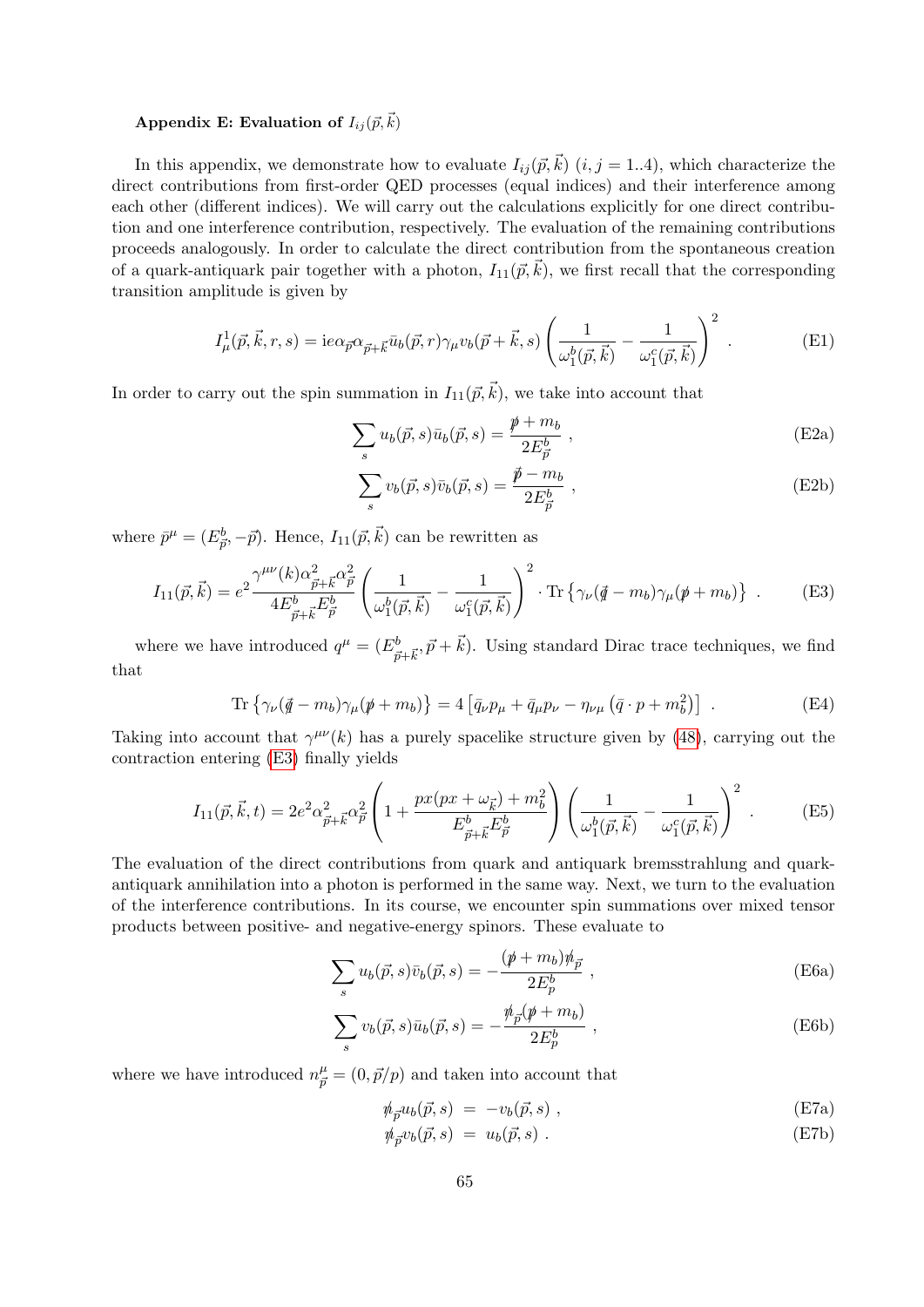With help of these relations, the contribution describing the interference between the spontaneous creation of a quark/antiquark pair together with a photon and quark pair annihilation into a photon,  $I_{14}(\vec{p}, \vec{k}, t)$ , can be rewritten as

$$
I_{14}(\vec{p}, \vec{k}) = e^2 \frac{\alpha_{\vec{p}} \beta_{\vec{p}} \alpha_{\vec{p} + \vec{k}} \beta_{\vec{p} + \vec{k}}}{4E_{\vec{p}}^b E_{\vec{p} + \vec{k}}^b} \left( \frac{1}{\omega_1^b(\vec{p}, \vec{k})} - \frac{1}{\omega_1^c(\vec{p}, \vec{k})} \right) \left( \frac{1}{\omega_4^b(\vec{p}, \vec{k})} + \frac{1}{\omega_1^c(\vec{p}, \vec{k})} \right)
$$
  
• Tr  $\left\{ \gamma_\nu (\not\!p + \not\!k + m_b) \not\!{\eta}_{\vec{p} + \vec{k}} \gamma_\mu (\not\!p + m_b) \not\!{\eta}_{\vec{p}} \right\}$  (E8)

Thus, in contrast to the direct contributions, carrying out the spin summations for the interference contributions gives rise to traces over products of six Dirac matrices. Making use of the anticommutation relation

<span id="page-65-1"></span>
$$
\{\gamma^\mu,\gamma^\nu\}=2\eta^{\mu\nu}
$$

and cyclic trace invariance, these traces can be reduced to

<span id="page-65-0"></span>
$$
\operatorname{Tr}\left\{\gamma^{\alpha}\gamma^{\beta}\gamma^{\gamma}\gamma^{\delta}\gamma^{\epsilon}\gamma^{\zeta}\right\} = \eta^{\alpha\beta}\operatorname{Tr}\left\{\gamma^{\gamma}\gamma^{\delta}\gamma^{\epsilon}\gamma^{\zeta}\right\} - \eta^{\alpha\gamma}\operatorname{Tr}\left\{\gamma^{\beta}\gamma^{\delta}\gamma^{\epsilon}\gamma^{\zeta}\right\} + \eta^{\alpha\delta}\operatorname{Tr}\left\{\gamma^{\beta}\gamma^{\gamma}\gamma^{\epsilon}\gamma^{\zeta}\right\} - \eta^{\alpha\epsilon}\operatorname{Tr}\left\{\gamma^{\beta}\gamma^{\gamma}\gamma^{\delta}\gamma^{\zeta}\right\} + \eta^{\alpha\zeta}\operatorname{Tr}\left\{\gamma^{\beta}\gamma^{\gamma}\gamma^{\delta}\gamma^{\epsilon}\right\}.
$$
\n(E9)

With the help of [\(E9\)](#page-65-0), the trace entering [\(E8\)](#page-65-1) is evaluated to

$$
\operatorname{Tr}\left\{\gamma_{\nu}(\rlap{\,/}p + \rlap{\,/}k + m_b)\rlap{\,/}n_{\vec{p}+\vec{k}}\gamma_{\mu}(\rlap{\,/}p + m_b)\rlap{\,/}n_{\vec{p}}\right\}\n= \frac{E_{\vec{p}}^b E_{\vec{p}+\vec{k}}^b}{p|\vec{p}+\vec{k}|}\left[p_i(p_j+k_j) + p_j(p_i+k_i) + \eta_{ij}\vec{p}\cdot(\vec{p}+\vec{k})\right] + \eta_{ij}p|\vec{p}+\vec{k}|.
$$
\n(E10)

We have considered only spacelike indices since the trace expression entering [\(E8\)](#page-65-1) is still contracted with  $\gamma^{\mu\nu}(k)$  which has an exclusively spacelike structure. This contraction leads to

$$
\gamma^{\mu\nu}(k) \text{Tr} \left\{ \gamma_{\nu}(\rlap{\,/}p + \rlap{\,/}k + m_b) \rlap{\,/}p_{\vec{p} + \vec{k}} \gamma_{\mu}(\rlap{\,/}p + m_b) \rlap{\,/}p_{\vec{p}} \right\} \n= -8p^2 |\vec{p} + \vec{k}|^2 \left( 1 + \frac{px(px + \omega_{\vec{k}})(E^b_{\vec{p}} E^b_{\vec{p} + \vec{k}} - m_b^2)}{|\vec{p} + \vec{k}|^2} \right) ,
$$
\n(E11)

so that [\(E8\)](#page-65-1) finally reads

$$
I_{14}(\vec{p}, \vec{k}) = -2e^{2} \frac{\alpha_{\vec{p}} \beta_{\vec{p}} \alpha_{\vec{p} + \vec{k}} \beta_{\vec{p} + \vec{k}}}{4E_{\vec{p}}^{b} E_{\vec{p} + \vec{k}}^{b}} p|\vec{p} + \vec{k}| \left(1 + \frac{(px(px + \omega_{\vec{k}}))(E_{\vec{p}}^{b} E_{\vec{p} + \vec{k}}^{b} - m_{b}^{2})}{|\vec{p} + \vec{k}|^{2}}\right) \cdot \left(\frac{1}{\omega_{1}^{b}(\vec{p}, \vec{k})} - \frac{1}{\omega_{1}^{c}(\vec{p}, \vec{k})}\right) \left(\frac{1}{\omega_{4}^{b}(\vec{p}, \vec{k})} + \frac{1}{\omega_{1}^{c}(\vec{p}, \vec{k})}\right) .
$$
\n(E12)

The evaluation of the remaining interference contributions follows the same steps. After evaluating all direct and interference contributions the substitutions  $\vec{p} \to \vec{p} - \vec{k}$  and  $x \to -1$  show that the remaining integration over  $d^3p$  yields the same contribution for  $I_{22}(\vec{p}, \vec{k}, t)$  and  $I_{33}(\vec{p}, \vec{k}, t)$ , for  $I_{12}(\vec{p}, \vec{k}, t)$  and  $I_{13}(\vec{p}, \vec{k}, t)$  and for  $I_{24}(\vec{p}, \vec{k}, t)$  and  $I_{34}(\vec{p}, \vec{k}, t)$ . For that reason, theses contributions have been taken together as shown in [\(128\)](#page-31-1) in each case.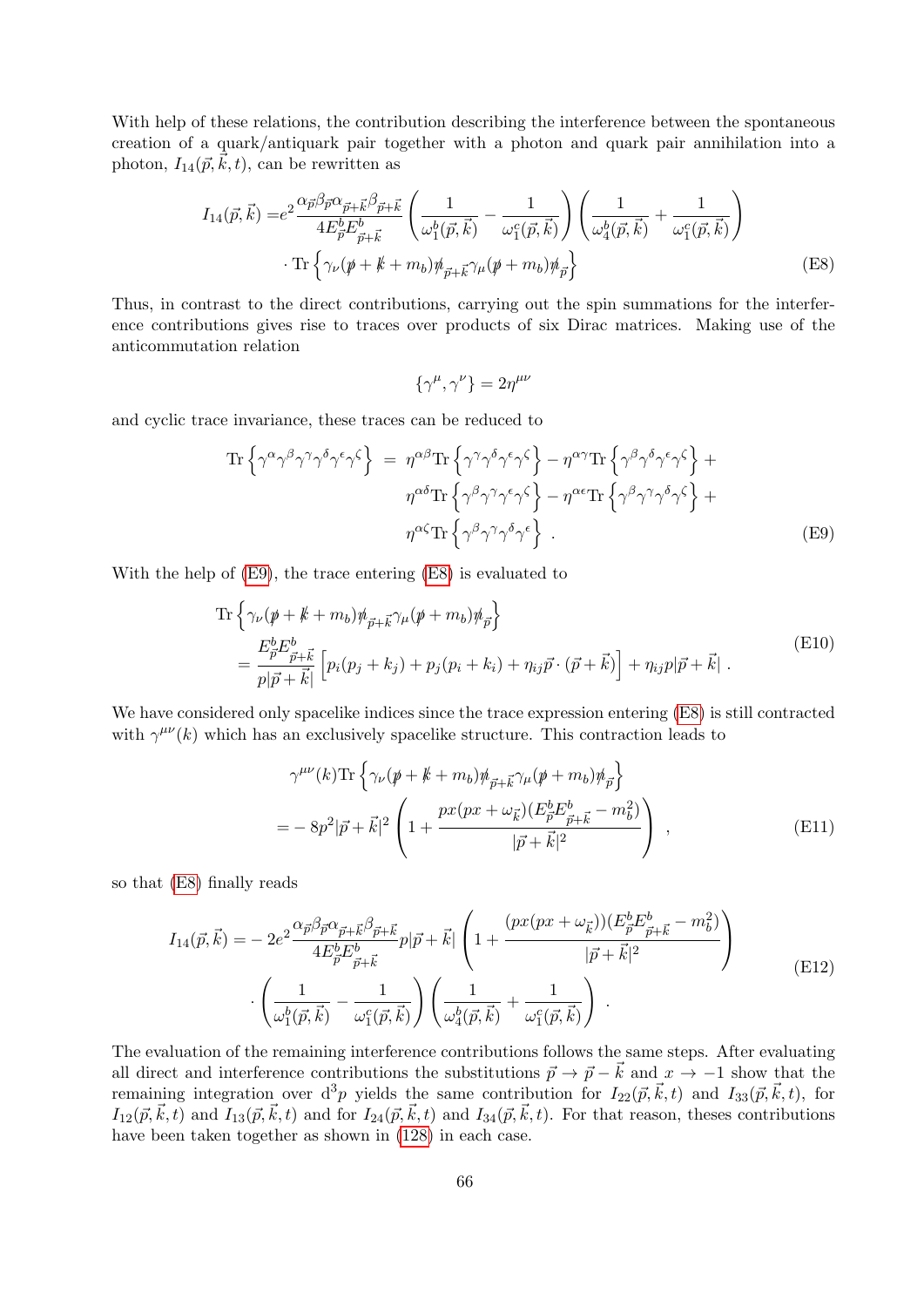#### <span id="page-66-0"></span>Appendix F: Remarks on  $m_b = 0$  for an instantaneous mass shift

In this appendix, we discuss the special case of  $m_b = 0$  for an instantaneous mass shift. It requires some special considerations since the frequencies describing quark/antiquark bremsstrahlung and pair annihilation into a photon are no longer negative or positive definite. We first take into account that we have

$$
\alpha_{\vec{p}} = \frac{1}{\sqrt{2}} \left( \cos \varphi_{\vec{p}}^c + \sin \varphi_{\vec{p}}^c \right) , \qquad (F1a)
$$

<span id="page-66-1"></span>
$$
\beta_{\vec{p}} = \frac{1}{\sqrt{2}} \left( \cos \varphi_{\vec{p}}^c - \sin \varphi_{\vec{p}}^c \right) , \qquad (F1b)
$$

for  $m_b = 0$ . The asymptotic direct contributions hence turn into:

$$
I_{11}(\vec{p}, \vec{k}) = \frac{e^2}{2} \left( 1 + \frac{|\vec{p} + \vec{k}|}{E_{\vec{p} + \vec{k}}^c} \right) \left( 1 + \frac{p}{E_{\vec{p}}^c} \right) \left( 1 + \frac{x(px + \omega_{\vec{k}})}{|\vec{p} + \vec{k}|} \right)
$$

$$
\times \left( \frac{1}{|\vec{p} + \vec{k}| + p + \omega_{\vec{k}}} - \frac{1}{E_{\vec{p} + \vec{k}}^c + E_{\vec{p}}^c + \omega_{\vec{k}}^c} \right)^2 ,
$$
(F2a)

$$
\tilde{I}_{22}(\vec{p}, \vec{k}) = e^2 \left( 1 - \frac{|\vec{p} + \vec{k}|}{E_{\vec{p} + \vec{k}}^c} \right) \left( 1 + \frac{p}{E_{\vec{p}}^c} \right) \left( 1 - \frac{x(px + \omega_{\vec{k}})}{|\vec{p} + \vec{k}|} \right)
$$
\n
$$
\times \left( \frac{1}{|\vec{p} + \vec{k}| - p - \omega_{\vec{k}}} + \frac{1}{E_{\vec{p} + \vec{k}}^c + E_{\vec{p}}^c + \omega_{\vec{k}}} \right)^2 ,
$$
\n(F2b)

$$
I_{44}(\vec{p}, \vec{k}) = \frac{e^2}{2} \left( 1 - \frac{|\vec{p} + \vec{k}|}{E_{\vec{p} + \vec{k}}^c} \right) \left( 1 - \frac{p}{E_{\vec{p}}^c} \right) \left( 1 + \frac{x(px + \omega_{\vec{k}})}{|\vec{p} + \vec{k}|} \right)
$$

$$
\times \left( \frac{1}{|\vec{p} + \vec{k}| + p - \omega_{\vec{k}}} + \frac{1}{E_{\vec{p} + \vec{k}}^c + E_{\vec{p}}^c + \omega_{\vec{k}}} \right)^2.
$$
(F2c)

Furthermore, it follows from [\(127\)](#page-31-2) that  $\tilde{I}_{12}(\vec{p},\vec{k})$  and  $\tilde{I}_{24}(\vec{p},\vec{k})$  vanish for  $m_b = 0$  and the remaining interference contributions simplify to

$$
I_{14}(\vec{p}, \vec{k}) = -\frac{e^2}{2E_{\vec{p}}^c E_{\vec{p}+\vec{k}}^c} \left(1 + \frac{x(px + \omega_{\vec{k}})}{|\vec{p}+\vec{k}|}\right) \left(\frac{1}{|\vec{p}+\vec{k}|+p+\omega_{\vec{k}}} - \frac{1}{E_{\vec{p}+\vec{k}}^c + E_{\vec{p}}^c + \omega_{\vec{k}}}\right)
$$

$$
\cdot \left(\frac{1}{|\vec{p}+\vec{k}|+p-\omega_{\vec{k}}} + \frac{1}{E_{\vec{p}+\vec{k}}^c + E_{\vec{p}}^c + \omega_{\vec{k}}}\right) ,
$$
(F3a)

$$
I_{23}(\vec{p}, \vec{k}) = -\frac{e^2}{2E_{\vec{p}}^c E_{\vec{p}+\vec{k}}^c} \left(1 - \frac{x(px + \omega_{\vec{k}})}{|\vec{p}+\vec{k}|}\right) \left(\frac{1}{|\vec{p}+\vec{k}| - p - \omega_{\vec{k}}} + \frac{1}{E_{\vec{p}+\vec{k}}^c + E_{\vec{p}}^c + \omega_{\vec{k}}}\right) \cdot \left(\frac{1}{|\vec{p}+\vec{k}| - p + \omega_{\vec{k}}^c - \frac{1}{E_{\vec{p}+\vec{k}}^c + E_{\vec{p}}^c + \omega_{\vec{k}}^c}\right) \tag{F3b}
$$

Since the frequencies describing quark/antiquark bremsstrahlung and pair annihilation into a photon are no longer negative or positive definite, we have to investigate, whether the loop integral features possible infrared  $(p \to 0)$  and/or (anti-) collinear  $(x \to \pm 1)$  singularities. In the limit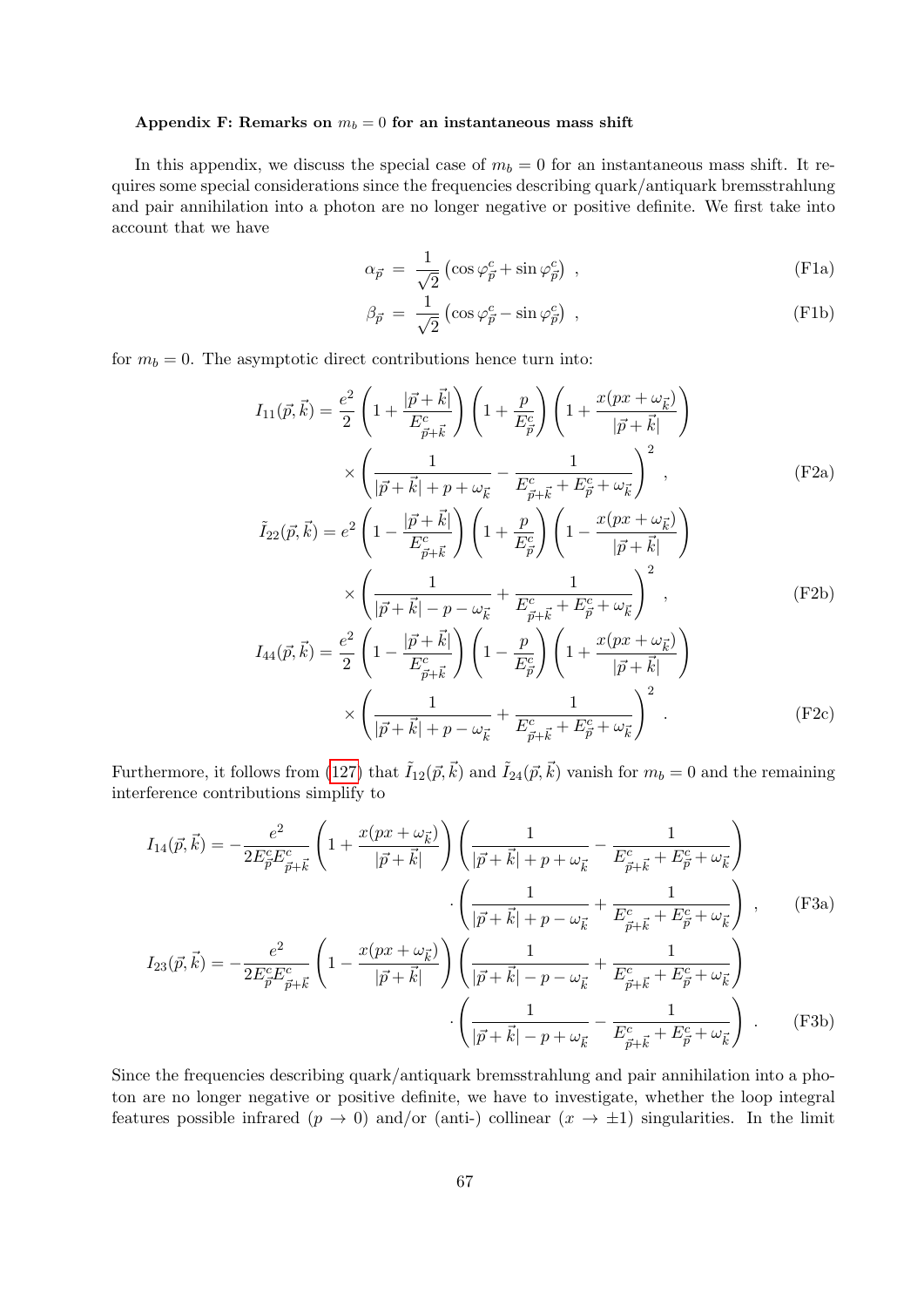$p \rightarrow 0$ , they behave as

$$
I_{11}(\vec{p}, \vec{k}) \rightarrow \frac{e^2(1+x)}{2} \left(1 + \frac{\omega_{\vec{k}}}{\sqrt{\omega_{\vec{k}}^2 + m_c^2}}\right) \left(\frac{1}{2\omega_{\vec{k}}} - \frac{1}{\sqrt{\omega_{\vec{k}}^2 + m_c^2 + E_{\vec{p}}^c + \omega_{\vec{k}}}}\right)^2 + \mathcal{O}(p) , \text{ (F4a)}
$$

$$
\tilde{I}_{22}(\vec{p}, \vec{k}) \rightarrow e^2 \left( 1 - \frac{\omega_{\vec{k}}}{\sqrt{\omega_{\vec{k}}^2 + m_c^2}} \right) \frac{1}{p^2 (1 - x)} + \mathcal{O}\left(\frac{1}{p}\right) ,\tag{F4b}
$$

$$
I_{44}(\vec{p}, \vec{k}) \rightarrow \frac{e^2}{2} \left( 1 - \frac{\omega_{\vec{k}}}{\sqrt{\omega_{\vec{k}}^2 + m_c^2}} \right) \frac{1}{p^2 (1+x)} + \mathcal{O}\left(\frac{1}{p}\right) , \qquad (F4c)
$$

$$
I_{14}(\vec{p}, \vec{k}) \rightarrow -\frac{e^2}{2} \frac{m_c}{p \sqrt{\omega_{\vec{k}}^2 + m_c^2}} \left( \frac{1}{2\omega_{\vec{k}}} - \frac{1}{\sqrt{\omega_{\vec{k}}^2 + m_c^2 + E_{\vec{p}}^c + \omega_{\vec{k}}} \right) + \mathcal{O}(1) ,
$$
 (F4d)

$$
I_{23}(\vec{p}, \vec{k}) \rightarrow \frac{e^2}{2} \frac{m_c}{p \sqrt{\omega_{\vec{k}}^2 + m_c^2}} \left( \frac{1}{2\omega_{\vec{k}}} - \frac{1}{\sqrt{\omega_{\vec{k}}^2 + m_c^2} + E_{\vec{p}}^c + \omega_{\vec{k}}} \right) + \mathcal{O}(1) .
$$
 (F4e)

Since the integration measure  $d^3p$  contributes an additional factor of  $p^2$  to each contribution, no infrared singularities will show up in the loop integral for  $m_b = 0$ . As a next step, we consider the collinear limit  $x \to 1$ . In this limit, the direct contribution from quark/antiquark bremsstrahlung turns into

$$
\tilde{I}_{22}(\vec{p}, \vec{k}) \to -e^2 \left( 1 - \frac{|\vec{p} + \vec{k}|}{E_{\vec{p} + \vec{k}}^c} \right) \Big|_{x=1} \left( 1 + \frac{p}{E_{\vec{p}}^c} \right) \frac{(p + \omega_{\vec{k}})^2 + p^2}{p^2 \omega_{\vec{k}}^2 (x - 1)} + \mathcal{O}(1) \tag{F5}
$$

with all other contributions staying finite. Furthermore, the direct contribution from pair annihilation into a photon features an anti-collinear singularity in the limit  $x \to 1$  if  $p < \omega_{\vec{k}}$ , i.e.,

$$
I_{44}(\vec{p}, \vec{k}) \to \frac{e^2}{2} \left( 1 - \frac{|\vec{p} + \vec{k}|}{E_{\vec{p} + \vec{k}}} \right) \bigg|_{x = -1} \left( 1 - \frac{p}{E_{\vec{p}}^c} \right) \frac{(p - \omega_{\vec{k}})^2 + p^2}{p^2 \omega_{\vec{k}}^2 (x + 1)} + \mathcal{O}(1) \ . \tag{F6}
$$

For  $p > \omega_{\vec{k}}, I_{44}(\vec{p}, \vec{k}, t)$  stays finite for  $x \to -1$ . All other contributions generally stay finite in that limit. Therefore, in the limit  $m_b \to 0$ , the loop integral develops a collinear and an anticollinear singularity for the contributions from quark/antiquark Bremsstrahlung and quark pair annihilation into a photon, respectively.

- <span id="page-67-0"></span>[1] G. S. Bali and K. Schilling, Phys. Rev. D 46, 2626 (1992).
- <span id="page-67-1"></span>[2] D. Gross and F. Wilczek, Phys. Rev. Lett. 30, 1343 (1973).
- <span id="page-67-2"></span>[3] H. D. Politzer, Phys. Rev. Lett. 30, 1346 (1973).
- <span id="page-67-3"></span>[4] E. V. Shuryak, Phys. Lett. B 78, 150 (1978).
- [5] E. V. Shuryak, Sov. Phys. JETP 47, 212 (1978).
- <span id="page-67-5"></span>[6] K. Yagi, T. Hatsuda, and Y. Miake, Camb. Monogr. Part. Phys. Nucl. Phys. Cosmol. 23, 1 (2005).
- [7] B. Müller and J. L. Nagle, Ann. Rev. Nucl. Part. Sci. 56, 93 (2006).
- <span id="page-67-4"></span>[8] B. Friman et al., Lect. Notes Phys. 814, 1 (2011).
- <span id="page-67-6"></span>[9] J. S. Schwinger, J. Math. Phys. 2, 407 (1961).
- [10] P. M. Bakshi and K. T. Mahanthappa, J. Math. Phys. 4, 1 (1963).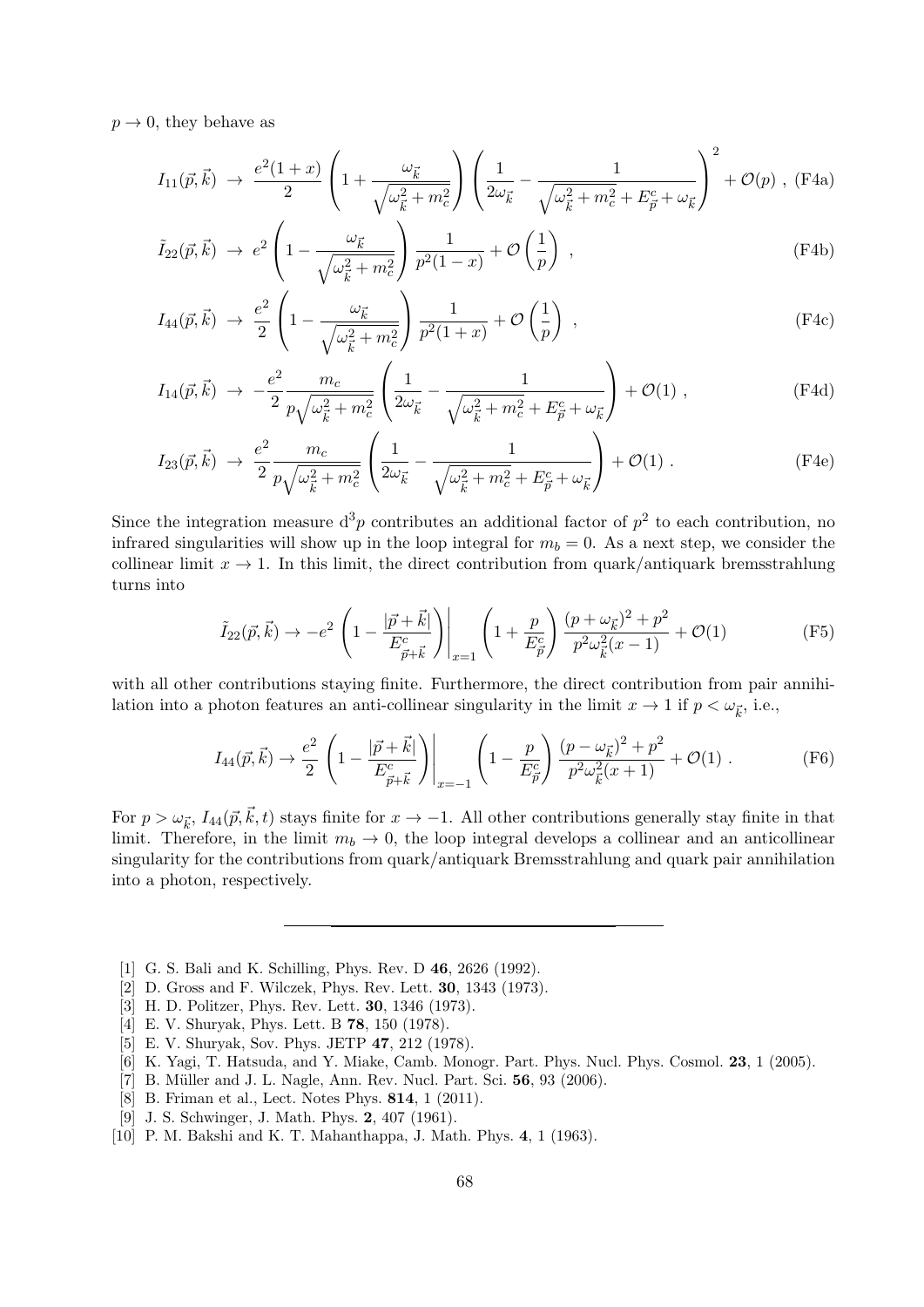- [11] P. M. Bakshi and K. T. Mahanthappa, J. Math. Phys. 4, 12 (1963).
- [12] L. Keldysh, Zh. Eks. Theor. Fiz. 47, 1515 (1964), [Sov. Phys. JETP 20, 1018 (1965)].
- [13] R. Craig, J. Math. Phys. 9, 605 (1968).
- [14] P. Danielewicz, Ann. Phys. **152**, 239 (1984).
- [15] K.-c. Chou, Z.-b. Su, B.-l. Hao, and L. Yu, Phys. Rept. **118**, 1 (1985).
- [16] N. Landsman and C. van Weert, Phys. Rept. 145, 141 (1987).
- [17] C. Greiner and S. Leupold, Ann. Phys. **270**, 328 (1998).
- [18] J. Berges, Nucl. Phys. A **699**, 847 (2002).
- [19] M. Nahrgang, S. Leupold, C. Herold, and M. Bleicher, Phys. Rev. C 84, 024912 (2011).
- <span id="page-68-0"></span>[20] M. Nahrgang, S. Leupold, and M. Bleicher, Phys. Lett. B 711, 109 (2012).
- <span id="page-68-1"></span>[21] P. Danielewicz, Ann. Phys. **152**, 305 (1984).
- [22] C. Greiner, K. Wagner, and P. G. Reinhard, Phys. Rev. C 49, 1693 (1994).
- [23] H. S. Kohler, Phys. Rev. C 51, 3232 (1995).
- [24] Z. Xu and C. Greiner, Phys. Rev. D 62, 036012 (2000).
- [25] S. Juchem, W. Cassing, and C. Greiner, Nucl. Phys. A **743**, 92 (2004).
- [26] S. Juchem, W. Cassing, and C. Greiner, Phys. Rev. D 69, 025006 (2004).
- [27] B. Schenke and C. Greiner, Phys. Rev. C **73**, 034909 (2006).
- [28] B. Schenke and C. Greiner, Phys. Rev. Lett. 98, 022301 (2007).
- <span id="page-68-2"></span>[29] F. Michler, B. Schenke, and C. Greiner, Phys. Rev. D 80, 045011 (2009).
- <span id="page-68-3"></span>[30] S.-Y. Wang and D. Boyanovsky, Phys. Rev. D 63, 051702 (2001).
- <span id="page-68-4"></span>[31] S.-Y. Wang, D. Boyanovsky, and K.-W. Ng, Nucl. Phys. A 699, 819 (2002).
- <span id="page-68-5"></span>[32] D. Boyanovsky and H. J. de Vega, Phys. Rev. D 68, 065018 (2003).
- <span id="page-68-6"></span>[33] E. Fraga, F. Gelis, and D. Schiff, Phys. Rev. D 71, 085015 (2005).
- <span id="page-68-7"></span>[34] E. S. Fraga, F. Gelis, and D. Schiff, AIP Conf. Proc. 739, 437 (2005).
- <span id="page-68-8"></span>[35] F. Arleo et al. (2004), hep-ph/0311131.
- <span id="page-68-9"></span>[36] D. Boyanovsky and H. J. de Vega, Nucl. Phys. A **747**, 564 (2005).
- <span id="page-68-10"></span>[37] F. Michler, B. Schenke, and C. Greiner, Proceedings of the XLVII International Winter Meeting on Nuclear Physics (2010), arXiv: 0906.1734 [hep-ph].
- <span id="page-68-11"></span>[38] C. Greiner, Z. Phys. A **351**, 317 (1995).
- <span id="page-68-12"></span>[39] C. Greiner, Prog. Part. Nucl. Phys. **36**, 395 (1996).
- <span id="page-68-13"></span>[40] D. Blaschke, V. Dmitriev, G. Ropke, and S. Smolyansky, Phys. Rev. D 84, 085028 (2011).
- <span id="page-68-14"></span>[41] S. Schmidt, D. Blaschke, G. Ropke, S. Smolyansky, A. Prozorkevich, et al., Int. J. Mod. Phys. E 7, 709 (1998).
- <span id="page-68-15"></span>[42] A. L. Fetter and J. D. Walecka, Quantum Theory of Many Particle Systems (Dover Publications, Mineola, NY, 2002).
- <span id="page-68-16"></span>[43] A. Filatov, A. Prozorkevich, S. Smolyansky, and V. Toneev, Phys. Part .Nucl. 39, 886 (2008).
- <span id="page-68-17"></span>[44] A. Vourdas and R. Weiner, Phys. Rev. D 38, 2209 (1988).
- [45] L. V. Razumov and R. Weiner, Phys. Lett. B 348, 133 (1995).
- [46] M. Asakawa and T. Csorgo, Heavy Ion Phys. 4, 233 (1996).
- [47] M. Asakawa, T. Csorgo, and M. Gyulassy, Phys. Rev. Lett. **83**, 4013 (1999).
- [48] D. M. Dudek and S. S. Padula, Phys. Rev. C 82, 034905 (2010).
- <span id="page-68-18"></span>[49] J. Knoll, Phys. Rev. C 83, 044914 (2011).
- <span id="page-68-19"></span>[50] P. B. Arnold, G. D. Moore, and L. G. Yaffe, JHEP 0112, 009 (2001).
- <span id="page-68-20"></span>[51] J. Serreau, JHEP **05**, 078 (2004).
- <span id="page-68-21"></span>[52] J. Knoll and C. Guet, Nucl. Phys. A 494, 334 (1989).
- <span id="page-68-22"></span>[53] H. Nifenecker and J. Bondorf, Nucl. Phys. A 442, 478 (1985).
- [54] C. Ko, G. Bertsch, and J. Aichelin, Phys. Rev. C **31**, 2324 (1985).
- [55] K. Nakayama and G. Bertsch, Phys. Rev. C 34, 2190 (1986).
- [56] W. Bauer, G. Bertsch, W. Cassing, and U. Mosel, Phys. Rev. C 34, 2127 (1986).
- <span id="page-68-23"></span>[57] D. Neuhauser and S. Koonin, Nucl. Phys. A 462, 163 (1987).
- <span id="page-68-24"></span>[58] G. D. Moore, private communications  $(2010)$ .
- <span id="page-68-25"></span>[59] M. Bonitz, private communications (2011).
- <span id="page-68-26"></span>[60] P. Aurenche, F. Gelis, R. Kobes, and E. Petitgirard, Z. Phys. C 75, 315 (1997).
- [61] P. Aurenche, F. Gelis, R. Kobes, and H. Zaraket, Phys. Rev. D 58, 085003 (1998).
- [62] F. D. Steffen and M. H. Thoma, Phys. Lett. B 510, 98 (2001).